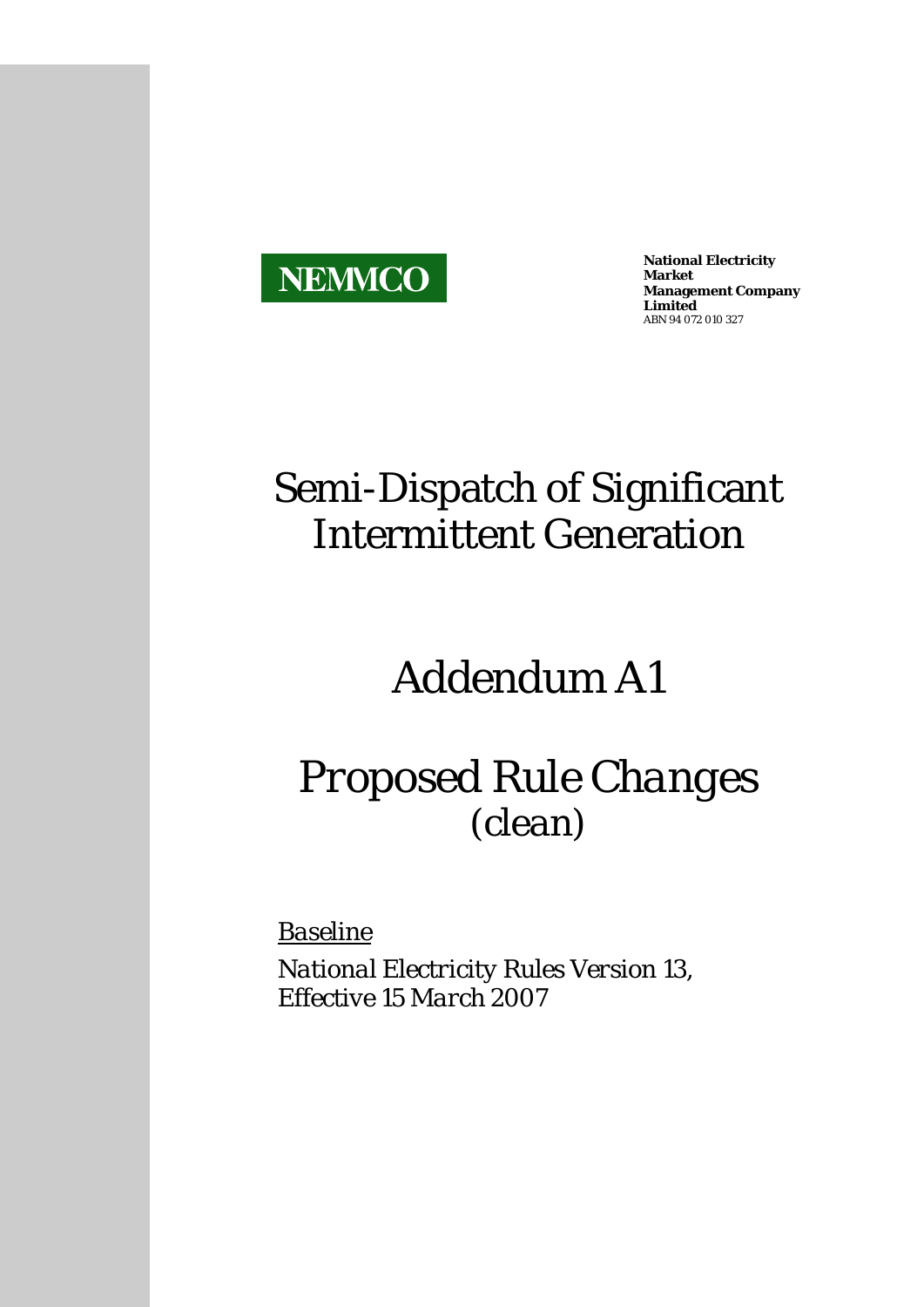# TABLE OF CONTENTS

|         | <b>Registered Participants and Registration</b>                                              | 5                |
|---------|----------------------------------------------------------------------------------------------|------------------|
| $2.2\,$ | Generator                                                                                    | 5                |
| 2.2.1   | Registration as a Generator                                                                  | $\mathfrak{S}$   |
| 2.2.2   | <b>Scheduled Generator</b>                                                                   | 6                |
|         | 2.2.2A Semi-Scheduled Generator                                                              | $\tau$           |
|         | 2.2.3 Non-Scheduled Generator                                                                | 8                |
| 2.11    | <b>Participant Fees</b>                                                                      | $\boldsymbol{9}$ |
| 2.11.3  | Budgeted revenue requirements                                                                | 9                |
| 2.12    | <b>Interpretation of References to Various Registered Participants</b>                       | 10               |
|         | <b>Market Rules</b>                                                                          | 12               |
| 3.7     | <b>Projected Assessment of System Adequacy</b>                                               | 12               |
| 3.7.1   | <b>Administration of PASA</b>                                                                | 12               |
| 3.7.2   | Medium term PASA                                                                             | 13               |
| 3.7.3   | <b>Short term PASA</b>                                                                       | 15               |
| 3.8     | <b>Central Dispatch and Spot Market Operation</b>                                            | 18               |
| 3.8.1   | <b>Central Dispatch</b>                                                                      | 18               |
| 3.8.2   | Participation in central dispatch                                                            | 20               |
| 3.8.3   | Bid and offer aggregation guidelines                                                         | 21               |
| 3.8.4   | Notification of scheduled capacity                                                           | 23               |
| 3.8.6   | Generating unit offers for dispatch                                                          | 24               |
| 3.8.8   | Validation of dispatch bids and offers                                                       | 26               |
| 3.8.9   | Default offers and bids                                                                      | 27               |
| 3.8.10  | Network constraints                                                                          | 28               |
| 3.8.14  | Dispatch under conditions of supply scarcity                                                 | 29               |
| 3.8.16  | Equal priced dispatch bids and dispatch offers                                               | 29               |
| 3.8.17  | Self-commitment                                                                              | 30               |
| 3.8.18  | Self-decommitment                                                                            | 31               |
| 3.8.19  | Dispatch inflexibilities                                                                     | 32               |
| 3.8.20  | Pre-dispatch schedule                                                                        | 34               |
| 3.8.21  | On-line dispatch process                                                                     | 36               |
| 3.8.22  | Rebidding                                                                                    | 38               |
|         | 3.8.22A Variation of offer, bid or rebid                                                     | 40               |
| 3.8.23  | Failure to conform to dispatch instructions                                                  | 41               |
| 3.9     | <b>Price Determination</b>                                                                   | 44               |
| 3.9.7   | Pricing for constrained on scheduled generating units and semi-scheduled<br>generating units | 44               |
| 3.12A   | <b>Mandatory restrictions</b>                                                                | 45               |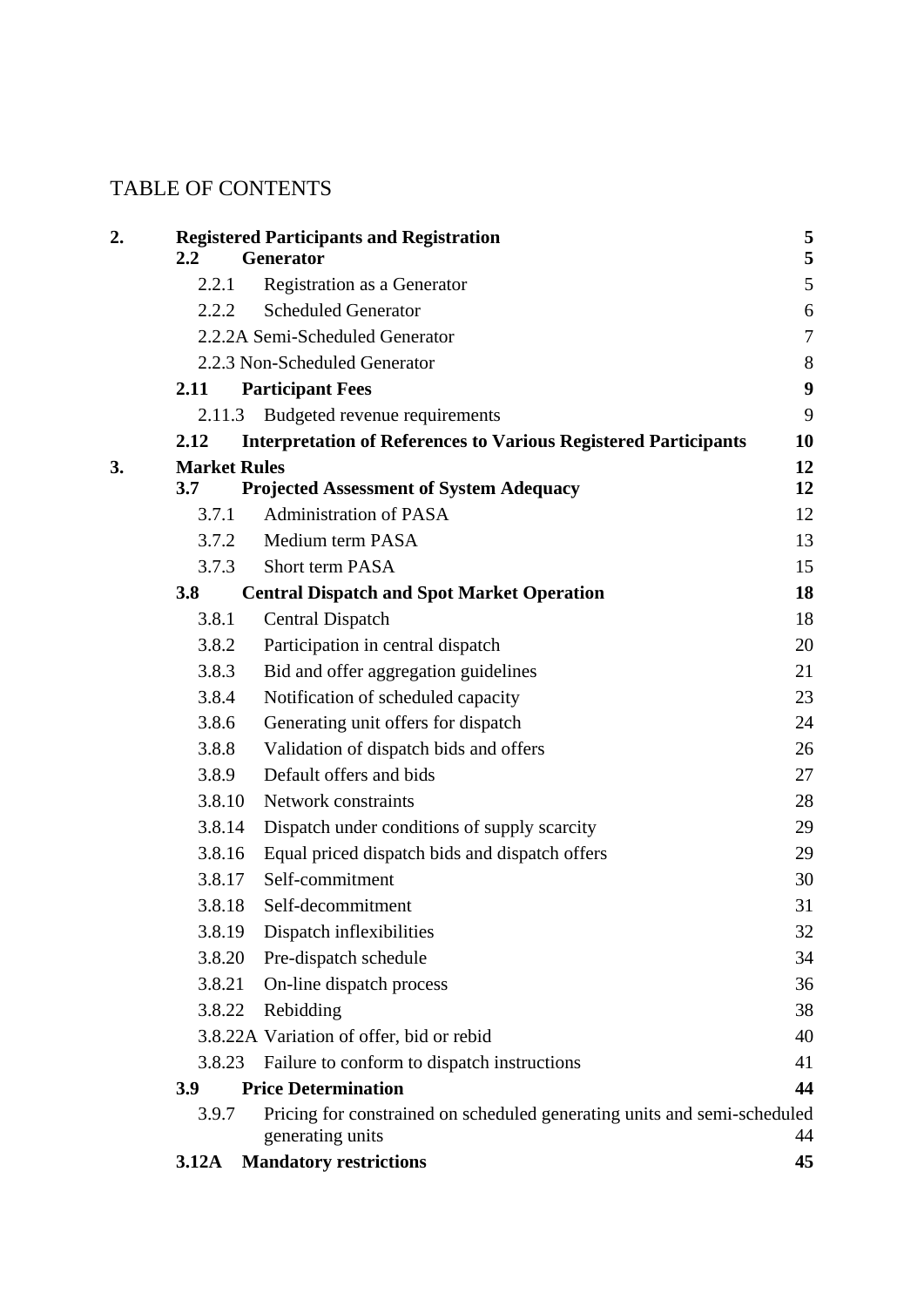|    | 3.12A.1 Restriction offers                                                                               | 45 |
|----|----------------------------------------------------------------------------------------------------------|----|
|    | 3.12A.4 Rebid of capacity under restriction offers                                                       | 46 |
|    | 3.12A.5 Dispatch of restriction offers                                                                   | 47 |
|    | 3.12A.7 Determination of funding restriction shortfalls                                                  | 48 |
|    | 3.12A.9 Review by AEMC                                                                                   | 53 |
|    | <b>Market Information</b><br>3.13                                                                        | 54 |
|    | Provision of information<br>3.13.1                                                                       | 54 |
|    | Systems and procedures<br>3.13.2                                                                         | 55 |
|    | 3.13.3<br>Standing data                                                                                  | 57 |
|    | 3.13.4<br>Spot market                                                                                    | 60 |
|    | 3.13.7<br>Monitoring of significant variation between forecast and actual prices by<br><b>AER</b>        | 64 |
|    | <b>Administered Price Cap and Market Suspension</b><br>3.14                                              | 66 |
|    | Compensation due to the application of an administered price, VoLL or<br>3.14.6                          |    |
|    | market floor price                                                                                       | 66 |
|    | 3.15<br><b>Settlements</b>                                                                               | 68 |
|    | 3.15.6A Ancillary service transactions                                                                   | 68 |
|    | 3.15.7 Payment to Directed Participants                                                                  | 76 |
|    | 3.15.7A Payment to Directed Participants for services other than energy and<br>market ancillary services | 78 |
|    | 3.15.7B Claim for additional compensation by Directed Participants                                       | 81 |
|    | 3.15.10 Administered price, VoLL or market floor price compensation payments84                           |    |
|    | <b>Restriction contract amounts</b><br>3.15.10B                                                          | 85 |
|    | 3.16<br><b>Participant compensation fund</b>                                                             | 87 |
|    | Establishment of Participant compensation fund<br>3.16.1                                                 | 87 |
|    | 3.16.2 Dispute resolution panel to determine compensation                                                | 88 |
|    | <b>Schedule 3.1 - Registered Bid and Offer Data</b>                                                      | 90 |
|    | <b>Scheduled Generating Unit Data:</b>                                                                   | 91 |
|    | <b>Semi-Scheduled Generating Unit Data:</b>                                                              | 91 |
|    | <b>Scheduled Load Data:</b>                                                                              | 93 |
|    | <b>Scheduled Network Service Data:</b>                                                                   | 93 |
|    | <b>Dispatch Inflexibility Profile</b>                                                                    | 93 |
|    | <b>Aggregation Data</b>                                                                                  | 94 |
| 4. | <b>Power System Security</b>                                                                             | 95 |
|    | <b>Introduction</b><br>4.1                                                                               | 95 |
|    | 4.1.1<br>Purpose<br>4.3                                                                                  | 95 |
|    | <b>Power System Security Responsibilities and Obligations</b>                                            | 96 |
|    | Responsibility of NEMMCO for power system security<br>4.3.1                                              | 96 |
|    | 4.4<br><b>Power System Frequency Control</b>                                                             | 99 |
|    | Operational frequency control requirements<br>4.4.2                                                      | 99 |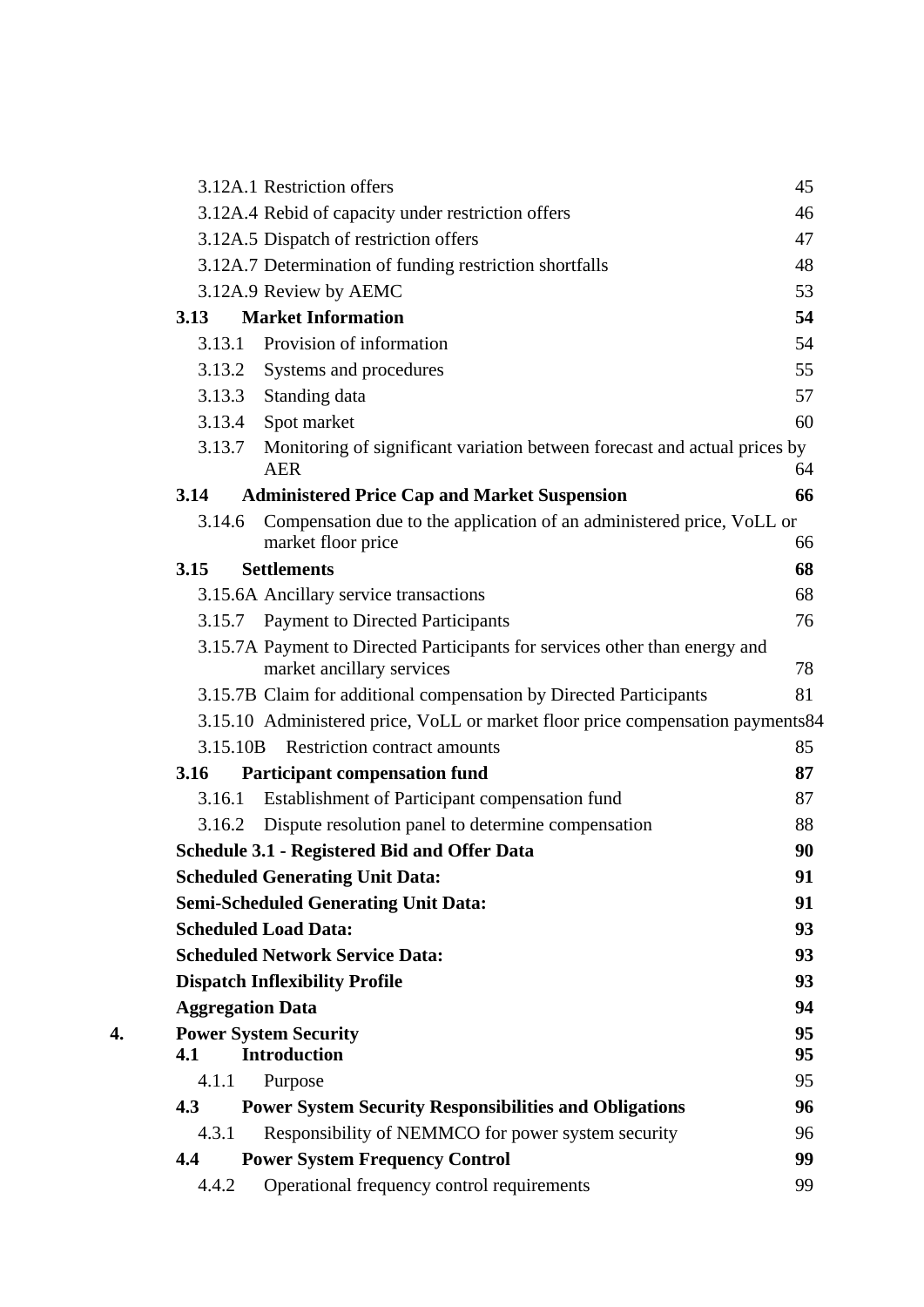| 4.8             | <b>Power System Security Operations</b>                                                             | <b>100</b> |
|-----------------|-----------------------------------------------------------------------------------------------------|------------|
| 4.8.5           | Managing declarations of conditions                                                                 | 100        |
|                 | 4.8.5A Determination of the latest time for intervention by direction or dispatch                   |            |
|                 | of reserve contract                                                                                 | 101        |
| 4.9             | <b>Power System Security Related Market Operations</b>                                              | 102        |
| 4.9.2           | <b>Instructions to Generators</b>                                                                   | 102        |
|                 | 4.9.2A Dispatch Instructions to Scheduled Network Service Providers                                 | 103        |
| 4.9.3           | <b>Instructions to Registered Participants</b>                                                      | 104        |
| 4.9.4           | Dispatch related limitations on Scheduled Generators and Semi-<br><b>Scheduled Generators</b>       | 105        |
| 4.9.5           | Form of dispatch instructions                                                                       | 106        |
| 4.9.6           | Commitment of scheduled generating units and semi-scheduled<br>generating units                     | 107        |
| 4.9.7           | Decommitment, or output reduction, by Scheduled Generators and Semi-<br><b>Scheduled Generators</b> | 108        |
| 4.9.8           | General responsibilities of Registered Participants                                                 | 109        |
| 4.9.9           | Scheduled Generator plant changes                                                                   | 109        |
| 4.9.9A          | Scheduled Network Service Provider plant changes                                                    | 109        |
| 4.9.9B          | Ancillary service plant changes                                                                     | 109        |
|                 | 4.9.9C Semi-Scheduled Generator plant changes                                                       | 109        |
| 4.11            | <b>Power System Security Support</b>                                                                | 110        |
| 4.11.1          | Remote control and monitoring devices                                                               | 110        |
|                 | <b>Network Connection</b>                                                                           | 111        |
| 5.7             | <b>Inspection and Testing</b>                                                                       | 111        |
| 5.7.7           | Inter-network power system tests                                                                    | 111        |
|                 | <b>Schedule 5.2 - Conditions for Connection of Generators</b>                                       | 118        |
|                 | S5.2.5 Technical requirements                                                                       | 118        |
| S5.2.6          | Monitoring and control requirements                                                                 | 124        |
|                 | <b>Administrative Functions</b>                                                                     | 126        |
| 8.2             | <b>Dispute Resolution</b>                                                                           | 126        |
| 8.2.1           | Application and guiding principles                                                                  | 126        |
| <b>GLOSSARY</b> |                                                                                                     | 129        |
| 11.11           | <b>Savings and Transitional Rules</b><br><b>Rules consequent on making the National Electricity</b> | 132        |
|                 | <b>Amendment (Semi-Dispatch of Significant Intermittent</b>                                         |            |
|                 | <b>Generation</b> ) Rule 2007                                                                       | 132        |
|                 | 11.11.1 Definitions                                                                                 | 132        |
|                 | 11.11.2 Classification of existing generating unit                                                  | 132        |
|                 | 11.11.3 Registration and reclassification of classified generating unit                             | 133        |
|                 | 11.11.4 Participant Fees                                                                            | 133        |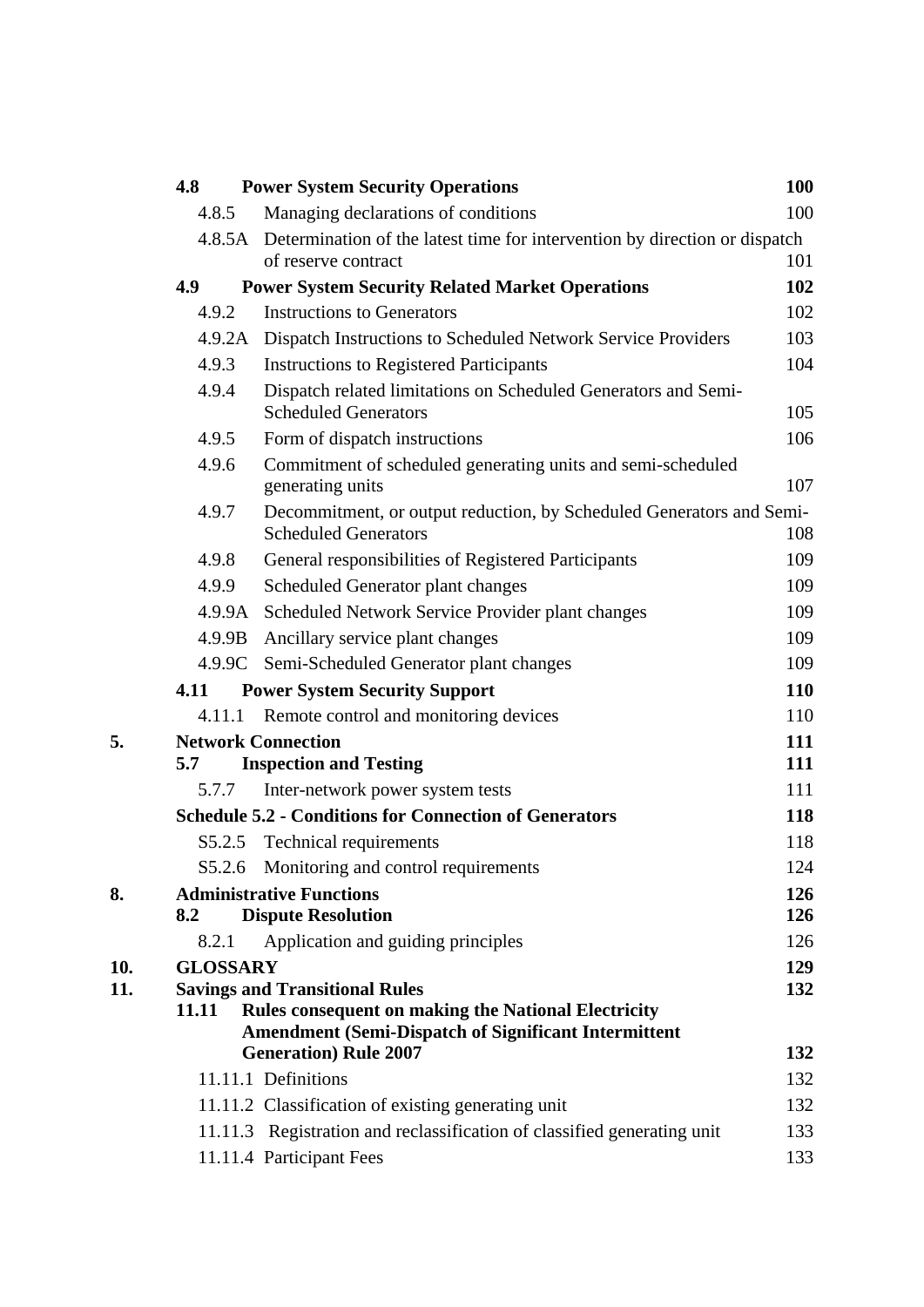#### <span id="page-4-0"></span>**CHAPTER 2**

# **2. Registered Participants and Registration**

## *2.2 Generator*

#### **2.2.1 Registration as a Generator**

- (a) Subject to clause 2.2.1(c), a person must not engage in the activity of owning, controlling or operating a *generating system* that is *connected* to a *transmission or distribution system* unless that person is registered by *NEMMCO* as a *Generator*.
- (b) A person who otherwise *supplies* electricity to a *transmission or distribution system* may, on application for registration by that person in accordance with clause 2.9, be registered by *NEMMCO* as a *Generator.*
- (c) *NEMMCO* may, in accordance with guidelines issued from time to time by *NEMMCO*, exempt a person or class of persons from the requirement to register as a *Generator*, subject to such conditions as *NEMMCO* deems appropriate, where (in *NEMMCO's* opinion) an exemption is not inconsistent with the *market objective.*
- (d) Without limitation, an exemption may be given which only relieves a person or class of persons from the requirement to register as a *Generator* in relation to certain specified *generating systems* or classes of *generating systems.*
- (e) To be eligible for registration as a *Generator,* a person must:
	- (1) obtain the approval of *NEMMCO* to classify each of the *generating units* that form part of the *generating system* that the person owns, operates or controls, or from which it otherwise sources electricity, as a *scheduled generating unit*, a *semi-scheduled generating unit* or a *non-scheduled generating unit*;
	- (2) classify the *generating units* in accordance with *NEMMCO's* approval as referred to in subparagraph (1); and
	- (3) satisfy *NEMMCO* that each *generating system* will be capable of meeting or exceeding its *performance standards.*
- (f) Except in relation to a proposed *generating unit,* a person must also classify each of those *generating units* as either a *market generating unit* or a *nonmarket generating unit.*
- (f1) A *Generator* may also classify one or more of its *generating units* as an *ancillary service generating unit* where it has obtained the approval of *NEMMCO* to do so.
- (g) Nothing in clause 2.2.1(e) or (f) requires the classification of any *generating unit* which forms part of a *generating system* in respect of which an exemption under clause 2.2.1(c) applies.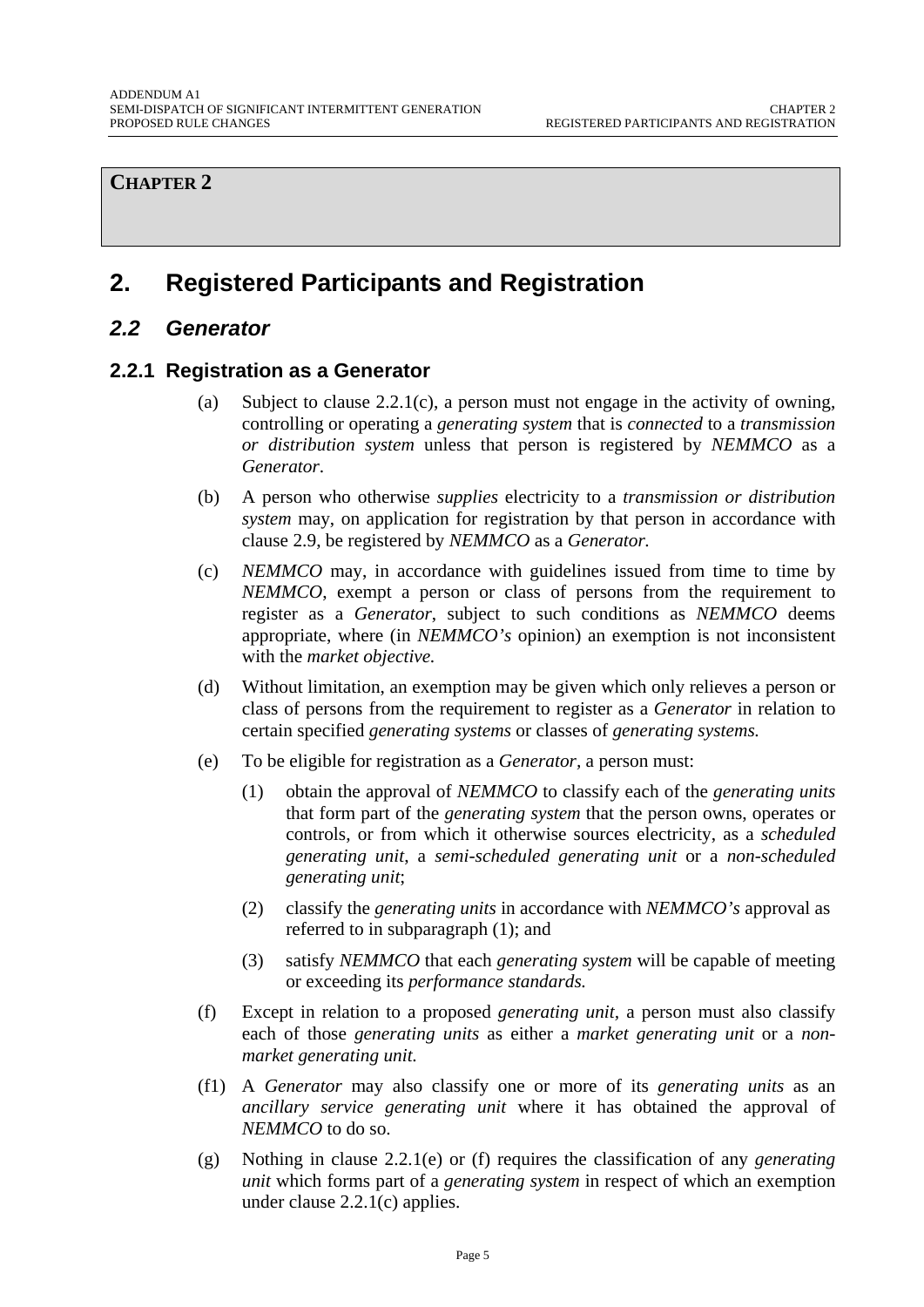# <span id="page-5-0"></span>**2.2.2 Scheduled Generator**

- (a) Unless *NEMMCO* approves its classification as a *semi-scheduled generating unit* or as a non*-scheduled generating unit*, a *generating unit* which has a *nameplate rating* of 30 MW or greater or is part of a group of *generating units connected* at a common *connection point* with a combined *nameplate rating* of 30 MW or greater may only be classified as a *scheduled generating unit*.
- (b) A person must not classify a *generating unit* as a *scheduled generating unit*  unless it has obtained the approval of *NEMMCO* to do so*. NEMMCO* must approve the classification if it is satisfied that the person:
	- (1) has submitted data in accordance with schedule 3.1; and
	- (2) has adequate communications and telemetry to support the issuing of *dispatch instructions* and the audit of responses.
- (b1) In relation to an application under clause 2.2.2(b) to classify as a *scheduled generating unit* a *generating unit* with a *nameplate rating* of less than 30 MW, or a *generating unit* that is part of a group of *generating units connected* at a common *connection point* with a combined *nameplate rating* of less than 30 MW, *NEMMCO* may approve the classification on such terms and conditions as *NEMMCO* considers appropriate.
- (c) A person must comply with any terms and conditions imposed by *NEMMCO* as part of an approval under clause 2.2.2(b1).
- (d) **[Deleted]**
- (e) A *Generator* is taken to be a *Scheduled Generator* only in so far as its activities relate to any *scheduled generating unit.*
- (f) A *Scheduled Generator* must operate any *scheduled generating unit* in accordance with the co-ordinated *central dispatch* process operated by *NEMMCO* under the provisions of Chapter 3.
- (g) As described in Chapter 3, a *Scheduled Generator* must notify *NEMMCO* of the availability of each *scheduled generating unit* in respect of each *trading interval*.
- (h) A *Scheduled Generator* may submit to *NEMMCO* a schedule of *dispatch offers*  for each *scheduled generating unit* in respect of each *trading interval* for *dispatch* by *NEMMCO*.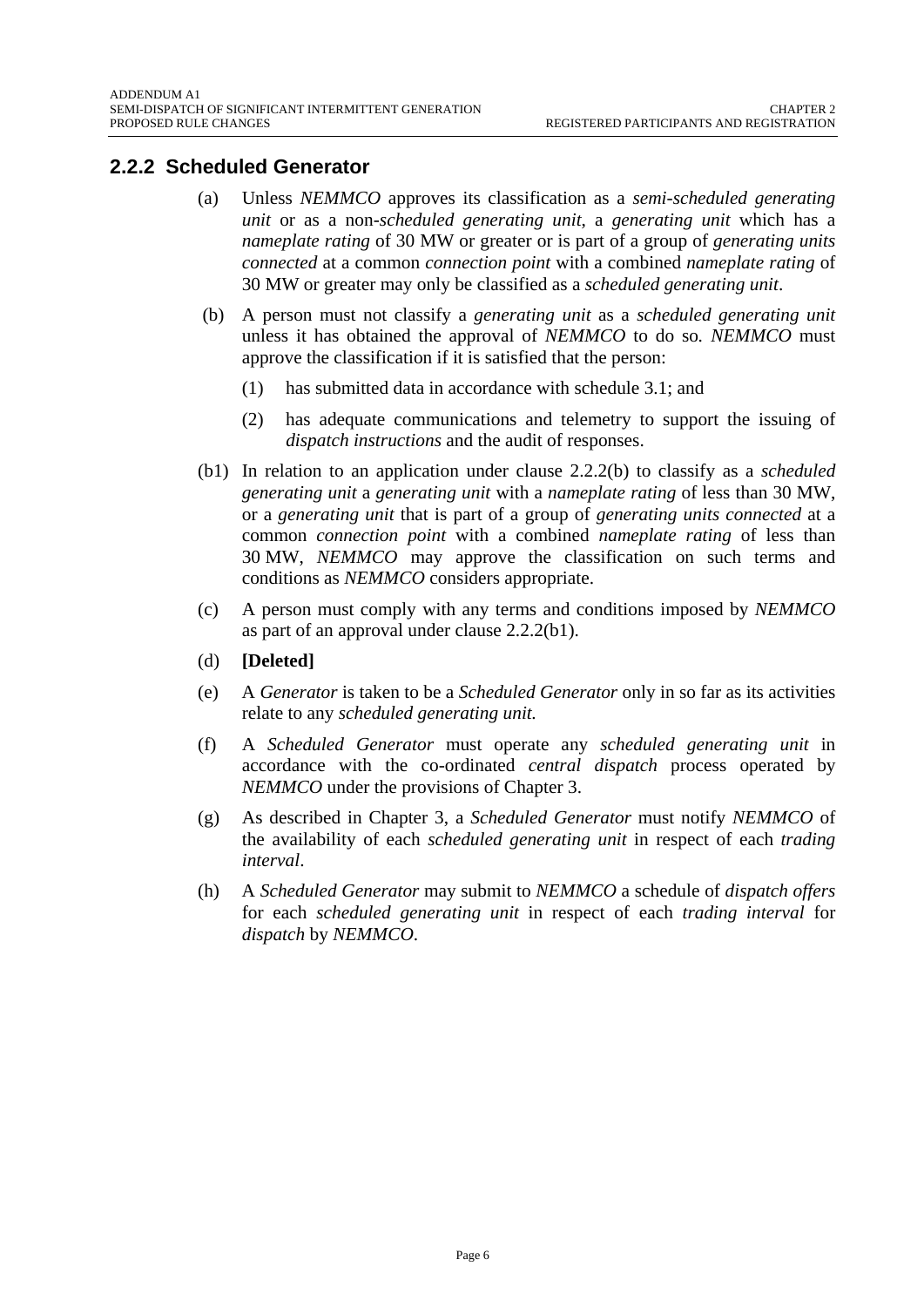# <span id="page-6-0"></span>**2.2.2A Semi-Scheduled Generator**

- (a) Unless *NEMMCO* approves its classification as a *scheduled generating unit* or as a *non-scheduled generating unit*, a *generating unit* which has a *nameplate rating* of 30 MW or greater or is part of a group of *generating units connected* at a common *connection point* with a combined *nameplate rating* of 30 MW or greater may only be classified as a *semi-scheduled generating unit*.
- (b) A person must not classify a *generating unit* as a *semi-scheduled generating unit* unless it has obtained the approval of *NEMMCO* to do so*. NEMMCO* must approve the classification if it is satisfied that the output of the *generating unit*  is *intermittent* and that the person:
	- (1) has submitted data in accordance with schedule 3.1; and
	- (2) has adequate communications and telemetry to support the issuing of *dispatch instructions* and the audit of responses.
- (c) In relation to an application under clause 2.2.2A(a) to classify as a *semischeduled generating unit* a *generating unit* with a *nameplate rating* of less than 30 MW, or a *generating unit* that is part of a group of *generating units connected* at a common *connection point* with a combined *nameplate rating* of less than 30 MW, *NEMMCO* may approve the classification on such terms and conditions as *NEMMCO* considers appropriate.
- (d) A person must comply with any terms and conditions imposed by *NEMMCO* as part of an approval under clause 2.2.2A(b).
- (e) A *Generator* is taken to be a *Semi-Scheduled Generator* only in so far as its activities relate to any *semi-scheduled generating unit.*
- (f) A *Semi-Scheduled Generator* must operate any *semi-scheduled generating unit* in accordance with the co-ordinated *central dispatch* process operated by *NEMMCO* under the provisions of Chapter 3.
- (g) As described in Chapter 3, a *Semi-Scheduled Generator* must notify *NEMMCO* of the availability of each *semi-scheduled generating unit* in respect of each *trading interval*.
- (h) A *Semi-Scheduled Generator* may submit to *NEMMCO* a schedule of *dispatch offers* for each *semi-scheduled generating unit* in respect of each *trading interval* for *dispatch* by *NEMMCO*.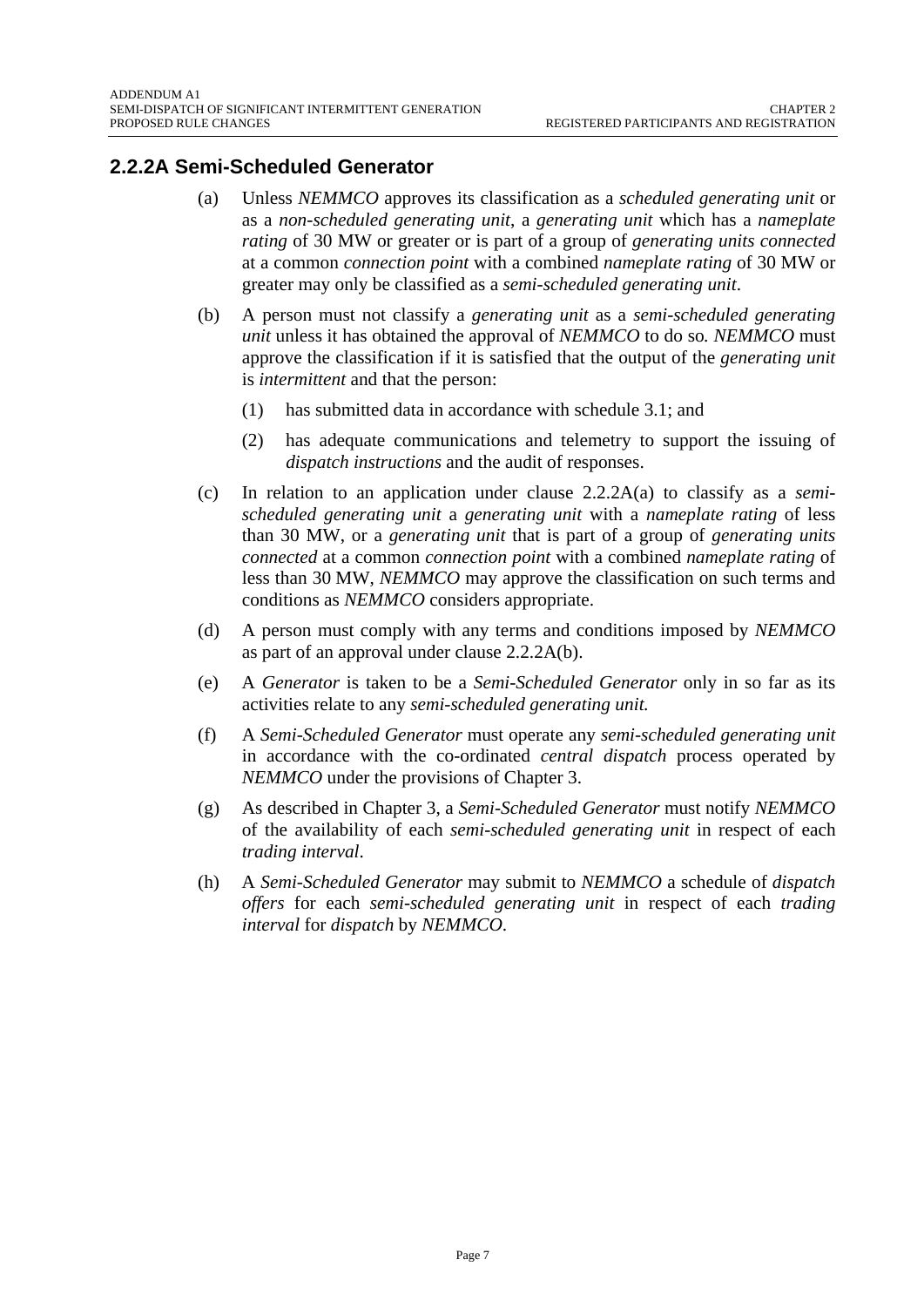# <span id="page-7-0"></span>**2.2.3 Non-Scheduled Generator**

- (a) Unless *NEMMCO* approves its classification as a *scheduled generating unit* or as a *semi-scheduled generating unit*, a *generating unit* with a *nameplate rating* of less than 30 MW (not being part of a group of *generating units* described in clause 2.2.2(a)) may only be classified as a *non-scheduled generating unit*.
- (b) A person must not classify a *generating unit* as a *non-scheduled generating unit* unless it has obtained the approval of *NEMMCO* to do so. *NEMMCO* must approve the classification if it is satisfied that:
	- (1) the primary purpose for which the relevant *generating unit* operates is local use and the aggregate *sent out generation* at its *connection point* rarely, if ever, exceeds 30 MW; or
	- (2) the physical and technical attributes of the relevant *generating unit* are such that it is not practicable for it to participate in *central dispatch*.
- (c) If, in relation to an application under clause 2.2.3(b), in *NEMMCO's* opinion it is necessary for any reason (including *power system security)* for the relevant *Generator* to comply with some of the obligations of a *Scheduled Generator* or a *Semi-Scheduled Generator* for that *generating unit, NEMMCO* may approve the classification on such terms and conditions as *NEMMCO* considers reasonably necessary.
- (d) A person must comply with any terms and conditions imposed by *NEMMCO* under clause 2.2.3(c).
- (e) **[Deleted]**
- (f) A *Generator* is taken to be a *Non-Scheduled Generator* only in so far as its activities relate to any *non-scheduled generating unit*.
- (g) Subject to clause 3.8.2(e), the *non-scheduled generating units* of a *Generator*  do not participate in the co-ordinated *central dispatch* process operated by *NEMMCO.*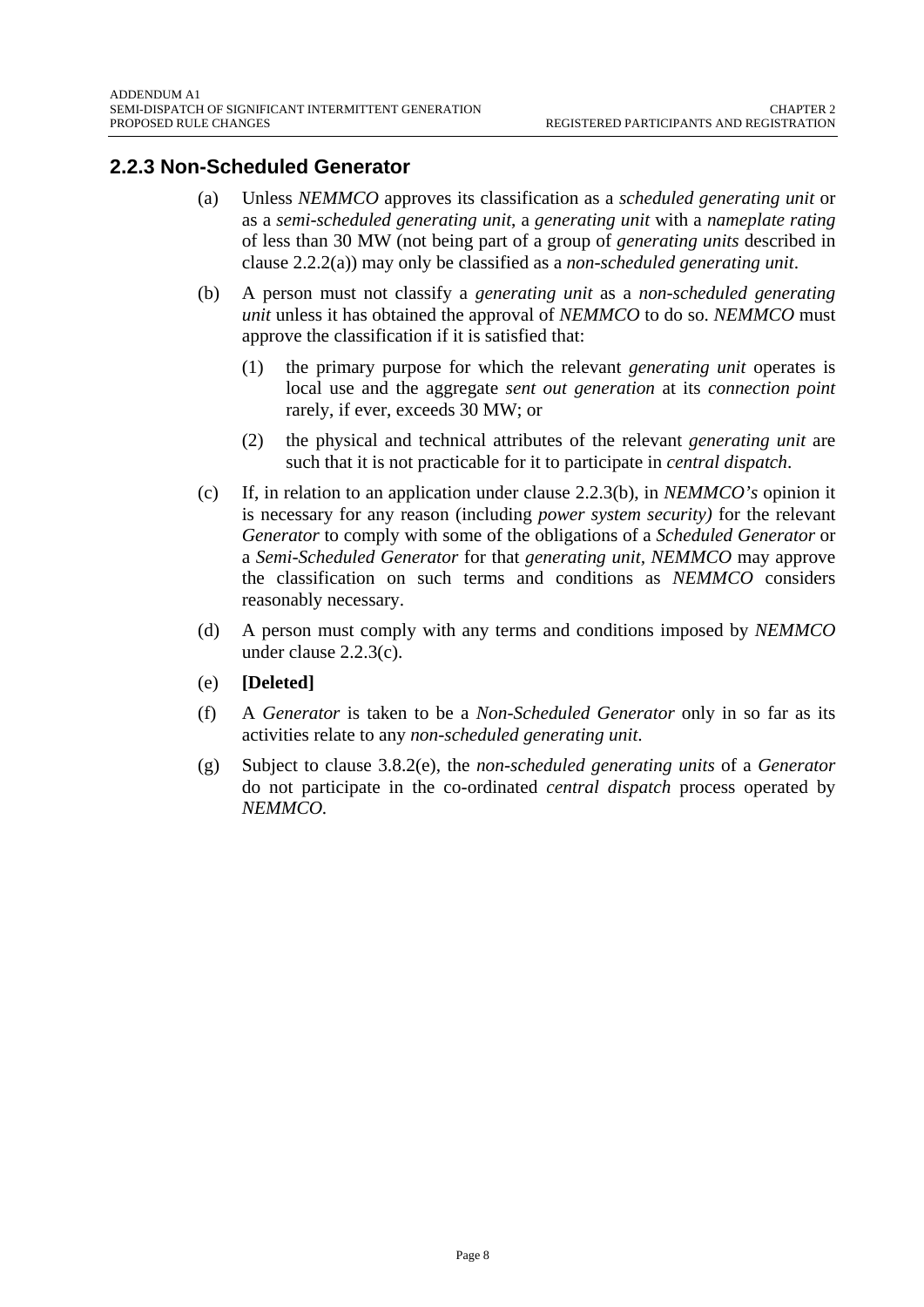# <span id="page-8-0"></span>*2.11 Participant Fees*

## **2.11.3 Budgeted revenue requirements**

- (a) *NEMMCO* must prepare and *publish* before the beginning of each *financial year* a budget of the revenue requirements for *NEMMCO* for that *financial year.*
- (b) The budget prepared by *NEMMCO* under clause 2.11.3(a) must take into account and separately identify projected revenue requirements in respect of:
	- (1) *NEMMCO's* procurement of *non-market ancillary services*;
	- (2) *NEMMCO's* expenditures in relation to its *power system* operation activities*,* including meeting its obligations in terms of *power system security* and the facilitation and operation of the central bidding and dispatch processes in accordance with the *Rules;*
	- (2A) *NEMMCO's* expenditures in relation to *inter-network tests*;
	- (3) *NEMMCO's* expenditures in the collection, storage and processing of *metering data;*
	- (4) *NEMMCO's* expenditures in the facilitation of the billing and *settlement*  of *market transactions*;
	- (5) *NEMMCO'*s other expenditure requirements, operating costs and margin;
	- (6) *NEMMCO's* obligation to provide funds to the *AEMC* to meet the approved *Advocacy Panel* funding requirements in accordance with clause 8.10.5;
	- (7) any revenue shortfall or excess from each of the requirements specified under clause 2.11.3(b)(1)-(5) from the previous *financial year*; and
	- (8) the funding requirements of the *Participant compensation fund* in accordance with clause 3.16 (which requirements must only be recovered from *Scheduled Generators, Semi-Scheduled Generators* and *Scheduled Network Service Providers).*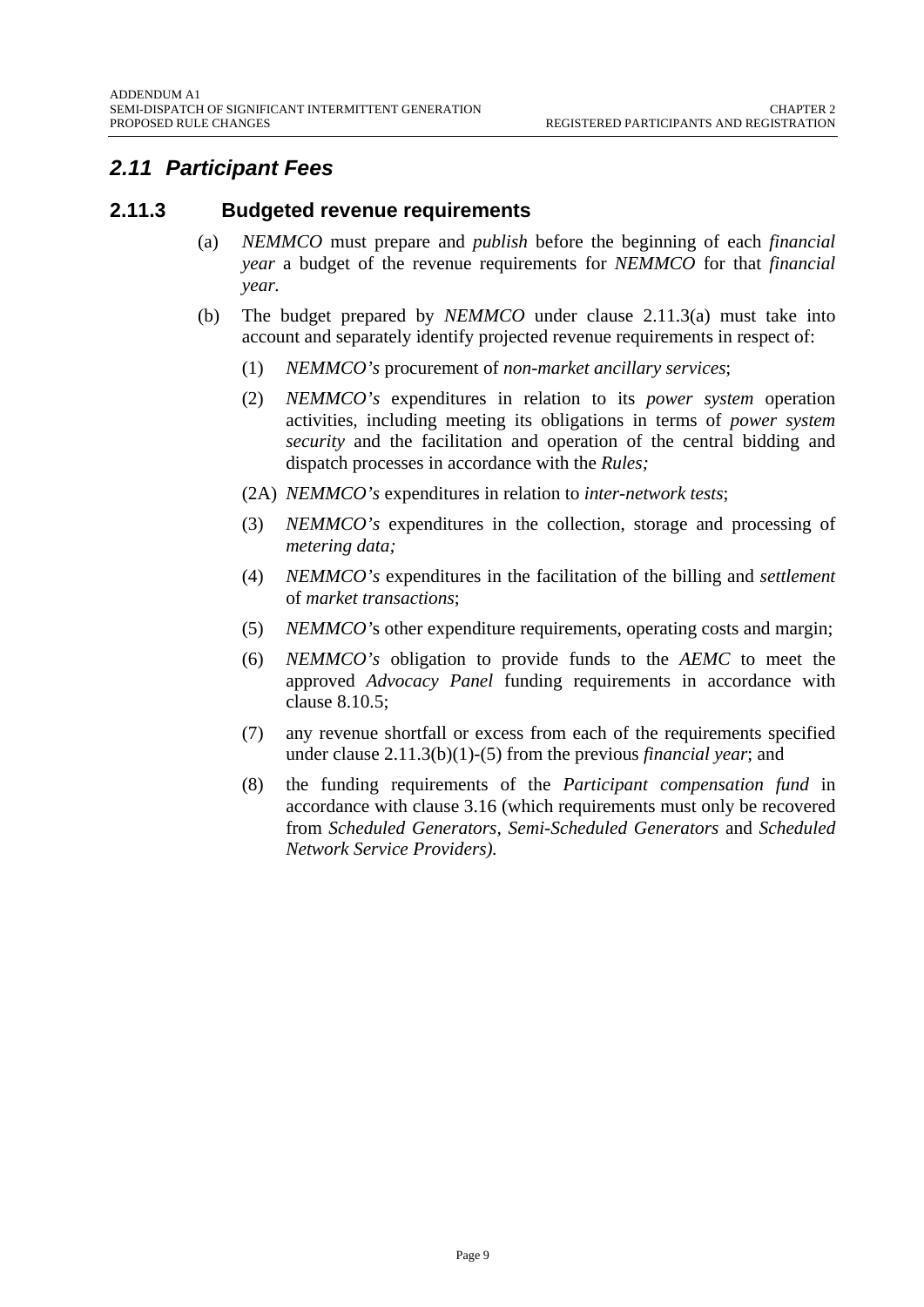# <span id="page-9-0"></span>*2.12 Interpretation of References to Various Registered Participants*

- (a) A person may register in more than one of the categories of *Registered Participant.*
- (b) Notwithstanding anything else in the *Rules*, a reference to:
	- (1) a "*Generator*" applies to a person registered as a *Generator* only in so far as it is applicable to matters connected with the person's *scheduled generating units, semi-scheduled generating units, non-scheduled generating units, market generating units* or *non-market generating units*;
	- (2) a "*Scheduled Generator*", "*Semi-Scheduled Generator*", "*Non-Scheduled Generator*", "*Market Generator*" or "*Non-Market Generator*" applies to a person only in so far as it is applicable to matters connected with the person's *scheduled generating units*, *semi-scheduled generating units*, *non-scheduled generating units, market generating units* or *non-market generating units* respectively;
	- (3) a "*Customer*" applies to a person registered as a *Customer* only in so far as it is applicable to matters connected with the person's *first-tier loads, second-tier loads* or *market loads*;
	- (4) a "*First Tier Customer*", "*Second Tier Customer*" or *"Market Customer*" applies to a person only in so far as it is applicable to matters connected with the person's *first-tier loads*, *second-tier loads* or *market loads* respectively;
	- (4A) a "*Trader*" applies to a person only in so far as it is applicable to matters connected with the person's activities as a *Trader*;
	- (4B) a "*Reallocator*" applies to a person only in so far as it is applicable to matters connected with the person's activities as a *Reallocator*;
	- (5) a *"Network Service Provider"* applies to a person registered as a *Network Service Provider* only in so far as it is applicable to matters connected with the person's *network services,* including *market network services* and *scheduled network services;*
	- (6) a "*Market Network Service Provider"* or "*Scheduled Network Service Provider*" applies to a person only in so far as it is applicable to matters connected with the person's *market network services* or *scheduled network services* respectively;
	- (7) a "*Market Participant"* applies to a person who is a *Market Participant* and:
		- (i) where that person is registered as a *Market Generator*, in so far as it is applicable to matters connected with the person's *market generating units* or *ancillary services generating units;* and
		- (ii) where that person is registered as a *Market Customer,* in so far as it is applicable to matters connected with the person's *market loads*  or *market ancillary service loads*; and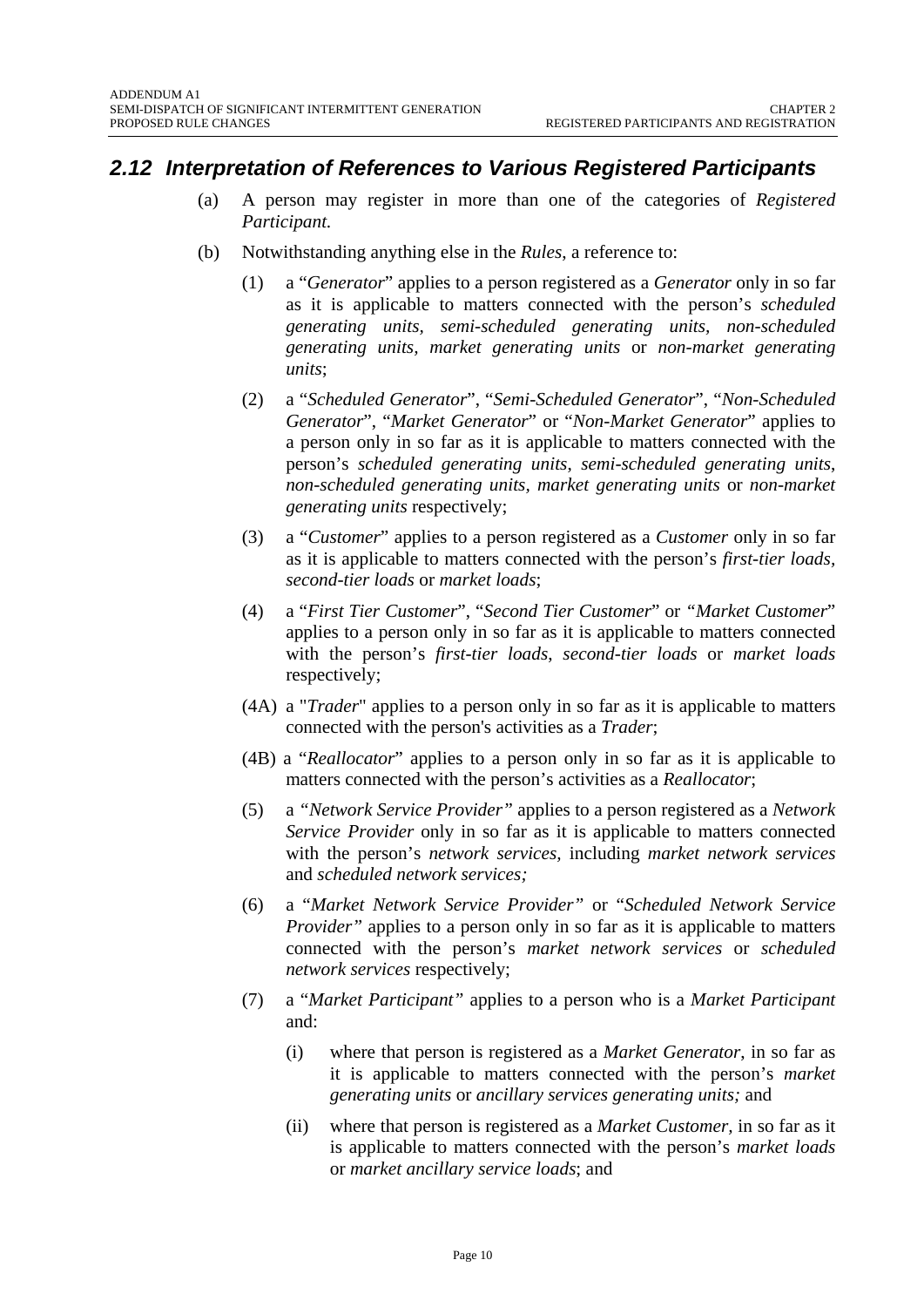- (iii) where that person is registered as a *Market Network Service Provider*, in so far as it is applicable to matters connected with the person's *market network services*; and
- (iv) where that person is registered in any category of *Market Participant* additional to a *Market Generator* and/or a *Market Customer* and/or a *Market Network Service Provider*, to the extent to which the reference would otherwise apply to the person if it were not taken to be a *Market Generator*, *Market Customer* or *Market Network Service Provider;* and
- (8) a "*Registered Participant*" applies to a person who is registered under Chapter 2 and:
	- (i) where that person is registered as a *Generator,* in so far as it is applicable to matters connected with any of the *Generator's scheduled generating units, semi-scheduled generating units, nonscheduled generating units, market generating units* and *nonmarket generating units*;
	- (ii) where that person is registered as a *Customer*, in so far as it is applicable to matters connected with any of the *Customer's firsttier loads, second-tier loads* or *market loads*; and
	- (iii) where that person is registered in any other *Registered Participant* category, to the extent to which the reference would apply to the person if it were not registered in another *Registered Participant* category.
- (c) In clause 2.12, "matter" includes any assets, liabilities, acts, omissions or operations (whether past, present or future).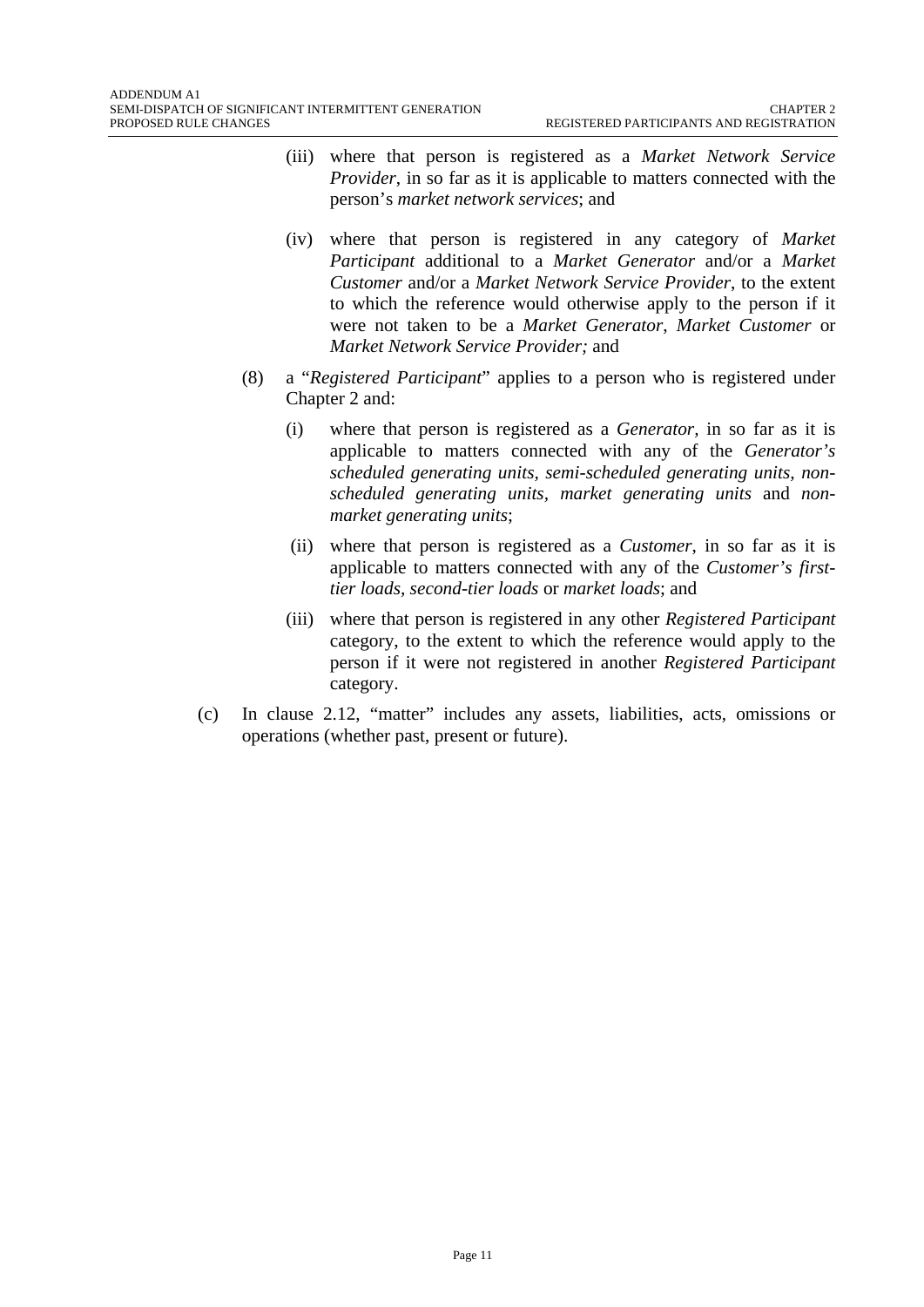#### <span id="page-11-0"></span>**CHAPTER 3**

# **3. Market Rules**

## *3.7 Projected Assessment of System Adequacy*

#### **3.7.1 Administration of PASA**

- (a) *NEMMCO* must administer medium term and short term *projected assessment of system adequacy processes* to be known as *PASA*.
- (b) The *PASA* is a comprehensive program of information collection, analysis, and disclosure of medium term and short term *power system security* prospects so that *Scheduled Generators*, *Semi-Scheduled Generators* and *Market Participants* are properly informed to enable them to make decisions about *supply*, demand and *outages* of *transmission networks* in respect of periods up to 2 years in advance.
- (c) On a weekly basis *NEMMCO* must:
	- (1) collect and analyse information from all *Scheduled Generators*, *Semi-Scheduled Generators*, *Market Customers*, *Transmission Network Service Providers* and *Market Network Service Providers* about their intentions for:
		- (i) *generation, transmission* and *Market Network Service* maintenance scheduling;
		- (ii) intended *plant* availabilities;
		- (iii) *energy constraints*;
		- (iv) other *plant* conditions which could materially impact upon *power system security*; and
		- (v) significant changes to *load* forecasts previously notified to *NEMMCO*,

for the following 24 months; and

- (2) following analysis and assessment, *publish* information that will:
	- (i) assist *Scheduled Generators*, *Semi-Scheduled Generators* and *Market Participants* to plan any scheduled work on *plant*; and
	- (ii) inform the *market* of possible *power system security* problems.
- (d) *NEMMCO* must use its reasonable endeavours to ensure that it provides to *Scheduled Generators*, *Semi-Scheduled Generators* and *Market Participants* sufficient information to allow *Scheduled Generators*, *Semi-Scheduled Generators* and *Market Participants* to undertake maintenance and *outage* planning without violating *power system security* and to allow the *market* to operate effectively with a minimal amount of intervention by *NEMMCO*.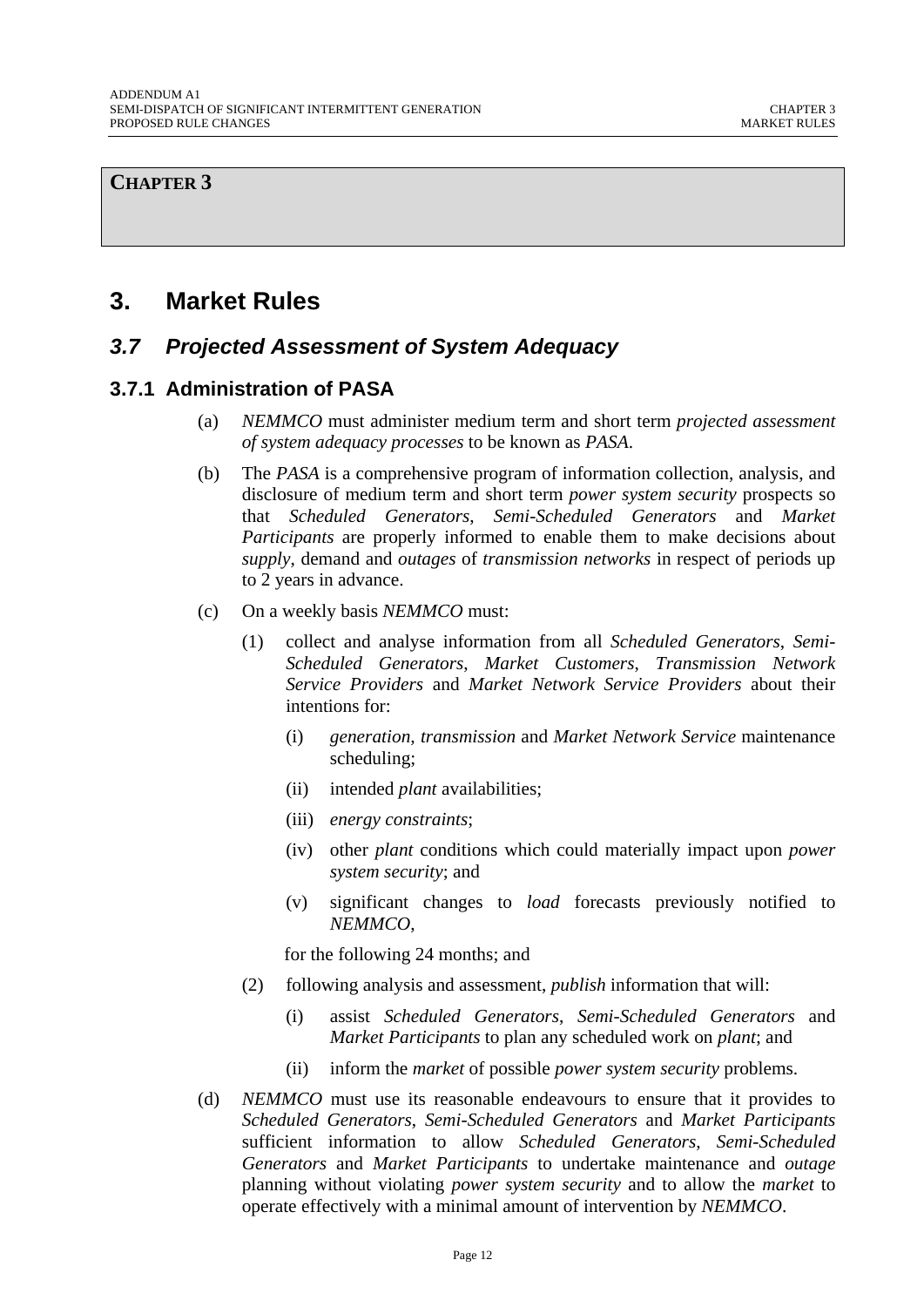#### <span id="page-12-0"></span>**3.7.2 Medium term PASA**

- (a) The *medium term PASA* covers the 24 month period commencing from the *day*  8 *days* after the *day* of publication with a daily resolution, and must be reviewed and issued every week by *NEMMCO* in accordance with the *timetable*.
- (b) *NEMMCO* may publish additional updated versions of the *medium term PASA* in the event of *changes* which, in the judgment of *NEMMCO*, are materially significant and should be communicated to *Scheduled Generators*, *Semi-Scheduled Generators* and *Market Participants*.
- (c) The following *PASA* inputs are to be prepared by *NEMMCO*:
	- (1) forecast *load* which is:
		- (i) to indicate for each *region* the most probable *peak load*, time of the peak, and daily *energy* on the basis of past trends, day type and special events including all anticipated *scheduled load* and other *load* except pumped storage *loads*;
		- (ii) subsequently to be adjusted by an amount anticipated in the forecast as *scheduled load* by *load* bidders;
		- (iii) an indicative half hourly *load* profile for each day type for each *region* for each month of the year;
	- (2) reserve requirements of each *region* determined in accordance with the *medium term capacity reserve standards* set out in the *power system security and reliability standards*;
	- (3) forecast *inter-regional network constraints* and *intra-regional network constraints* known to *NEMMCO* at the time;
	- (4) *unconstrained intermittent generation forecast* for each *semi-scheduled generating unit* for each *day*.
- (d) The following *medium term PASA* inputs must be submitted by each relevant *Scheduled Generator*, *Semi-Scheduled Generators* or *Market Participant* in accordance with the *timetable*:
	- (1) *PASA availability* of each *scheduled generating unit*, *semi-scheduled generating unit, scheduled load* or *scheduled network service* for each *day*; and
	- (2) weekly *energy constraints* applying to each *generating unit* or *scheduled load*.
- (e) *Network Service Providers* must provide to *NEMMCO* an outline of planned *network outages* in accordance with the *timetable* and provide to *NEMMCO* any other information on planned *network outages* that is reasonably requested by *NEMMCO* to assist *NEMMCO* to meet its obligations under clause  $3.7.2(f)(4)$ .
- (f) *NEMMCO* must prepare and *publish* the following information in respect of each day covered by the *medium term PASA* in accordance with clause 3.13.4:
	- (1) forecasts of the most probable peak *power system load* plus required *reserve*, adjusted to make allowance for *scheduled load*, for each *region* and for the total *power system*;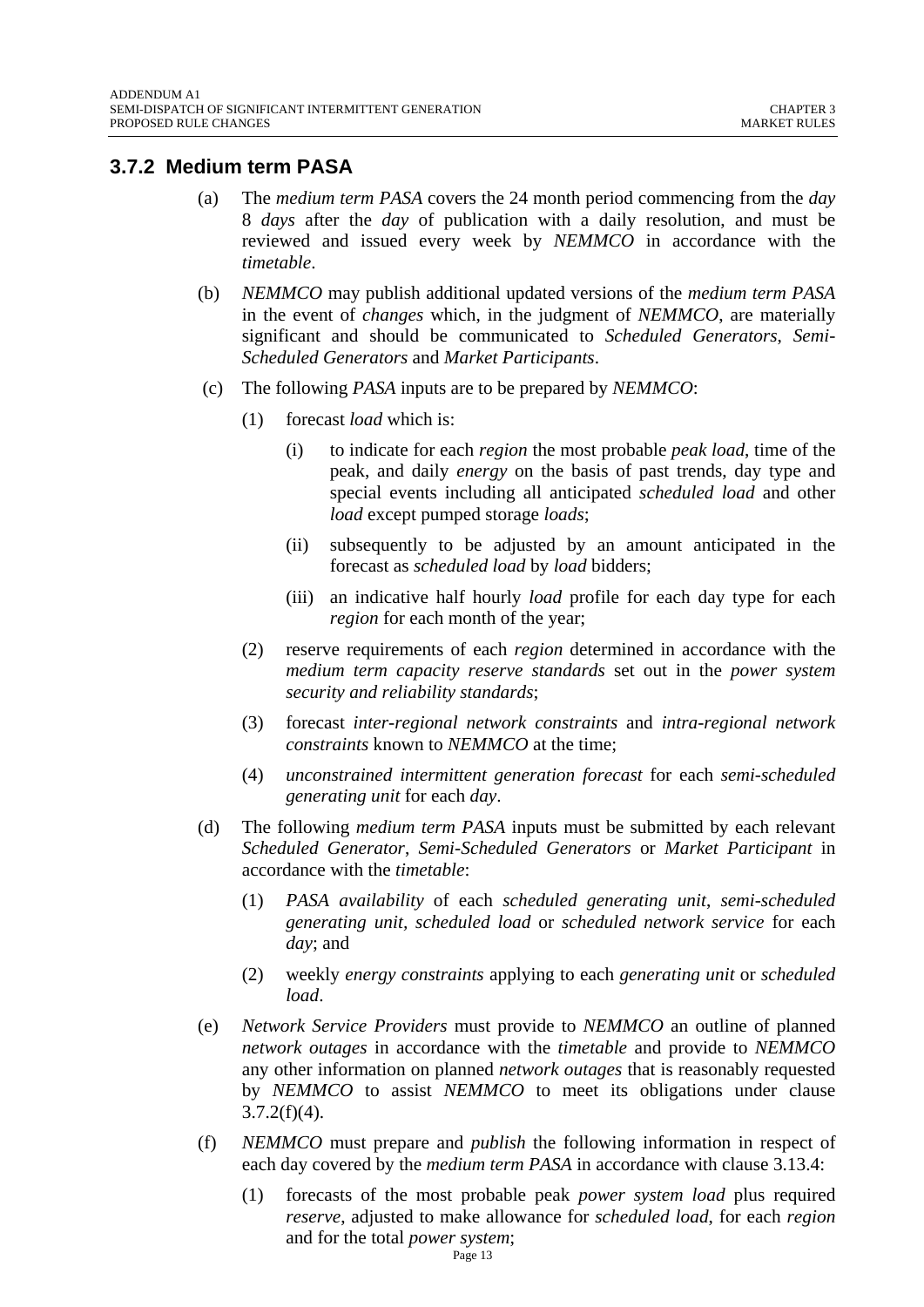- (1A) the aggregated MW allowance (if any) made by *NEMMCO* for *generation* from *non-scheduled generating systems* in each forecast of the most probable peak *power system load* referred to in clause  $3.7.2(f)(1);$
- (1B) in respect of each forecast of the most probable peak *power system load* referred to in clause  $3.7.2(f)(1)$ , a value that is the sum of that forecast and the relevant aggregated MW allowance referred to in clause  $3.7.2(f)(1A);$
- (2) forecasts of the most probable *energy* consumption for each *region* and for the total *power system*;
- (3) aggregate *generating unit PASA availability* for each *region*, calculated by adding the following categories:
	- (i) the capacity of *scheduled generating units* that are able to operate at the full offered *PASA availability* on a continuous basis to meet forecast *power system load*;
	- (ii) an allocation of *generation* that cannot be *generated* continuously at the full offered *PASA availability* of the *scheduled generating units* for the period covered due to specified weekly *energy constraints*;
	- (iii) the capacity of *semi-scheduled generating units* to meet forecast *power system load*, this capacity being the lesser of the offered *PASA availability* and the corresponding *unconstrained intermittent generation forecast* prepared by *NEMMCO*; and
	- (iv) an allocation of *generation* that cannot be *generated* continuously at the full capacity of the *semi-scheduled generating units* as defined in paragraph (iii) for the period covered due to specified weekly *energy constraints*;
- (4) identification and quantification of:
	- (i) any projected *violations* of *power system security*;
	- (ii) any *days* on which *low reserve* or *lack of reserve* conditions are forecast to apply;
	- (iii) where a projected *supply* deficit in one *region* can be supplemented by a surplus in another *region* (dependent on forecast *interconnector* transfer capabilities);
	- (iv) forecast *interconnector* transfer capabilities and the discrepancy between forecast *interconnector* transfer capabilities and the forecast capacity of the relevant *interconnector* in the absence of *outages* on the relevant *interconnector* only; and
	- (v) when and where *network constraints* may become binding on the *dispatch* of *generation* or *load*.
- (g) *NEMMCO* must document the procedure it uses for preparation of the *medium term PASA* and make it available to all *Scheduled Generators*, *Semi-Scheduled Generators* and *Market Participants* on a cost recovery basis.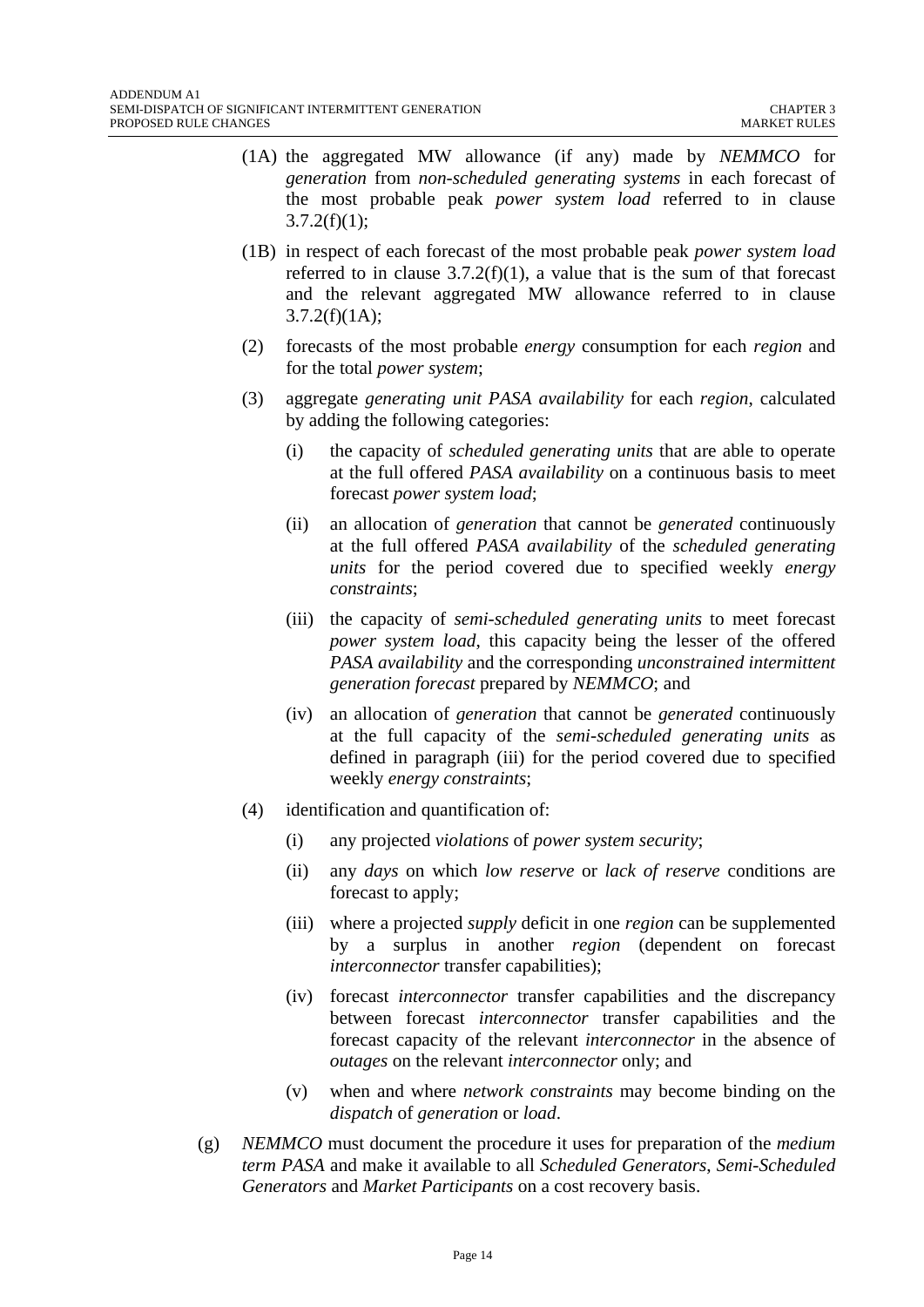#### <span id="page-14-0"></span>**3.7.3 Short term PASA**

- (a) The *short term PASA* must be issued at least daily by *NEMMCO* in accordance with the *timetable*.
- (b) The *short term PASA* covers the period of six *trading days* starting from the end of the *trading day* covered by the most recently *published pre-dispatch schedule* with a half hourly resolution.
- (c) *NEMMCO* may *publish* additional updated versions of the *short term PASA* in the event of *changes* which, in the judgement of *NEMMCO*, are materially significant and should be communicated to *Scheduled Generators*, *Semi-Scheduled Generators* and *Market Participants*.
- (d) The following *short term PASA inputs* are to be prepared by *NEMMCO*:
	- (1) forecast *load* which is to include:
		- (i) the most probable half hourly *profile* on the basis of past trends, day type, and special events; and
		- (ii) all *scheduled load* and other *load* except for pumped storage *loads*,

which must subsequently be adjusted in accordance with *dispatch offers*  for *scheduled load*;

- (2) *reserve* requirements for each *region* determined in accordance with the *short term capacity reserve standards*;
- (3) anticipated *inter-regional network constraints* and *intra-regional network constraints* known to *NEMMCO* at the time; and
- (4) *unconstrained intermittent generation forecast* for each *semi-scheduled generating unit* for each *half hour*.
- (e) The following *short term PASA* inputs must be submitted by each relevant *Scheduled Generator*, *Semi-Scheduled Generator* and *Market Participant* in accordance with the *timetable* and must represent the *Scheduled Generator's*, *Semi-Scheduled Generator's* or *Market Participant's* current intentions and best estimates:
	- (1) availability of each *scheduled generating unit*, *semi-scheduled generating unit*, *scheduled load* or *scheduled network service* for each *trading interval* under expected *market* conditions;
	- (1A) *PASA availability* of each *scheduled generating unit*, *semi-scheduled generating unit*, *scheduled load* or *scheduled network service* for each *trading interval*;
	- (2) *scheduled generating unit or semi-scheduled generating unit synchronisation* and *de-synchronisation* times for *slow start generating units* with a *nameplate rating* of 30 MW or more; and
	- (3) projected daily *energy* availability for *energy constrained scheduled generating units*, *energy constrained semi-scheduled generating units* and *energy constrained scheduled loads*.
- (f) If *NEMMCO* considers it reasonably necessary for adequate *power system* operation and the maintenance of *power system security*, *Registered Participants* who may otherwise be exempted from providing inputs for the *PASA* process must do so to the extent specified by *NEMMCO*.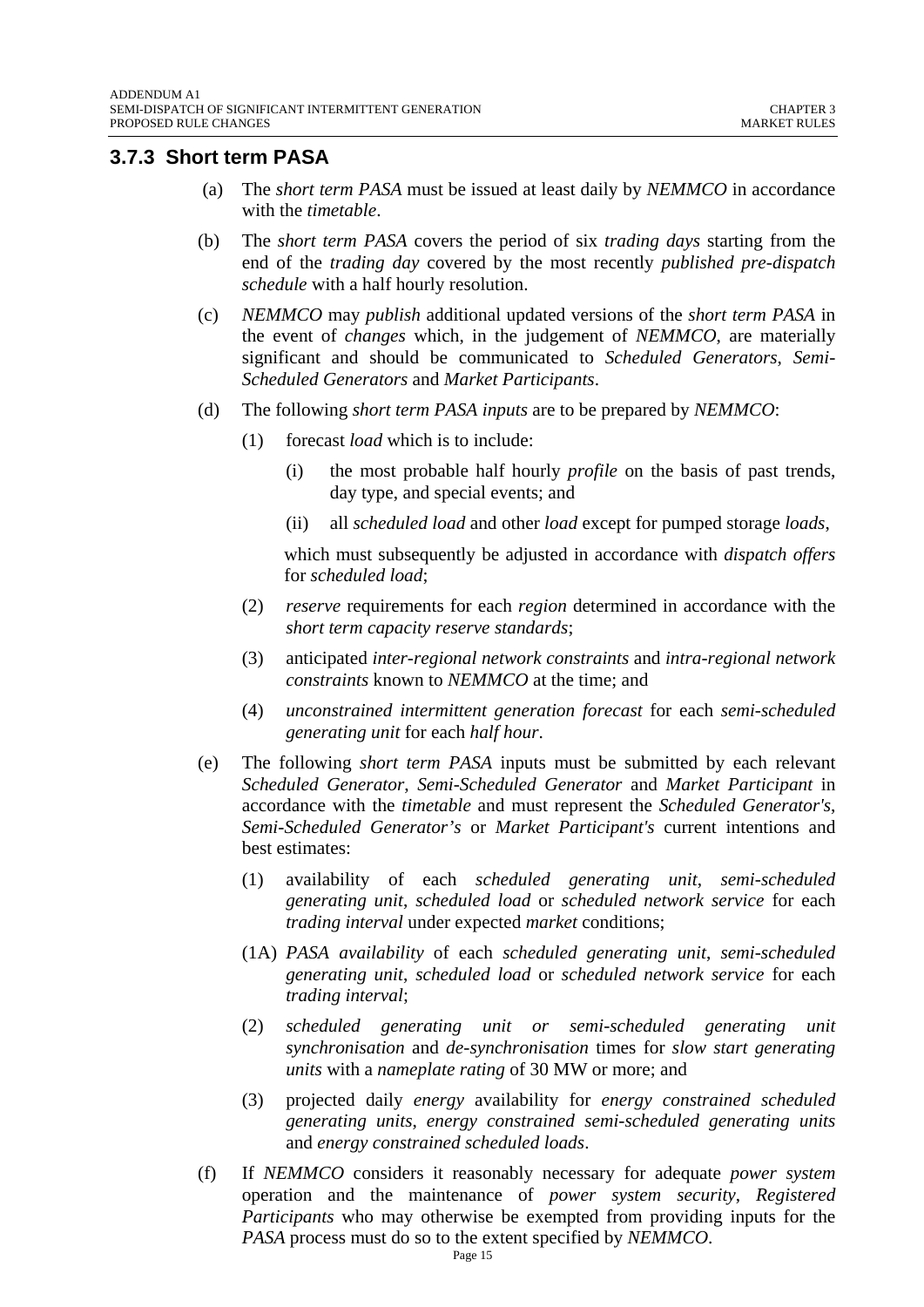- (g) *Network Service Providers* must provide to *NEMMCO* an outline of planned *network outages* in accordance with the *timetable* and provide to *NEMMCO* any other information on planned *network outages* that is reasonably requested by *NEMMCO* to assist *NEMMCO* to meet its obligations under clause  $3.7.3(h)(5)$ .
- (h) *NEMMCO* must prepare and *publish* the following information as *short term PASA* outputs for each *trading interval* in the period covered in accordance with clause  $3.13.4(c)$ :
	- (1) forecasts of the most probable *power system load* plus required *reserve* adjusted to make allowance for *scheduled load*, for each *region* and for the total *power system*;
	- (2) forecasts of *power system load* for each *region* with 10% and 90% probability of exceedence;
	- (3) forecasts of the most probable *energy* consumption for each *region* and for the total *power system*;
	- (4) aggregate *generating unit* availability for each *region* calculated by adding the following categories:
		- (i) the capacity of *scheduled generating units* that are able to operate at the full offered availability on a continuous basis to meet forecast *power system load*; and
		- (ii) an allocation of *generation* that cannot be *generated* continuously at the offered availability of the *scheduled generating units* for the period covered due to specified daily *energy constraints*;
		- (iii) the capacity of *semi-scheduled generating units* to meet forecast *power system load*, this capacity being the lesser of the offered availability and the corresponding *unconstrained intermittent generation forecast* prepared by *NEMMCO*; and
		- (iv) an allocation of *generation* that cannot be *generated* continuously at the full capacity of the *semi-scheduled generating units* as defined in paragraph (iii) for the period covered due to specified daily *energy constraints*;
	- (4A) aggregate *generating unit PASA availability* for each region;
	- (4B) the aggregated MW allowance (if any) made by *NEMMCO* for generation from *non-scheduled generating systems* in each forecast:
		- (i) of the most probable peak *power system load* referred to in clause 3.7.3(h)(1); and
		- (ii) referred to in clauses  $3.7.3(h)(2)$ ,  $(3)$ ,  $(4)$  and  $(4A)$ ;
	- (4C) in respect of each forecast:
		- (i) of the most probable peak *power system load* referred to in clause  $3.7.3(h)(1)$ :
		- (ii) referred to in clauses  $3.7.3(h)(2)$ ,  $(3)$ ,  $(4)$  and  $(4A)$ ,

a value that is the sum of that forecast and the relevant aggregated MW allowance (if any) referred to in clause 3.7.3(4B); and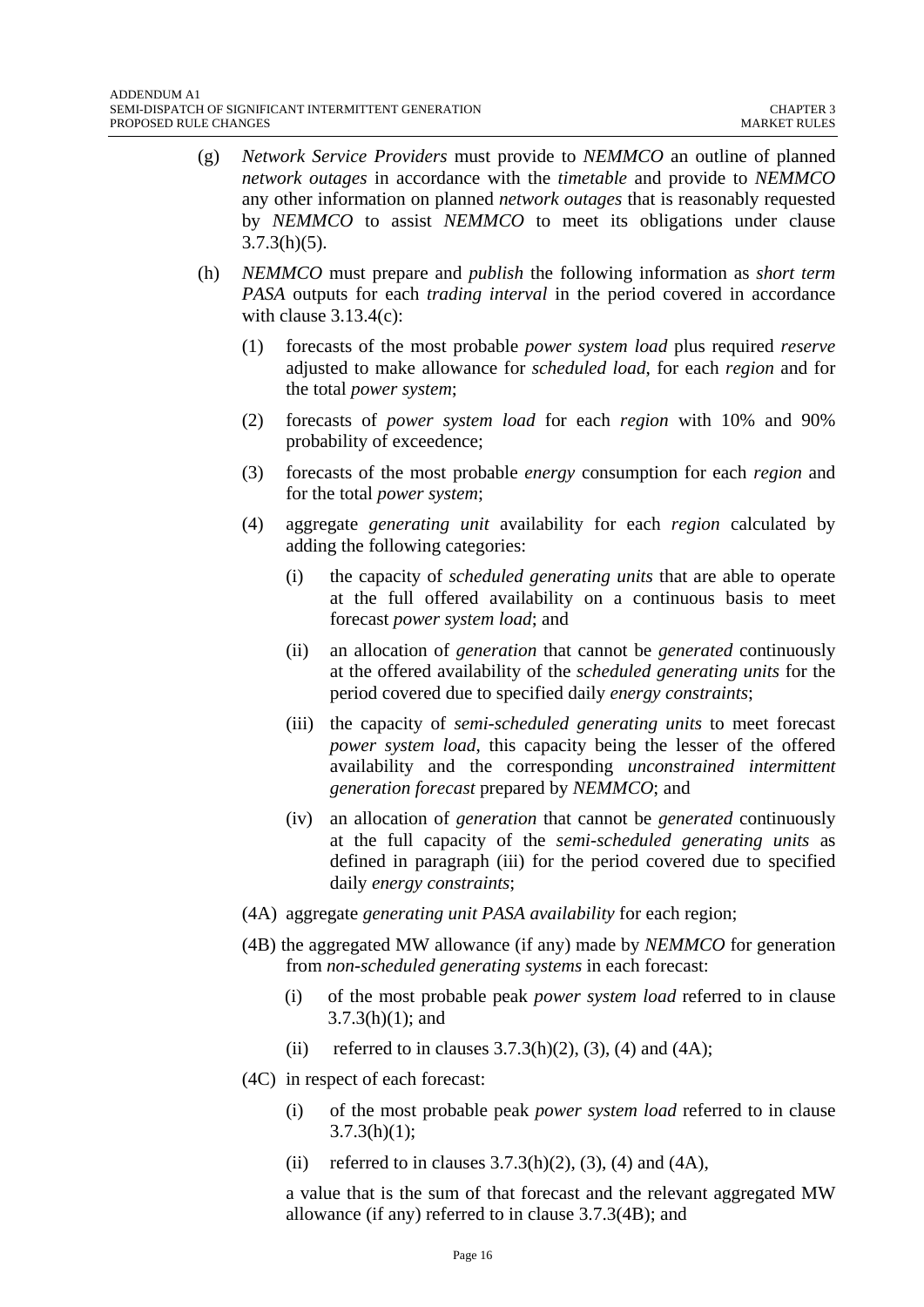- (5) identification and quantification of:
	- (i) any projected *violations* of *power system security*;
	- (ii) any *trading intervals* for which *low reserve* or *lack of reserve* conditions are forecast to apply;
	- (iii) where a projected *supply* deficit in one *region* can be supplemented by a surplus in another *region* (dependent on forecast *interconnector* transfer capabilities);
	- (iv) forecast *interconnector* transfer capabilities and the discrepancy between forecast *interconnector* transfer capabilities and the forecast capacity of the relevant *interconnector* in the absence of outages on the relevant *interconnector* only; and
	- (v) when and where *network constraints* may become binding on the *dispatch* of *generation* or *load*.
- (i) In the event that in performing the *short-term PASA NEMMCO* identifies any projected *low reserve* or *lack of reserve* conditions in respect of a *participating jurisdiction*, then *NEMMCO* must use its reasonable endeavours to advise the *Jurisdictional Co-ordinator* for that *participating jurisdiction* of any potential requirements during such conditions to shed *sensitive loads*.
- (j) *NEMMCO* must document the procedure it uses for preparation of the *short term PASA* and make it available to all *Scheduled Generators*, *Semi-Scheduled Generators* and *Market Participants* on a cost recovery basis.
- (k) **[Deleted]**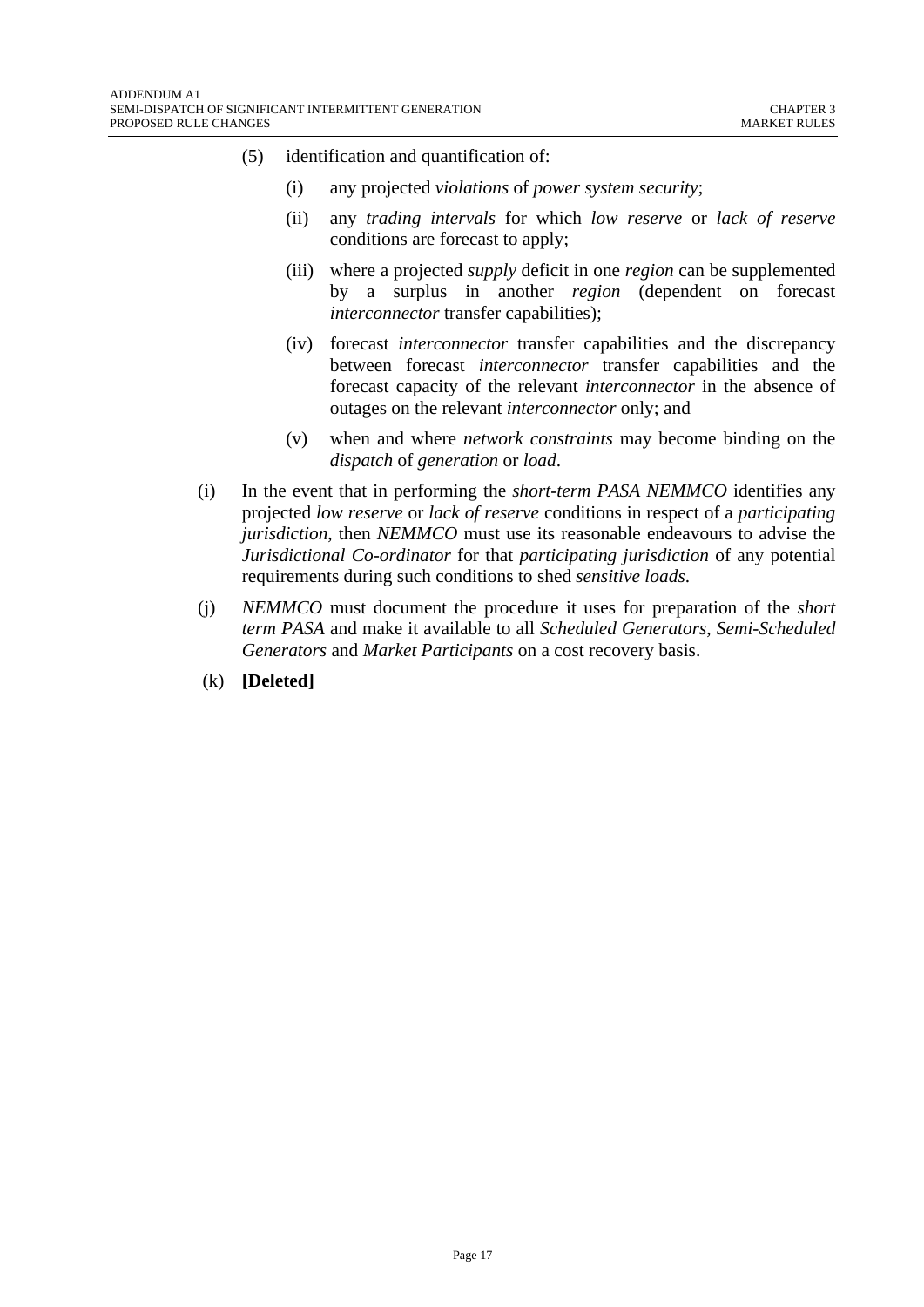# <span id="page-17-0"></span>*3.8 Central Dispatch and Spot Market Operation*

## **3.8.1 Central Dispatch**

- (a) *NEMMCO* must operate a *central dispatch* process to *dispatch scheduled generating units*, *semi-scheduled generating units*, *scheduled loads*, *scheduled network services* and *market ancillary services* in order to balance *power system supply* and demand, using its reasonable endeavours to maintain *power system security* in accordance with Chapter 4 and to maximise the value of *spot market* trading on the basis of *dispatch offers* and *dispatch bids*.
- (b) The *central dispatch* process should aim to maximise the value of *spot market* trading i.e. to maximise the value of *dispatched load* based on *dispatch bids* less the combined cost of *dispatched generation* based on *generation dispatch offers*, *dispatched network services* based on *network dispatch offers*, and *dispatched market ancillary services* based on *market ancillary service offers* subject to:
	- (1) *dispatch offers*, *dispatch bids* and *market ancillary service offers*;
	- (2) *constraints* due to availability and *commitment*;
	- (3) *non-scheduled load* requirements in each *region*;
	- (4) *power system security* requirements determined as described in Chapter 4 and the *power system security and reliability standards*;
	- (5) *intra-regional network constraints* and *intra-regional losses*;
	- (6) *inter-regional network constraints* and *inter-regional losses*;
	- (7) *constraints* consistent with *registered bid and offer* data;
	- (8) current levels of *dispatched generation, load* and *market network services*;
	- (9) *constraints* imposed by *ancillary services* requirements;
	- (10) arrangements designed to ensure pro-rata loading of tied *registered bid and offer data*;
	- (11) ensuring that as far as reasonably practical, in relation to a *direction* or *dispatch* of *plant* under a *reserve contract*:
		- (A) the number of *Affected Participants* is minimised; and
		- (B) the effect on *interconnector flows* is minimized; and
	- (12) *constraints* due to *unconstrained intermittent generation forecasts* for *semi-scheduled generating units*.
- (c) *NEMMCO* must establish procedures to allow relaxation of *power system constraints* listed in clause 3.8.1(b) in order to resolve infeasible *dispatch* solutions, subject to the following principles:
	- (1) the procedures are developed in consultation with *Registered Participants* to achieve a reasonable *dispatch* outcome while maintaining consistency with *NEMMCO's* obligations to maintain *power system security* and the pricing principles listed in clause 3.9.1; and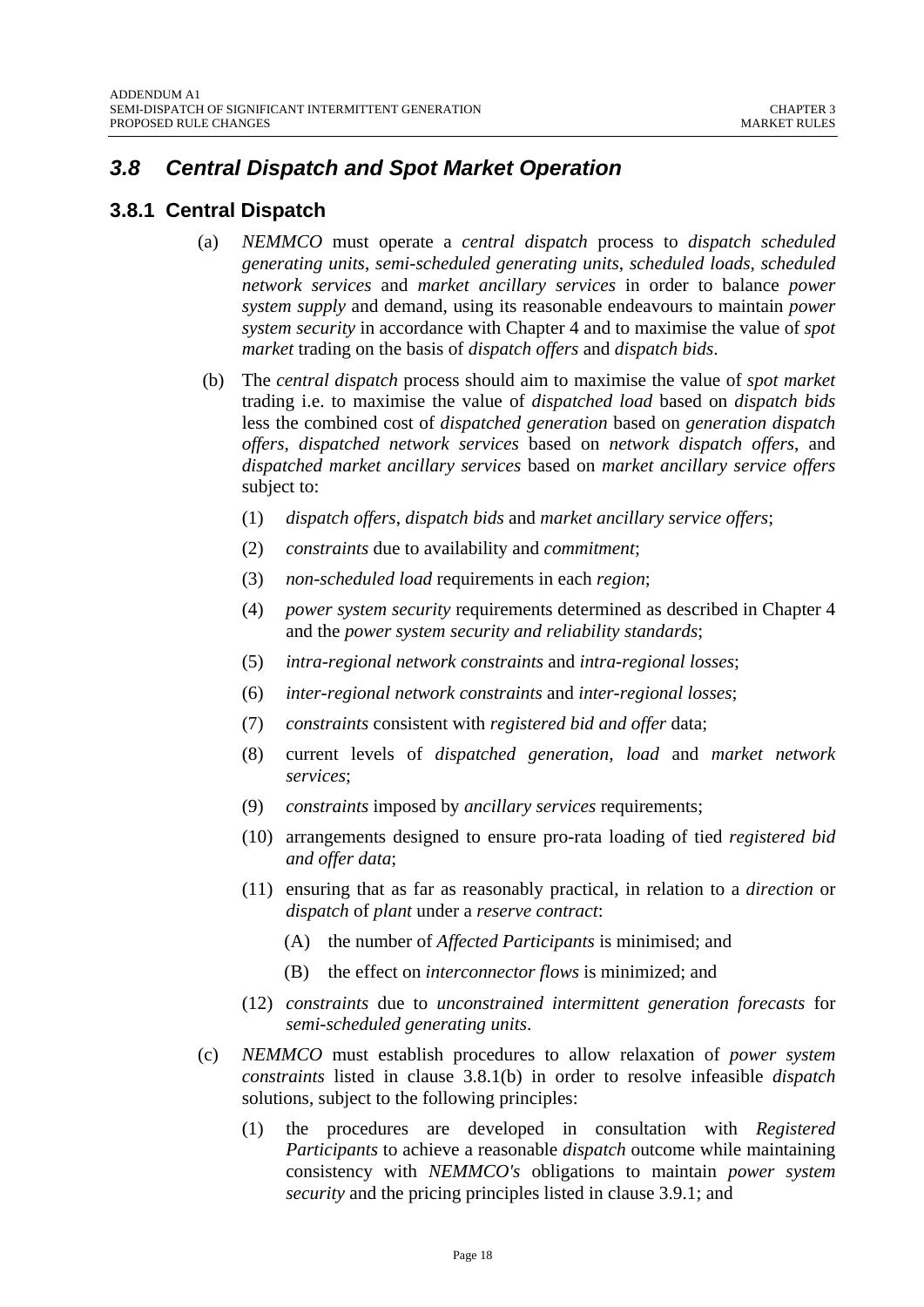- (2) *NEMMCO* must report to *Registered Participants* any events requiring the relaxation of these *constraints*.
- (d) *NEMMCO* must develop and *publish* a *dispatch algorithm* to be used by *NEMMCO* for the purpose of *central dispatch* and pricing in accordance with clauses 3.8 and 3.9.
- (e) *NEMMCO* must use the *dispatch algorithm* to determine the *loading level* in MW for each *scheduled generating unit*, *semi-scheduled generating unit*, *scheduled network service* or *scheduled load* in each *dispatch interval* in accordance with the principles set out in clause 3.8.1(b).
- (e1) *NEMMCO* must use the *dispatch algorithm* to determine the quantity of each *market ancillary service* which will be *enabled* for each *ancillary service generating unit* or *ancillary service load*.
- (e2) When *NEMMCO* determines the quantity of each *market ancillary service*  which will be *enabled, NEMMCO* must determine:
	- (1) the required quantity of each *market ancillary service* that may be sourced from any *region* (referred to as the "*global market ancillary service requirement*"); and
	- (2) any required quantity of such *market ancillary service* which must only be sourced from one or more nominated *regions (*referred to as a "*local market ancillary service requirement*"*)*.
- (f) *NEMMCO* may investigate from time to time:
	- (1) the scope for further development of the *dispatch algorithm* beyond the minimum requirements specified in clause 3.8.1(b); and
	- (2) the sufficiency of the *dispatch algorithm* in meeting the minimum requirements specified in clause 3.8.1(b),

and following compliance with the *Rules consultation procedures*, *publish* a report setting out its recommendations.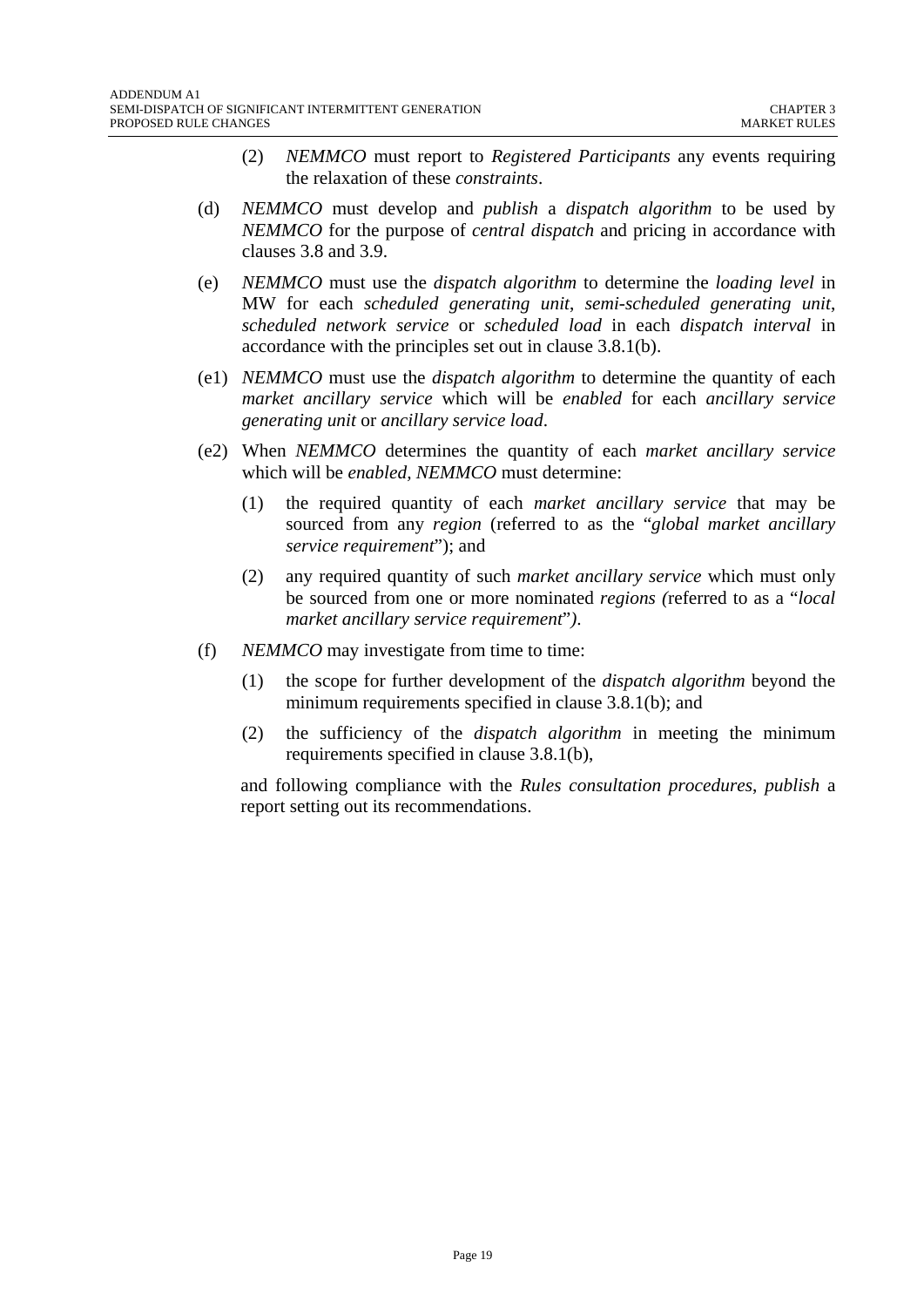## <span id="page-19-0"></span>**3.8.2 Participation in central dispatch**

- (a) A *Generator* must submit *generation dispatch offers* in respect of each of its *scheduled generating units* and *semi-scheduled generating units* for each *trading day* in accordance with clause 3.8.6.
- (b) *Generation dispatch offers* for a *scheduled generating unit* or *semi-scheduled generating unit* must include a specified *self-dispatch level* and may include prices and MW quantities for increased or decreased levels of *generation*  above or below this *self-dispatch level*.
- (b1) A *Scheduled Network Service Provider* must submit *network dispatch offers* in respect of each of its *scheduled network services* for each *trading day* in accordance with clause 3.8.6A.
- (c) Subject to clause 3.8.2(d), *dispatch bids* may be submitted by *Market Participants* in respect of *scheduled loads*, in accordance with clause 3.8.7, and may specify prices and MW quantities for any *trading interval* either for reductions or increases in *load*.
- (c1) *Market ancillary service offers* may be submitted by *Ancillary Service Providers* in respect of *market ancillary service*s in accordance with clause 3.8.7A.
- (d) *Dispatch bids* and *market ancillary service offers* will only be included in the *central dispatch* process by *NEMMCO* if it is satisfied that adequate communication and/or telemetry is available to support the issuing of *dispatch instructions* and the audit of responses.
- (e) If *NEMMCO* considers it reasonably necessary for adequate system operation and the maintenance of *power system security*, *Registered Participants* who may otherwise be exempted from participating in the *central dispatch* process must do so to the extent and in the capacity specified by *NEMMCO*.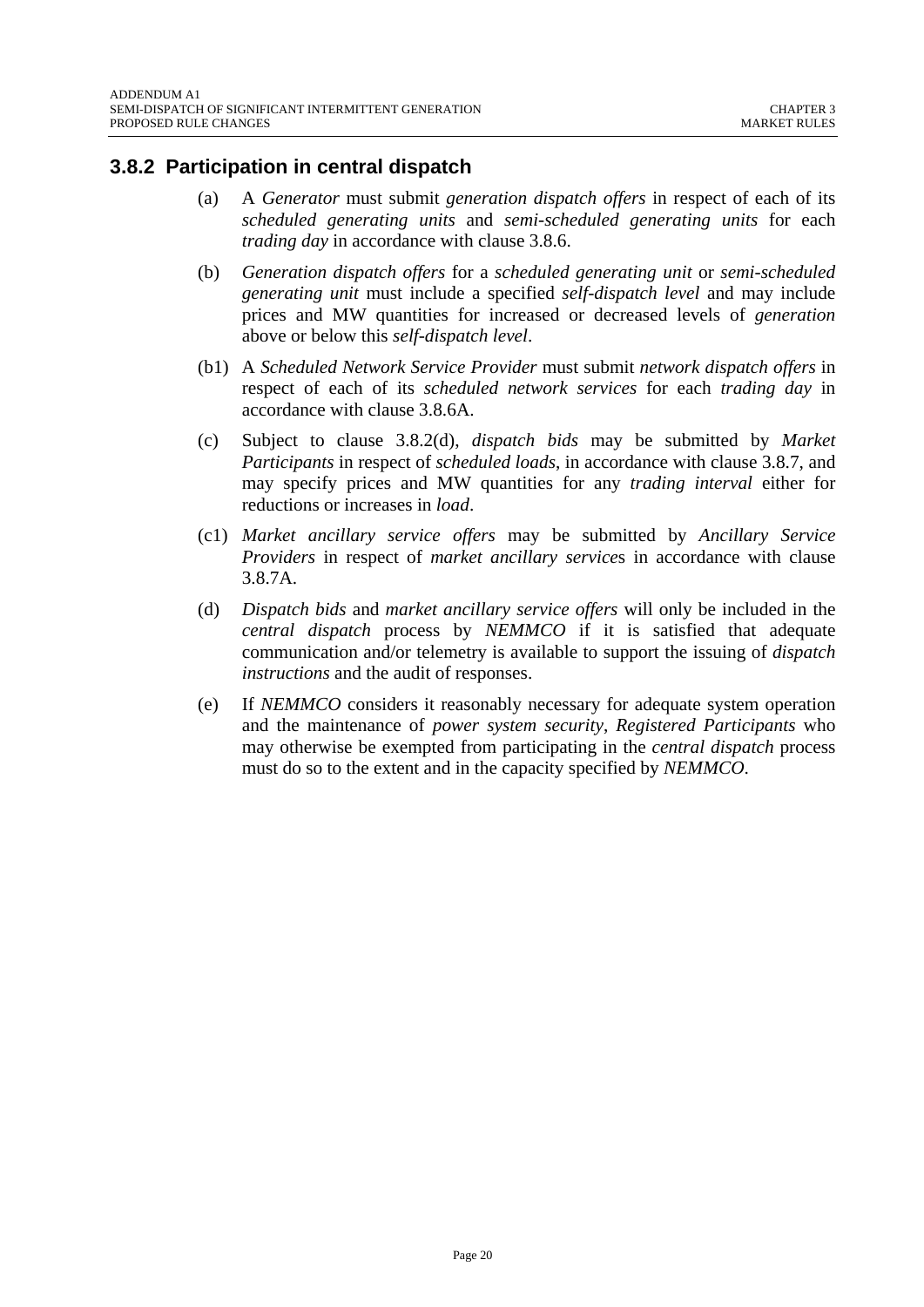#### <span id="page-20-0"></span>**3.8.3 Bid and offer aggregation guidelines**

- (a) *Scheduled Generators*, *Semi-Scheduled Generators* or *Market Participants* who wish to aggregate their *scheduled generating units*, *semi-scheduled generating units*, *scheduled network services* or *scheduled loads* for the purpose of *central dispatch* and *settlements* must apply to *NEMMCO* to do so.
- (b) *NEMMCO* must approve applications for aggregation if the following conditions are fulfilled by the *Scheduled Generator*, *Semi-Scheduled Generator* or *Market Participant*:
	- (1) aggregated *scheduled generating units*, aggregated *semi-scheduled generating units* or aggregated *scheduled loads* must be *connected* at a single site with the same *intra-regional loss factor* and be operated by a single *Scheduled Generator*, *Semi-Scheduled Generator* or *Market Participant*;
	- (1a) aggregated *scheduled network services* must be *connected* at the same two sites, have the same *intra-regional loss factors*, have the same *distribution loss factors* where applicable and be operated by the same *Scheduled Generator*, *Semi-Scheduled Generator* or *Market Participant*; and
	- (2) *power system security* must not be materially affected by the proposed aggregation.
- (c) Notwithstanding that one or more of the conditions set out in clause 3.8.3(b) may not have been fulfilled by the *Scheduled Generator*, *Semi-Scheduled Generator* or *Market Participant*, *NEMMCO* may approve an application for aggregation provided that such aggregation would not materially distort *central dispatch*.
- (d) For the purposes of chapter 3 and clause 4.9, unless the context requires otherwise, a reference to a *scheduled generating unit*, *semi-scheduled generating unit*, *scheduled load* or *scheduled network service* for which aggregation is approved under clause 3.8.3 is a reference to the aggregated *scheduled generating unit*, aggregated *semi-scheduled generating unit*, aggregated *scheduled load* or aggregated *scheduled network service*, respectively.
- (e) *NEMMCO* must evaluate applications for aggregation and reply within 20 *business days* of receipt of the application setting out whether the application is to be approved and the conditions that apply to the proposed approval.
- (f) *Scheduled Generators*, *Semi-Scheduled Generators* and *Market Participants*  that have been granted aggregated status must, if required by *NEMMCO,* declare individual *scheduled generating unit, semi-scheduled generating unit, scheduled network service* or *scheduled load* availability and operating status to *NEMMCO* in the *PASA* process under clause 3.7 to allow *power system security* to be effectively monitored.
- (g) *NEMMCO* must provide reasons to a *Scheduled Generator*, *Semi-Scheduled Generator* or *Market Participant* whose application for aggregation is denied by *NEMMCO*.
- (h) **[Deleted]**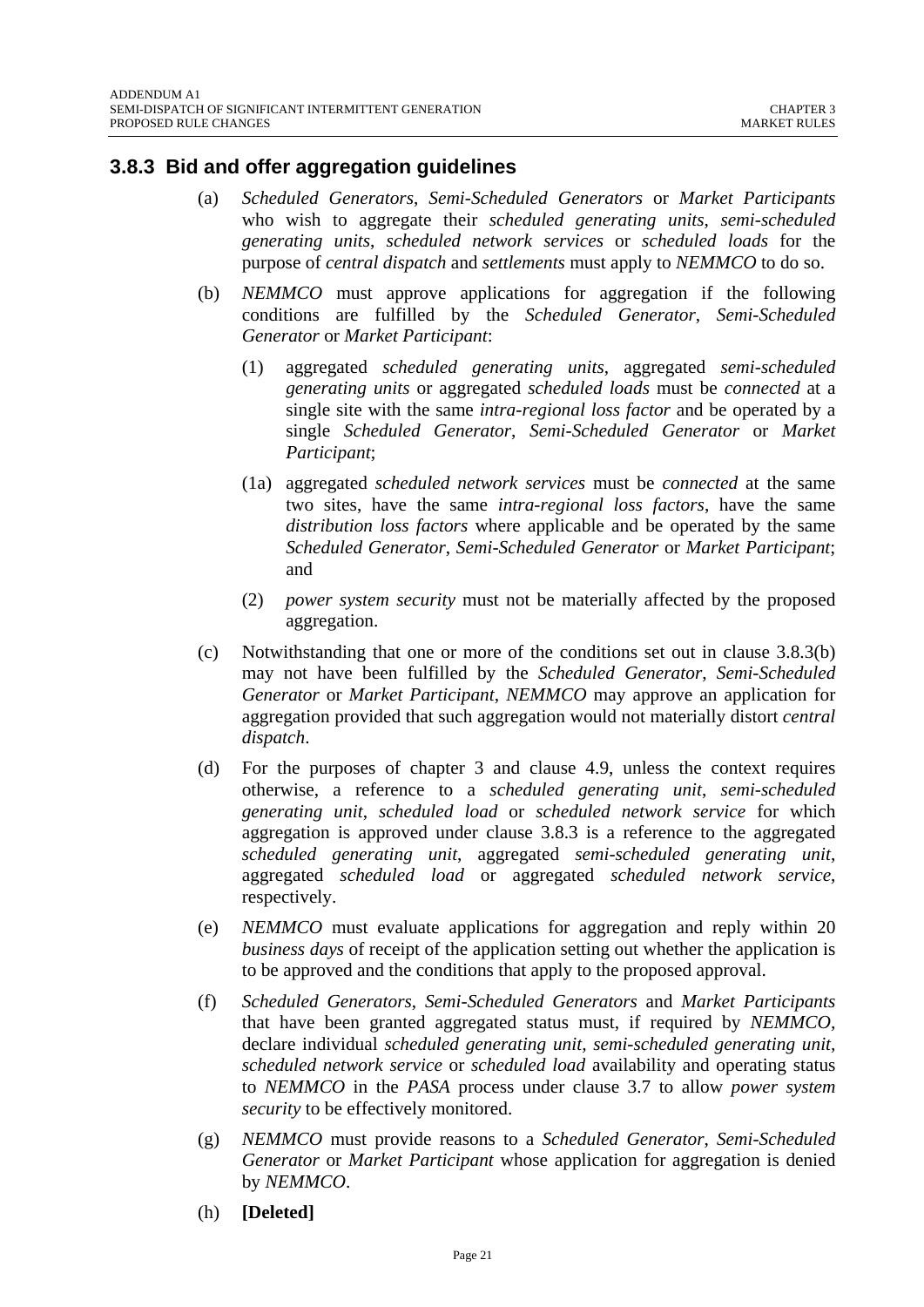- (i) *NEMMCO* must notify *Scheduled Generators*, *Semi-Scheduled Generators* and *Market Participants* of newly approved aggregations.
- (j) *NEMMCO* must maintain a database of aggregated *scheduled generating units*, aggregated *semi-scheduled generating units*, aggregated *scheduled network services* and aggregated *scheduled loads* and their components.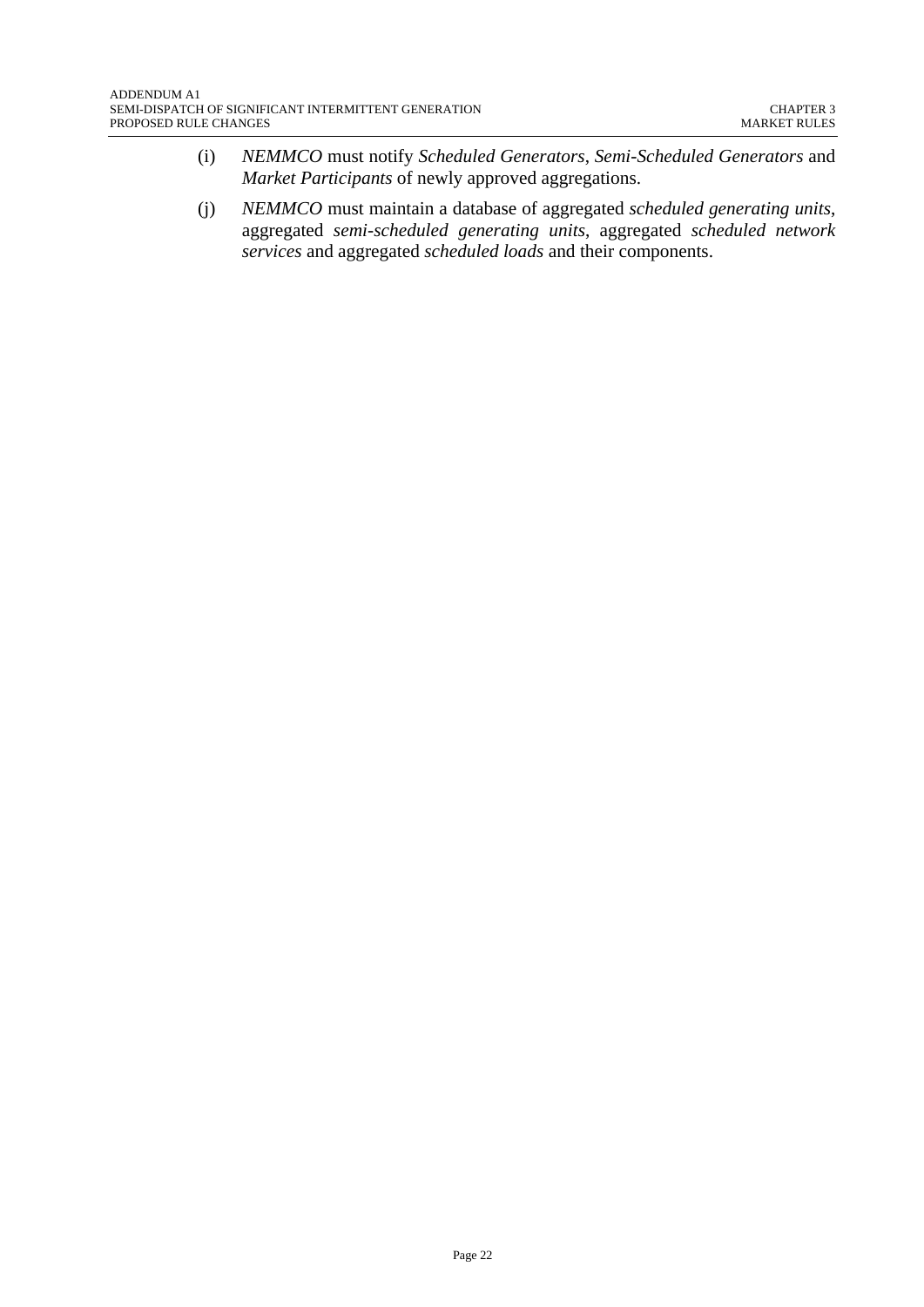## <span id="page-22-0"></span>**3.8.4 Notification of scheduled capacity**

All *Scheduled Generators*, *Semi-Scheduled Generators* and *Market Participants* with *scheduled generating units*, *semi-scheduled generating units*, *scheduled network services* or *scheduled loads* must inform *NEMMCO* of their available capacity as follows in accordance with the *timetable*:

- (a) *Scheduled Generators*, *Semi-Scheduled Generators* and *Market Participants* must notify *NEMMCO* of the available capacity of each *scheduled generating unit*, *semi-scheduled generating unit*, *scheduled network service* or *scheduled load* for each *trading interval* of the *trading day*;
- (b) subsequent *changes* may only be made to the information provided under clause 3.8.4(c), (d) and (e) in accordance with clause 3.8.22;
- (c) for *scheduled generating units* and *semi-scheduled generating units*, two *days* ahead of each *trading day*:
	- (1) a MW *available capacity* profile that specifies the MW capacity available for *dispatch* for each of the 48 *trading intervals* in the *trading day*;
	- (2) estimated *commitment* or *decommitment* times;
	- (3) daily *energy* availability for *energy constrained generating units*; and
	- (4) *ramp rate constraints*;
- (d) for *scheduled loads*, two *days* ahead of each *trading day*:
	- (1) a MW *available capacity* profile that specifies the MW capacity available for *dispatch* for each of the 48 *trading intervals* in the *trading day*;
	- (2) daily *energy* availability for *energy constrained scheduled loads*; and
	- (3) *ramp rate constraints*;
- (e) for *scheduled network services*, two *days* ahead of each *trading day*:
	- (1) a MW capacity profile that specifies the *power transfer capability* in each direction available for *dispatch* for each of the 48 *trading intervals* in the *trading day;* and
	- (2) *ramp rate constraints*.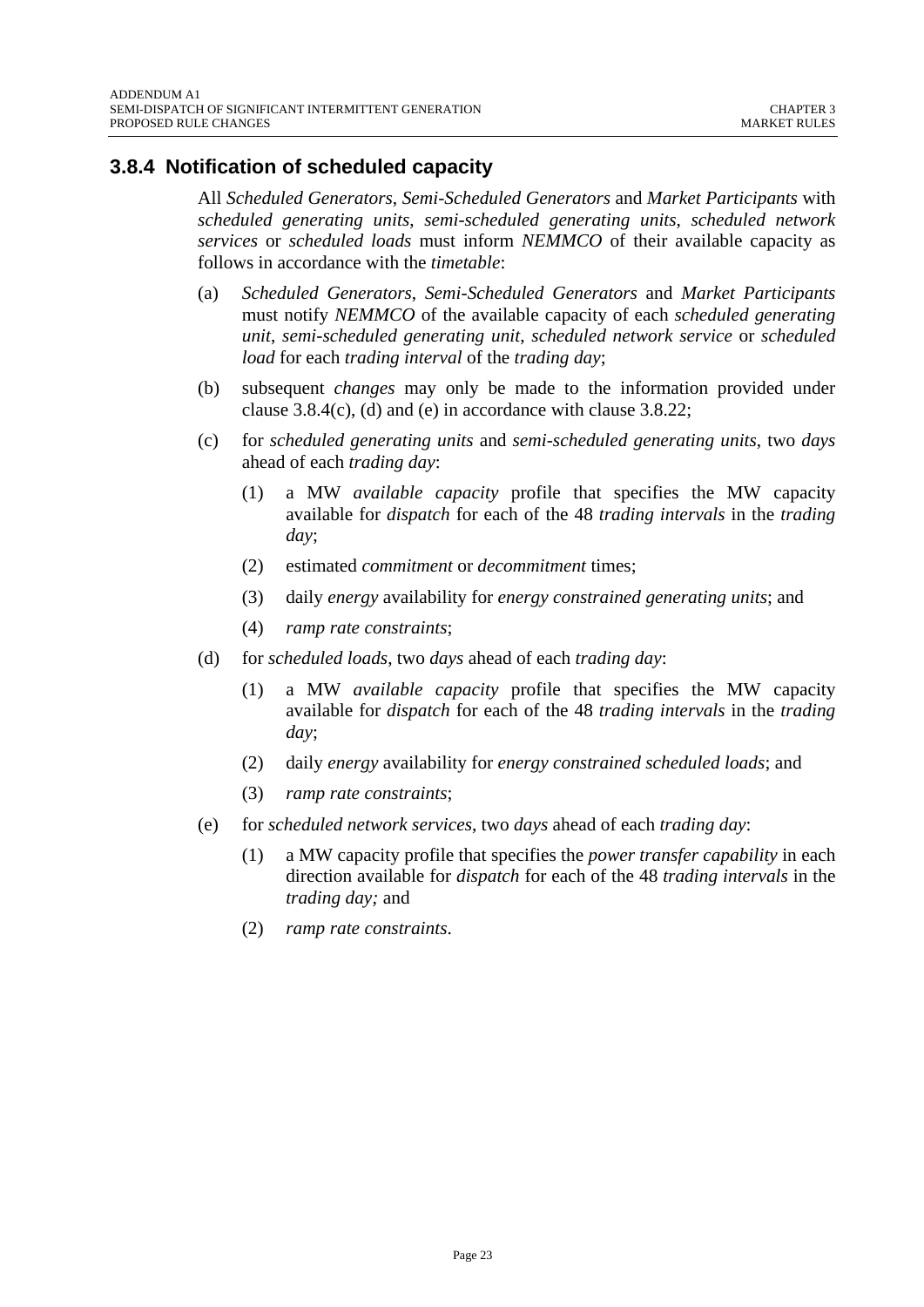## <span id="page-23-0"></span>**3.8.6 Generating unit offers for dispatch**

The following requirements apply to all *dispatch offers* for *scheduled generating units* and *semi-scheduled generating units*:

- (a) *dispatch offers* must contain the *Scheduled Generator's* or *Semi-Scheduled Generator's* intended *self-dispatch level* for each *trading interval*, and may contain up to 10 *price bands* which may be either for possible *dispatch* above the intended *self-dispatch level* or for possible *off-loading* below the intended *self-dispatch level* by *dispatch instruction*;
- (b) the *dispatch offer* must specify for each of the 48 *trading intervals* in the *trading day*:
	- (1) a MW capacity for the intended *self-dispatch level*;
	- (2) an incremental MW amount for each *price band* specified in the *dispatch offer*; and
	- (3) a MW/min *ramp rate* capability;
- (c) the MW quantities specified are to apply at the terminals of the *scheduled generating unit* or *semi-scheduled generating unit* or, with *NEMMCO*'s agreement, at any other point in the *Scheduled Generator's* or *Semi-Scheduled Generator's* electrical installation or on the *network*;
- (d) a *dispatch offer* which specifies a *self-dispatch level* of more than zero must specify at least one *price band* for *off-loading* below the intended *self-dispatch level* and the total MW quantity in *price bands* specified for *off-loading* in each *trading interval* must equal the MW quantity of the *self-dispatch level* for that *trading interval* to enable possible *off-loading* to a zero *dispatch* level;
- (e) the *dispatch offer* must specify a *loading price* or an *off-loading price* for each *price band* specified in the *dispatch offer*, in dollars and whole cents per MWh, and this price is to apply to the *price band* throughout the *trading day*;
- (f) prices specified for each *price band* specified in the *dispatch offer* must increase monotonically with an increase in available MWs;
- (g) prices specified are to apply at the *scheduled generating unit's* or *semischeduled generating unit's connection point* and for the purposes of *central dispatch* shall be referred to the *regional reference node* to which that *connection point* is assigned as follows:

 $RP = DOP \div LF$ 

where

- RP is the price specified in the *dispatch offer* when referred to the appropriate *regional reference node*;
- DOP is the price as specified in the *dispatch offer*; and
- LF where the *scheduled generating unit's* or *semi-scheduled generating unit's connection point* is a *transmission network connection point*, is the *intra-regional loss factor* at that *connection point*, or where the *scheduled generating unit's* or *semi-scheduled generating unit's connection point* is a *distribution network connection point*, is the product of the *distribution loss factor* at that *connection point* multiplied by the *intra-regional loss*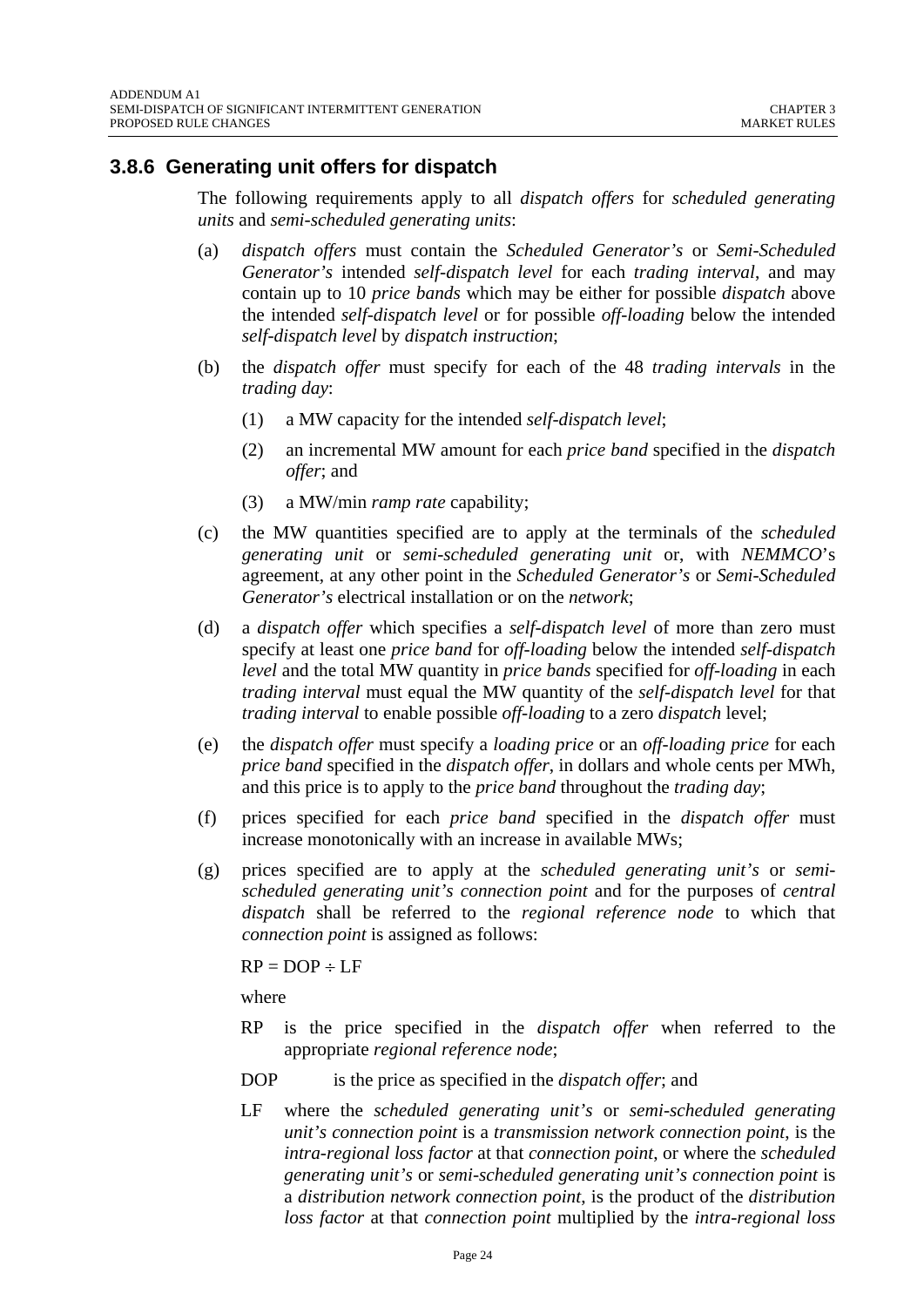*factor* at the *transmission network connection point* to which it is assigned;

- (h) *loading prices* offered must be equal to or greater than \$0/MWh and may not exceed the product of *VoLL* multiplied by the *intra-regional loss factor* at the *Scheduled Generator's* or *Semi-Scheduled Generator's transmission network connection point* for the *generating unit*;
- (i) *off-loading prices* must be less than \$0/MWh, i.e. negative in sign and may not be less than the product of the *market floor price* multiplied by the *intraregional loss factor* at the *Scheduled Generator's* or *Semi-Scheduled Generator's transmission network connection point* for the *generating unit*;
- (j) a *loading price* specified for a *price band* is to be interpreted as the minimum price at which up to the specified MW increment is to be loaded in the *central dispatch* process;
- (k) **[Deleted]**
- (l) an *off-loading price* specified for a *price band* is to be interpreted as the maximum price payable to *NEMMCO* by the *Scheduled Generator* or *Semi-Scheduled Generator* in respect of the *generating unit'*s *sent out generation* with the *generating unit's* output reduced below its specified *self-dispatch level*  in the *central dispatch* process by an amount less than the specified MW increment;
- (m) the MW quantity specified in each *price band* in each *trading interval* must be specified in whole MW; and
- (n) the *dispatch offer* may specify the daily *energy* available for *energy constrained generating units*.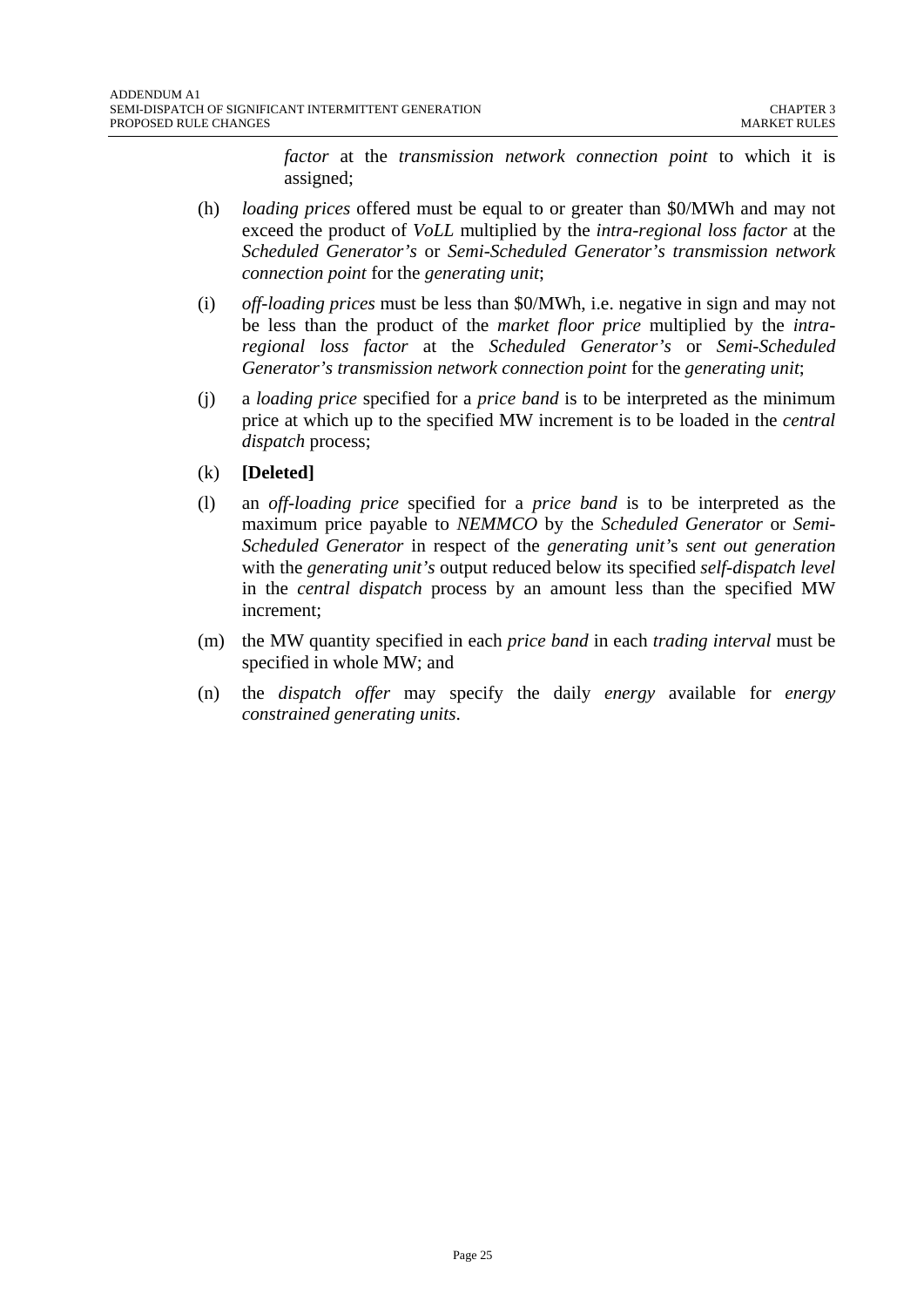#### <span id="page-25-0"></span>**3.8.8 Validation of dispatch bids and offers**

- (a) If a *dispatch offer*, *dispatch bid* or *market ancillary service offer* is made in accordance with clauses 3.8.6, 3.8.6A, 3.8.7 or 3.8.7A (whichever is applicable), *NEMMCO* must make available to the *Scheduled Generator*, *Semi-Scheduled Generator* or *Market Participant* who submitted the *dispatch offer*, *dispatch bid* or *market ancillary service offer* the following information without delay:
	- (1) acknowledgement of receipt of a valid *dispatch offer, dispatch bid* or *market ancillary service offer*; and
	- (2) the data contained in the *dispatch offer*, *dispatch bid* or *market ancillary service offer* as it will be used by *NEMMCO* in the *central dispatch* process.
- (b) It is the responsibility of each *Scheduled Generator*, *Semi-Scheduled Generator* and *Market Participant* to check that the data contained in its *dispatch offer*, *dispatch bid* or *market ancillary service offer* as received and to be used by *NEMMCO* in the *central dispatch* process is correct.
- (c) If a *dispatch offer, dispatch bid* or *market ancillary service offer* is not made in accordance with clauses 3.8.6, 3.8.6A, 3.8.7 or 3.8.7A (whichever is applicable), *NEMMCO* must not include that *dispatch offer, dispatch bid* or *market ancillary service offer* in the *central dispatch* process and must without delay notify the *Scheduled Generator*, *Semi-Scheduled Generator* or *Market Participant* submitting the *dispatch offer, dispatch bid* or *market ancillary service offer* of its invalidity and provide to that *Scheduled Generator*, *Semi-Scheduled Generator* or *Market Participant* details of the invalid data*.*
- (d) If any details contained within a *dispatch offer*, *dispatch bid* or *market ancillary service offer* are inconsistent with the *registered bid and offer data* provided by the relevant *Scheduled Generator*, *Semi-Scheduled Generator* or *Market Participant* then *NEMMCO* has the right to treat that *dispatch offer*, *dispatch bid* or *market ancillary service offer* as invalid and if it does so must notify the *Scheduled Generator*, *Semi-Scheduled Generator* or *Market Participant* without delay.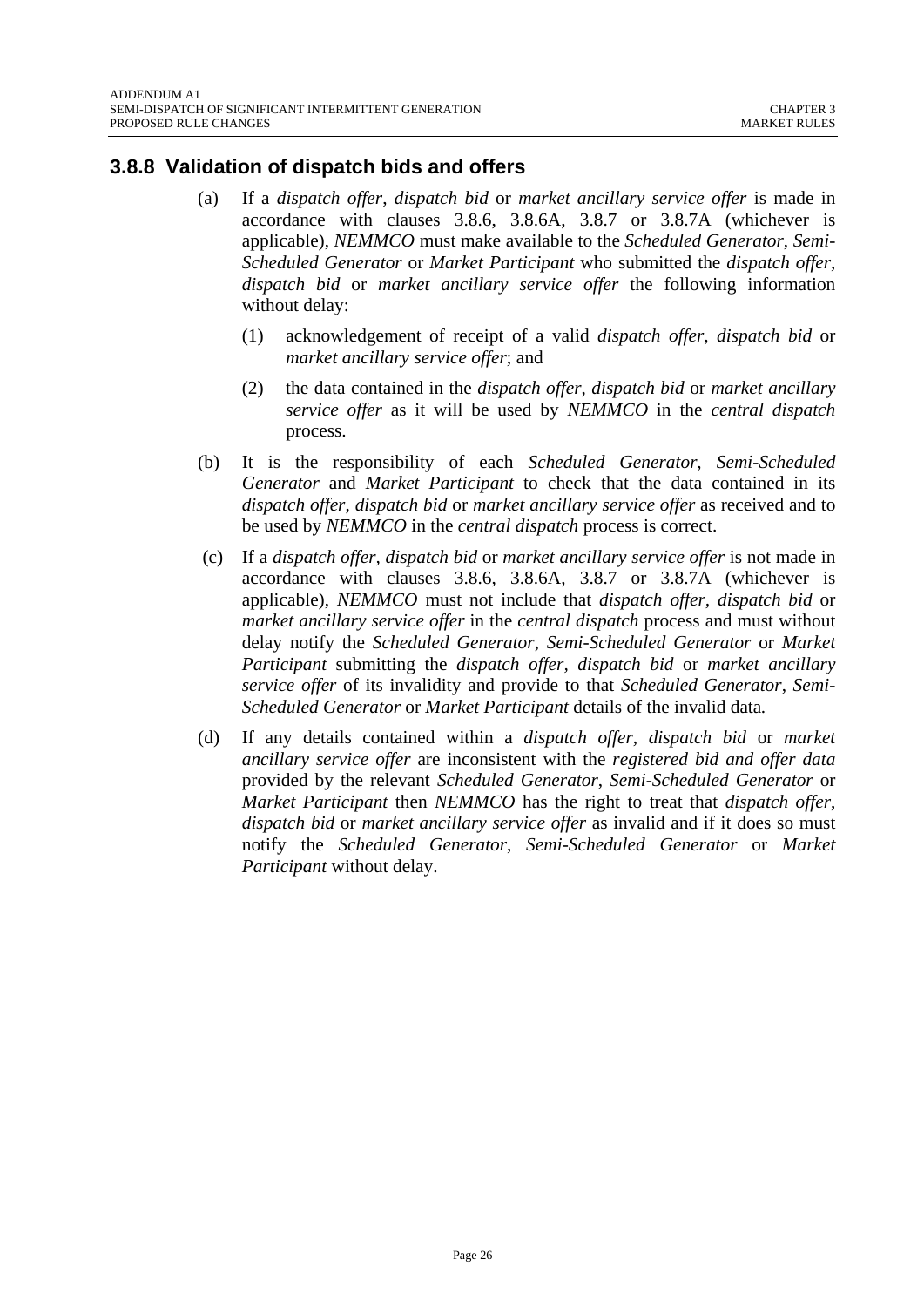#### <span id="page-26-0"></span>**3.8.9 Default offers and bids**

- (a) *Scheduled Generators*, *Semi-Scheduled Generators* and *Market Participants* may, at any time, submit a *dispatch offer*, a *dispatch bid* or a *market ancillary service offer* in respect of a *scheduled generating unit*, *semi-scheduled generating unit*, *scheduled load*, *scheduled network service*, *ancillary service generating unit* or *ancillary service load* to apply from a specified future *trading day*.
- (b) A *Scheduled Generator*, *Semi-Scheduled Generator* or *Market Participant* may vary or withdraw a *default dispatch bid*, *default dispatch offer* or *market ancillary service offer* at any time prior to the deadline for submissions of *dispatch offers*, *dispatch bids* and *market ancillary service offers* for a *trading day* in accordance with the *timetable*.
- (c) Subject to any procedures *published* in accordance with clause 3.8.9(d), *default dispatch offer*, *default dispatch bid* or *market ancillary service offer* applicable to a *trading day* must be included by *NEMMCO* in the *central dispatch* process when the deadline for submission of *dispatch offers, dispatch bids* and *market ancillary service offers* for that *trading day* arrives in accordance with the *timetable* if*,* and only if, no later valid *dispatch offer, dispatch bid* or *market ancillary service offer* has been submitted pursuant to clauses 3.8.6, 3.8.6A, 3.8.7, 3.8.7A or 3.8.9(b).
- (d) *NEMMCO*, in consultation with *Scheduled Generators*, *Semi-Scheduled Generators* and *Market Participants* in accordance with the *Rules consultation procedures,* must develop and *publish* procedures to determine the circumstances when *NEMMCO* may use a prior *dispatch offer* or *dispatch bid*  lodged by a *Scheduled Generator*, *Semi-Scheduled Generator* or *Market Participant* as a substitute for a *default dispatch offer* or *default dispatch bid*.
- (e) *NEMMCO* may disregard a *default dispatch offer* or a *default dispatch bid* and substitute a prior *dispatch offer* or *dispatch bid* or *market ancillary service offer* lodged by a *Scheduled Generator*, *Semi-Scheduled Generator* or a *Market Participant* determined in accordance with a procedure developed under clause 3.8.9(d) as input to *PASA, pre-dispatch* and *central dispatch*.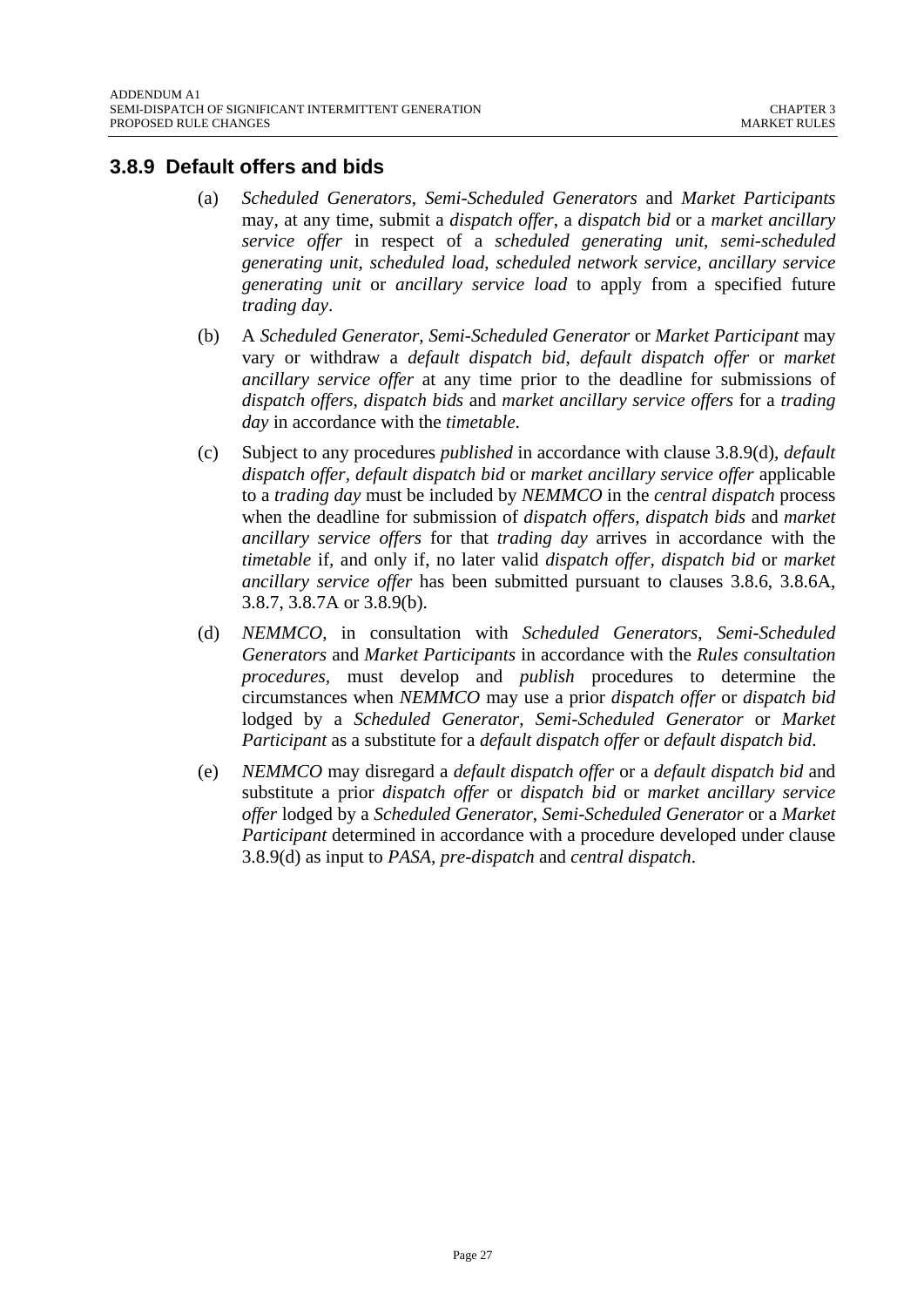#### <span id="page-27-0"></span>**3.8.10 Network constraints**

- (a) In accordance with the *NEMMCO power system security responsibilities* and any other standards set out in Chapter 4, *NEMMCO* must determine any *constraints* on the *dispatch* of *scheduled generating units*, *semi-scheduled generating units*, *scheduled network services*, *scheduled loads*, *ancillary service generating units* or *ancillary service loads* which may result from planned *network outages*.
- (b) *NEMMCO* must represent *intra-regional network constraints* and *interregional network constraints* as inputs to the *dispatch* process in a form that can be reviewed after the *trading interval* in which they occurred.
- (c) The process used by *NEMMCO* to derive the *network constraints* must be clearly documented and made available to *Scheduled Generators*, *Semi-Scheduled Generators* and *Market Participants*.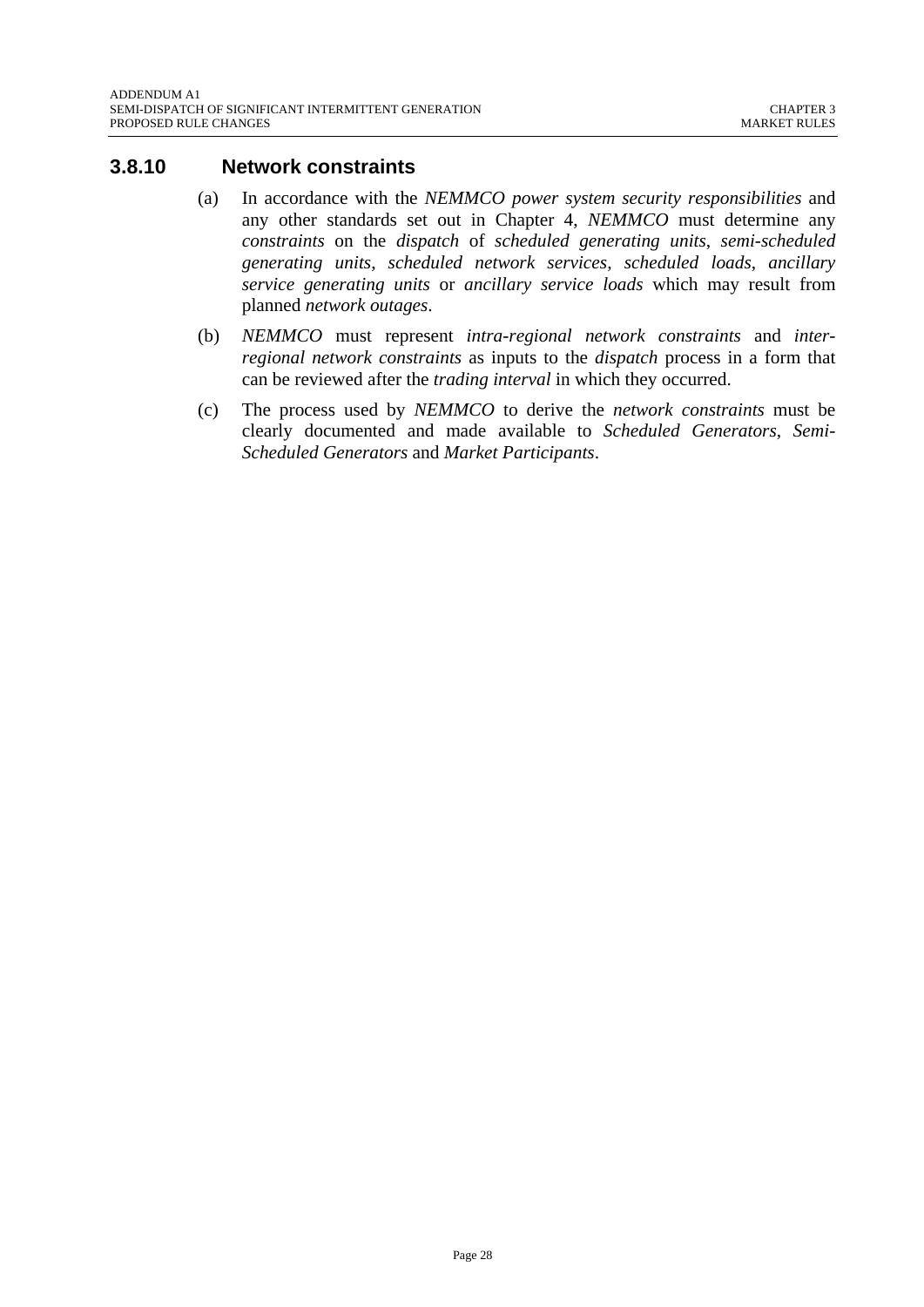# <span id="page-28-0"></span>**3.8.14 Dispatch under conditions of supply scarcity**

*NEMMCO* must ensure that, during times of *supply* scarcity, the actions set out below occur in the following sequence:

- (a) subject to any adjustments which may be necessary to implement action under clause 3.8.14(c), all valid *dispatch bids* and *dispatch offers* submitted by *Scheduled Generators*, *Semi-Scheduled Generators* or *Market Participants* are *dispatched*, including those priced at *VoLL*;
- (b) subject to any adjustments which may be necessary to implement action under clause 3.8.14(c), after all valid *dispatch bids* and *dispatch offers* submitted by *Scheduled Generators*, *Semi-Scheduled Generators* and *Market Participants*  have been exhausted, *dispatch bids* or *dispatch offers* submitted by *NEMMCO*  in respect of *plant* or *scheduled network services* under contracts for the provision of *reserves* are *dispatched;* and
- (c) any further corrective actions required are implemented in accordance with clauses 4.8.5B and 4.8.9.

# **3.8.16 Equal priced dispatch bids and dispatch offers**

If there are *scheduled generating units*, *semi-scheduled generating units* or *scheduled loads*, in the same *region*, for which the prices submitted in *dispatch bids* or *dispatch offers* for a particular *trading interval* result in identical prices at their *regional reference node*, then the MW quantities specified in the relevant *price bands* of those *dispatch bids* or *dispatch offers* must be *dispatched* on a pro-rata basis, where this can be achieved without imposing undue costs on any party, or violating other constraints.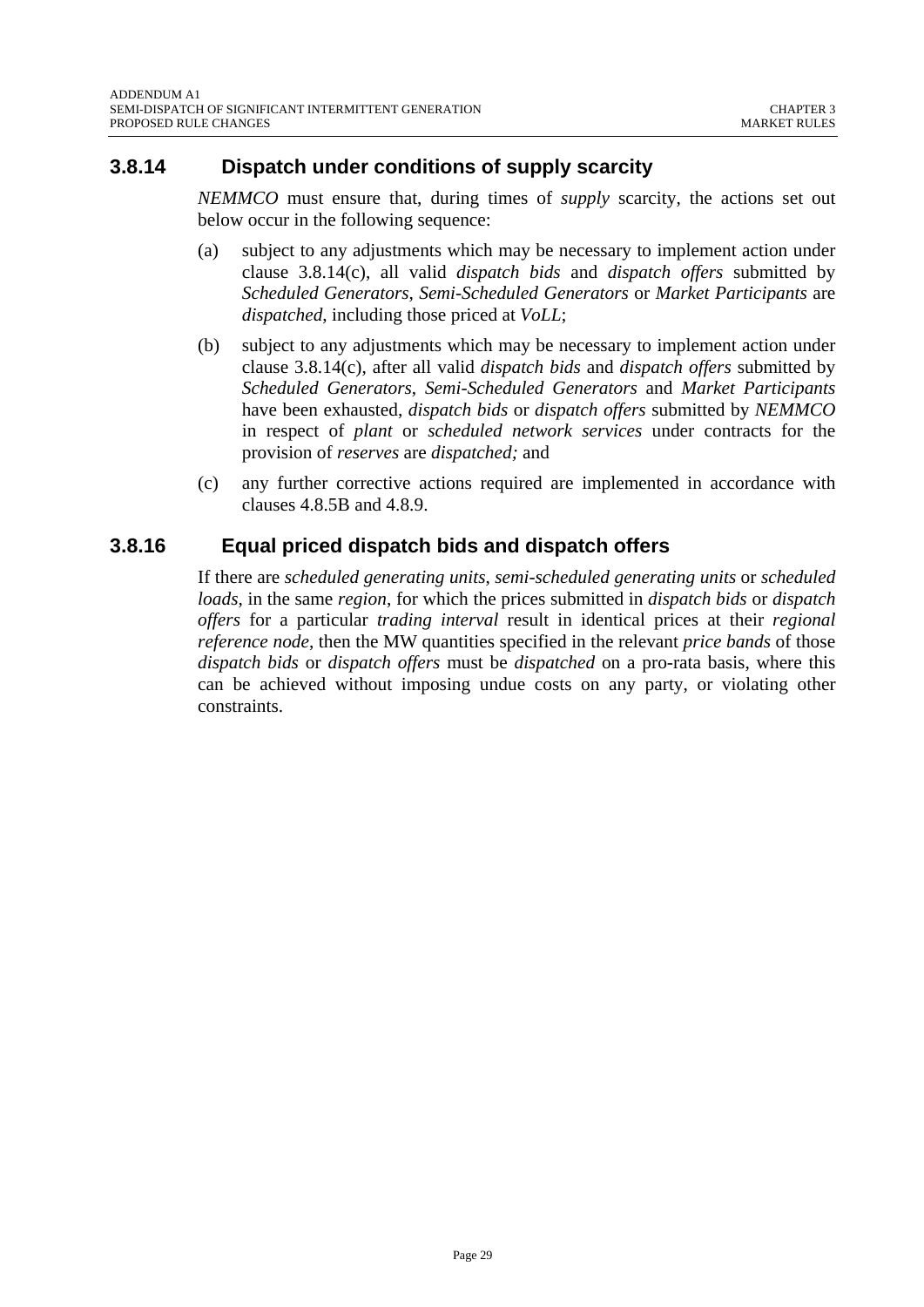#### <span id="page-29-0"></span>**3.8.17 Self-commitment**

- (a) *Slow start generating units* are *generating units* which are unable to *synchronise* and increase *generation* within 30 minutes of receiving an instruction from *NEMMCO*.
- (b) *Slow start generating units* must *self-commit* to be eligible for *dispatch*.
- (c) A *Generator* may only *self-commit* a *scheduled generating unit* or *semischeduled generating unit* in accordance with this clause.
- (d) A *Scheduled Generator* or a *Semi-Scheduled Generator* has a right to *synchronise* its *generating unit* to the *power system* and have *NEMMCO dispatch* that *generating unit* subject to the *dispatch* procedures as set out in this clause 3.8.
- (e) A *Scheduled Generator* or a *Semi-Scheduled Generator* must advise *NEMMCO* of its intention to *self-commit* and *synchronise* a *generating unit*  with a *nameplate rating* of 30 MW or more. Unless otherwise agreed with *NEMMCO,* the *Generator* must advise this intention through the *PASA* and *pre-dispatch* processes by submitting an amended *available capacity* profile of the relevant *scheduled generating unit* or *semi-scheduled generating unit* into the *market information bulletin board*.
- (f) The exact time of *synchronisation* may be subject to directions from *NEMMCO* in accordance with Chapter 4.
- (g) *Scheduled Generators*, *Semi-Scheduled Generators* and *Market Participants* must notify *NEMMCO* of any changes to *self-commitment* decisions without delay.
- (h) *NEMMCO* must notify all *Scheduled Generators*, *Semi-Scheduled Generators* and *Market Participants* of any changes to *self-commitment* decisions without delay.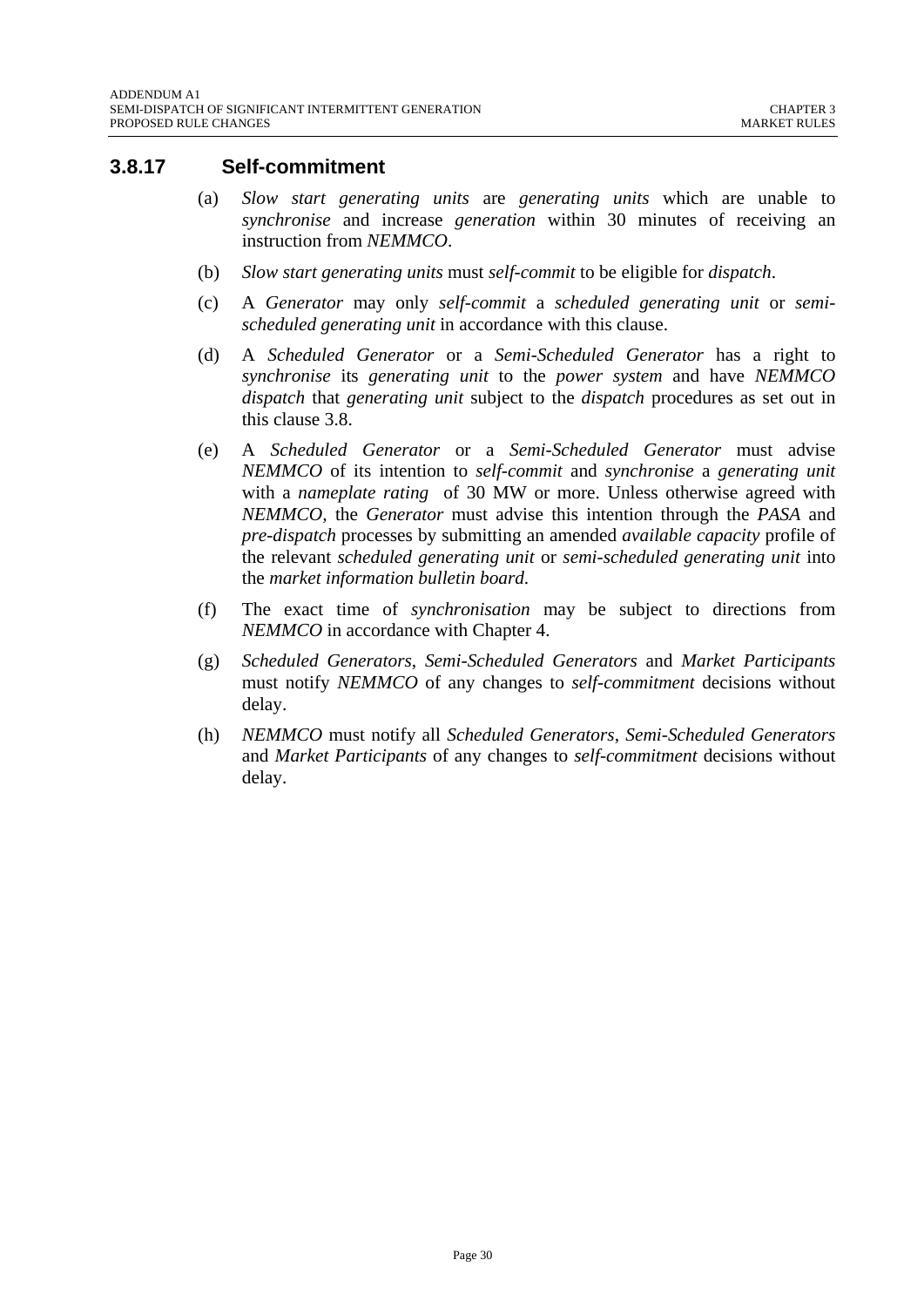#### <span id="page-30-0"></span>**3.8.18 Self-decommitment**

- (a) A *Generator* may only *self-decommit* a *scheduled generating unit* or *semischeduled generating unit* in accordance with this clause.
- (b) *Scheduled Generators* and *Semi-Scheduled Generators* must notify *NEMMCO* of their planned *self-decommitment* decisions in relation to *slow start generating units* at least 2 *days* in advance of *dispatch*.
- (b1) A *Scheduled Generator* or a *Semi-Scheduled Generator* must advise *NEMMCO* of its intention to *self-decommit* and *de-synchronise* a *generating unit* with a *nameplate rating* of 30 MW or more. Unless otherwise agreed with *NEMMCO*, the *Generator* must advise this intention through the *PASA* and *pre-dispatch* processes by submitting an amended *available capacity* profile of the relevant *scheduled generating unit* or *semi-scheduled generating unit* into the *market information bulletin board*.
- (c) *Scheduled Generators*, *Semi-Scheduled Generators* and *Market Participants* must notify *NEMMCO* as soon as practicable of any changes in their *selfdecommitment* decisions.
- (d) *NEMMCO* must notify all *Scheduled Generators*, *Semi-Scheduled Generators* and *Market Participants* of any changes to *self-decommitment* decisions as soon as practicable.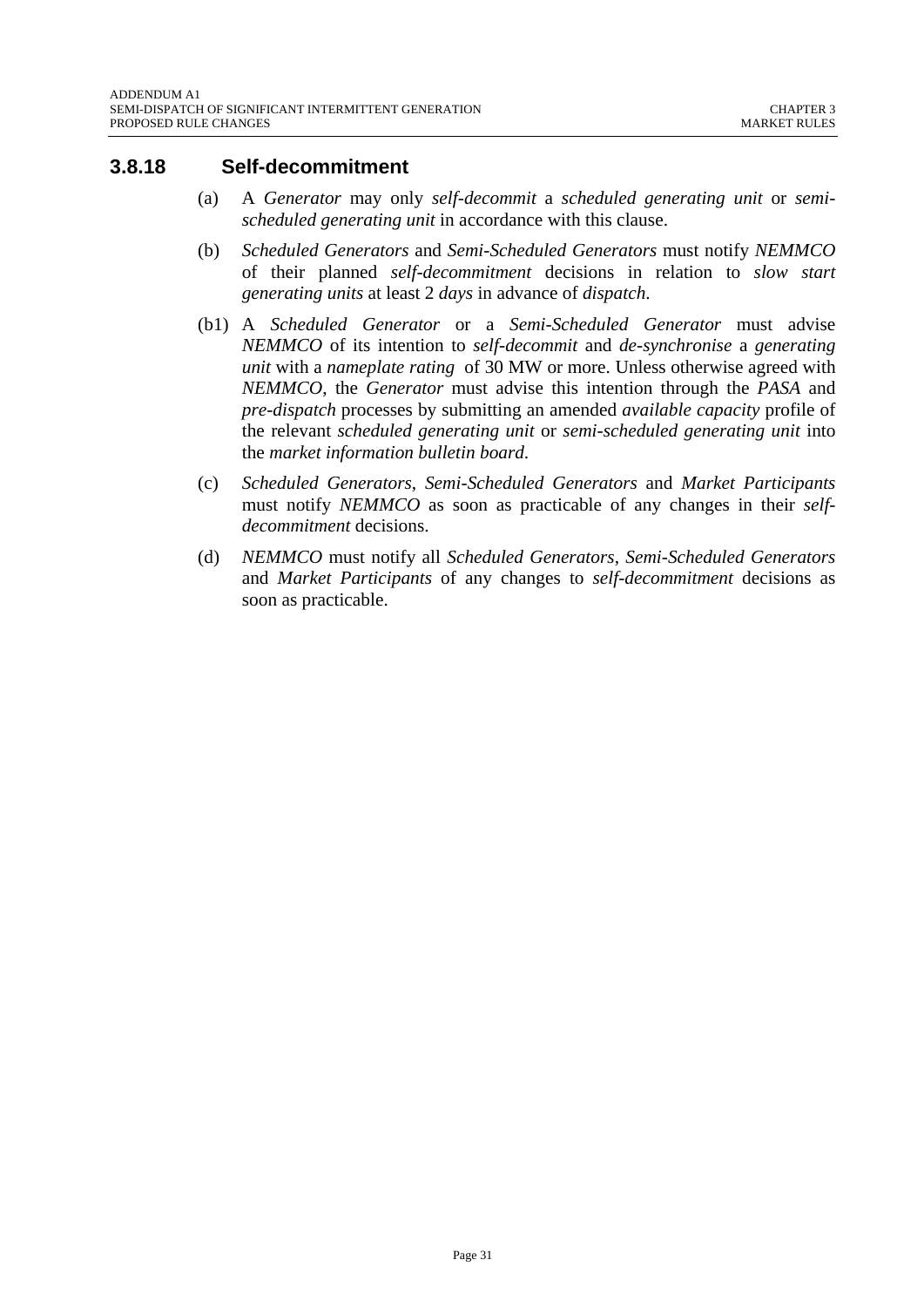#### <span id="page-31-0"></span>**3.8.19 Dispatch inflexibilities**

- (a) If a *Scheduled Generator* or *Market Participant* reasonably expects one or more of its *scheduled generating units*, *scheduled network services* or *scheduled loads* to be unable to operate in accordance with *dispatch instructions* in any *trading interval* due to abnormal *plant* conditions or other abnormal operating requirements in respect of that *scheduled generating unit*, *scheduled network service* or *scheduled load*, it must advise *NEMMCO* through the *PASA* process or in its *dispatch offer* or *dispatch bid* in respect of that *scheduled generating unit*, *scheduled network service* or *scheduled load*, as appropriate under this Chapter, that the *scheduled generating unit*, *scheduled network service* or *scheduled load* is *inflexible* in that *trading interval* and must specify a fixed *loading level* at which the *scheduled generating unit*, *scheduled network service* or *scheduled load* is to be operated in that *trading interval*.
- (a1) If a *Semi-Scheduled Generator* reasonably expects one or more of its *semischeduled generating units* to be unable to operate in accordance with *dispatch instructions* in any *trading interval* due to abnormal *plant* conditions or other abnormal operating requirements in respect of that *semi-scheduled generating unit*, it must advise *NEMMCO* through the *PASA* process or in its *dispatch offer* in respect of that *semi-scheduled generating unit*, as appropriate under this Chapter, that the *semi-scheduled generating unit* is *inflexible* in that *trading interval* and must specify a maximum *loading level* at or below which the *semi-scheduled generating unit* is to be operated in that *trading interval*.
- (b) Where a *Scheduled Generator*, *Semi-Scheduled Generator* or *Market Participant* advises *NEMMCO* that a *scheduled generating unit*, *semischeduled generating unit*, *scheduled network service* or *scheduled load* is *inflexible* in accordance with clause 3.8.19(a) or clause 3.8.19(a1) the *Scheduled Generator*, *Semi-Scheduled Generator* or *Market Participant* must:
	- (1) provide *NEMMCO* with a brief, verifiable and specific reason why the *scheduled generating unit*, *semi-scheduled generating unit, scheduled network service* or *scheduled load* is *inflexible* at the same time as it advises *NEMMCO* of the *inflexibility*; and
	- (2) provide to the *AER,* upon written request, in accordance with the guidelines issued by the *AER* from time to time in accordance with the *Rules consultation procedures* such additional information to substantiate and verify the reason for such *inflexibility* as the *AER* may require from time to time. The *AER* must provide information provided to it in accordance with this clause 3.8.19(b)(2) to any *Market Participant* that requests such information, except to the extent that the information can be reasonably claimed to be *confidential information.*
- (c) Other than in *trading intervals* for which it has been specified by a *Scheduled Generator*, *Semi-Scheduled Generator* or *Market Participant* in the relevant *dispatch offer* or *dispatch bid* for a *scheduled generating unit*, *semi-scheduled generating unit*, *scheduled network service* or *scheduled load* that the *scheduled generating unit*, *semi-scheduled generating unit, scheduled network service* or *scheduled load* is *inflexible*, then *NEMMCO* will *dispatch* the *scheduled generating unit*, *semi-scheduled generating unit*, *scheduled network service* or *scheduled load* in accordance with the prices and *price bands* specified in the relevant *dispatch offer* or *dispatch bid*.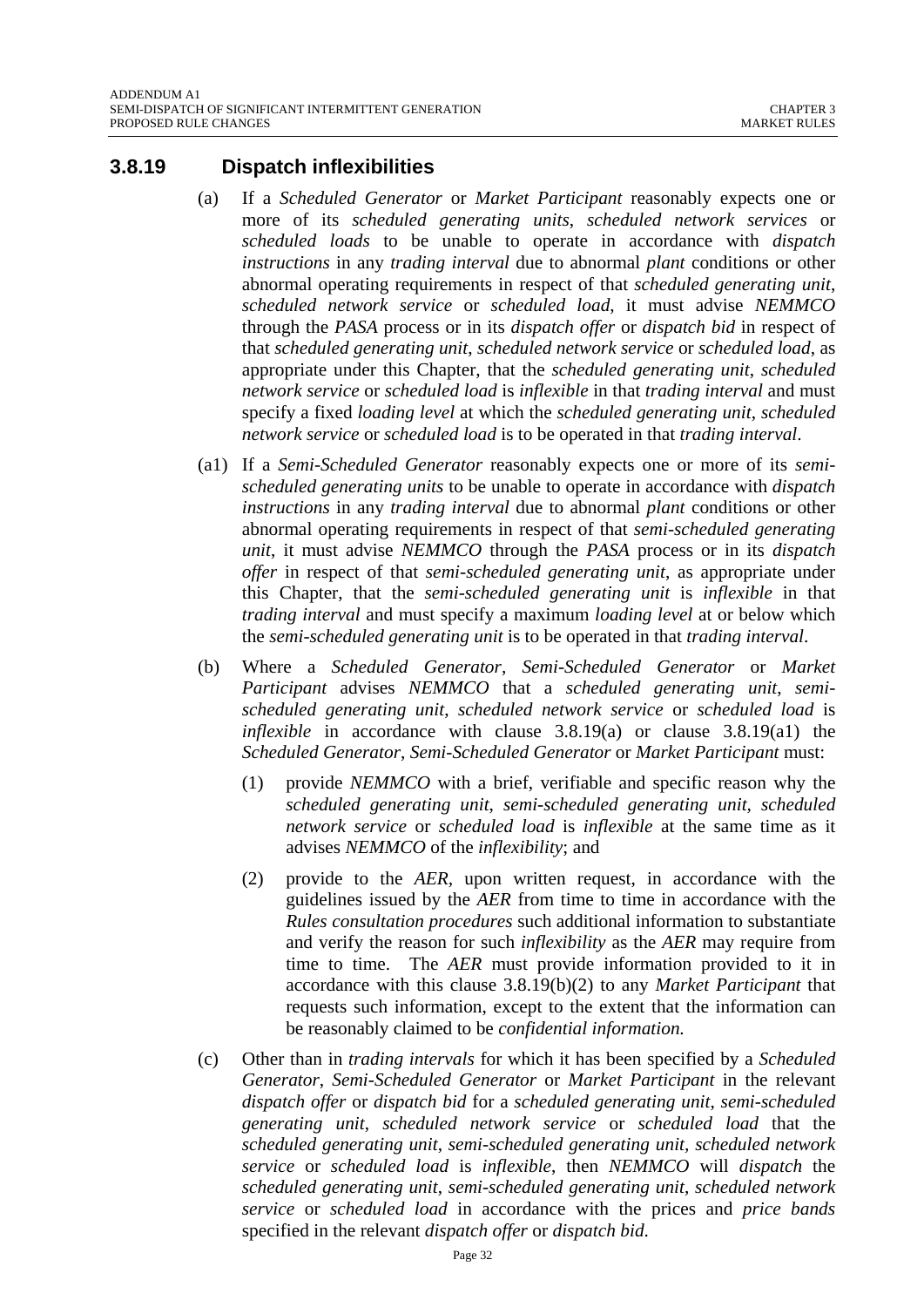- (d) In respect of *scheduled loads*, *scheduled generating units* or *semi-scheduled generating units* which are not *slow start generating units*, *Scheduled Generators*, *Semi-Scheduled Generators* and *Market Participants* may provide *NEMMCO*, as part of the *registered bid and offer data* in respect of those *scheduled loads* or *generating units*, with a *dispatch inflexibility profile*.
- (e) A *dispatch inflexibility profile* for a *generating unit* must contain the following parameters to indicate its MW capacity and time related *inflexibilities*:
	- (1) The time, T1, in minutes, following the issue of a *dispatch instruction* by *NEMMCO* to increase its loading from 0 MW, which is required for the *plant* to begin to vary its *dispatch* level from 0 MW in accordance with the instruction;
	- (2) The time, T2, in minutes, that the *plant* requires after T1 (as specified in clause 3.8.19(e)(1)) to reach a specified minimum MW *loading level*;
	- (3) The time, T3, in minutes, that the *plant* requires to be operated at or above its minimum *loading level* before it can be reduced below that level;
	- (4) The time, T4, in minutes, following the issue of a *dispatch instruction* by *NEMMCO* to reduce loading from the minimum *loading level* (specified under clause 3.8.19(e)(2)) to zero, that the *plant* requires to completely comply with that instruction.
	- (5) T1, T2, T3 and T4 must all be equal to or greater than zero.
	- (6) The sum  $(T1 + T2)$  must be less than or equal to 30 minutes.
	- (7) The sum  $(T1 + T2 + T3 + T4)$  must be less than 60 minutes.
- (e1) A *dispatch inflexibility profile* for a *scheduled load* must contain parameters to indicate its MW capacity and time related *inflexibilities*.
- (f) *NEMMCO* must use reasonable endeavours not to issue a *dispatch instruction* which is inconsistent with a *Scheduled Generator's*, *Semi-Scheduled Generator's* or *Market Participant's dispatch inflexibility profile*.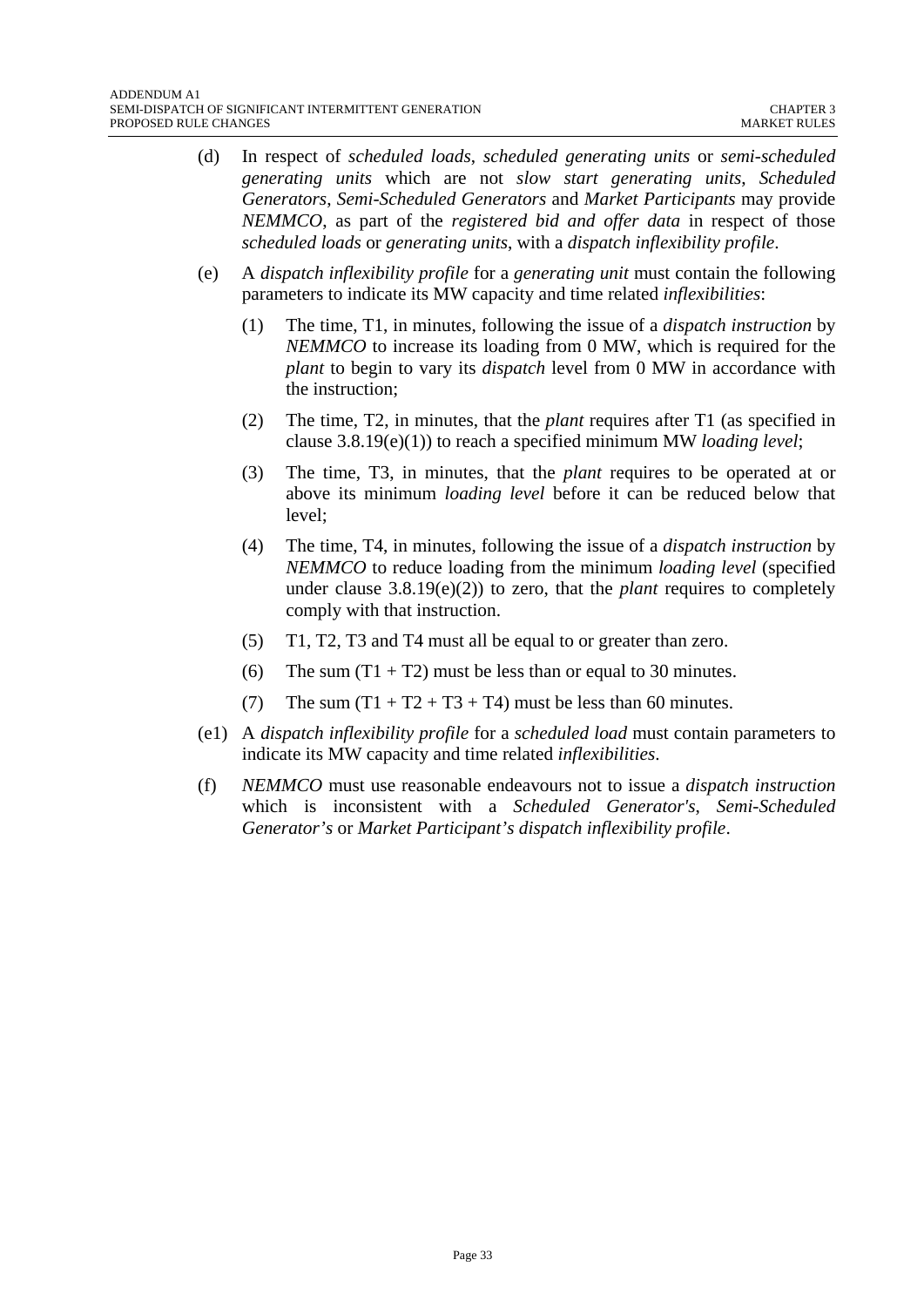#### <span id="page-33-0"></span>**3.8.20 Pre-dispatch schedule**

- (a) Each *day*, in accordance with the *timetable*, *NEMMCO* must prepare and *publish* a *pre-dispatch schedule* covering each *trading interval* of the period commencing from the next *trading interval* after the current *trading interval* up to and including the final *trading interval* of the last *trading day* for which all valid *dispatch bids* and *dispatch offers* have been received in accordance with the *timetable* and applied by the *pre-dispatch* process.
- (b) The *pre-dispatch* process is to have a resolution of one *trading interval* and no analysis will be made of operations within the *trading interval*, other than to ensure that *contingency capacity reserves* are adequate as set out in Chapter 4.
- (c) *NEMMCO* must determine the *pre-dispatch schedule* for each *trading interval* on the basis of *dispatch bids*, *dispatch offers* and *market ancillary service offers* submitted for that *trading interval, NEMMCO's* forecast *power system load* for each *region* for that *trading interval*, *NEMMCO's unconstrained intermittent generation forecast* for each *semi-scheduled generating unit* for that *trading interval,* and by using a process consistent with the principles for *central dispatch* as set out in clause 3.8.1.
- (d) In determining the *pre-dispatch schedule NEMMCO* shall not take account of any *dispatch inflexibility profile* submitted in accordance with clause 3.8.19.
- (e) Any inputs made to the *pre-dispatch* process by *NEMMCO* for the purpose of achieving a physically realisable schedule or to satisfy *power system security* requirements must be made prior to release of the *pre-dispatch schedule* and recorded by *NEMMCO* in a manner suitable for audit.
- (f) The *pre-dispatch schedule* must include the details set out in clause 3.13.4(f).
- (g) Each *Scheduled Generator*, *Semi-Scheduled Generator*, *Scheduled Network Service Provider* and *Market Customer* which has classified a *scheduled load* and *Market Participant* (which has classified an *ancillary service generating unit* or *ancillary service load*) must ensure that it is able to *dispatch* its plant as required under the *pre-dispatch schedule* and is responsible for changing inputs to the *central dispatch* process, if necessary to achieve this, via the rebidding provisions under clause 3.8.22.
- (h) The *pre-dispatch schedule* must be re-calculated and the results re-*published* by *NEMMCO* regularly in accordance with the *timetable*, or more often if a change in circumstances is deemed by *NEMMCO* to be likely to have a significant effect on the operation of the *market*.
- (i) *NEMMCO* must fully document the operation of the *pre-dispatch* process, including the principles adopted in making calculations required to be included and all such documentation must be made available to *Scheduled Generators*, *Semi-Scheduled Generators* and *Market Participants* at a fee to be set by *NEMMCO* to cover its costs of supplying such documentation.
- (j) The following *pre-dispatch* outputs relating specifically to a *generating unit*, *scheduled network service*, *scheduled load* or *ancillary service load* operated by a *Scheduled Generator*, *Semi-Scheduled Generator* or *Market Participant* must be made available electronically to that *Scheduled Generator*, *Semi-Scheduled Generator* or *Market Participant* on a confidential basis: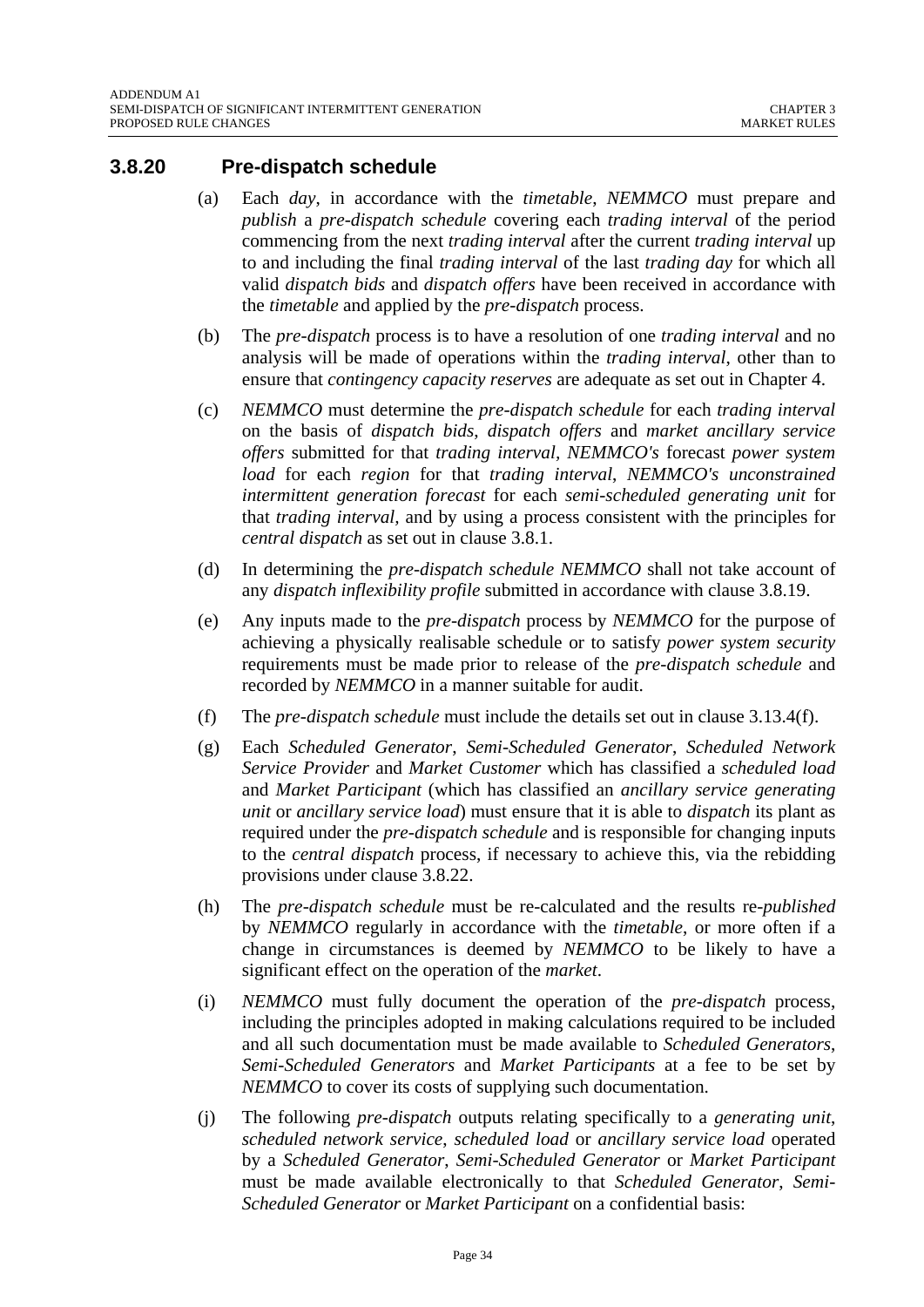- (1) the scheduled times of *commitment* and *de-commitment* of individual *slow start generating units*;
- (2) scheduled half hourly *loading* for each scheduled entity;
- (3) scheduled provision of *ancillary services*;
- (4) scheduled *constraints* for the provision of *ancillary services*; and
- (5) scheduled *constraints* due to *network* limitations.
- (k) Where the *pre-dispatch schedule* may have failed to maximise the joint value of *energy* and *ancillary services pre-dispatch* outputs of a *scheduled generating unit* or *semi-scheduled generating unit*, due to the *scheduled generating unit* or *semi-scheduled generating unit* operating outside its *enablement limit*, *NEMMCO* must notify the *Scheduled Generator*, *Semi-Scheduled Generator* or *Market Participant* operating the *scheduled generating unit* or *semi-scheduled generating unit*, electronically on a confidential basis.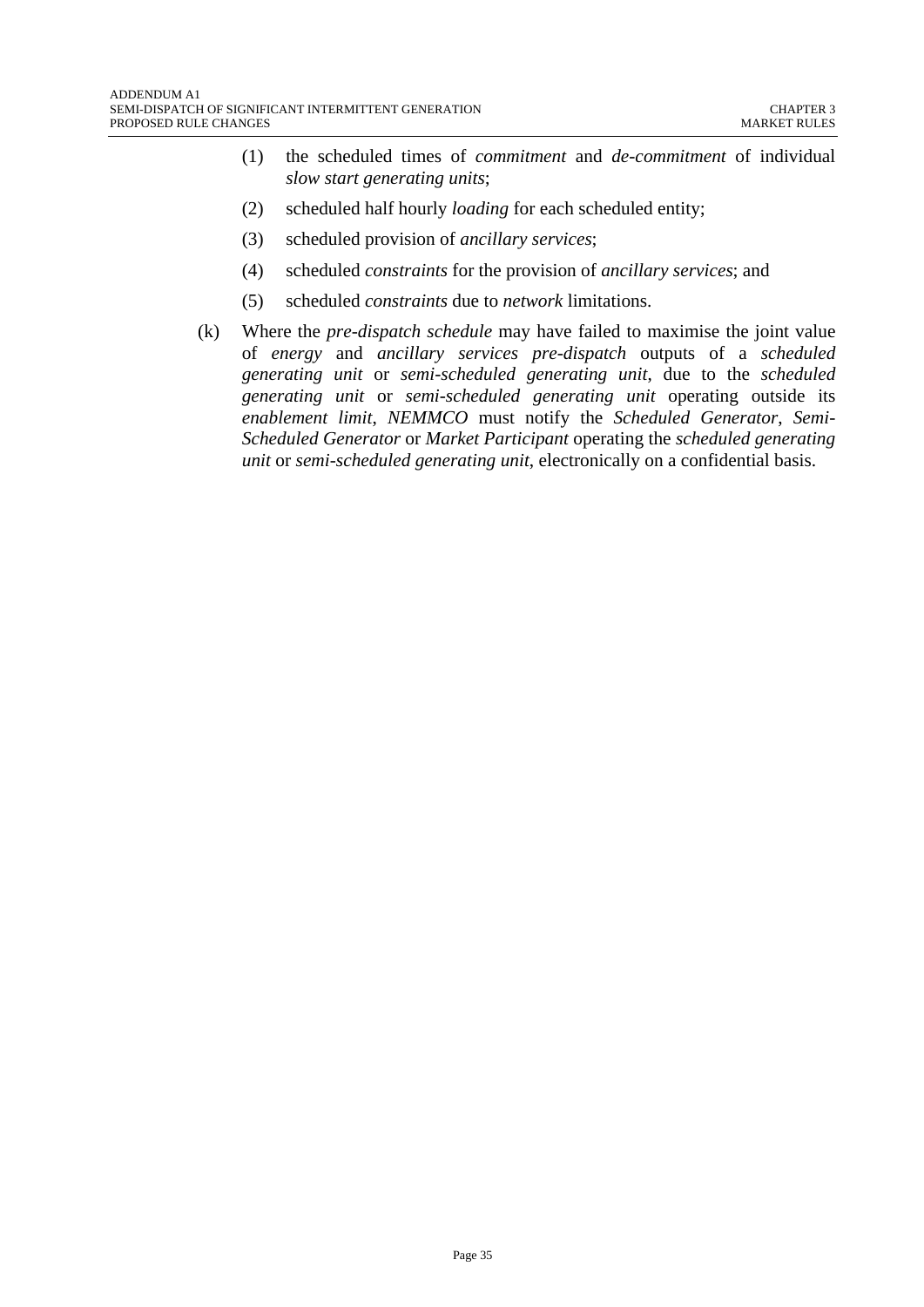#### <span id="page-35-0"></span>**3.8.21 On-line dispatch process**

- (a) *Dispatch bids* and *dispatch offers* must be *centrally dispatched* by *NEMMCO*  using the *dispatch algorithm*.
- (a1) A *dispatch interval* is to be five minutes in duration.
- (b) The *dispatch algorithm* is to be run by *NEMMCO* for each *dispatch interval*. If the *dispatch algorithm* is not successfully run for any *dispatch interval* then the values of the last successful run of the *dispatch algorithm* must be used for that *dispatch interval*.
- (c) *Central dispatch* results in the setting of *dispatch prices* and *ancillary services prices* for each *dispatch interval* and *spot prices* for each *trading interval* in accordance with clause 3.9.
- (d) Where possible, *dispatch instructions* will be issued electronically via the *automatic generation control system* or via an electronic display in the *Scheduled Generator's*, *Semi-Scheduled Generator's* or *Market Participant's plant* control room. *NEMMCO* may issue *dispatch instructions* in some other form if in its reasonable opinion the methods described in this clause 3.8.21(d) are not possible.
- (e) A *Scheduled Generator*, *Semi-Scheduled Generator* or *Market Participant* must ensure it has facilities to receive *dispatch instructions* in the manner described in this clause.
- (f) *Dispatch instructions* that are issued via the *automatic generation control system* are to be issued progressively at intervals of no more than 5 minutes following re-evaluation of *central dispatch* to achieve a prompt and smooth implementation of the outcomes of each *central dispatch* update.
- (g) With the exception of instructions issued by telephone, all *dispatch instructions* and the times at which they are issued are to be logged automatically and *dispatch instructions* that are issued by telephone must be recorded by *NEMMCO*.
- (h) *NEMMCO* may modify or override the *dispatch algorithm* outcome in accordance with the requirements of clause 4.8.9 or due to *plant* not conforming to *dispatch instructions* and in such circumstances *NEMMCO* must record the details of the event and the reasons for its action for audit purposes.
- (i) **[Deleted]**
- (j) If a *scheduled load*, *scheduled generating unit* or *semi-scheduled generating unit,* in respect of which a *dispatch inflexibility profile* has been notified to *NEMMCO* in accordance with clause 3.8.19, is *dispatched* from 0 MW in any *dispatch interval* by the *central dispatch* process, then the specified *dispatch inflexibility profile* must be used by *NEMMCO* as a *constraint* on the *dispatch* of that *plant* for the relevant subsequent *dispatch intervals*.
- (k) A *scheduled load* or *generating unit* whose *dispatch* is *constrained* in any *dispatch interval* due to a *dispatch inflexibility profile* submitted under clause 3.8.19 cannot be used as the basis for setting the *dispatch price* in that *dispatch interval* at any location.
- (l) *NEMMCO* must fully document the operation of the process described in this clause 3.8.21, including the software, algorithms, and the principles adopted in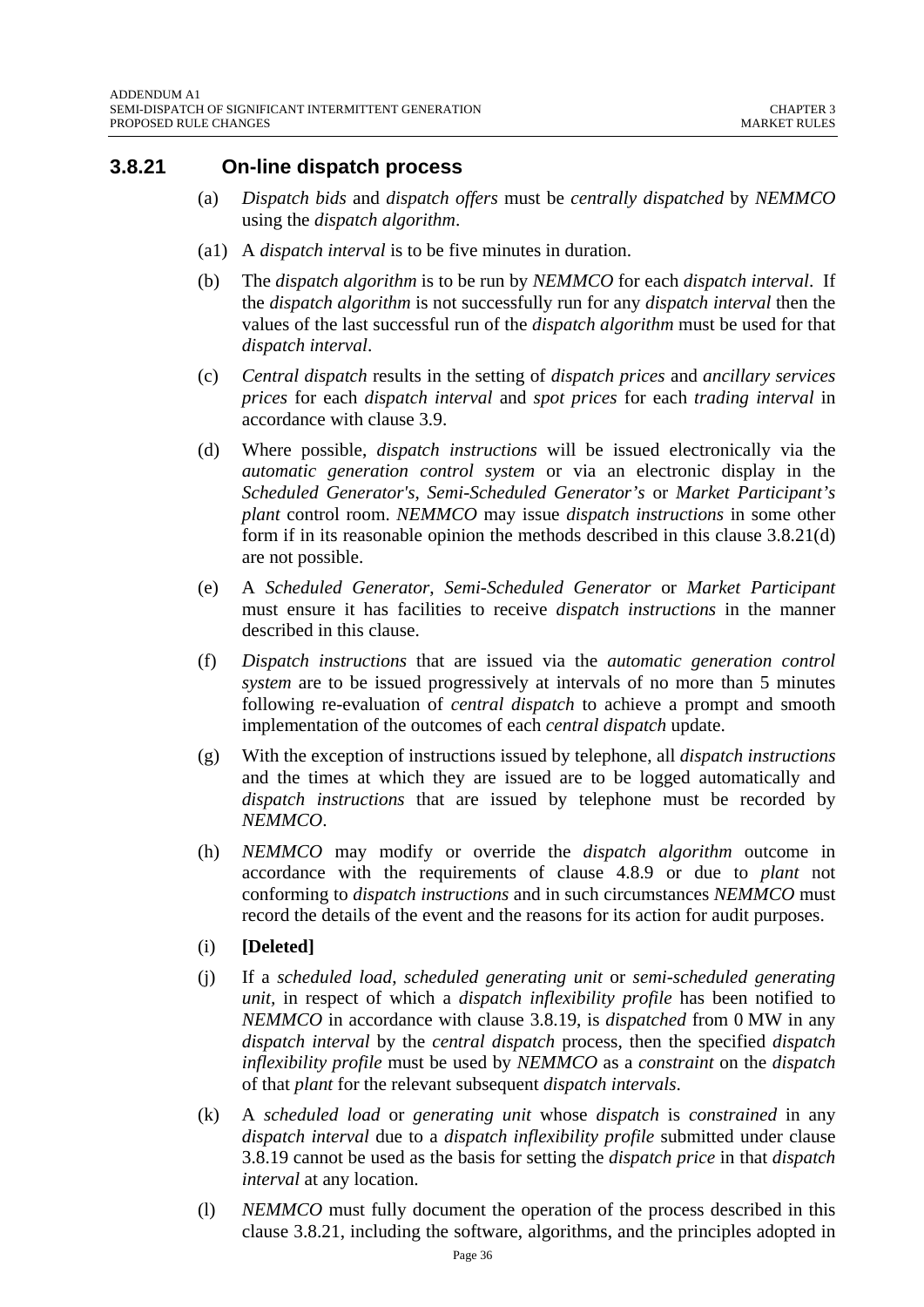making judgments where they are required in the process and all such documentation must be made available to *Scheduled Generators*, *Semi-Scheduled Generators* and *Market Participants* at a price reflective of costs incurred by *NEMMCO* in providing such documentation.

(m) Where the *central dispatch* process may have failed to *dispatch* a *scheduled generating unit* or *semi-scheduled generating unit* to maximise the joint value of *energy* and *ancillary services* due to the *scheduled generating unit* or *semischeduled generating unit* operating outside its *enablement limit*, *NEMMCO* must notify the *Scheduled Generator*, *Semi-Scheduled Generator* or *Market Participant* operating the *scheduled generating unit* or *semi-scheduled generating unit* on a confidential basis.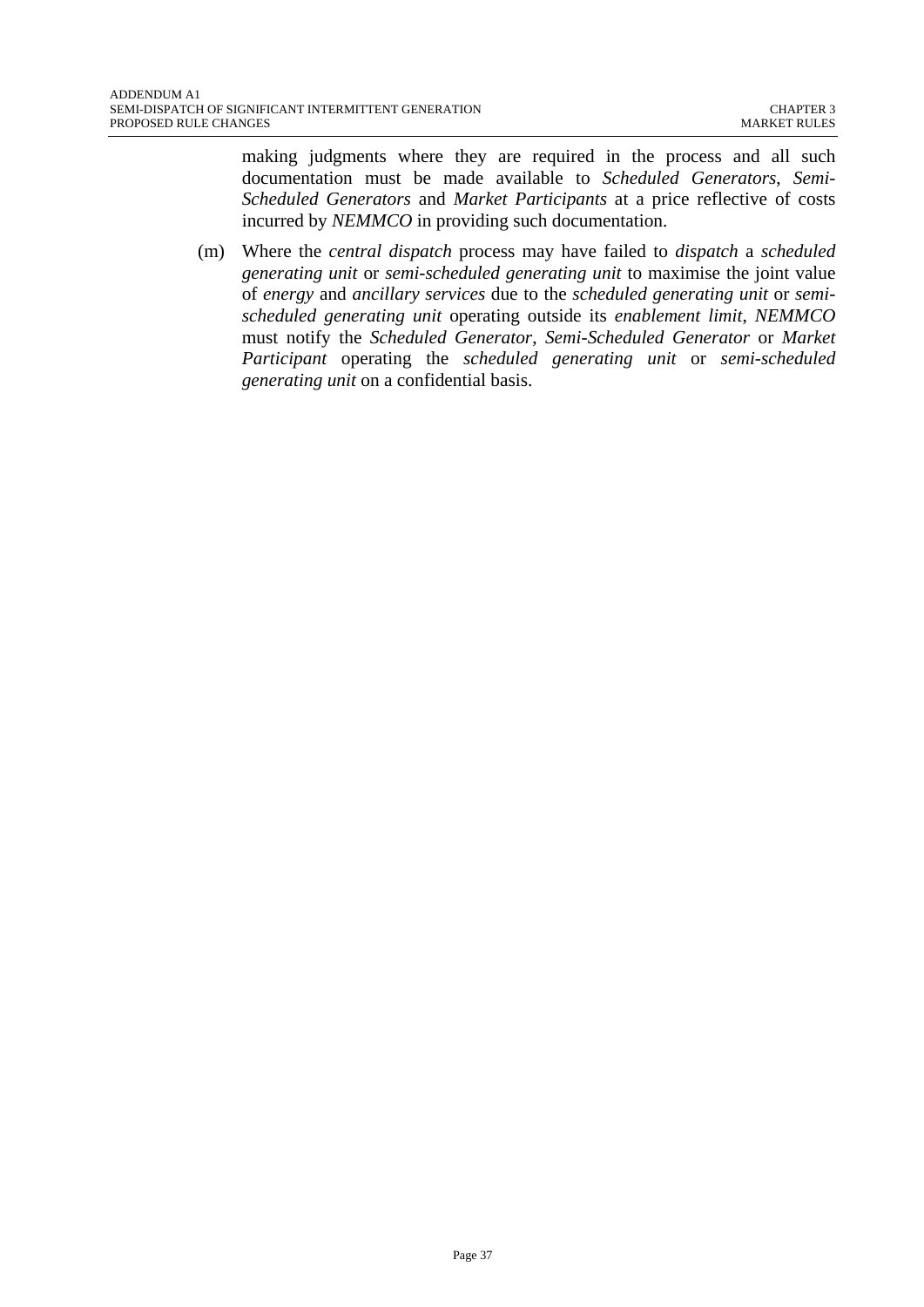#### **3.8.22 Rebidding**

- (a) Prices for each *price band* that are specified in *dispatch bids, dispatch offers* and *market ancillary service offers* are firm and no changes to the price for any *price band* are to be accepted under any circumstances.
- (b) Subject to clauses 3.8.22(c) and 3.8.22A, a *Scheduled Generator*, *Semi-Scheduled Generator* or *Market Participant* may vary its available capacity, daily *energy constraints*, *dispatch inflexibilities* and *ramp rates* of *generating units*, *scheduled network services* and *scheduled loads*, and the *response breakpoints*, *enablement limits* and response limits of *market ancillary services*.
- (c) A *Scheduled Generator*, *Semi-Scheduled Generator* or *Market Participant* must provide:
	- (1) all *rebids* to *NEMMCO* electronically unless otherwise approved by *NEMMCO;*
	- (2) to *NEMMCO*, at the same time as the *rebid* is made:
		- (i) a brief, verifiable and specific reason for the *rebid;* and
		- (ii) the time at which the event(s) or other occurrence(s) adduced by the *Scheduled Generator*, *Semi-Scheduled Generator* or *Market Participant* as the reason for the *rebid* occurred;
	- (3) to the *AER,* upon written request, in accordance with guidelines published by the *AER* from time to time under this clause 3.8.22 in accordance with the *Rules consultation procedures* such additional information to substantiate and verify the reason for a *rebid* as the *AER*  may require from time to time. The *AER* must provide information provided to it in accordance with this clause  $3.8.22(c)(3)$  to any *Scheduled Generator*, *Semi-Scheduled Generator* or *Market Participant* that requests such information, except to the extent that the information can be reasonably claimed to be *confidential information*. The guidelines developed by the *AER* under this clause 3.8.22(c)(3) must include:
		- (i) the amount of detail to be included in the information provided to *NEMMCO* under clause 3.8.22(c)(2); and
		- (ii) procedures for handling claims by *Scheduled Generators*, *Semi-Scheduled Generators* or *Market Participants* in accordance with clause  $3.8.22(c)(3)$  or  $3.8.19(b)(2)$  that information provided to the *AER* by such *Scheduled Generators*, *Semi-Scheduled Generators* or *Market Participants* under those clauses is *confidential information.*

The *AER* must publish the guidelines developed under this clause 3.8.22 and may amend such guidelines from time to time.

- (d) *NEMMCO* must:
	- (1) subject to the *Scheduled Generator*, *Semi-Scheduled Generator* or *Market Participant* complying with clause 3.8.22(c)(1) and (c)(2)(i) and (ii), accept the *rebid;* and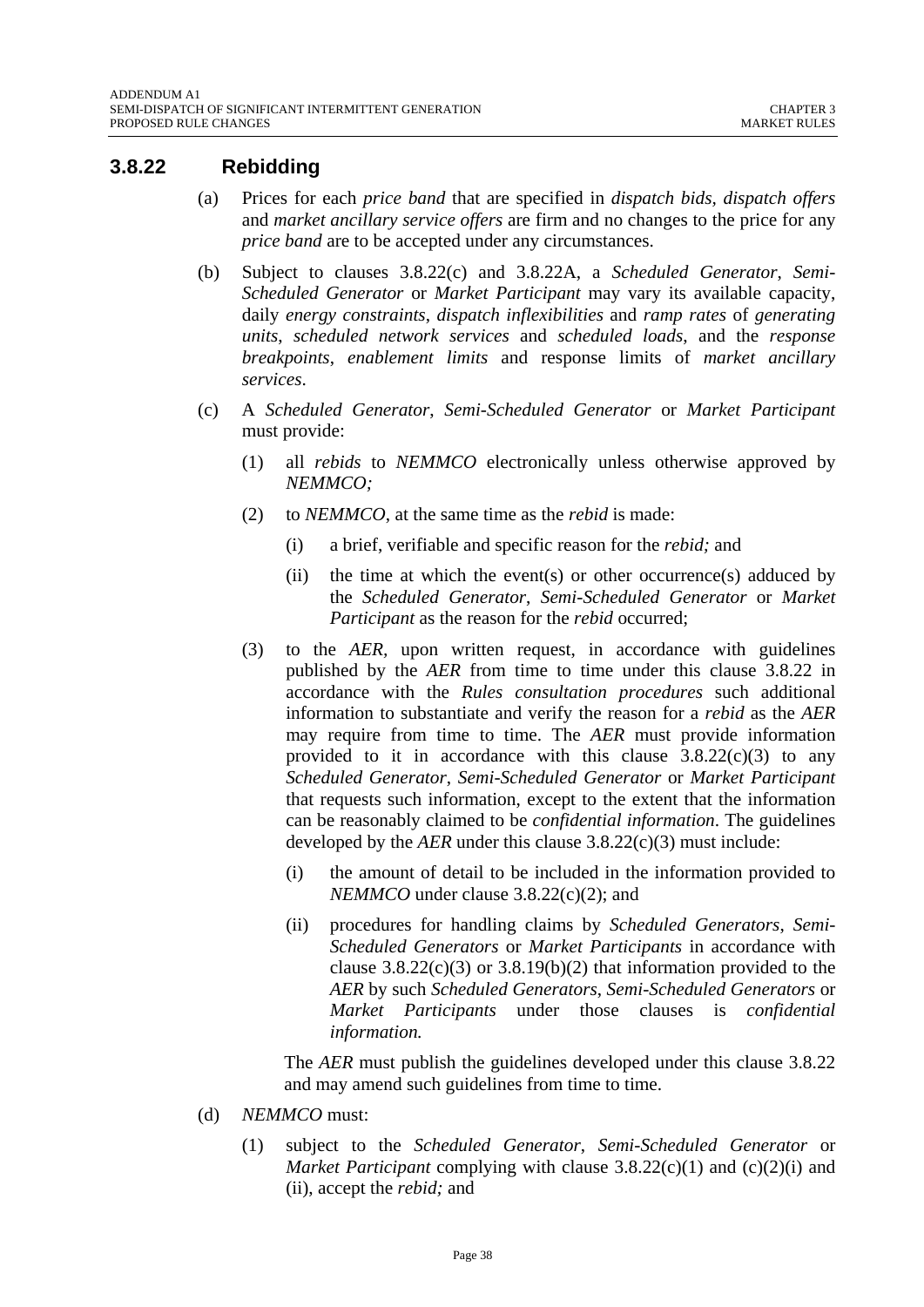(2) *publish,* in accordance with clause 3.13.4(p), the time the *rebid* was made and the reason provided by the *Scheduled Generator*, *Semi-Scheduled Generator* or *Market Participant* under clause 3.8.22(c)(2)(i).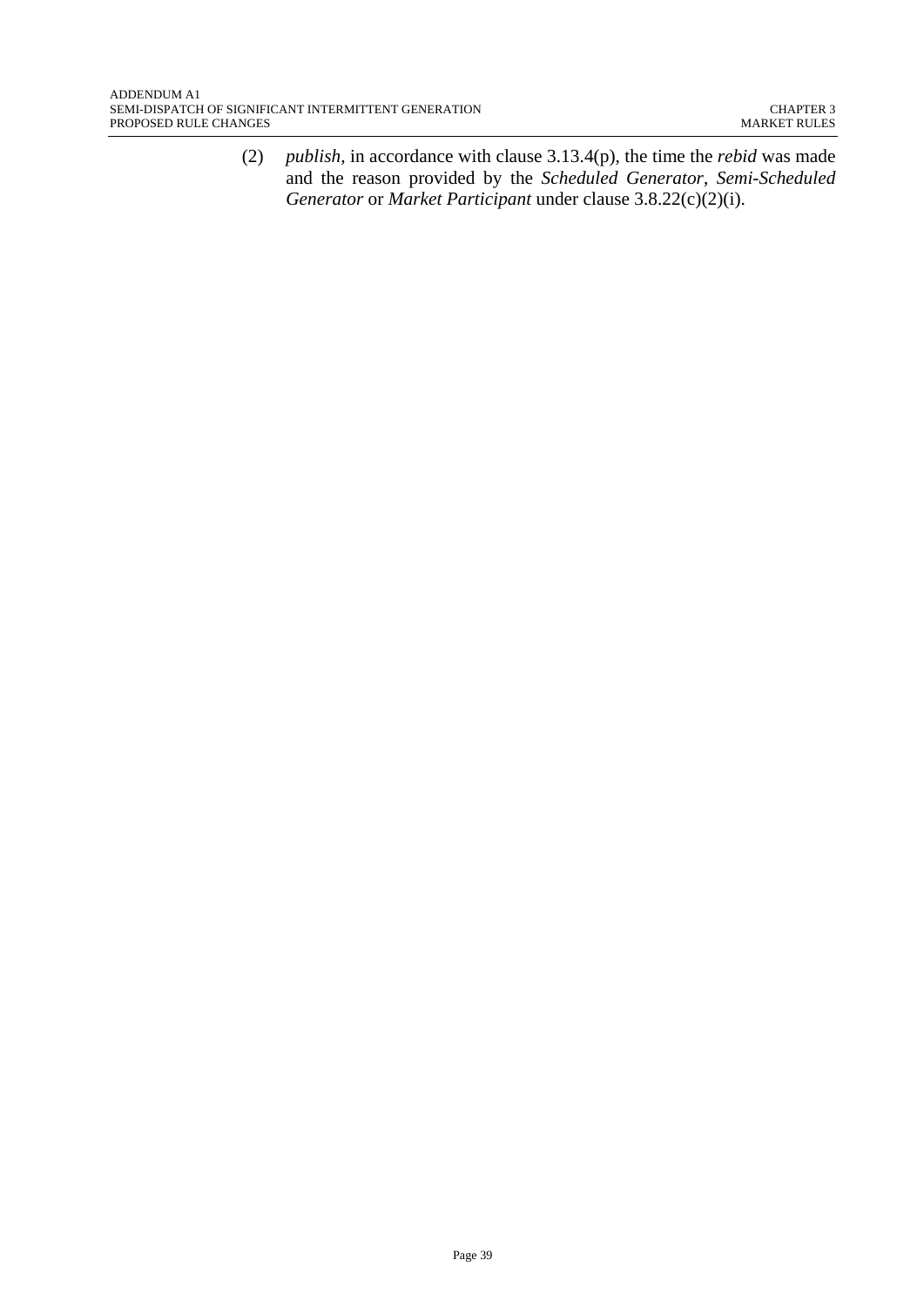## **3.8.22A Variation of offer, bid or rebid**

- (a) *Scheduled Generators*, *Semi-Scheduled Generators* and *Market Participants* must make *dispatch offers, dispatch bids* and *rebids* in good faith.
- (b) In clause 3.8.22A(a) a *dispatch offer*, *dispatch bid* or *rebid* is taken to be made in good faith if, at the time of making such an offer, bid or *rebid*, a *Scheduled Generator*, *Semi-Scheduled Generator* or *Market Participant* has a genuine intention to honour that offer, bid or *rebid*, if the material conditions and circumstances upon which the offer, bid or *rebid* were based remain unchanged until the relevant *dispatch interval*.
- (c) A *Scheduled Generator*, *Semi-Scheduled Generator* or *Market Participant* may be taken to have contravened clause  $3.8.22A(a)$  notwithstanding that, after all the evidence has been considered, the intention of the *Scheduled Generator*, *Semi-Scheduled Generator* or *Market Participant* is ascertainable only by inference from the conduct of the *Scheduled Generator*, *Semi-Scheduled Generator* or *Market Participant*, or of any other person, or from relevant circumstances.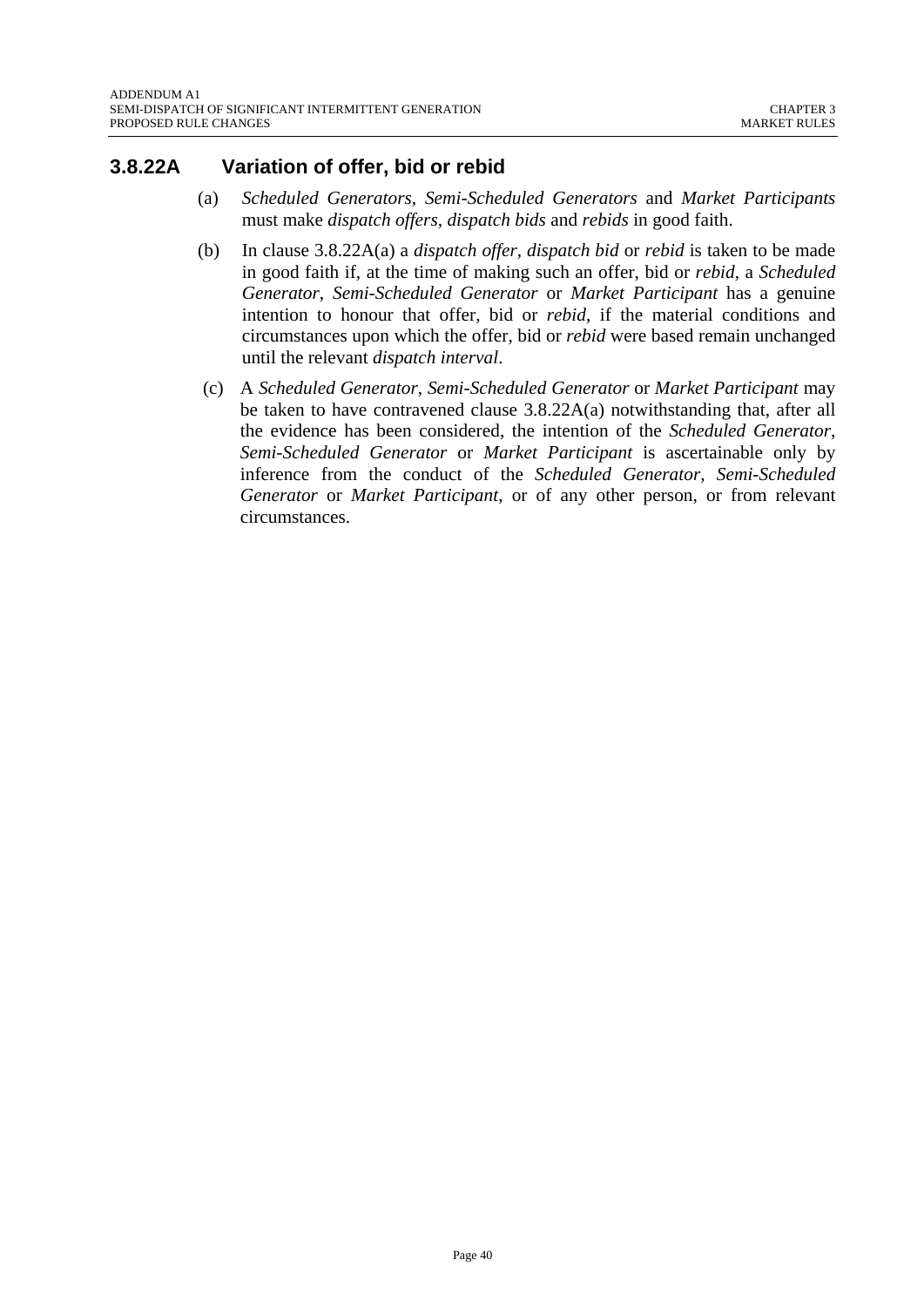#### **3.8.23 Failure to conform to dispatch instructions**

- (a) If a *scheduled generating unit*, *semi-scheduled generating unit*, *scheduled network service* or *scheduled load* fails to respond to a *dispatch instruction* within a tolerable time and accuracy (as determined in *NEMMCO's* reasonable opinion):
	- (1) the *scheduled generating unit*, *semi-scheduled generating unit*, *scheduled network service* or *scheduled load* (as the case may be) is to be declared and identified as non-conforming; and
	- (2) the *scheduled generating unit*, *semi-scheduled generating unit*, *scheduled network service* or *scheduled load* (as the case may be) cannot be used as the basis for setting *spot prices*.
	- (3) **[Deleted]**
- (a1) To avoid doubt:
	- (1) in a *semi-dispatch interval*, if a *semi-scheduled generating unit's* actual *generation* is less than the *dispatch cap* specified in a *dispatch instruction* at the target time*,* this does not constitute a *semi-scheduled generating unit* failing to respond to that *dispatch instruction*; and
	- (2) in a *non-semi-dispatch interval*, a *semi-scheduled generating unit* need not respond to a *dispatch instruction* to the extent that the *dispatch instruction* relates to the *semi-scheduled generating unit's generation*.
- (b) If a *scheduled generating unit*, *semi-scheduled generating unit*, *scheduled network service* or *scheduled load* is identified as non-conforming under clause 3.8.23(a):
	- (1) *NEMMCO* must advise the *Scheduled Generator*, *Semi-Scheduled Generator*, *Scheduled Network Service Provider* or *Market Customer* that the *generating unit*, *scheduled network service* or *scheduled load* is identified as non-conforming, and request a reason for the noncompliance with the *dispatch instruction*, which reason is to be logged;
	- (2) if in *NEMMCO's* opinion modification of *plant* parameters is necessary or desirable, *NEMMCO* must request the *Scheduled Generator*, *Semi-Scheduled Generator*, *Scheduled Network Service Provider* or *Market Customer* to submit modified *plant* parameters to satisfy *NEMMCO* that a realistic real time *dispatch* schedule can be carried out;
	- (3) should a *Scheduled Generator* or *Semi-Scheduled Generator* fail to meet the requests set out in clauses 3.8.23(b)(1) and (2) or if *NEMMCO* is not satisfied that the *generating unit* will respond to future *dispatch instructions* as required, *NEMMCO* must direct the *generating unit's* output to follow, as far as is practicable, a specified output profile to be determined at its discretion by *NEMMCO*;
	- (4) should a *Scheduled Network Service Provider* fail to meet the requests set out in clauses 3.8.23(b)(1) and (2) or if *NEMMCO* is not satisfied that the *scheduled network service* will respond to future *dispatch instructions* as required, *NEMMCO* must direct the *scheduled network service* to follow, as far as is practicable, a specified transfer profile to be determined at its discretion by *NEMMCO*; and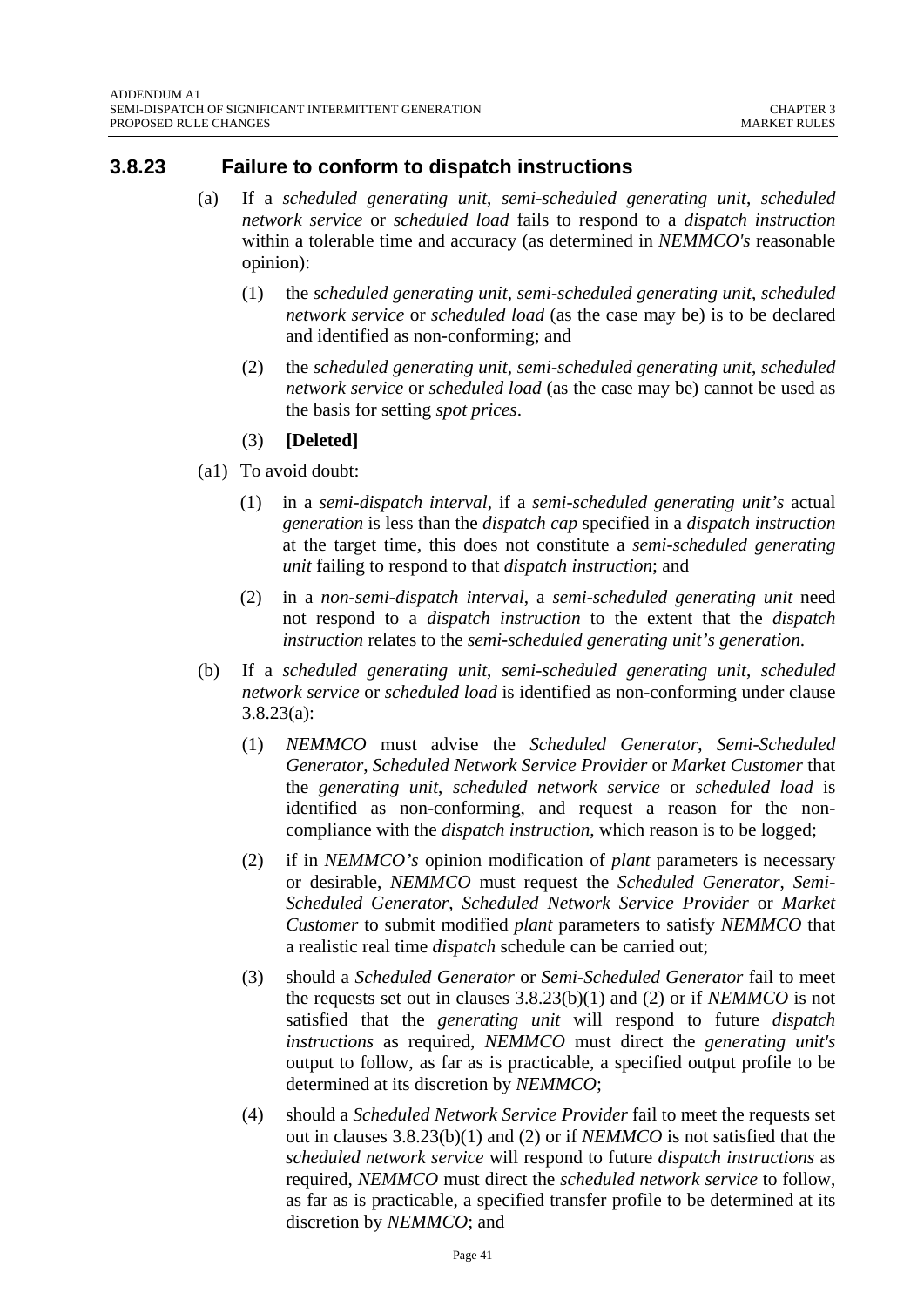- (5) should a *Market Customer* not meet the requests set out in clauses  $3.8.23(b)(1)$  and (2) within a reasonable time of the request, or if *NEMMCO* is not satisfied that the *scheduled load* will respond to future *dispatch instructions* as required, *NEMMCO* acting reasonably may invoke a *default dispatch bid* lodged by the relevant *Market Customer* or apply *constraints* as it deems appropriate.
- (c) Until a *Scheduled Generator*, *Semi-Scheduled Generator*, *Scheduled Network Service Provider* or *Market Customer* satisfactorily responds to the requests under clauses  $3.8.23(b)(1)$  and (2) and *NEMMCO* is satisfied that the *generating unit*, *scheduled network service* or *scheduled load* (as the case may be) will respond to future *dispatch instructions* as required, the *generating unit*, *scheduled network service* or *scheduled load* (as the case may be) continues to be non-conforming.
- (d) If a *generating unit*, *scheduled network service* or *scheduled load* (as the case may be) continues to be non-conforming after a reasonable period of time, *NEMMCO* must prepare a report setting out the details of the non-conformance and forward a copy of the report to the *Scheduled Generator*, *Semi-Scheduled Generator*, *Scheduled Network Service Provider* or *Market Customer* (as the case may be) and the *AER*.
- (e) The direction referred to in clauses  $3.8.23(b)(3)$  and (4) must remain in place until the *Scheduled Generator*, *Semi-Scheduled Generator* or *Scheduled Network Service Provider* (whichever is relevant) satisfies *NEMMCO* of rectification of the cause of the non-conformance.
- (f) If an *ancillary service generating unit* or *ancillary service load* is *enabled* to provide a *market ancillary service* and fails to respond in the manner contemplated by the *market ancillary service specification* (as determined in *NEMMCO's* reasonable opinion), then:
	- (1) the *ancillary service generating unit* or *ancillary service load* is to be declared and identified as non-conforming;
	- (2) *NEMMCO* must advise the relevant *Market Participant* that the *ancillary service generating unit* or *ancillary service load* is identified as nonconforming, and request a reason for the non-conformance. The relevant *Market Participant* must promptly provide a reason if requested to do so, and the reason is to be logged; and
	- (3) *NEMMCO* may set a fixed level for the relevant *ancillary service* (in this clause 3.8.23 called the 'fixed constraint**'**) for the *ancillary service generating unit* or *ancillary service load* and the relevant *Market Participant* must ensure that the *ancillary service generating unit* or *ancillary service load* complies with the fixed constraint set by *NEMMCO*.
- (g) *NEMMCO* must lift the fixed constraint in respect of an *ancillary service generating unit* or *ancillary service load* when *NEMMCO* is reasonably satisfied (as a result of a test or otherwise) that the *ancillary service generating unit* or *ancillary service load* is capable of responding in the manner contemplated by the *market ancillary service specification*.
- (h) In assessing a report of non-conformance with a *dispatch instruction* by a *scheduled load,* the *AER* shall have regard to whether a *default dispatch bid*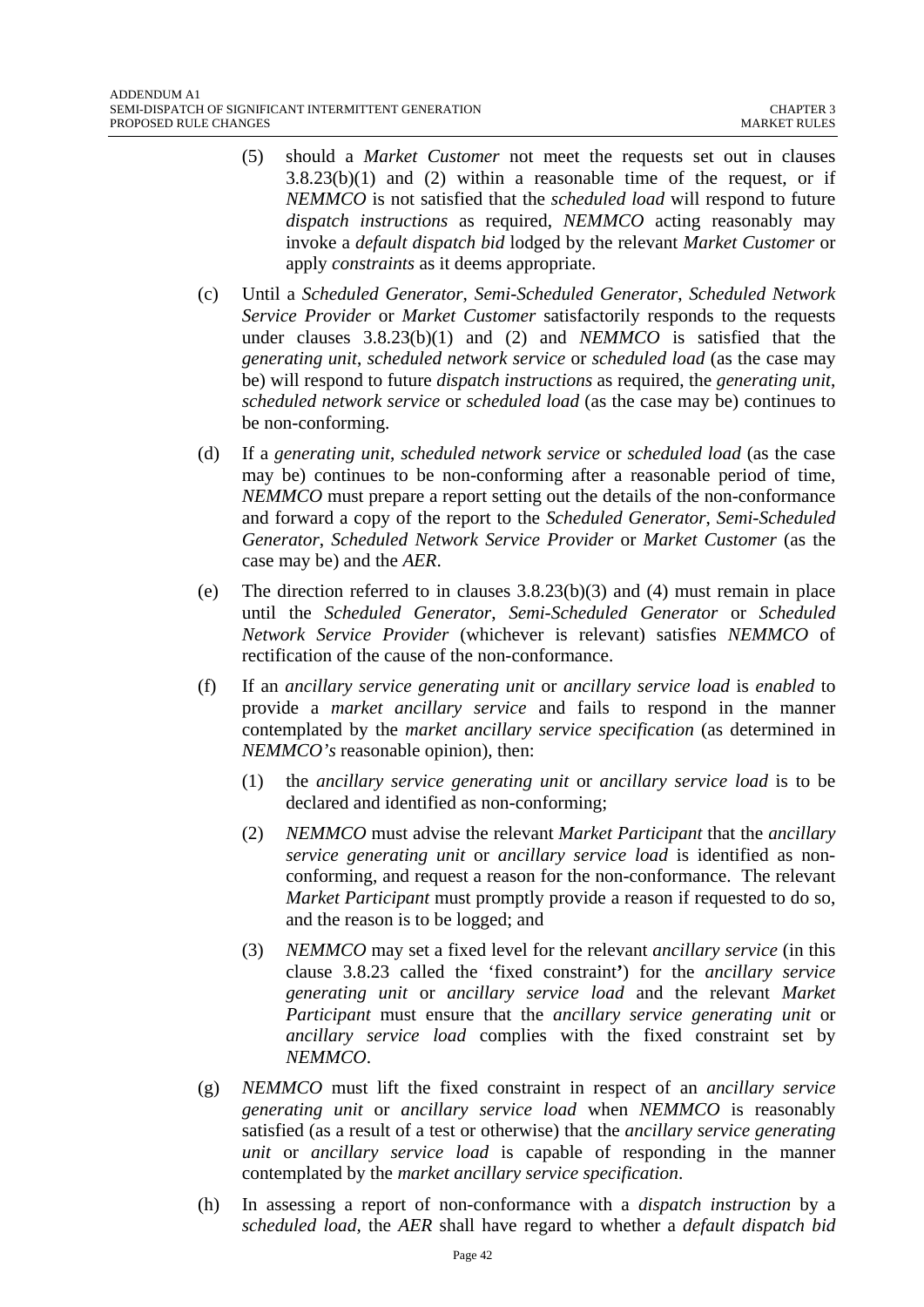had been lodged with *NEMMCO* and was, or could have reasonably been, applied in the circumstances applicable to that *scheduled load*.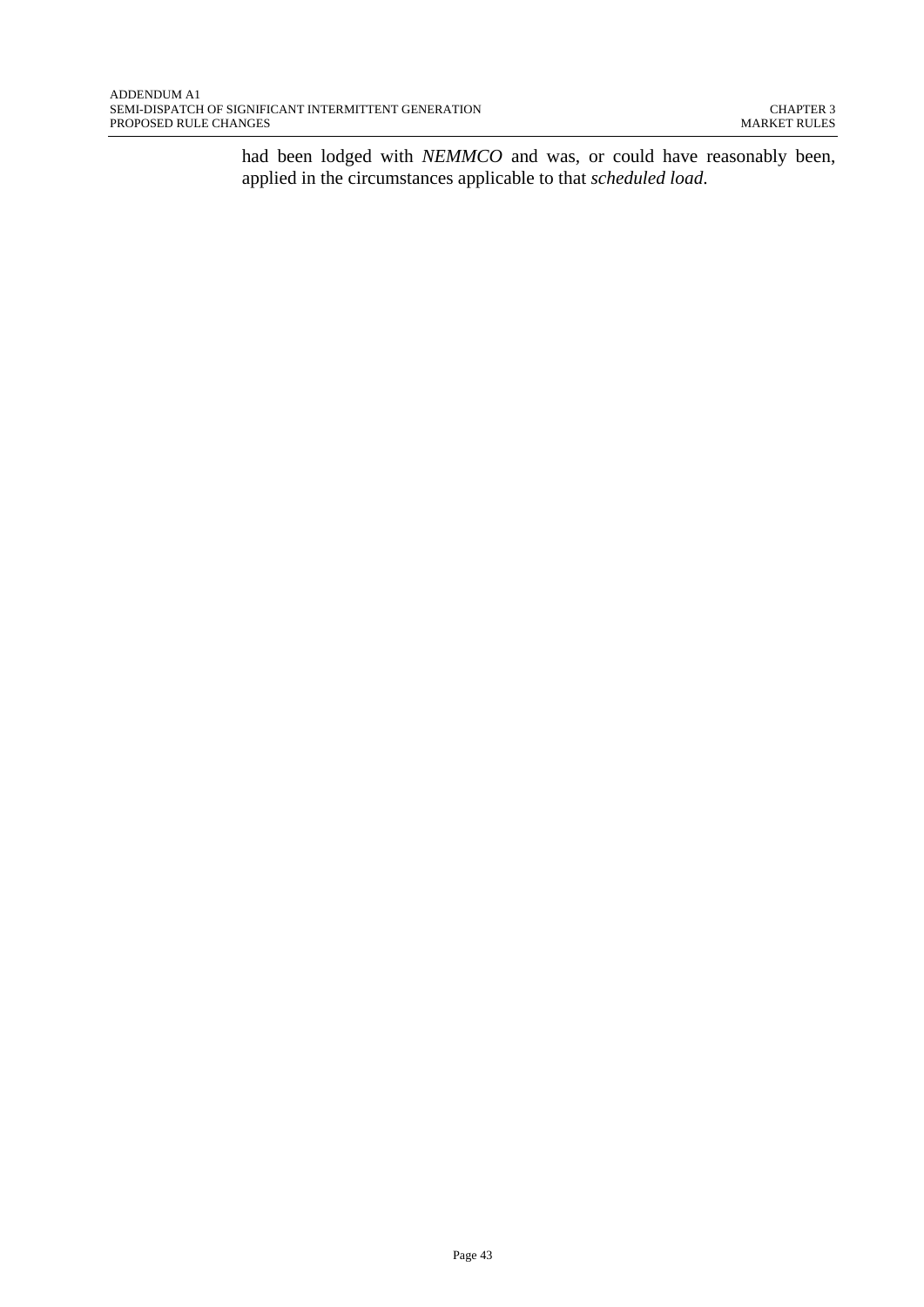# *3.9 Price Determination*

## **3.9.7 Pricing for constrained on scheduled generating units and semischeduled generating units**

- (a) In the event that an *intra-regional network constraint* causes a *scheduled generating unit* or *semi-scheduled generating unit* to be *constrained on* in any *dispatch interval*, that *generating unit* must comply with *dispatch instructions*  from *NEMMCO* in accordance with its availability as specified in its *dispatch offer* but may not be taken into account in the determination of the *dispatch price* in that *dispatch interval*.
- (b) A *Scheduled Generator* or *Semi-Scheduled Generator* that is *constrained on* in accordance with clause 3.9.7(a) is not entitled to receive from *NEMMCO* any compensation due to its *dispatch price* being less than its *dispatch offer price*.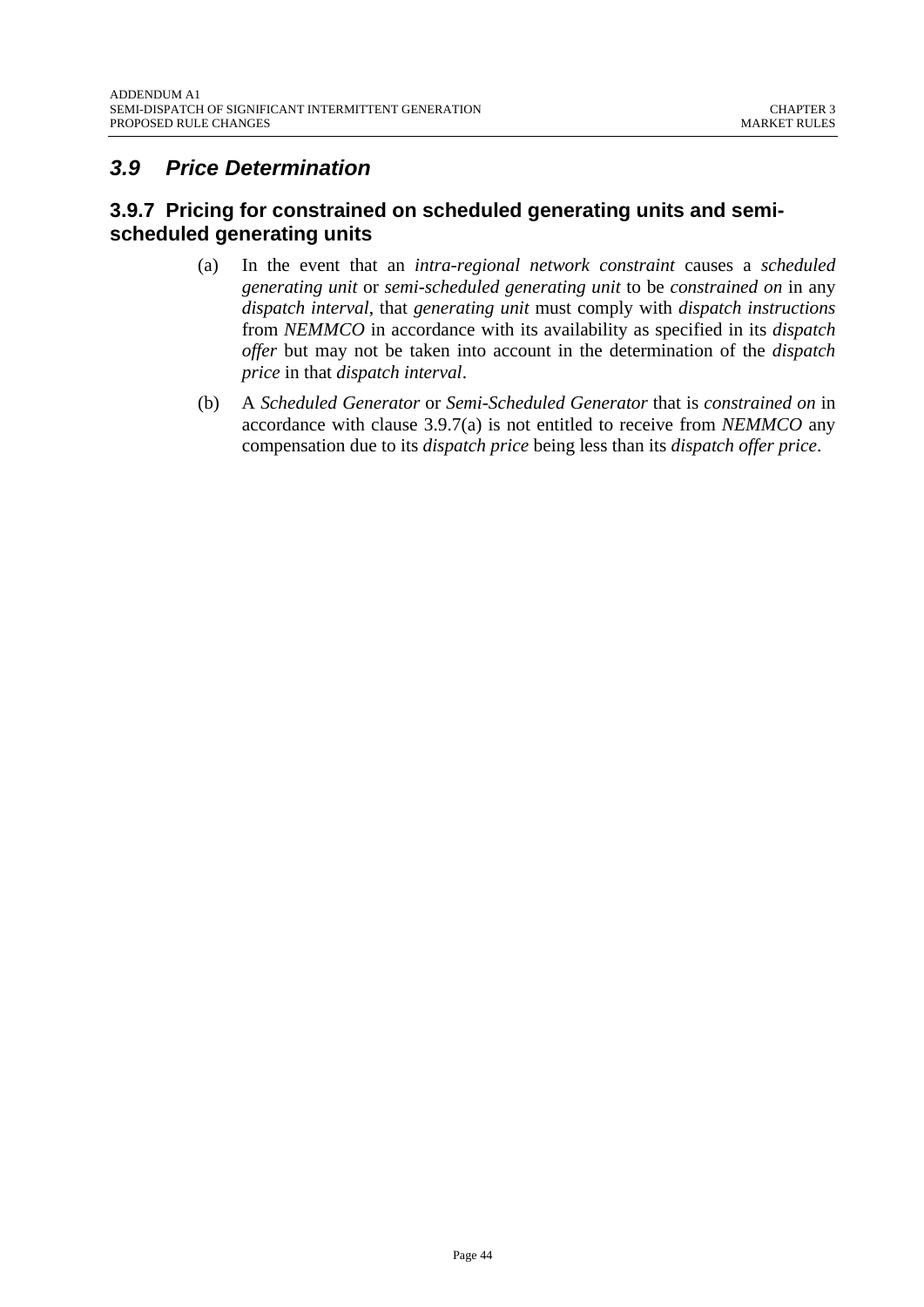# *3.12A Mandatory restrictions*

#### **3.12A.1 Restriction offers**

- (a) *NEMMCO* must develop, and may vary from time to time, in accordance with the *Rules consultation procedures* a *mandatory restrictions* trading system. The trading system must include:
	- (1) procedures for the acquisition by *NEMMCO* of capacity the subject of *restriction offers*;
	- (2) the standard terms and conditions upon which *NEMMCO* shall accept a *restriction offer*;
	- (3) the criteria to be applied by *NEMMCO* in the appointment of an appropriately qualified independent expert for the purposes of clause  $3.12A.7(g)(ii)$ ; and
	- (4) procedures for the rebidding and *dispatch* of capacity the subject of an *accepted restriction offer.*
- (b) The *restriction offer procedures* must take into account the following principles:
	- (1) *NEMMCO* may accept a *restriction offer* for all or part of the capacity of a *scheduled generating unit*, *semi-scheduled generating unit* or *scheduled network service*, as recorded in the *registered bid and offer data* for that *scheduled generating unit*, *semi-scheduled generating unit* or *scheduled network service*.
	- (2) *NEMMCO* must use its reasonable endeavours to acquire capacity from valid *restriction offers* or to terminate in whole or part an *accepted restriction offer* in a manner that minimises the estimated *restriction shortfall amount*.
	- (3) *NEMMCO* may at any time terminate an *accepted restriction offer* in whole or in part by providing 4 hours notice to the relevant *Scheduled Generator*, *Semi-Scheduled Generator* or *Scheduled Network Service Provider* that an *accepted restriction offer* is so terminated.
	- (4) The submission of *restriction offers* must be made in the form and by the means set out in procedures developed and *published* by *NEMMCO* for the purpose of the submission of *restriction offers*.
	- (5) If a *restriction offer* is made in accordance with the *restriction offer procedures*, *NEMMCO* must make available to the parties who submitted the *restriction offer* the following information without delay:
		- (i) acknowledgment of receipt of a valid *restriction offe*r; and
		- (ii) notification detailing why a *restriction offer* is invalid, if appropriate.
	- (6) If any details contained within a *restriction offer* are inconsistent with the *registered bid and offer data* provided by the relevant party then *NEMMCO* has the right to reject that *restriction offer* as invalid.
	- (7) A valid *restriction offer* must set out for each *trading interval* of a *trading da*y: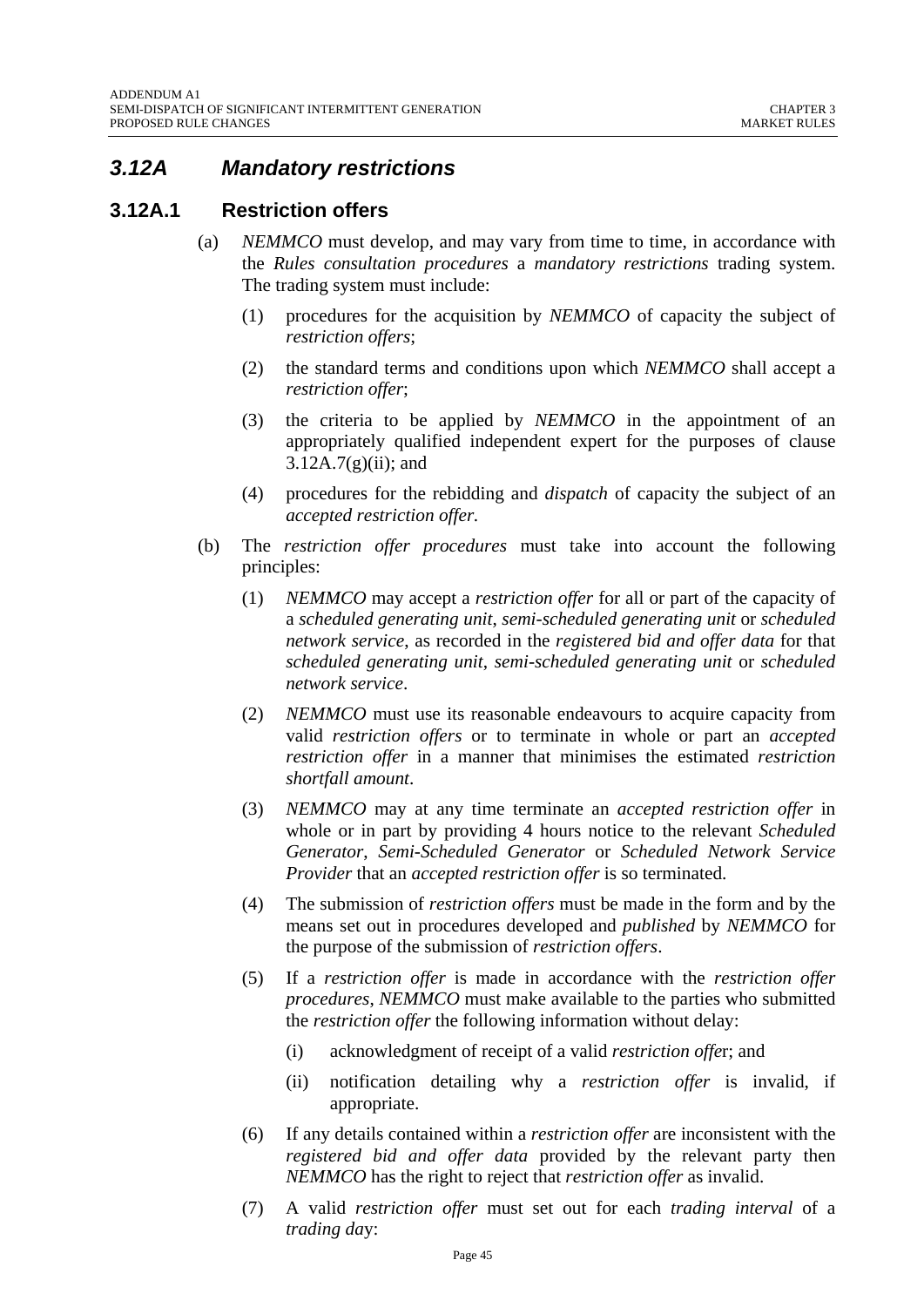- (i) the price offered in \$/MWh or as otherwise permitted by the *restriction offer procedures;* and
- (ii) MW amount for that *trading interval* being offered.
- (8) *NEMMCO* must only accept *restriction offers* from *Scheduled Generators*, *Semi-Scheduled Generators* and *Scheduled Network Service Providers* with a *connection point* located in the *region* in which *mandatory restrictions* apply or are proposed to apply.
- (c) The standard terms and conditions developed by *NEMMCO* pursuant to clause 3.12A.1(a)(2) must take into account the following principles:
	- (1) All capacity the subject of the *restriction offer* must be available for immediate *dispatch* in the *central dispatch* process at all times.
	- (2) An *accepted restriction offer* is binding and may only be revoked or varied if the *Scheduled Generator*, *Semi-Scheduled Generator* or *Scheduled Network Service Provider* notifies *NEMMCO* in accordance with the *restriction offer procedures* of a revocation or variation. Immediately upon receipt of such notification *NEMMCO* must amend the *accepted restriction offer* to reduce the capacity of the *accepted restriction offer* by the notified capacity. Such capacity must not be *dispatched* by *NEMMCO* pursuant to a *dispatch offer* for such capacity during the remainder of the *trading day* in which the *accepted restriction offer* was revoked or varied in accordance with this clause 3.12.A.1(c) provided that such capacity may be re-offered as a *restriction offer.*
	- (3) A *restriction offer* may be amended or revoked in accordance with the *restriction offer procedures* at any time prior to it becoming an *accepted restriction offer.*

#### **3.12A.4 Rebid of capacity under restriction offers**

In each *dispatch interval* when *mandatory restrictions* apply, each *scheduled generating unit*, *semi-scheduled generating unit* or *scheduled network service* the subject of an *accepted restriction offer* with respect to that *dispatch interval* must rebid the total capacity the subject of such *restriction offer* by varying the respective *dispatch offers* or *network dispatch offers* in accordance with the procedures developed pursuant to clause 3.12A.1(a)(4).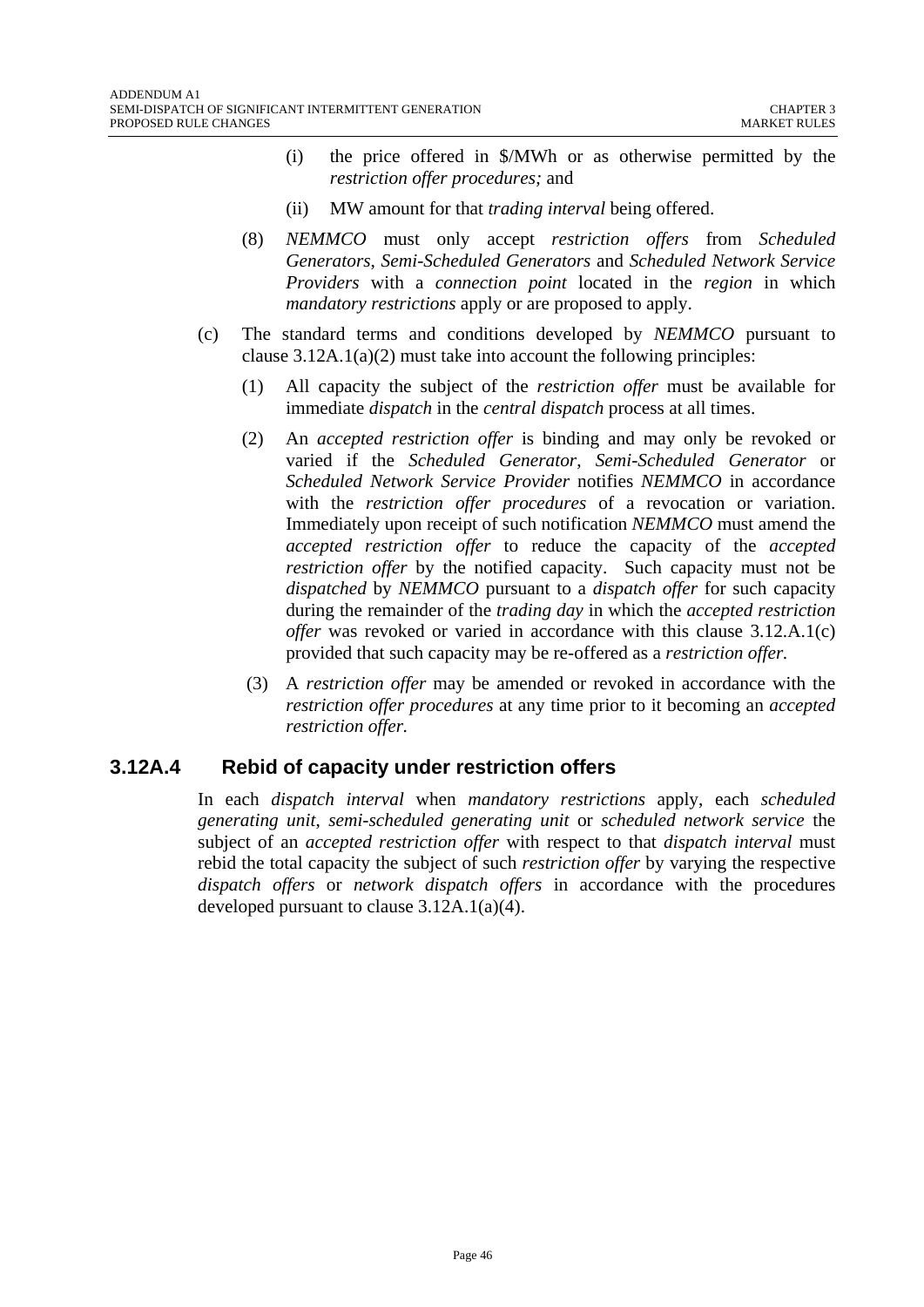## **3.12A.5 Dispatch of restriction offers**

- (a) In a *dispatch interval NEMMCO* may only *dispatch* the capacity of a *scheduled generating unit*, *semi-scheduled generating unit* or *scheduled network service* in accordance with the procedures for the rebidding and *dispatch* of capacity the subject of an *accepted restriction offer* developed by *NEMMCO* in consultation with *Registered Participants*. Such procedures must as far as reasonably practical incorporate the following principles:
	- (i) *dispatch* of *accepted restriction offers* only after all the capacity of *scheduled loads*, *scheduled generating units*, *semi-scheduled generating units* and *scheduled network services* contained in valid *dispatch offers* and *dispatch bids* have been *dispatched*;
	- (ii) recognise any requirement for advance notice or action for *Generators* to operate at minimum *generation*, provide advance notice to *loads* or obtain capacity of *market network services* that are under *direction* or *reserve contracts*;
	- (iii) be consistent with the price of *accepted restriction offers* in accordance with clause 3.12A.6; and
	- (iv) minimise the *restriction shortfall amount*.
- (b) Notwithstanding the provisions of this clause 3.12A.5, at no time is *NEMMCO*  required to *dispatch* the capacity of a *Scheduled Generator*, *Semi-Scheduled Generator* or *Scheduled Network Service Provider* the subject of an *accepted restriction offer* if such *dispatch* would prevent *NEMMCO* from meeting its obligations for system security.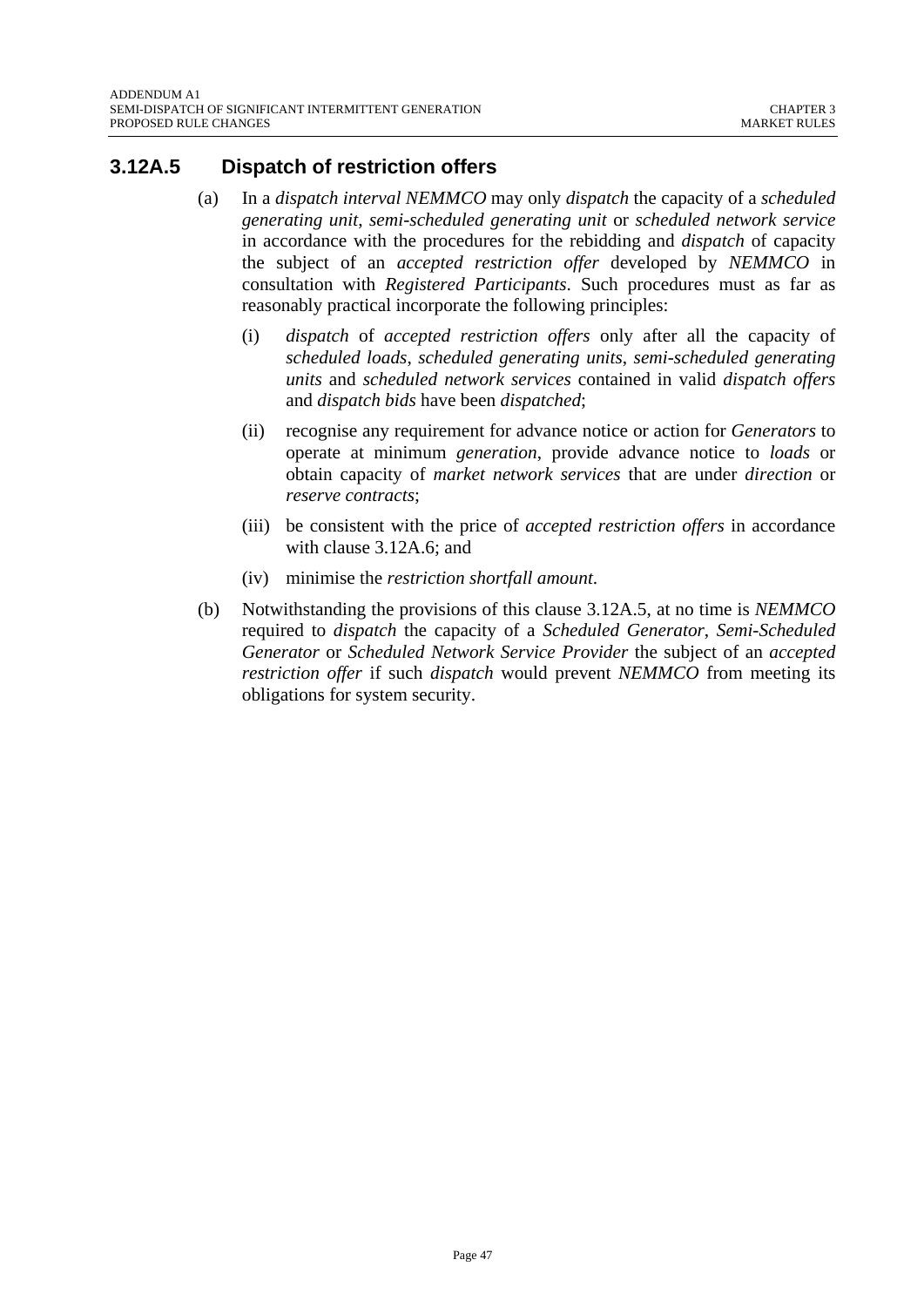#### **3.12A.7 Determination of funding restriction shortfalls**

- (a) *NEMMCO* is entitled to the *trading amount* received by *Scheduled Generators*, *Semi-Scheduled Generators* and *Scheduled Network Service Providers* from the *dispatch* of capacity the subject of an *accepted restriction offer* in accordance with 3.15.10B.
- (b) *NEMMCO* must, as soon as reasonably practicable following the end of a *mandatory restriction period*, calculate:
	- (i) the aggregate amount payable to *NEMMCO* pursuant to clause 3.12A.7(a) from all *accepted restriction offers* in that *mandatory restriction period*;
	- (ii) the aggregate amount payable by *NEMMCO* pursuant to all *accepted restriction offers* in that *mandatory restriction period*; and
	- (iii) the sum of the amount determined under clause 3.12A.7(b)(i) less the amount determined under clause 3.12A.7(b)(ii) (the *'restriction shortfall amount'*).
- (b1) The maximum amount payable to a *Scheduled Generator*, *Semi-Scheduled Generator* or *Market Participant* for any *accepted restriction offer* of that *Scheduled Generator*, *Semi-Scheduled Generator* or *Market Participant* during a *mandatory restriction period* is the aggregate of the maximum possible *spot price* for each *trading interval* within the *mandatory restriction period,* being *VoLL* or an *administered price cap* as the case may be, multiplied by the capacity of the *accepted restriction offer* in MWh for each corresponding *trading interval.*
- (c) Notwithstanding any other provisions of the *Rules*, the absolute value of the *restriction shortfall amount* must not exceed the sum of the maximum possible *spot price* for a *trading interval,* being *VoLL* or an *administered price cap* as the case may be, multiplied by the aggregate of the capacity of all *accepted restriction offers* in MWh for that *trading interval* for all *trading intervals* in the *mandatory restriction period.*
- (d) Notwithstanding any other provision of the *Rules*, if the *restriction shortfall amount* is capped pursuant to clause 3.12A.7(c) and the *restriction shortfall amount* calculated pursuant to clause 3.12A.7 is a negative number, then the amount payable by *NEMMCO* pursuant to each *accepted restriction offer* is to be reduced pro-rata until clause 3.12A.7(c) is satisfied.
- (e) If the *restriction shortfall amount* is a negative number, *Market Customers* in the relevant *region* must pay to *NEMMCO* an amount determined in accordance with clause  $3.12A.7(f)$  or  $3.12A.7(g)$ .
- (f) If the *restriction shortfall amount* is between minus \$100,000 and \$0, then each *Market Customer* in the relevant *region* must pay to *NEMMCO* an amount determined in accordance with the following formula:

$$
MCP = RSA \qquad x \quad \frac{(AGE)}{(AAGE)}
$$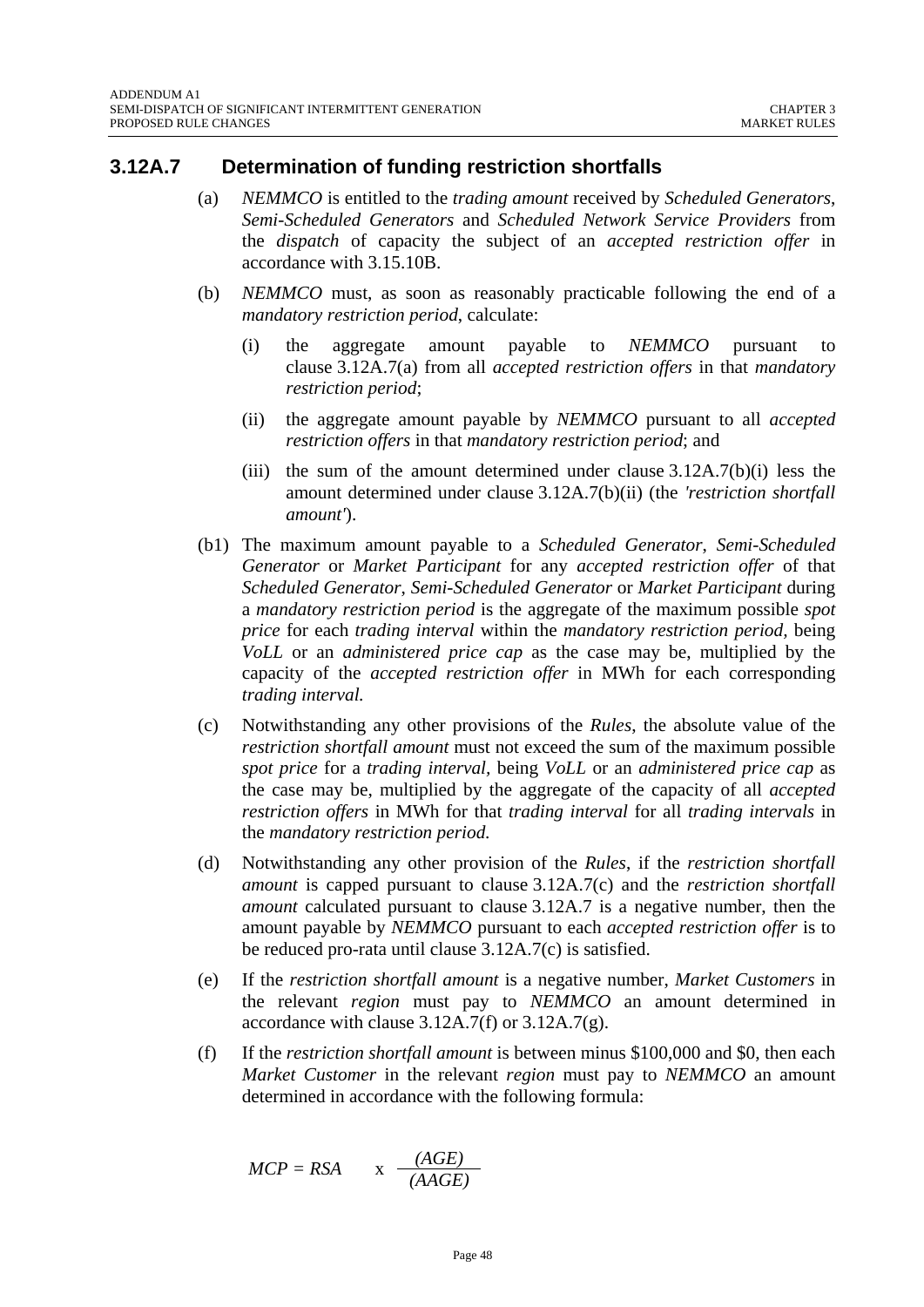Where:

- MCP is the amount payable by a *Market Customer* in accordance with this clause 3.12A.7(f).
- RSA is the *restriction shortfall amount*.
- AGE is the *adjusted gross energy* of a *Market Customer* in that *region* for the *mandatory restriction period* expressed in MWh.
- AAGE is the aggregate of the *adjusted gross energy* of all *Market Customers*  in that *region* for the *mandatory restriction period* expressed in MWh.
- (g) If the *restriction shortfall amount* is less than minus \$100,000:
	- (i) each *Market Customer* in the relevant *region* must pay to *NEMMCO* an amount determined in accordance with the following formula:

 $RCP = (RSA + IE)$  x  $(RD/TRD)$ 

Where

- RCP is the amount payable to *NEMMCO* by a *Market Customer* in that *region* following the cessation of the *mandatory restriction period*.
- RSA is the *restriction shortfall amount* incurred by *NEMMCO* upon the cessation of the *mandatory electricity restriction period*.
- RD is the *Market Customer's restriction demand reduction*.
- TRD is the sum of RD for all *Market Customers* in the relevant *region*.
- IE is the amount of the independent expert's final tax invoice delivered to *NEMMCO* in accordance with clause 3.12A.7(i)(11) plus any amounts payable by *NEMMCO* on behalf of the independent expert as determined by the *dispute resolution panel*  established in accordance with clause 3.12A.7(m); and
- (ii) *NEMMCO* must within 10 days of the end of a *mandatory restriction period* appoint an appropriately qualified independent expert as *NEMMCO's* agent to determine the *restriction demand reduction* claimed by each *Market Customer* in a *region* for the purposes of clause  $3.12A.7(g)$ .
- (h) If the *restriction shortfall amount* is a positive number then *NEMMCO* must pay to *Market Customers* in the relevant *region* an amount equal to:

$$
RCRP = RSA \qquad x \quad \frac{(AGE)}{(AAGE)}
$$

Where:

- RCRP is the payment to be made by *NEMMCO* to *Market Customers*  pursuant to this clause 3.12A.7.
- RSA is the *restriction shortfall amount*.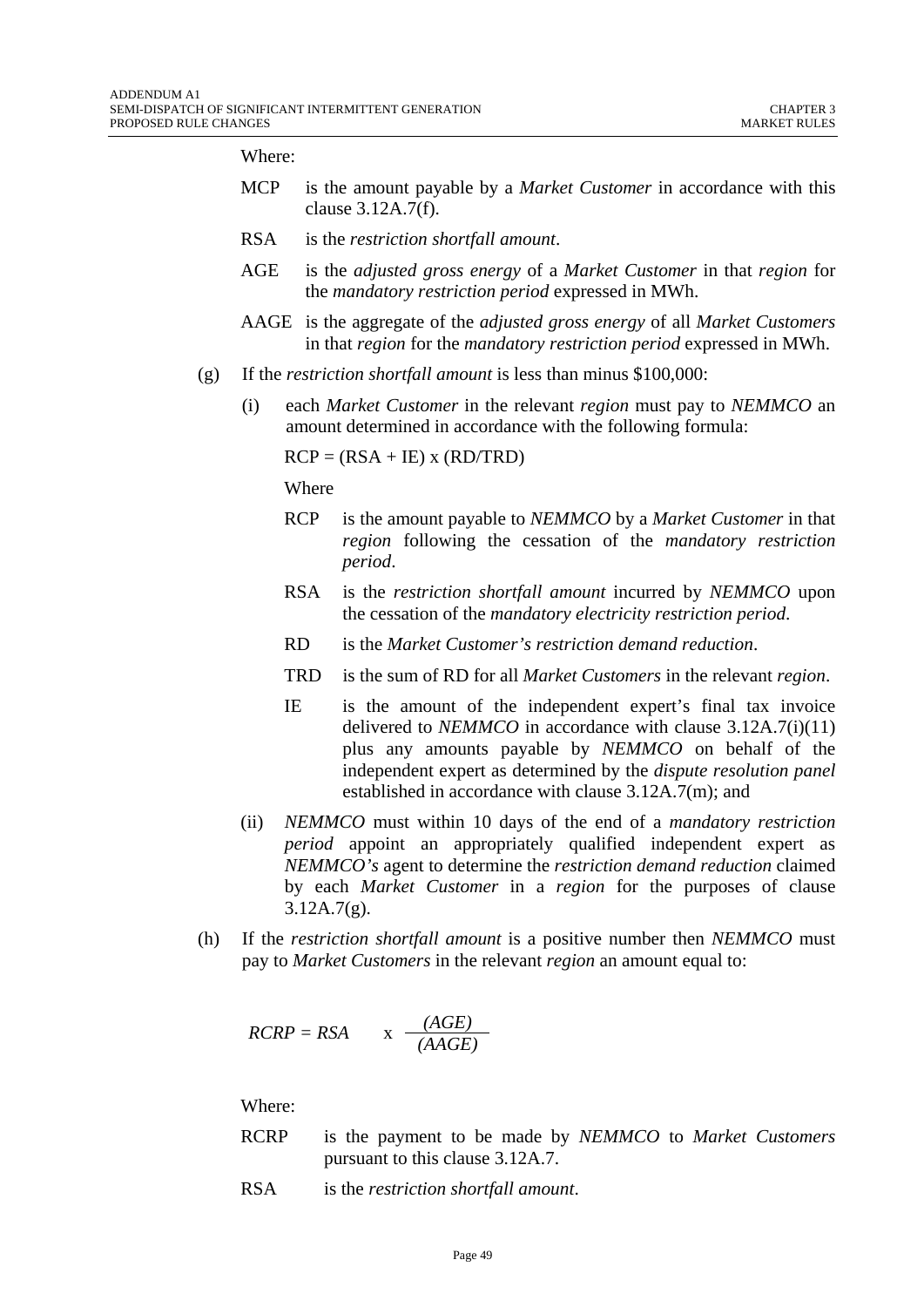- AGE is the *adjusted gross energy* of a *Market Customer* in that *region* for the *mandatory restriction period* expressed in MWh.
- AAGE is the aggregate of the *adjusted gross energy* of all *Market Customers* in that *region* for the *mandatory restriction period*  expressed in MWh.
- (i) When appointing the independent expert under clause 3.12A.7(g), *NEMMCO*  must include as part of the independent expert's terms of appointment the following requirements:
	- (1) The independent expert must prepare a statement of the principles which the independent expert believes should be followed in determining the *restriction demand reduction* of *Market Customer*s.
	- (2) Within 5 *business days* of his or her appointment, the independent expert must provide *NEMMCO* with details of his or her estimated fees and costs.
	- (3) Within 5 *business days* of his or her appointment, the independent expert must provide the statement prepared under clause 3.12A.7(i)(1) to all *Market Customers* in the relevant *region* and request that each *Market Customer* in the relevant *region* provide him or her with details of the *restriction demand reduction* claimed by that *Market Customer* and such additional information specified by the independent expert to fulfil its obligations.
	- (4) The independent expert must offer to meet with and consult each *Market Customer* who may be liable to make a payment to *NEMMCO* pursuant to clause 13.12A.7(g).
	- (5) The independent expert must within 30 *business days* of his or her appointment or such later date as approved by *NEMMCO* in its sole discretion:
		- (i) *publish* a draft report; and
		- (ii) provide each *Market Customer* in the relevant *region* with a draft statement.
	- (6) The draft report must contain:
		- (i) the *restriction shortfall amount* based upon the independent expert's estimated fees and costs; and
		- (ii) the methodology used by the independent expert in determining the *restriction demand reduction* of each *Market Customer* in a *region.*

The draft report must not contain details pertaining to individual *Market Customers.* 

- (7) A draft statement provided to a *Market Customer* must contain:
	- (i) the *Market Customer's restriction demand reduction* as determined by the independent expert;
	- (ii) the estimated amount payable by that *Market Customer* under clause 3.12A.7(g), based upon the independent experts estimated fees and costs; and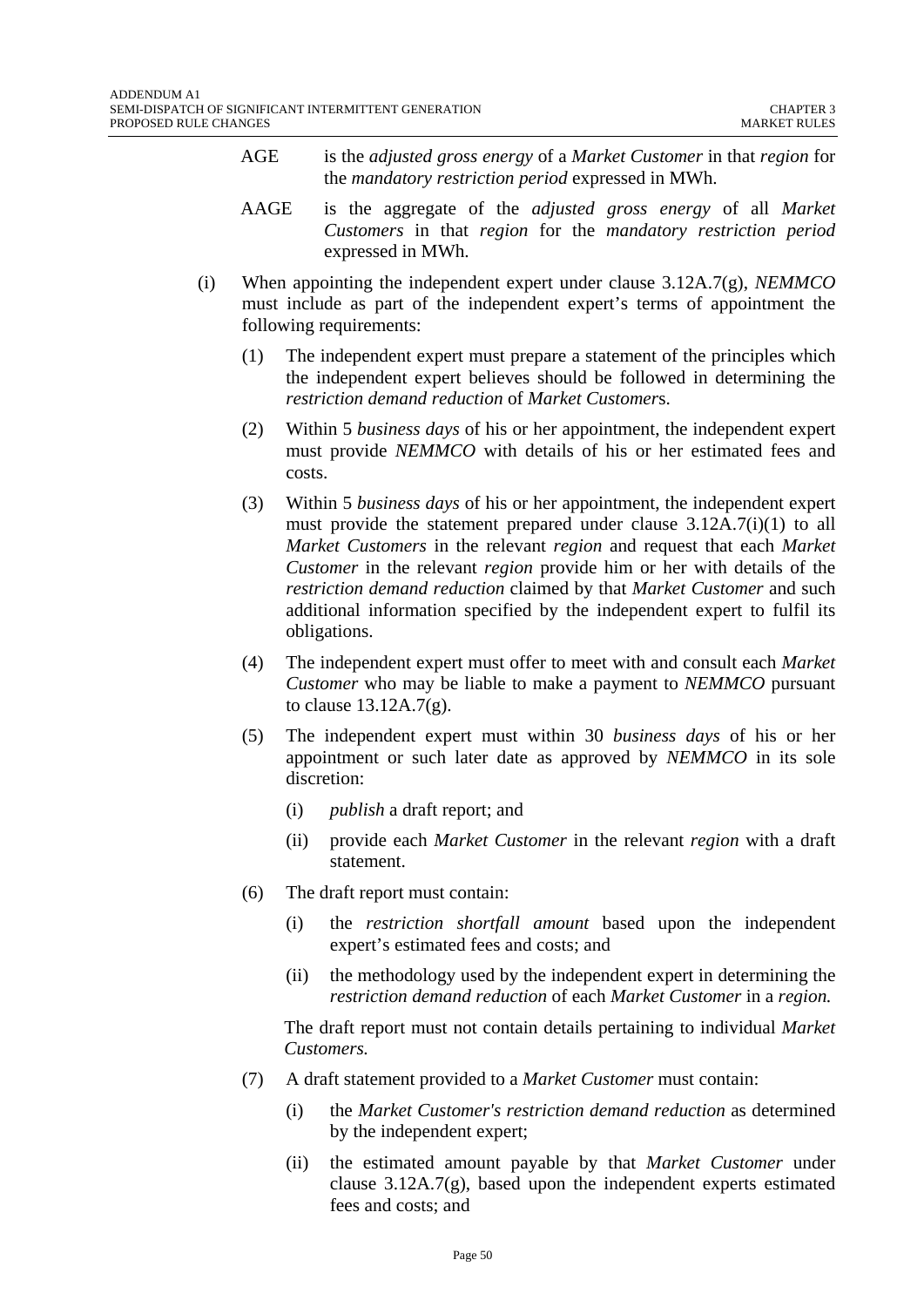- (iii) information showing how the estimated amount referred to in clause  $3.12A.7(i)(7)(ii)$  was calculated.
- (8) The independent expert must within 50 *business days* of his or her appointment or such later date as approved by *NEMMCO* in its sole discretion make any necessary amendments to his or her draft report and draft statements following consultation with *Market Customer*s, and:
	- (i) *publish* his or her final report; and
	- (ii) provide each *Market Customer* in the relevant *region* with a final statement.
- (9) The independent expert's final report must contain the information set out in clause 3.12A.7(i)(6).
- (10) A final statement provided to a *Market Customer* by the independent expert must contain the information set out in clause 3.12A.7(i)(7).
- (11) The independent expert must provide *NEMMCO* with his or her final tax invoice for services rendered at the time of publication of the final report.
- (i1) Each *Market Customer* must within 10 *business days* of the independent expert requesting information in accordance with clause 3.12A.7(i)(3) deliver to the independent expert all such information.
- (i2) The independent expert may request a *Market Customer* to provide further information that he or she requires to prepare either the draft or final report or a draft or final statement within 5 *business days* of the request being made.
- (j) A *Market Customer* must not unreasonably withhold information sought by the independent expert and must use its reasonable endeavours to provide the independent expert with the information required within the relevant timeframe specified in this clause 3.12A.7.
- (k) If a *Market Customer* has not provided the independent expert with information required under this clause 3.12A.7 within the specified time period, then the independent expert is entitled to make such assumptions concerning that information as he or she thinks appropriate.
- (l) Subject to the review process specified in clause 3.12A.7(m), a determination made by an independent expert appointed under clause 3.12A.7(g) binds all *Market Customer*s.
- (m) Following the publication of the independent expert's final report, a *Market Customer* may request the *Adviser* to establish a *dispute resolution panel* to redetermine that *Market Customer's restriction demand reduction* only if the *Market Customer* reasonably believes that the independent expert's determination:
	- (1) has incorrectly assessed the *restriction demand reduction* of that Market Customer by more than 10%; or
	- (2) was made negligently or in bad faith.
- (n) The determination of a *dispute resolution panel* established under clause 3.12A.7(m):
	- (1) binds all *Market Customers* and each *Market Customer* must comply with a determination of the *dispute resolution panel*; and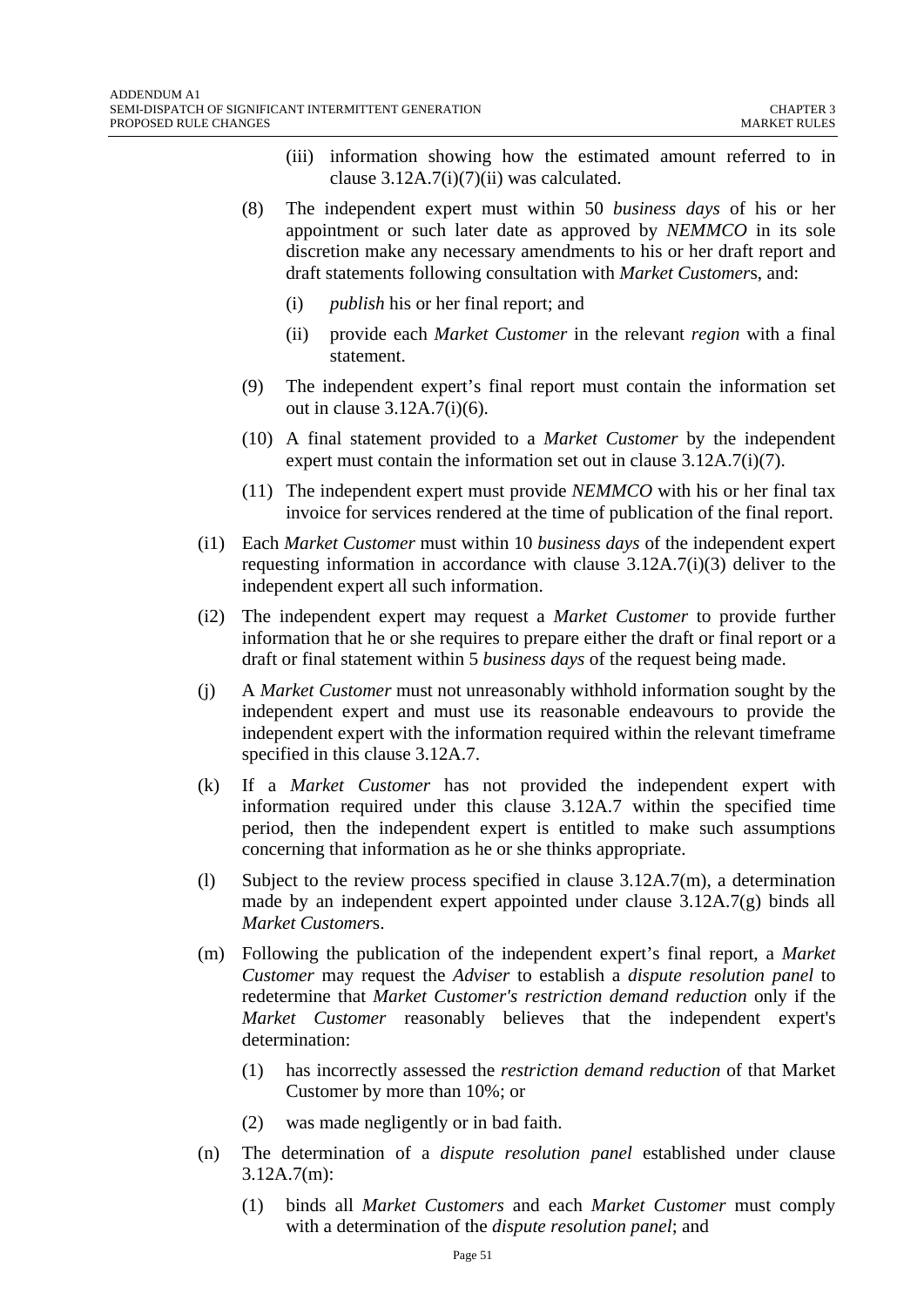- (2) may only order reimbursement of the reasonable fees and expenses incurred by a *Market Customer* in disputing the independent expert's determination and no other amounts.
- (o) Any amounts determined by the *dispute resolution panel* as payable by *NEMMCO* on behalf of the independent expert for the reasonable fees and expenses incurred by a *Market Customer* in disputing the independent expert's determination must be included on the next statement provided under clauses 3.15.14 and 3.15.15.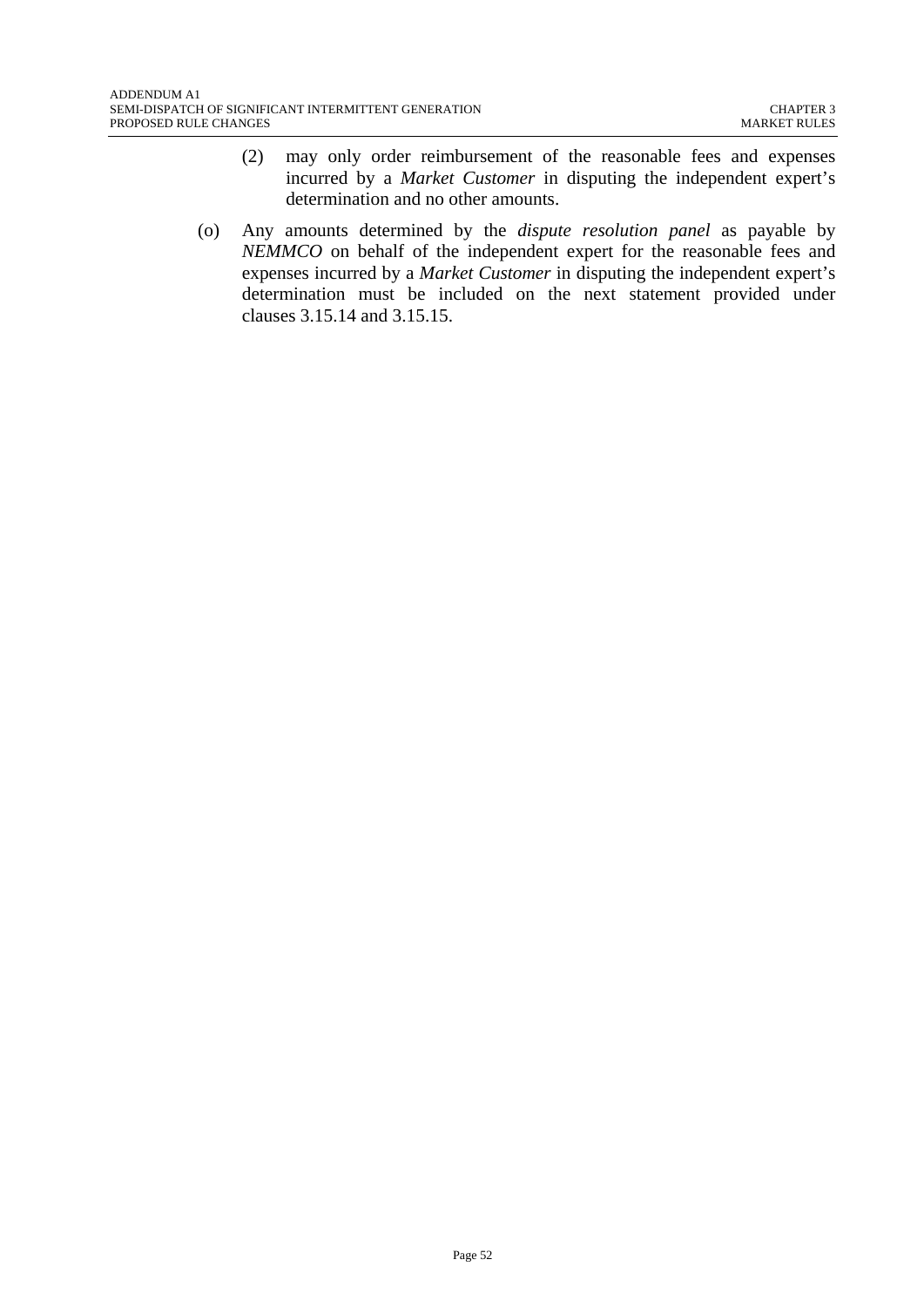# **3.12A.9 Review by AEMC**

- (a) The *AEMC* must, in accordance with clause 3.12A.9(b), conduct a review of the operation of the provisions applicable to *mandatory restrictions* including:
	- (1) the integration of *restriction offers* and *mandatory restrictions* into the *market*; and
	- (2) any other matters which the *AEMC* reasonably believes are relevant to the operation of clauses 3.12A.1 to 3.12A.8 and clause 3.15.10B.
- (b) The review conducted by the *AEMC* in accordance with clause 3.12A.9(a) must:
	- (1) include an analysis of:
		- (i) the accuracy of the forecast demand reduction due to restrictions and the impact any error had on the resulting *spot price*;
		- (ii) whether the impact on the *spot price* resulting from an error in the forecast demand reduction due to restrictions adversely affects one group of *Scheduled Generators*, *Semi-Scheduled Generators* or *Market Participants* over another group;
		- (iii) the *restriction offer* prices for contracts accepted by *NEMMCO* in meeting the *mandatory restriction schedule* including a comparison with the expected revenue the capacity subject to the *restriction offer* would have earned in the *spot market* taking into account the circumstances in which *restriction offers* were made;
	- (2) be conducted in accordance with the *Rules consultation procedures*; and
	- (3) commence following the first application of the *mandatory restrictions* where the estimated effect in MW of *mandatory restrictions* on a *region's* demand met or exceeded 10% of that *region's* estimated demand for the same period.
- (c) **[Deleted]**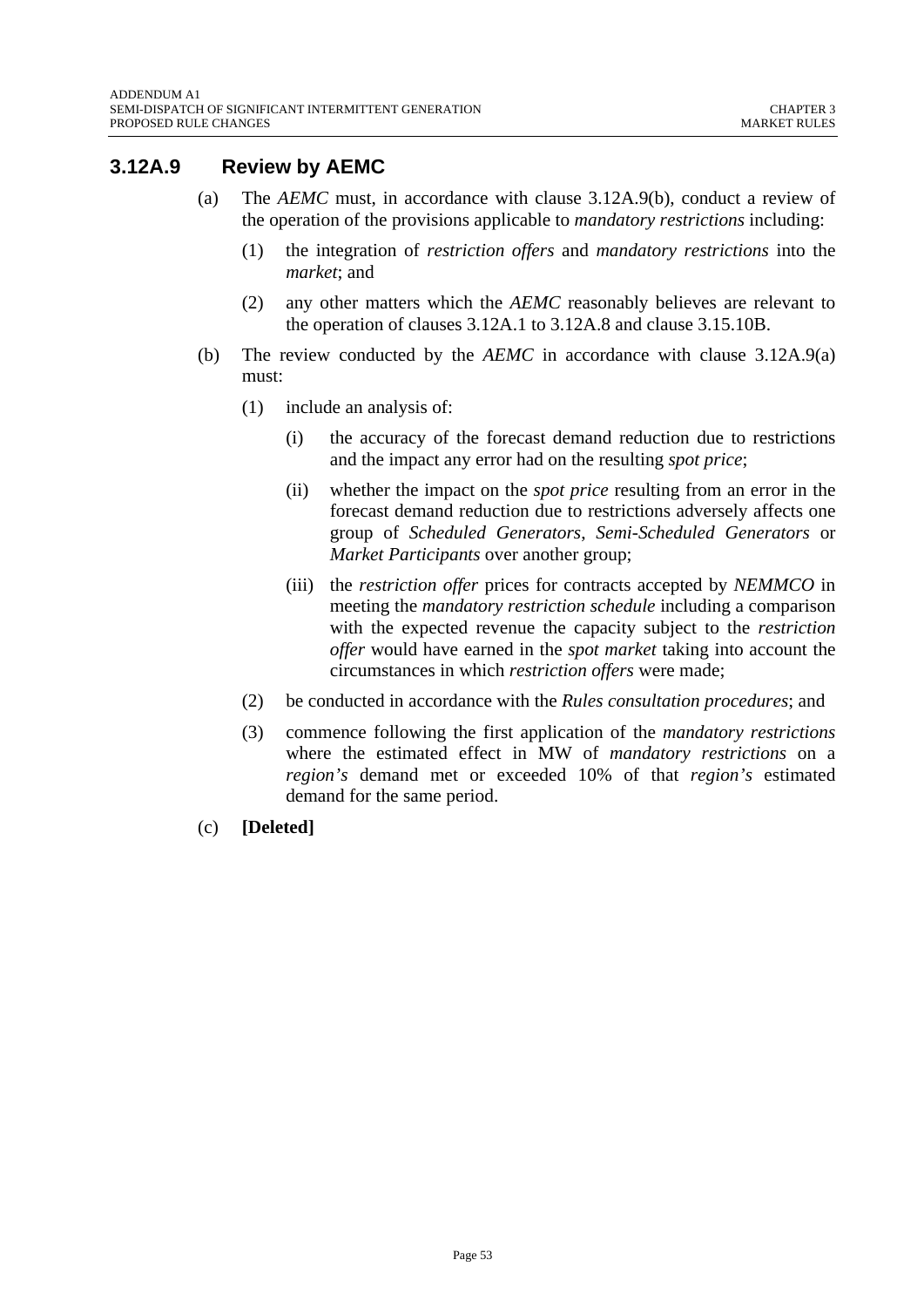# *3.13 Market Information*

## **3.13.1 Provision of information**

- (a) In addition to any specific obligation or power of *NEMMCO* under the *Rules* to provide information, *NEMMCO* must make available to *Scheduled Generators*, *Semi-Scheduled Generators* and *Market Participants* on request any information concerning the operation of the *market* not defined by the *AEMC* or the *Rules* as confidential or commercially sensitive and may charge a fee reflecting the cost of providing any information under this clause 3.13.1(a).
- (b) *NEMMCO* must make information available to the public on request in respect of the *regional reference price* at any *regional reference node* and, where requested and available, reasons for any significant movements in prices.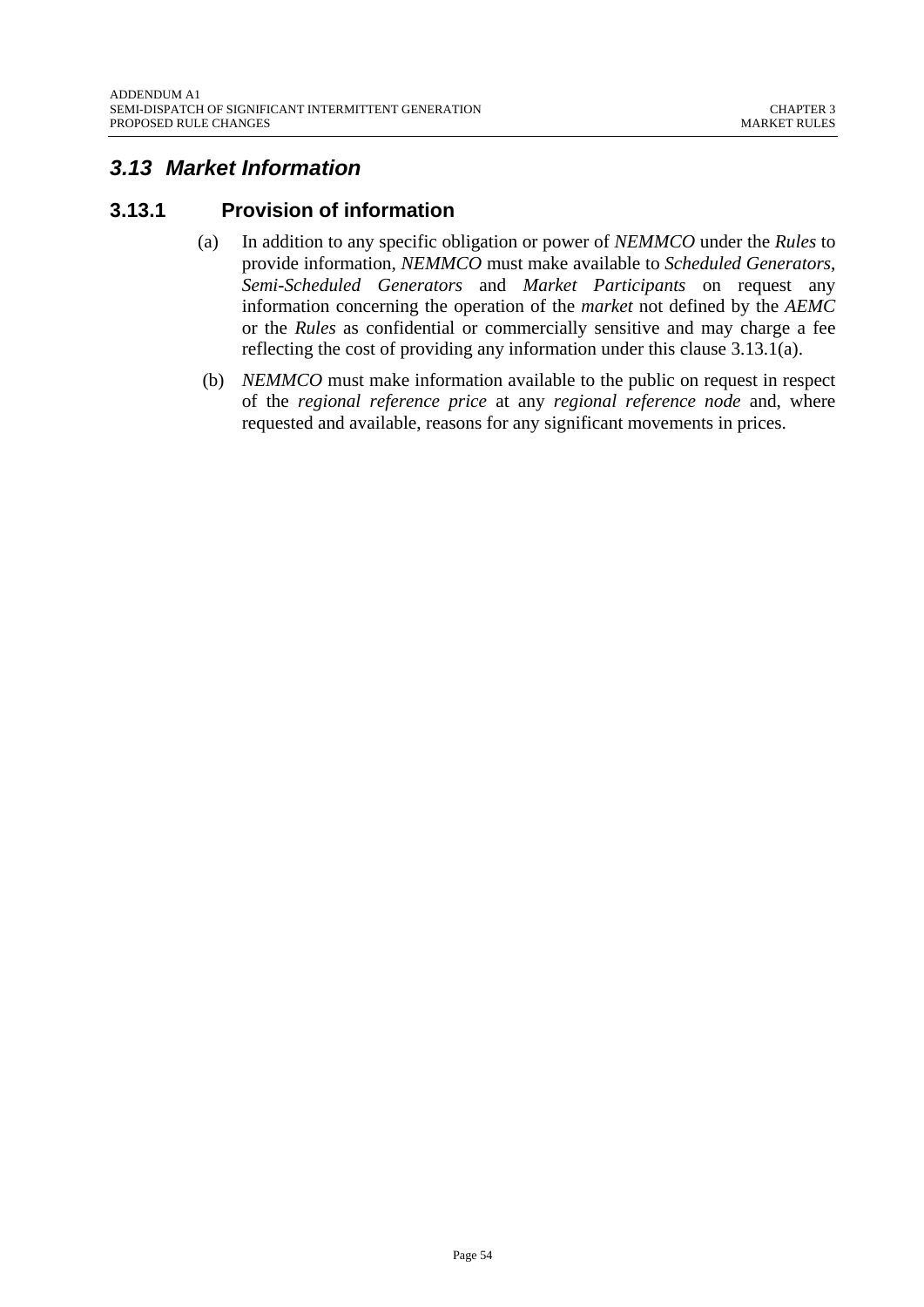#### **3.13.2 Systems and procedures**

- (a) Information must be provided to *NEMMCO* and by *NEMMCO* on the *electronic communication system* unless otherwise approved by *NEMMCO*. In circumstances where the *electronic communication system* is partially or wholly unavailable then information will, to the extent of that unavailability, be provided to *NEMMCO* and by *NEMMCO* by means of the backup procedures specified by *NEMMCO* from time to time.
- (b) Information must be provided by using the templates supplied in the *electronic communication system* unless otherwise approved by *NEMMCO*.
- (c) Where approved by *NEMMCO*, information may be transmitted to and from *NEMMCO* and the *Scheduled Generator*, *Semi-Scheduled Generator* or *Market Participant* concerned in any agreed format.
- (d) If possible, information provided to *NEMMCO* must be *time stamped* by *NEMMCO* on receipt by *NEMMCO* of the information by the *electronic communication system* and, if stamped, is deemed to be provided at the time indicated by the *time stamp*.
- (e) Information that is *published* by *NEMMCO* is deemed to be *published* when the information is placed on the *market information bulletin board*.
- (f) The *market information bulletin board* must be accessible by *Scheduled Generators*, *Semi-Scheduled Generators* and *Market Participants* via the *electronic communication system* subject to applicable security requirements.
- (g) Information *published* or notified to a *Scheduled Generator*, *Semi-Scheduled Generator* or *Market Participant* must be capable of being reviewed by that *Scheduled Generator*, *Semi-Scheduled Generator* or *Market Participant* and be capable of being downloaded from the *market information bulletin board* to the *Scheduled Generator*, *Semi-Scheduled Generator* or *Market Participant* via the *electronic communication* system.
- (h) All *Scheduled Generators*, *Semi-Scheduled Generator* and *Market Participants* must notify *NEMMCO* of, and *NEMMCO* must *publish*, any *changes* to submitted information within the times prescribed in the *timetable*.
- (i) *NEMMCO* must make a copy of all *changes* to the data available to each *Scheduled Generator*, *Semi-Scheduled Generator* and *Market Participant* for verification and resubmission by the *Scheduled Generator*, *Semi-Scheduled Generator* or *Market Participant* as necessary.
- (j) All revisions must be provided on the *electronic communication system* and in the same format as the original information.
- (k) A *Scheduled Generator*, *Semi-Scheduled Generator* or *Market Participant* may withhold information from *NEMMCO* which must otherwise be provided under the *Rules* if:
	- (1) the information is of a confidential or commercially-sensitive nature and is not information of a kind that, in the reasonable opinion of the *AEMC*, is fundamental to the efficient operation of the *market*; or
	- (2) disclosure of the information would have the likely effect of causing detriment to the person required to provide it unless, in the reasonable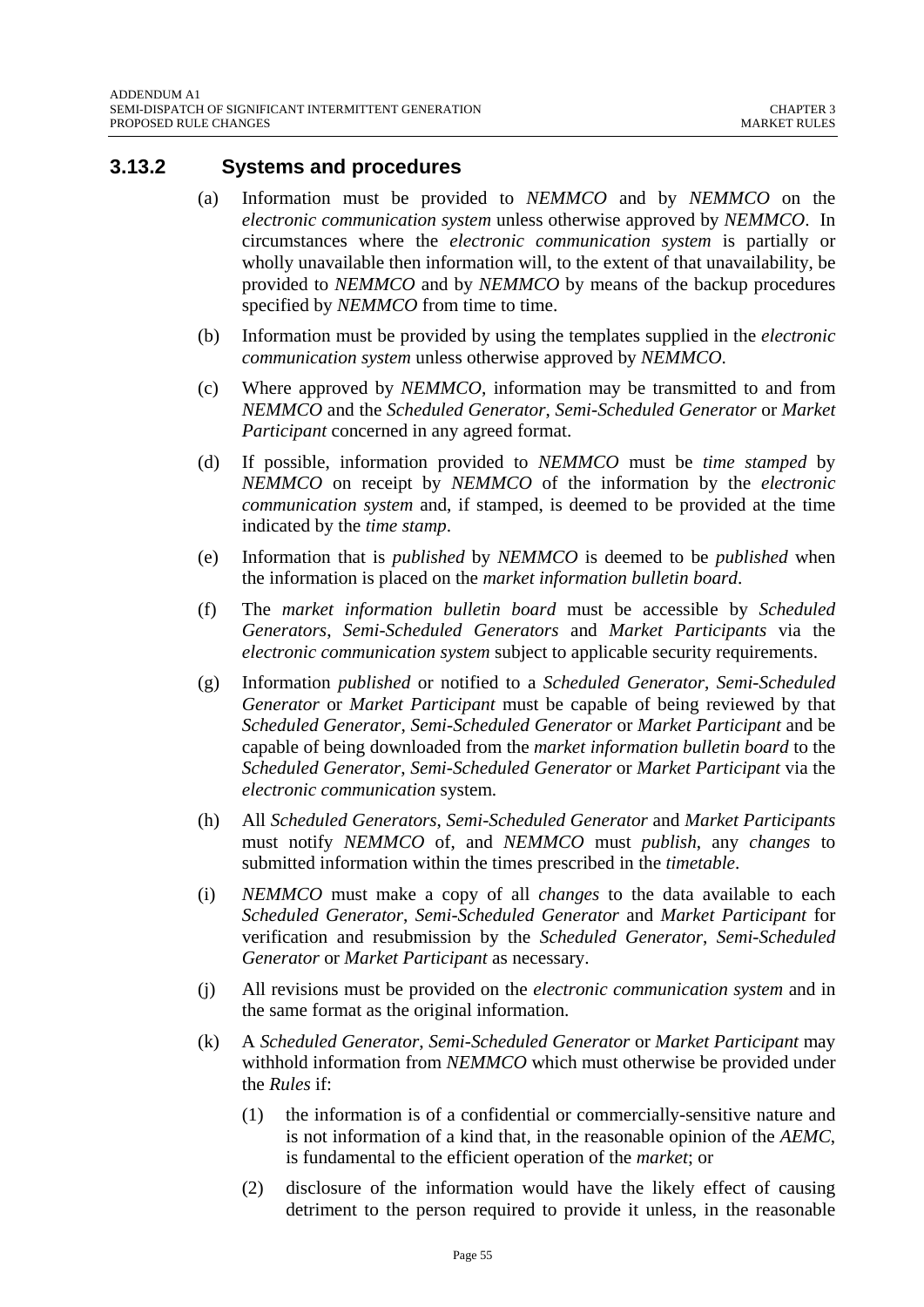opinion of the *AEMC*, the public benefit resulting from the provision of the information outweighs that detriment.

#### (l) **[Deleted]**

(m) Nothing in clause 3.13.2(k) allows a *Scheduled Generator*, *Semi-Scheduled Generator* or *Market Participant* to avoid providing information to *NEMMCO* under the *Rules* where that information is generally available.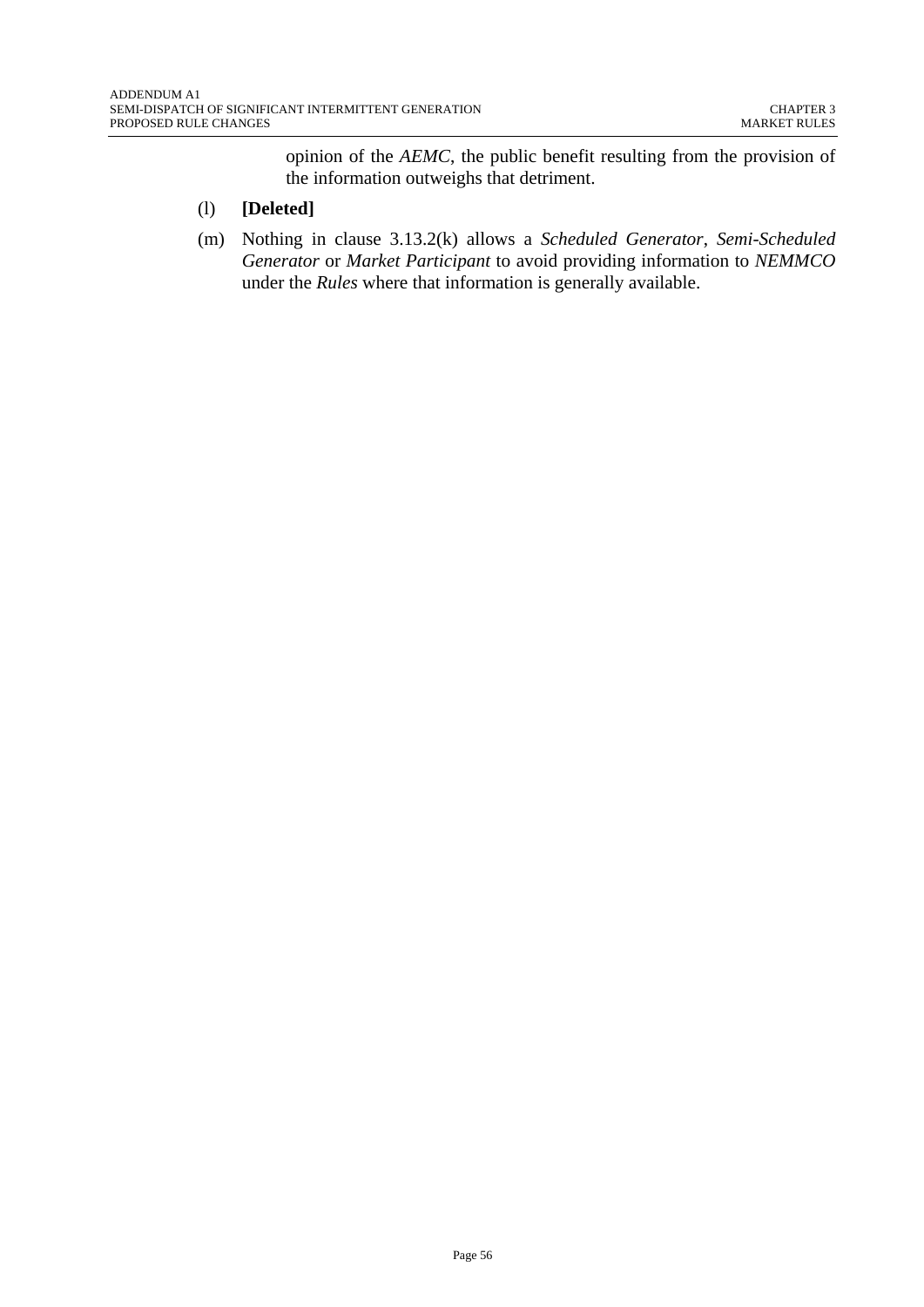## **3.13.3 Standing data**

- (a) *NEMMCO* must establish, maintain, update and *publish*:
	- (1) a list of all of the *Scheduled Generators*, *Semi-Scheduled Generators* and *Market Participants* and a list of all applications to become a *Scheduled Generator*, *Semi-Scheduled Generator* or *Market Participant*, including the *Scheduled Generator*, *Semi-Scheduled Generator* and *Market Participant* information as set out in schedule 3.1;
	- (2) a list of all of the *Scheduled Generators*, *Semi-Scheduled Generators* and *Market Participants* who will cease to be *Scheduled Generators*, *Semi-Scheduled Generator* or *Market Participants* and the time that each listed *Scheduled Generator*, *Semi-Scheduled Generator* or *Market Participant* will cease to be a *Scheduled Generator*, *Semi-Scheduled Generator* or *Market Participant*;
	- (3) a list of all of the *Scheduled Generators*, *Semi-Scheduled Generators* and *Market Participants* who are or are going to be suspended and the time at which each listed *Scheduled Generator*, *Semi-Scheduled Generator* or *Market Participant* was suspended or will be suspended.
- (b) All *Scheduled Generators*, *Semi-Scheduled Generators* and *Market Participants* must provide *NEMMCO* with the *registered bid and offer data* relevant to their *scheduled loads*, *scheduled network services* and *generating units* in accordance with schedule 3.1.
- (c) All *Scheduled Generators*, *Semi-Scheduled Generators* and *Market Participants* will be required to provide *NEMMCO* with information as set out below:
	- (1) forecasts for *connection points* as prescribed in clause 5.6.1; and
	- (2) *metering* information for *settlements* purposes as prescribed in Chapter 7.
- (d) *Network Service Providers* are to maintain a register of data provided by *Scheduled Generators*, *Semi-Scheduled Generators* and *Market Participants* for planning and design purposes in accordance with schedule 5.7 of Chapter 5 and are to provide a copy of this register of data to *NEMMCO* on request and in a form specified by *NEMMCO*.
- (e) *Network Service Providers* must, without delay, notify and provide *NEMMCO* with details of any additions or *changes* to the register of data described in clause 3.13.3(d).
- (f) Each year, by a date to be specified by *NEMMCO*, *Network Service Providers* must provide *NEMMCO* with the following information:
	- (1) expected *network capability* under normal, *outage* and emergency conditions;
	- (2) electrical data sufficient to allow *power system* modelling under steady state and dynamic conditions, this data to be made available in hard copy and an acceptable industry standard electronic format approved by *NEMMCO*; and
	- (3) operating procedures and practices for *network* operation and maintenance.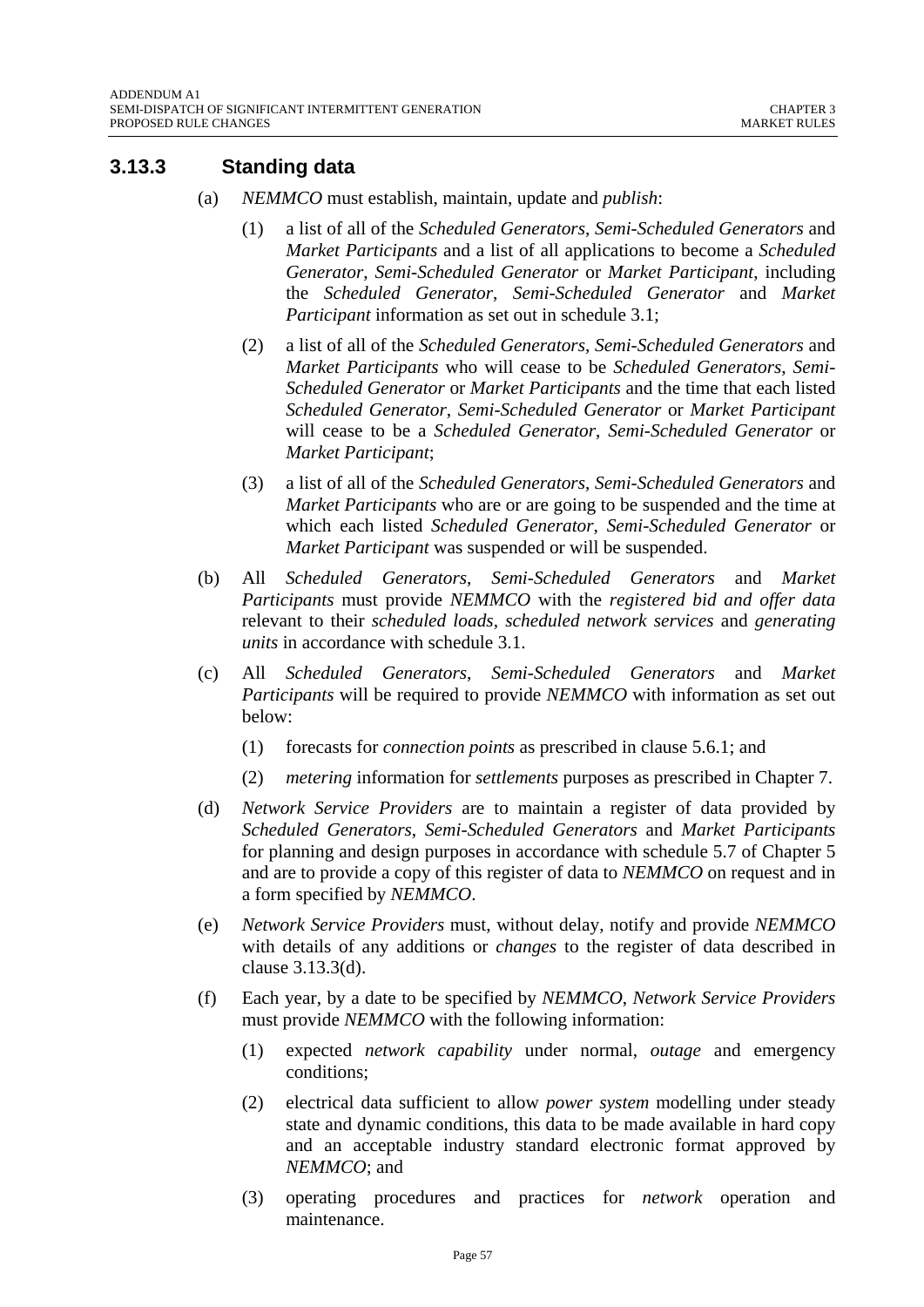- (g) *Network Service Providers* must notify *NEMMCO* of any *changes* to the information provided under clause 3.13.3(f) as soon as practicable.
- (h) *Scheduled Generators*, *Semi-Scheduled Generators* and *Market Participants* must notify *NEMMCO* of any *changes* to *registered bid and offer data* one month prior to the implementation of planned *changes* and without unreasonable delay in the event of unplanned *changes*.
- (i) *Network Service Providers* must notify *NEMMCO* of any *changes* or additions to technical data one month prior to the implementation of planned *changes* and without unreasonable delay in the event of unplanned *changes*.
- (j) *NEMMCO* must conduct an annual review of *Scheduled Generator*, *Semi-Scheduled Generator* and *Market Participant registered bid and offer data* in consultation with *Scheduled Generators*, *Semi-Scheduled Generators* and *Market Participants* and *Scheduled Generators*, *Semi-Scheduled Generators* and *Market Participants* must advise *NEMMCO* of any required *changes* to the data.
- (k) Subject to the requirements relating to disclosure of information under clause 5.3.8(a), a *Registered Participant* may request from *NEMMCO*:
	- (1) *registered bid and offer data*;
	- (2) information that is reasonably required by the *Registered Participant* to carry out *power system* studies (including load flow and dynamic simulations) for planning and operational purposes including:
		- (i) historical information relating to the operating conditions of the *power system* that is not *confidential information*;
		- (ii) information and data provided to *NEMMCO* under paragraphs  $(f)(1)$ ,  $(f)(3)$  and  $(g)$ ; and
		- (iii) details of the shared *transmission* and *distribution network*  impedance data and other technical data as listed in schedules 5.5.3 and 5.5.4; and
	- (3) operation and maintenance procedures and practices for *transmission network* or *distribution network* operation, developed for the purposes of schedule 5.1 sufficient to enable the *Registered Participant* to carry out *power system* modelling under normal, *outage* and emergency conditions.
- (l) Where *NEMMCO* holds information requested under paragraph (k), it must be provided to the *Registered Participant* as soon as practicable.
- (m) Where special approvals or exemptions have been granted by *NEMMCO*, including approval to aggregate *generating units*, *market network services*, *loads* for *central dispatch*, or exemptions from *central dispatch*, details of such special arrangements must be *published* by *NEMMCO*.
- (n) *NEMMCO* must determine and *publish intra-regional loss factors* in accordance with clause 3.6.2 by 1 April each year and whenever changes occur.
- (o) *Network Service Providers* must advise *NEMMCO* of their *distribution loss factors*, duly authorised by the appropriate *Jurisdictional Regulator*, and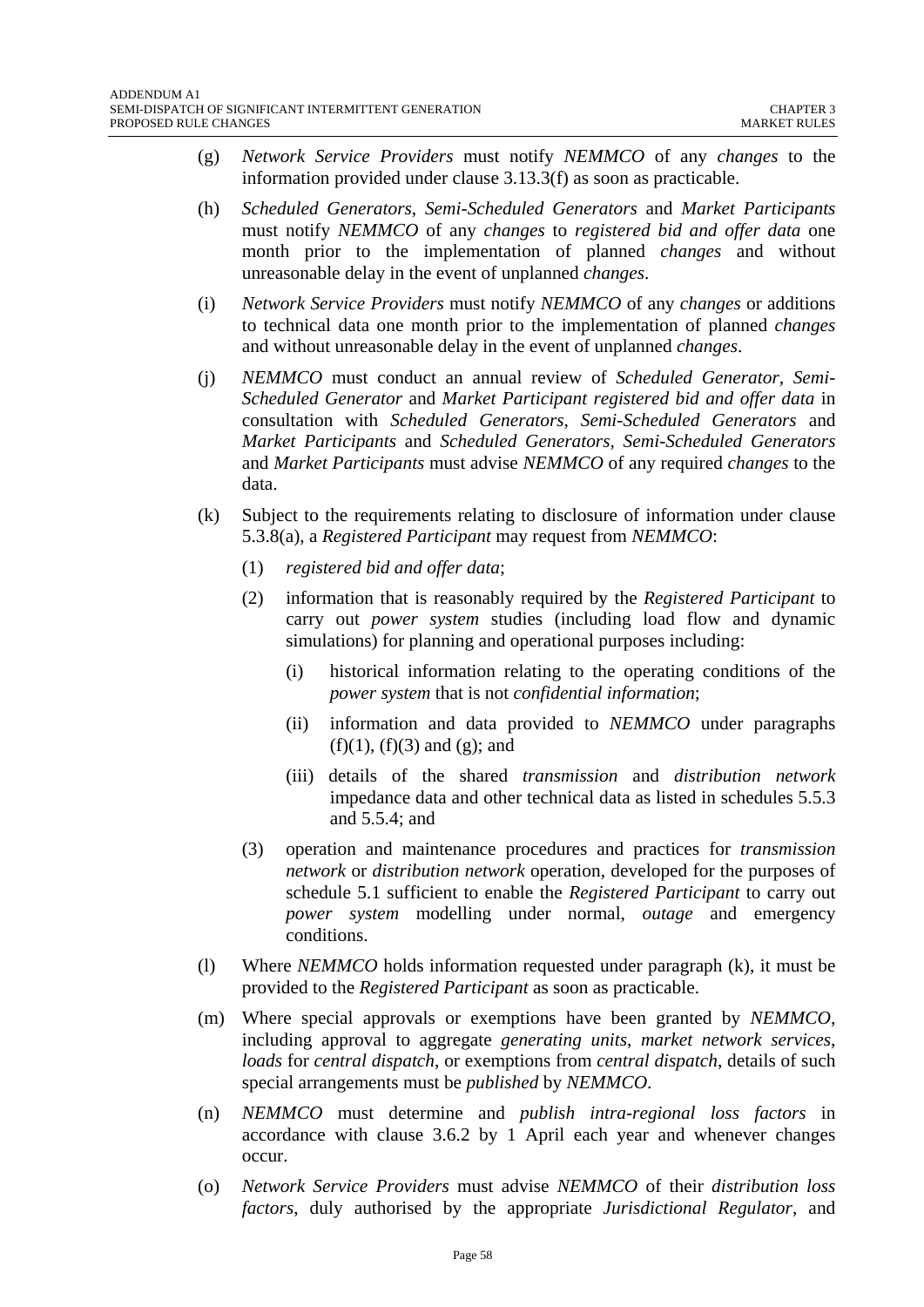*NEMMCO* must *publish* such *distribution loss factors* in accordance with clause 3.6.3(i).

- (p) *NEMMCO* must *publish* on a quarterly basis details of:
	- (1) *interconnector* transfer capability; and
	- (2) the discrepancy between *interconnector* transfer capability and the capacity of the relevant *interconnector* in the absence of *outages* on the relevant *interconnector* only,

for each day of the preceding quarter for all *interconnectors*.

#### **Statement of opportunities**

- (q) By 31 October in each year, *NEMMCO* must prepare and *publish* at a reasonable charge to cover the cost of production, a *statement of opportunities*, including at least the following information for the subsequent 10 year period:
	- (1) projections of aggregate MW demand and *energy* requirements for each *region*;
	- (2) generating capabilities of existing *generating units* and *generating units*  for which formal commitments have been made for construction or installation;
	- (3) planned *plant* retirements;
	- (4) a summary of *network capabilities* and *constraints* based upon *Annual Planning Reports*; and
	- (5) operational and economic information about the *market* to assist planning by:
		- (i) *Scheduled Generators, Semi-Scheduled Generators* and *Market Participants*; and
		- (ii) potential *Scheduled Generators, Semi-Scheduled Generators* and *Market Participants*.
- (r) If after the publication of the most recent *statement of opportunities*, significant new information becomes available to *NEMMCO* relating to:
	- (1) the matters covered by paragraphs  $(q)(1),(2)$  and  $(3)$ ; or
	- (2) the matters covered by clause  $5.6.5(c)(8)$  and (9),

*NEMMCO* must, as soon as practicable, *publish* that information in a descriptive form that is consistent with the *statement of opportunities*.

- (s) In preparing a *statement of opportunities NEMMCO* may seek the assistance of the *Inter-regional Planning Committee*.
- (t) As soon as practicable after a *Scheduled Generator, Semi-Scheduled Generator, Market Participant* or *Network Service Provider* becomes aware of any information required for *publication* by *NEMMCO* under paragraph (q), that information must be provided to *NEMMCO* by that *Scheduled Generator, Semi-Scheduled Generator, Market Participant* or *Network Service Provider*.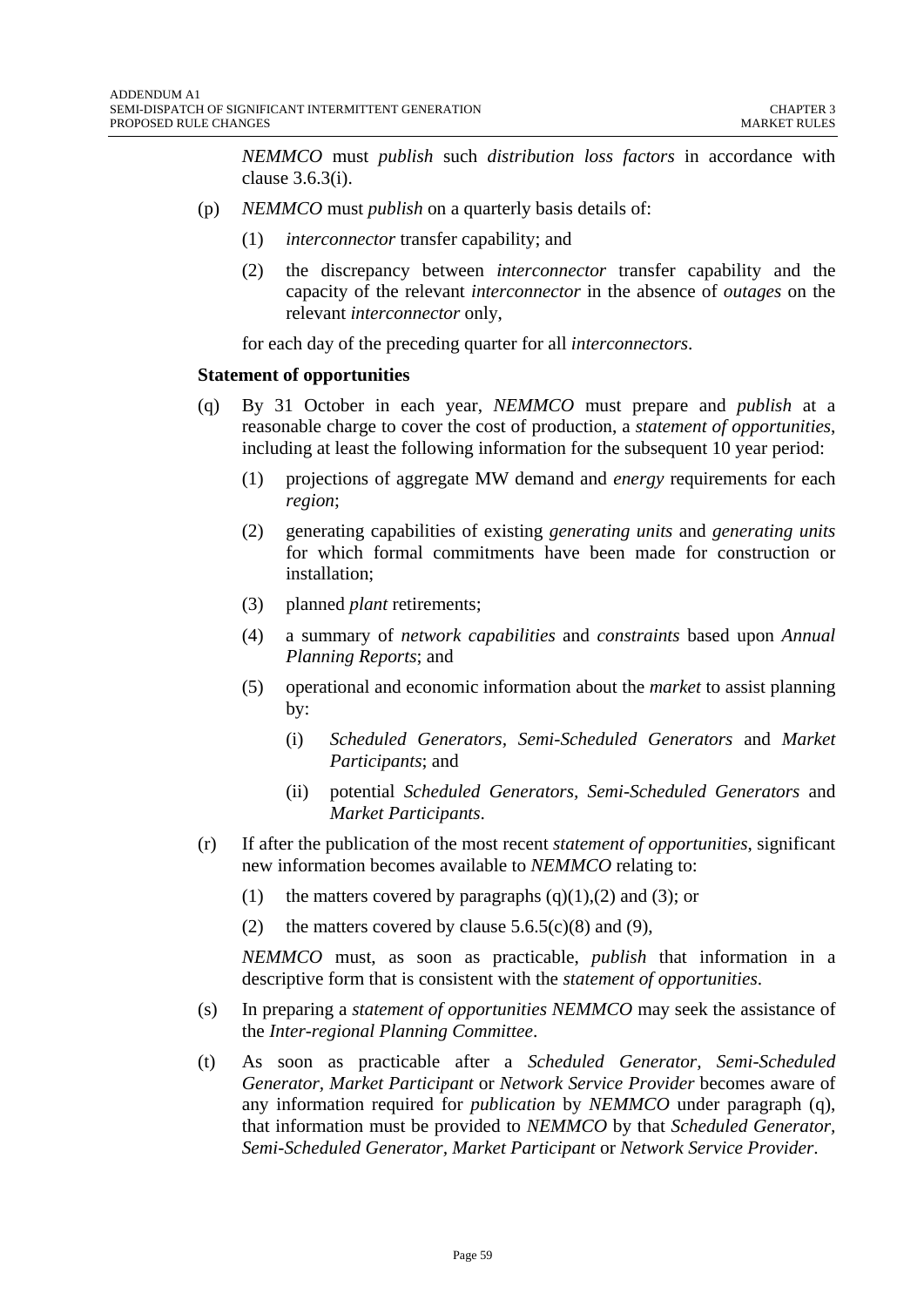#### **3.13.4 Spot market**

- (a) Each week, in accordance with the *timetable, NEMMCO* must *publish* details of the outcome of the *medium term PASA*.
- (b) The details to be *published* by *NEMMCO* under clause 3.13.4(a) must include the information specified in clause 3.7.2(f).
- (c) Each *day*, in accordance with the *timetable*, *NEMMCO* must *publish* details of the outcome of the *short term PASA* for each *trading interval* covered.
- (d) The details of the *short term PASA published* each *day* by *NEMMCO* under clause 3.13.4(c) must include the information specified in clause 3.7.3(h).
- (e) Each *day*, in accordance with the *timetable*, *NEMMCO* must *publish* a half hourly *pre-dispatch schedule* for the period described in clause 3.8.20(a).
- (f) Details of the *pre-dispatch schedule* to be *published* must include the following for each *trading interval* in the period covered:
	- (1) forecasts of the most probable peak *power system load* plus required *reserve* for each *region* and for the total *power system*;
	- (2) forecasts of the most probable *energy* consumption for each *region* and for the total *power system*;
	- (3) forecast *inter-regional loss factors*;
	- (4) aggregate *generating plant* availability for each *region* and aggregate availability of each type of *market ancillary service* for each *region*;
	- (5) projected *supply* surpluses and deficits for each *region*, including shortages of *reserve* and projected *market ancillary service* surpluses and deficits for each *region*;
	- (5A) the aggregated MW allowance (if any) made by *NEMMCO* for generation from *non-scheduled generating systems* in each forecast:
		- (i) of the most probable peak *power system load* referred to in clause  $3.13.4(f)(1)$ ;
		- (ii) referred to in clause  $3.13(4)(f)(2)$ ;
		- (iii) of aggregate *generating plant* availability referred to in clause 3.13.4(f)(4); and
		- (iv) of projected *supply* surpluses and deficits referred to in clause 3.13.4(f)(5) but not including shortages of *reserve* or projected *market ancillary service* surpluses and deficits for each *region*.
	- (5B) in respect of each forecast:
		- (i) of the most probable peak *power system load* referred to in clause  $3.13.4(f)(1);$
		- (ii) referred to in clause  $3.13.4(f)(2)$ ;
		- (iii) of aggregate *generating plant* availability referred to in clause 3.13.4(f)(4); and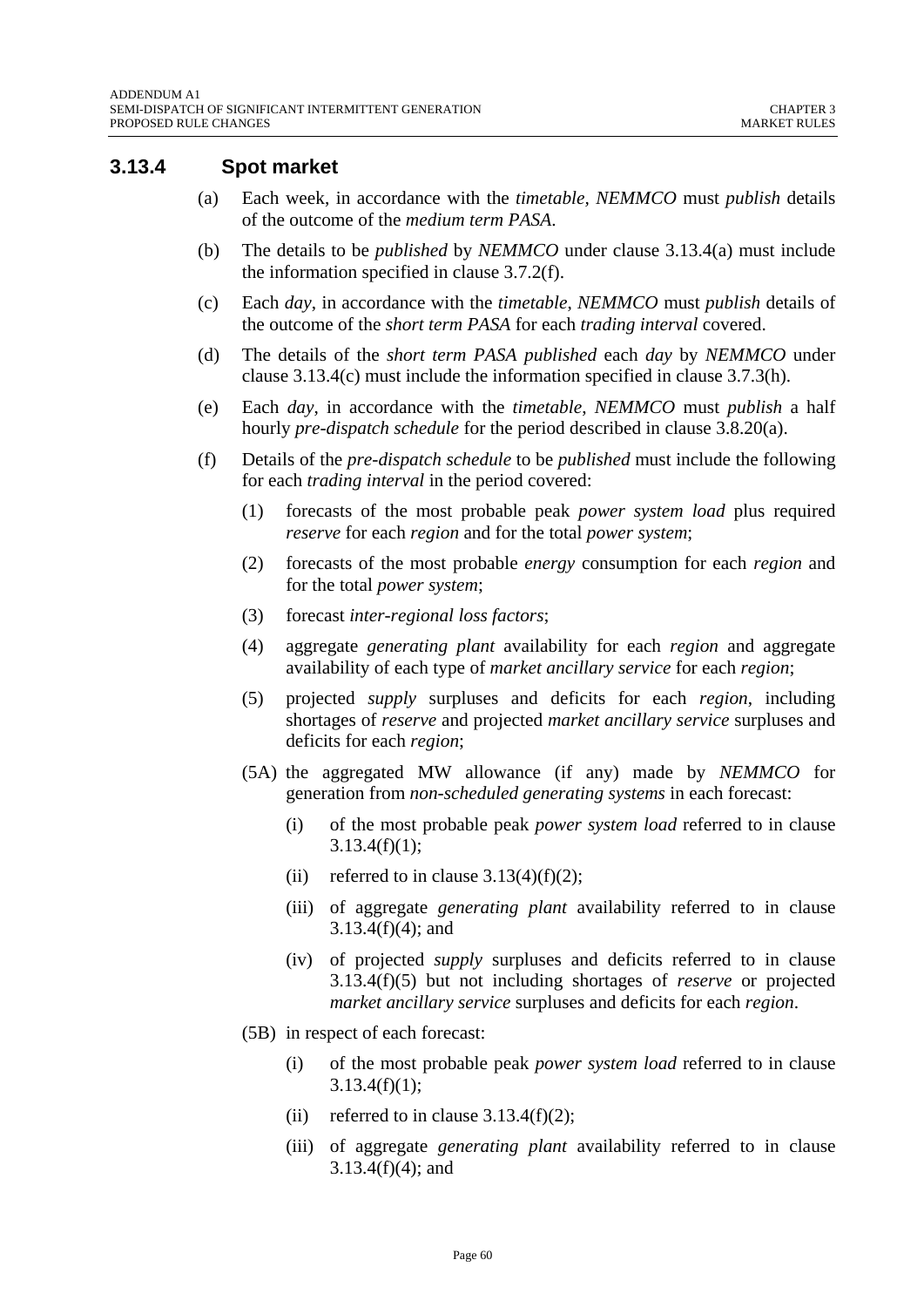(iv) of projected *supply* surpluses and deficits referred to in clause 3.13.4(f)(5) but not including shortages of *reserve* or projected *market ancillary service* surpluses and deficits for each *region*,

a value that is the sum of that forecast and the relevant aggregated MW allowance (if any) referred to in clause 3.13.4(f)(5A); and

- (6) identification and quantification of:
	- (i) when and where the projected conditions are found to be inadequate;
	- (ii) any *trading intervals* for which *low reserve* or *lack of reserve*  conditions are forecast to apply;
	- (iii) where a projected *supply* deficit in one *region* can be supplemented by a surplus in a neighbouring *region* (dependent on forecast *interconnector* capacities) and the expected *interconnector flow*;
	- (iv) forecast *interconnector* transfer capabilities and the projected impact of any *inter-network tests* on those transfer capabilities; and
	- (v) when and where *network constraints* may become binding on the *dispatch* of *generation* or *load*.
- (g) Each *day*, in accordance with the *timetable*, *NEMMCO* must *publish* forecasts of *spot prices* and *ancillary service prices* at each *regional reference node* for each *trading interval* or *dispatch interval* (as applicable) of the period described in clause 3.8.20(a), with such forecasts being based on the *pre-dispatch schedule* information.
- (h) Together with its forecast *spot prices*, *NEMMCO* must *publish* details of the expected sensitivity of the forecast *spot prices* to changes in the forecast *load* or *generating unit* availability.
- (i) In accordance with the *timetable* or more often if there is a *change* in circumstances which in the opinion of *NEMMCO* results in a significant *change* in forecast *spot price*, or in any event no more than 3 hours after the previous such publication, *NEMMCO* must prepare and *publish* updated *pre-dispatch schedules* and *spot price forecasts*, including the details specified in clause 3.13.4(f).
- (j) If *NEMMCO* considers there to be a significant change in a forecast *spot price*, *NEMMCO* must identify and *publish* the cause of such a change in terms of the aggregate *supply* and demand situation and any *network constraints* in or between the affected *region(s)*.
- (k) *NEMMCO* must specify and *publish* its criteria for a significant change in forecast *spot price* for the purposes of activating an update in the *published* forecasts.
- (k1) In accordance with the *timetable* or no more than 3 hours after the last such notification, *NEMMCO* must notify electronically on a confidential basis each *Semi-Scheduled Generator* of the *unconstrained intermittent generation forecast* data used for the last *pre-dispatch schedule published* by *NEMMCO*  under clause 3.13.4(e) and relating specifically to the *Semi-Scheduled Generator's semi-scheduled generating units*.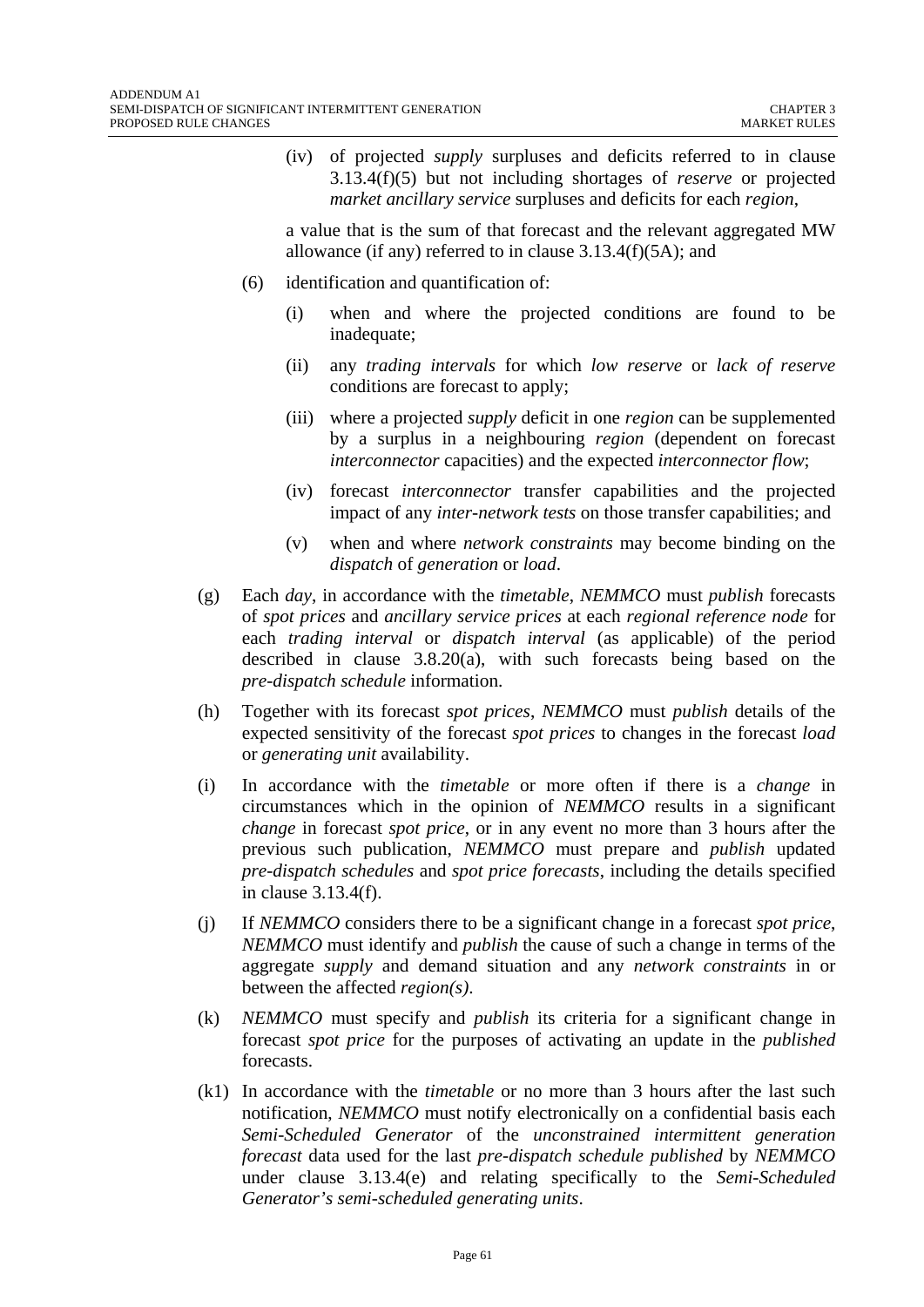- (l) Within 5 minutes of each time *NEMMCO* runs the *dispatch algorithm*, *NEMMCO* must *publish* the *dispatch price* for each *regional reference node* calculated in accordance with clause 3.9.2 and the *ancillary service price* for each *market ancillary service* for each *regional reference node* calculated in accordance with clause 3.9.2A.
- (m) Within 5 minutes of the conclusion of each *trading interval, NEMMCO* must *publish* the *regional reference prices* for each *region* for that *trading interval*.
- (n) Each *day*, in accordance with the *timetable*, *NEMMCO* must *publish* the actual *regional reference prices*, *ancillary service prices*, *regional* and total *interconnected* system *loads* and *energies*, *inter-regional* flows, *inter-regional loss factors* and details of any *network constraints* for each *trading interval* in the previous *trading day*.
- (o) Within 2 *business days* of an event whereby a *scheduled generating unit* or *semi-scheduled generating unit* has been *constrained off* or *constrained on* in the *central dispatch* by a *network constraint* within its own *region*, *NEMMCO* must advise the *Scheduled Generator* or *Semi-Scheduled Generator* and the *Network Service Provider*, with whom the relevant *Scheduled Generator* or *Semi-Scheduled Generator* has a *connection agreement* in respect of that *scheduled generating unit* or *semi-scheduled generating unit*, of the following information:
	- (1) the *dispatch intervals* in which the *constraint* applied; and
	- (2) *NEMMCO's* reasonable estimate of the MW quantities at which the *scheduled generating unit* or *semi-scheduled generating unit* would otherwise have been *dispatched* in each relevant *trading interval* in accordance with its *dispatch offer* and in the absence of the *network constraint*.
- (p) Each *day*, in accordance with the *timetable*, *NEMMCO* must *publish* details of final *dispatch offers*, *dispatch bids* and *market ancillary service offers* received and actual availabilities of *generating units*, *scheduled network services*, *scheduled loads* and *market ancillary services* for the previous *trading day*, including:
	- (1) the number and times at which *rebids* were made, and the reason provided by the *Scheduled Generator*, *Semi-Scheduled Generator* or *Market Participant* for each *rebid* under clause 3.8.22(c)(2).
	- (2) identification of the *Scheduled Generator*, *Semi-Scheduled Generator* or *Market Participant* submitting the *dispatch bid, dispatch offer* or *market ancillary offer*;
	- (3) the *dispatch bid* or *dispatch offer prices*;
	- (4) quantities for each *trading interval*;
	- (5) the *ramp rate* of each *generating unit*, *scheduled load* and *scheduled network service* as measured by *NEMMCO's* telemetry system; and
	- (6) identification of *trading intervals* for which the *plant* was specified as being *inflexible* in accordance with clause 3.8.19 and the reasons provided by the *Scheduled Generator*, *Semi-Scheduled Generator* or *Market Participant* in accordance with clause 3.8.19(b)(1).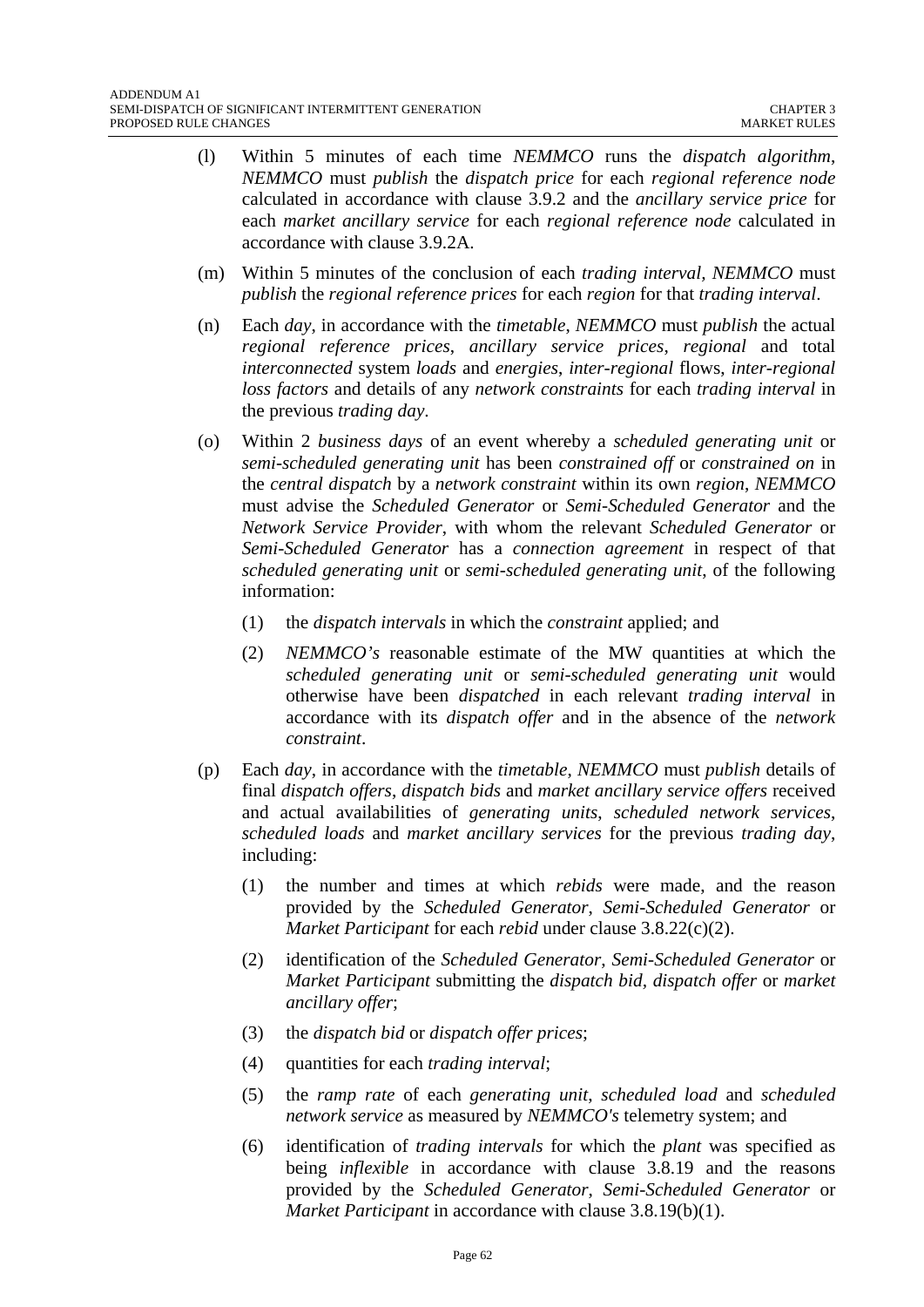- (q) Each *day*, in accordance with the *timetable*, *NEMMCO* must *publish* details of actual *generation*, *dispatched generation*, *dispatched network service* or *dispatched load* for each *scheduled generating unit*, *semi-scheduled generating unit*, *scheduled network service* and *scheduled load*, respectively, and *unconstrained intermittent generation forecast* data for each *semi-scheduled generating unit* and as *regional* totals, in each *trading interval* for the previous *trading day*.
- (r) Each *day*, in accordance with the *timetable*, *NEMMCO* must publish details of actual *generation* for each *non-scheduled generating unit* or *non-scheduled generating system*, in each *trading interval* for the previous *trading day*.
- (s) Where *NEMMCO publishes* details as referred to in clause 3.13.4(r), the requirement to *publish* applies only to data available to *NEMMCO*.
- (t) *NEMMCO* may, in *publishing* the details referred to in clause 3.13.4(s), *publish* aggregated information of actual *generation* for *non-scheduled generating units* or *non-scheduled generating systems* that have a *nameplate rating* that is less than 30 MW.
- (u) Each time *NEMMCO* runs the *dispatch algorithm* it must, within 5 minutes, *publish* for the relevant *dispatch interval*:
	- (1) details of any MW allowance made by *NEMMCO* for *generation* from *non-scheduled generating systems* in its forecast regional demand;
	- (2) for each *regional reference node* the sum of the actual *generation* for each *non-scheduled generating unit* or *non-scheduled generating system*; and
	- (3) for each *regional reference node*, a value that is the sum of the *regional* demand value used by *NEMMCO* in its *dispatch algorithm* to calculate the *dispatch price* referred to in clause 3.13.4(l) and the sum of the actual *generation* referred to in clause 3.13.4(u)(2).
- (v) Where *NEMMCO publishes* the information referred to in clause 3.13.4(u), the requirement for *NEMMCO* to *publish* applies only to data available to *NEMMCO*.
- (w) Each *day*, in accordance with the *timetable*, *NEMMCO* must *publish* details of any operational irregularities arising on the previous *trading day* including, for example, any circumstances in which there was prima facie evidence of a failure to follow *dispatch instructions*.
- (x) Each *trading interval*, *NEMMCO* must, for each *regional reference node*, *publish* the demand for that *trading interval*, both inclusive and exclusive of the aggregate actual *generation* from *non-scheduled generating systems*.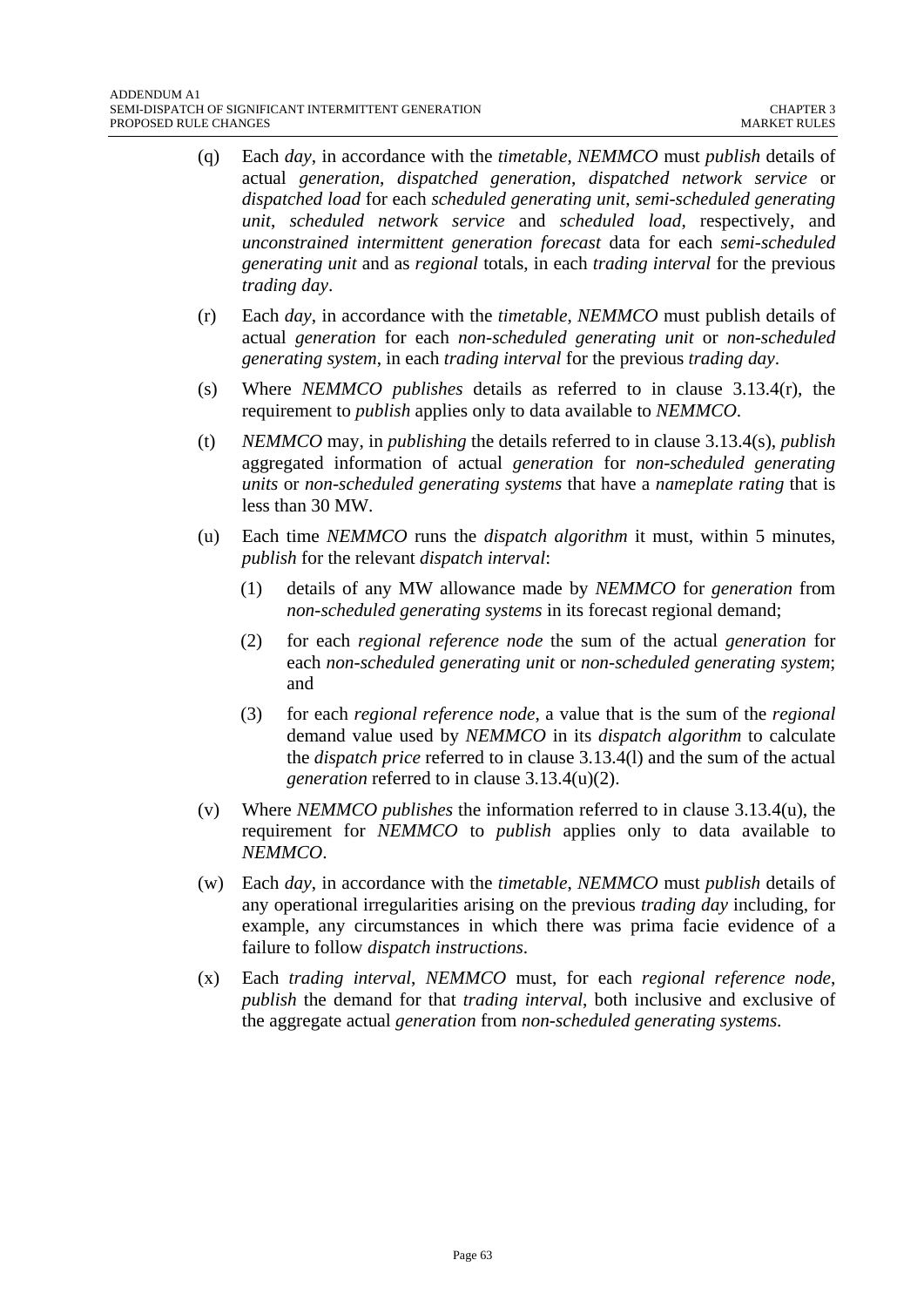# **3.13.7 Monitoring of significant variation between forecast and actual prices by AER**

- (a) The *AER* must, after consulting with the *AEMC*, specify and make available to *Registered Participants* and the public, criteria which the *AER* will use to determine whether there is a significant variation between the *spot price forecast* published by *NEMMCO* in accordance with clause 3.13.4 and the actual *spot price* in any *trading interval*. The *AER* must, in accordance with these criteria, monitor in each *trading interval* whether any such significant variation has occurred.
- (b) The *AER* must prepare and publish a report in respect of each three month period commencing on 1 January, 1 April, 1 July and 1 October in each year. The report must:
	- (1) be published no later than 4 weeks after the end of each three month period;
	- (2) identify and review each occasion when, in accordance with the criteria specified under clause 3.13.7(a), the *AER* considers that a significant price variation has occurred;
	- (3) state why the *AER* considers that the significant price variation occurred;
	- (4) be available to members of the public on request; and
	- (5) be provided to the *AEMC*.
- (c) The *ACCC* or the *AEMC* may request the *AER* to report to it on a particular *market* outcome. If the *ACCC* or the *AEMC* makes a request of this type, the *AER* may provide a report on that *market* outcome. The report must review the *market* outcome raised by the *ACCC* or the *AEMC* (as the case may be) and state why the *AER* considers that the *market* outcome occurred.
- (d) The *AER* must, within 20 *business days* of the end of a week in which the *spot price* exceeded \$5,000/MWh in a *trading interval* or *trading intervals*, prepare and *publish* a report which must for each *trading interval* in which the *spot price* exceeded \$5,000/MWh in that week:
	- (1) describe the significant factors that contributed to the *spot price* exceeding \$5,000/MWh, including the withdrawal of *generation* capacity and *network* availability;
	- (2) assess whether *rebidding* pursuant to clause 3.8.22 contributed to the *spot price* exceeding \$5,000/MWh; and
	- (3) identify the marginal *scheduled generating units* and *semi-scheduled generating units* for the *dispatch intervals* in the relevant *trading interval* and all *scheduled generating units* and *semi-scheduled generating units* for which any *dispatch offer* for the *trading interval* was equal to or greater than \$5,000/MWh and compare these *dispatch offers* to relevant *dispatch offers* in previous *trading intervals*.
	- (e) Where
	- (1) prices at a *regional reference node* for a *market ancillary service* over a period significantly exceed the relevant *spot price* for *energy;* and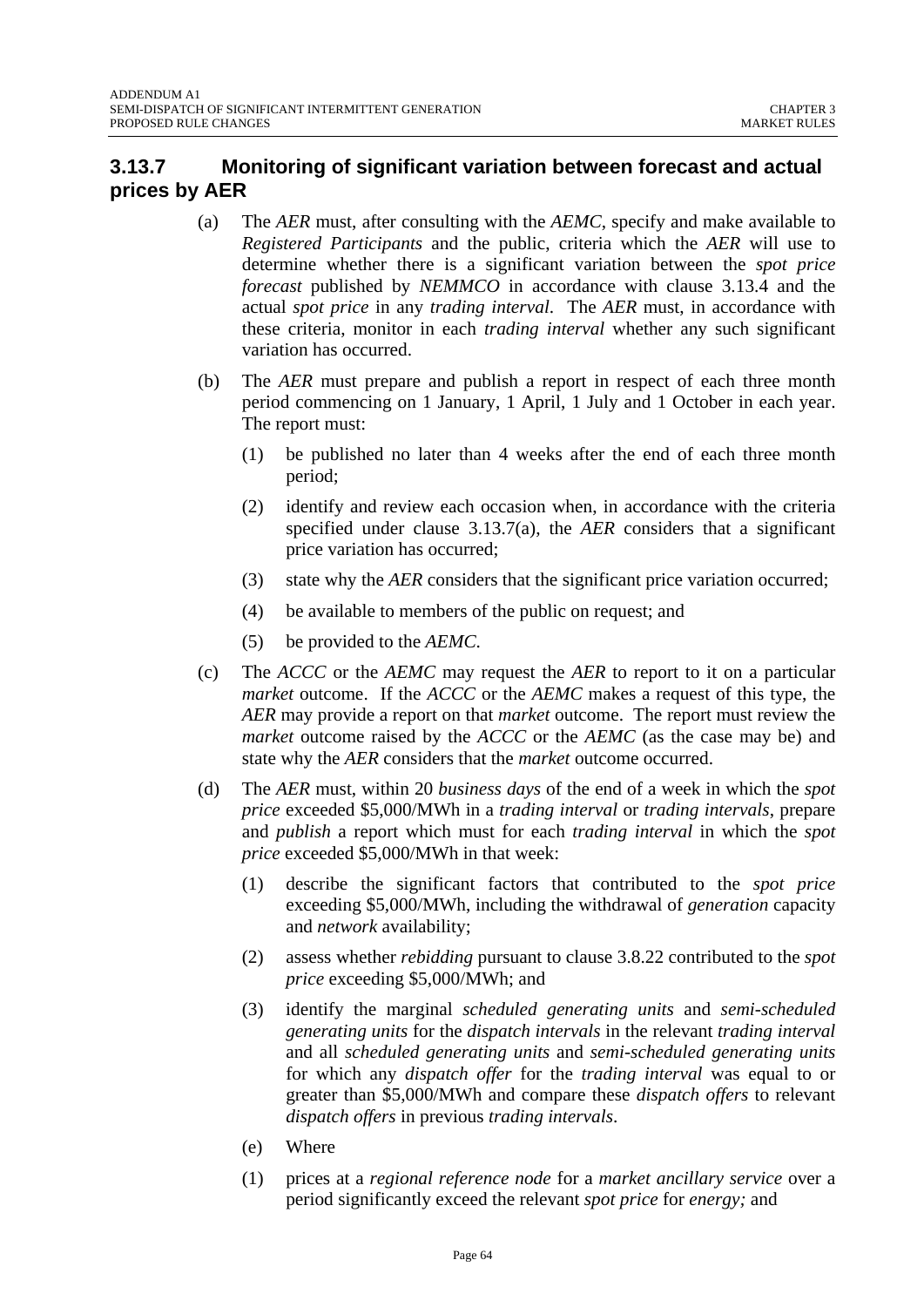(2) prices for that *market ancillary service* exceed \$5,000 for a number of *trading intervals* within that period,

the *AER* must prepare and publish a report which:

- (3) describes the significant factors that contributed to the *market ancillary service* prices exceeding \$5,000/MWh;
- (4) identifies any linkages between *spot prices* in the *energy market* and *market ancillary service* prices contributing to the occurrence; and
- (5) assesses whether *rebidding* pursuant to clause 3.8.22 contributed to prices exceeding \$5,000/Mwh.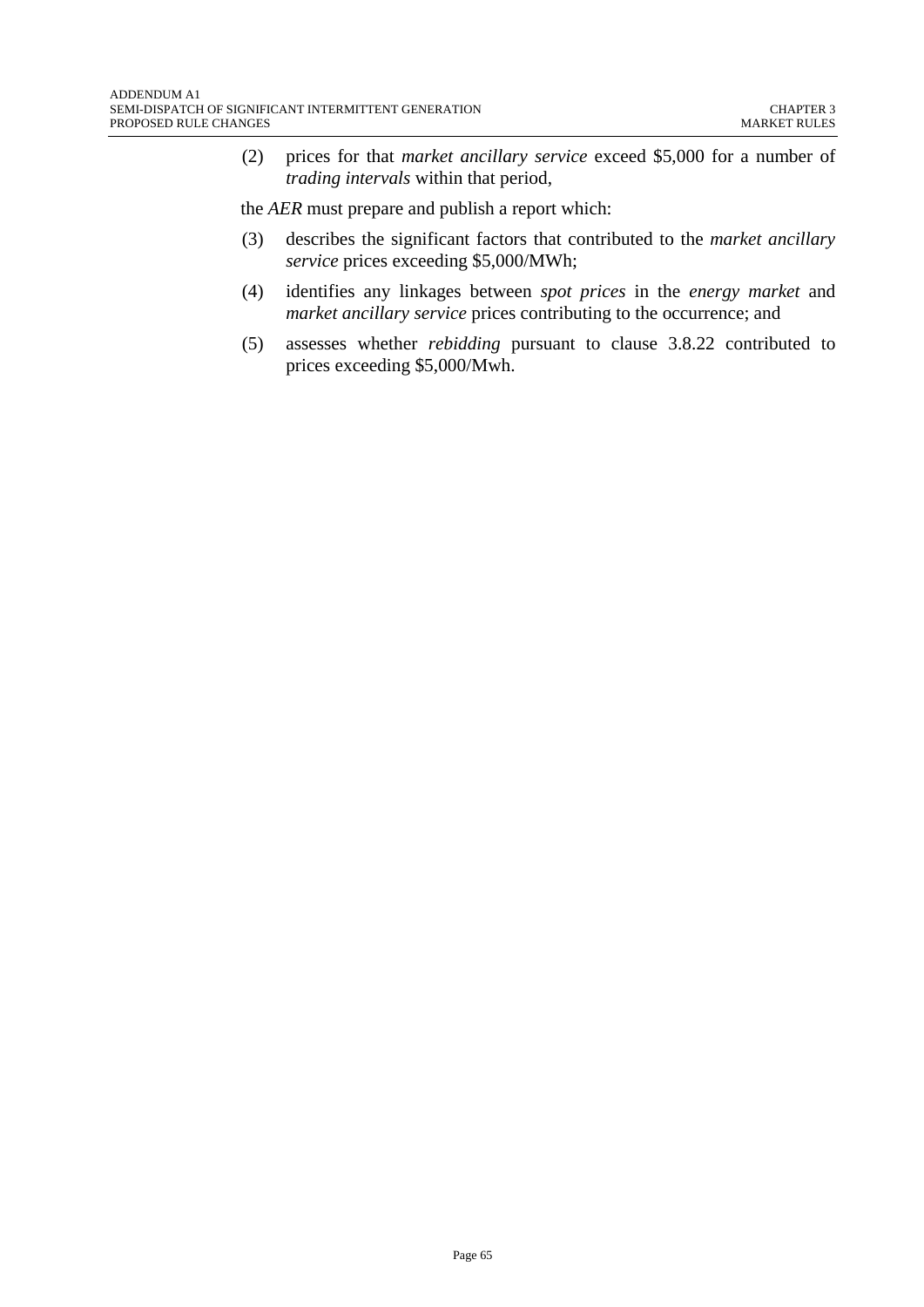# *3.14 Administered Price Cap and Market Suspension*

#### **3.14.6 Compensation due to the application of an administered price, VoLL or market floor price**

- (a) *Scheduled Generators* and *Semi-Scheduled Generators* may claim compensation from *NEMMCO* in respect of *scheduled generating units* or *semi-scheduled generating units* if, due to the application of an *administered price cap* during either an *administered price period* or *market suspension*, the resultant *spot price* payable to *dispatched generating units* in any *trading interval* is less than the price specified in their *dispatch offer* for that *trading interval*.
- (a1) A *Scheduled Network Service Provider* may claim compensation from *NEMMCO* in respect of a *scheduled network service* if, due to the application of an *administered price cap*, *VoLL*, the *market floor price* or an *administered price floor*, the resultant revenue receivable in respect of *dispatched network services* in any *trading interval* is less than the minimum requirement specified by its *network dispatch offer* for that *trading interval.*
- (a2) A *Market Participant* which submitted a *dispatch bid* may claim compensation from *NEMMCO* in respect of a *scheduled load* if, due to the application of an *administered price floor* during either an *administered price period* or *market suspension*, the resultant *spot price* in any *trading interval* is greater than the price specified in the *dispatch bid* for that *trading interval*.
- (a3) In respect of an *ancillary service generating unit* or an *ancillary service load*, a *Market Participant* may claim compensation from *NEMMCO* if, due to the application of an *administered price cap*, the resultant *ancillary service price* for that *ancillary service generating unit* or *ancillary service load* in any *dispatch interval* is less than the price specified in the relevant *market ancillary service offer*.
- (b) Notification of an intent to make a claim under clause 3.14.6(a), 3.14.6(a1), 3.14.6(a2) or 3.14.6(a3) must be submitted to both *NEMMCO* and the *AEMC* within 2 *business days* of the *trading interval* in which *dispatch prices* were adjusted in accordance with clause 3.9.5 or notification by *NEMMCO* that an *administered price period* or period of *market suspension* has ended.
- (c) The *AEMC* must determine whether it is appropriate in all the circumstances for compensation to be payable by *NEMMCO* and, if so, the *AEMC* must determine an appropriate amount of compensation.
- (d) Before making a determination, the *AEMC* must request the *Adviser* to establish a three member panel from the group of persons referred to in clause 8.2.2(e) to make recommendations on the matters to be determined by the *AEMC*.
- (e) The panel must conduct itself on the same basis as a *DRP* under clauses 8.2.6A to 8.2.6D and make its recommendations within the period specified for the making of a determination under clause 8.2.6D(b). The panel must base its recommendations on its assessment of a fair and reasonable amount of compensation taking into account:
	- (1) all the surrounding circumstances;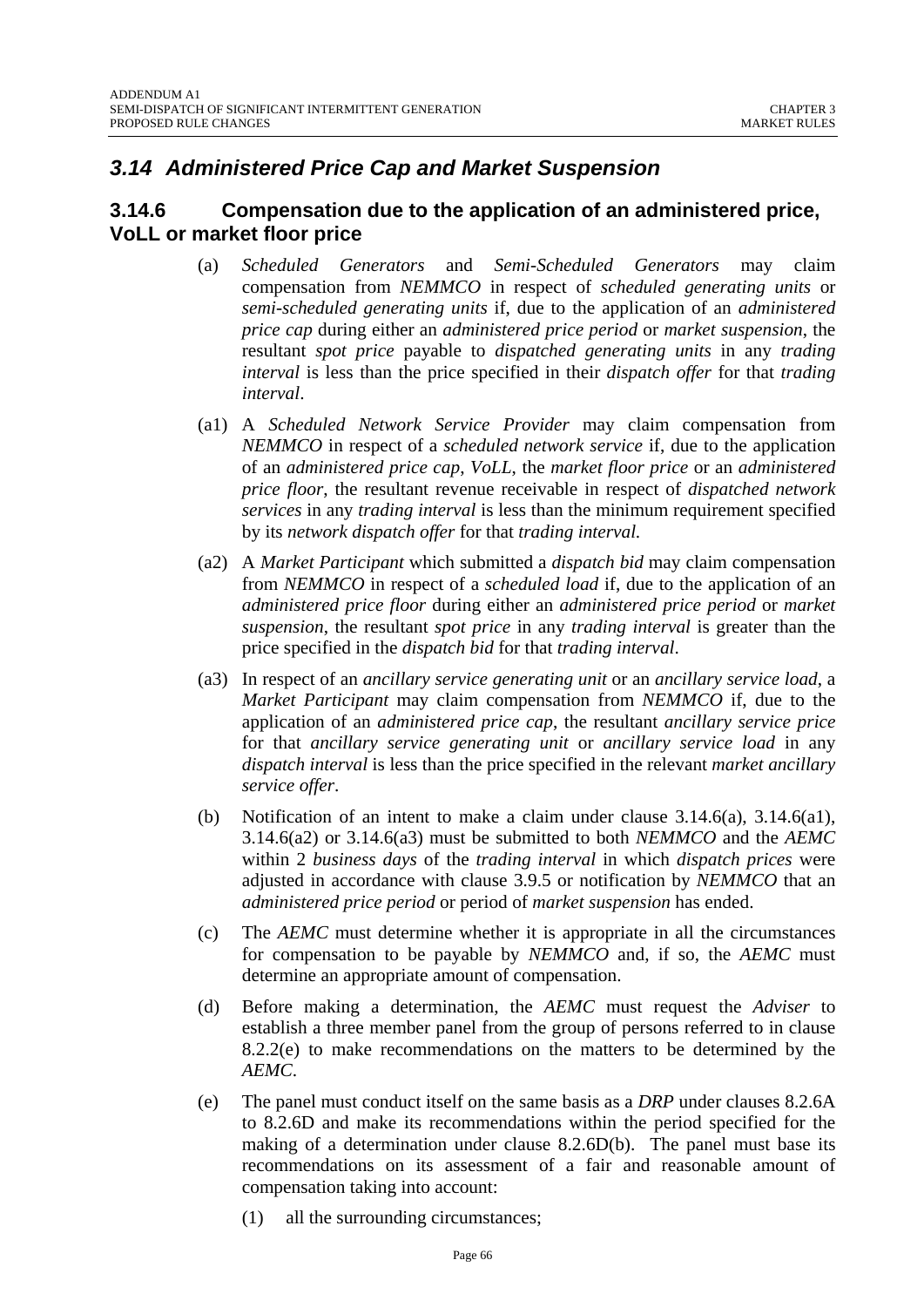- (2) the actions of any relevant *Registered Participants* and *NEMMCO*;
- (3) in the case of a claim by a *Scheduled Generator* or *Semi-Scheduled Generator*, the difference between the *spot price* applicable due to the application of the *administered price cap* and the price specified by the *Scheduled Generator* or *Semi-Scheduled Generator* in its *dispatch offer*;
- (4) in the case of a claim by a *Scheduled Network Service Provider*, the difference between the revenue receivable by the *Scheduled Network Service Provider* for the *dispatched network services* as the result of the application of the *administered price cap, VoLL* or an *administered price floor* and the minimum revenue requirement specified in its *network dispatch offer*;
- (5) in the case of a *Market Participant* which submitted a *dispatch bid,* the difference between the *spot price* applicable due to the application of the *administered price floor* and the price specified by the *Market Participant* in its *dispatch bid*;
- (6) in the case of a claim in respect of an *ancillary service generating unit*, the difference between the *ancillary service price* applicable due to the application of the *administered price cap* and the price specified by the *ancillary service generating unit* in its *market ancillary service offer*; and
- (7) in the case of a claim in respect of an *ancillary service generating unit*, the difference between the *ancillary service price* applicable due to the application of the *administered price floor* and the price specified by the *ancillary service load* in its *market ancillary service offer*.
- (f) [Deleted]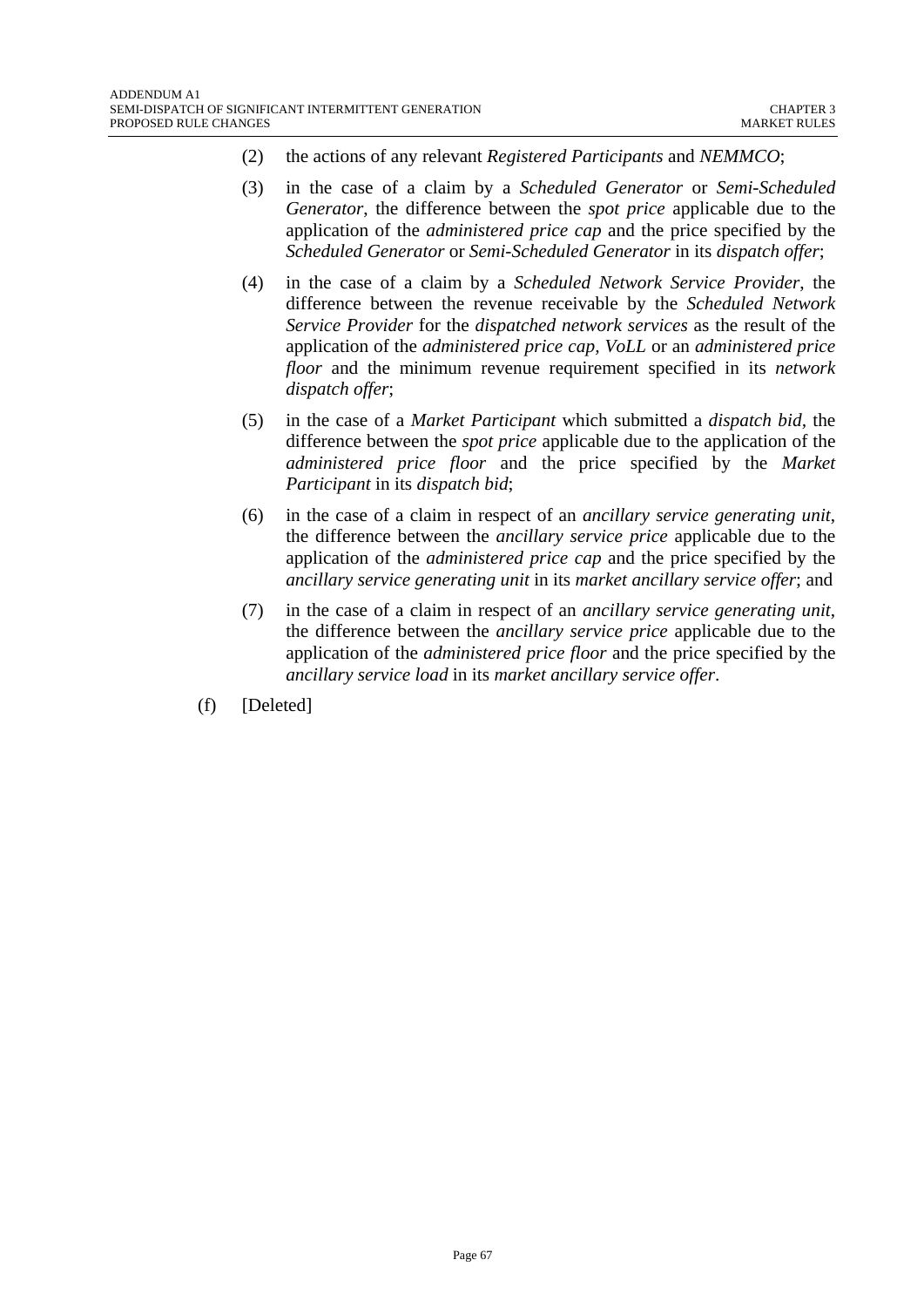# *3.15 Settlements*

#### **3.15.6A Ancillary service transactions**

(a) In each *trading interval,* in relation to each *enabled ancillary service generating unit* or *enabled ancillary service load*, an ancillary services transaction occurs, which results in a *trading amount* for the relevant *Market Participant* determined in accordance with the following formula:

$$
TA = the aggregate of \n\frac{EA \times ASP}{(12)} for each dispatch interval in a\ntrading interval
$$

where:

| $TA$ (in $\$ )                    |     | the <i>trading amount</i> to be determined (which<br>is a positive number);                                                                                                                                                              |
|-----------------------------------|-----|------------------------------------------------------------------------------------------------------------------------------------------------------------------------------------------------------------------------------------------|
| $EA$ (in MW)                      |     | the amount of the relevant <i>market ancillary</i><br>service which the ancillary service<br>generating unit or ancillary service load has<br>been <i>enabled</i> to provide in the <i>dispatch</i><br><i>interval</i> ; and             |
| $ASP$ (in $$$ per MW per<br>hour) | $=$ | the <i>ancillary service price</i> for the <i>market</i><br>ancillary service for the dispatch interval for<br>the <i>region</i> in which the <i>ancillary service</i><br>generating unit or ancillary service load has<br>been enabled. |

- (b) In each *trading interval,* in relation to each *Market Participant* which provides *non-market ancillary services* under an *ancillary services agreement,* an ancillary services transaction occurs, which results in a *trading amount* for the relevant *Market Participant* determined in accordance with that agreement.
- (c) In each *trading interval*, in relation to each *Market Customer*, an ancillary services transaction occurs, which results in a *trading amount* for the *Market Customer* determined in accordance with the following formula:

$$
TA = TNCASP \times \frac{TCE}{ATCE} \times -1
$$

| $TA$ (in \$)     | $=$ | the <i>trading amount</i> to be determined (which is<br>a negative number);                                                                                                    |
|------------------|-----|--------------------------------------------------------------------------------------------------------------------------------------------------------------------------------|
| $TNCASP$ (in \$) |     | all amounts payable by <i>NEMMCO</i> in respect of<br>the <i>trading interval</i> under <i>ancillary services</i><br><i>agreements</i> in respect of the provision of<br>NCAS: |
| TCE (in MWh)     | $=$ | the <i>customer</i> energy for the <i>Market Customer</i><br>for the <i>trading interval</i> ; and                                                                             |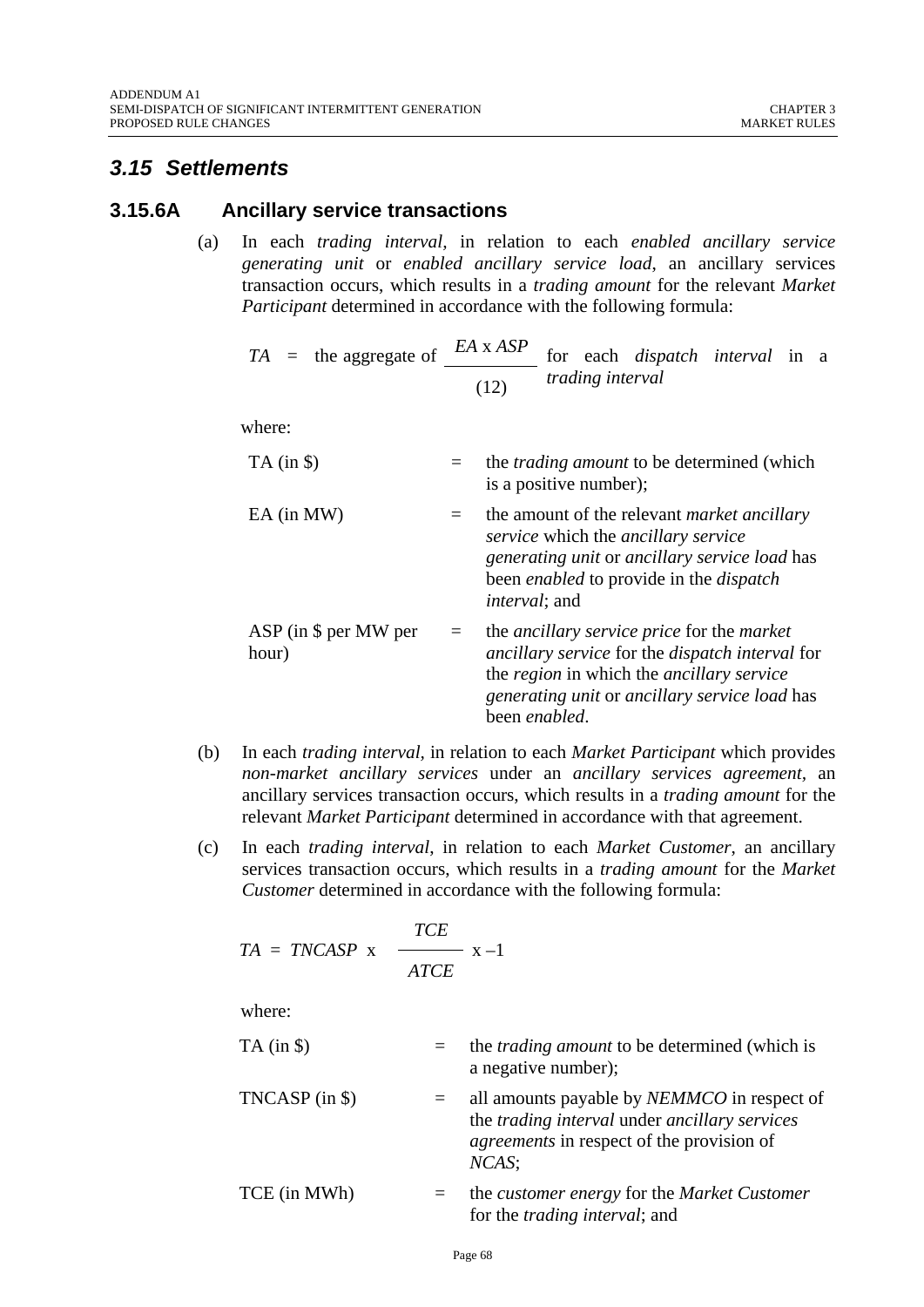ATCE (in MWh) = the aggregate *customer energy* figures for all *Market Customers* for the *trading interval*.

(d) In each *trading interval*, in relation to each *Market Generator,* an ancillary services transaction occurs, which results in a *trading amount* for the *Market Generator* determined in accordance with the following formula:

$$
TA = \frac{TSRP}{2} \times \frac{TGE}{ATGE} \times -1
$$

where:

| $TA$ (in $\$ ) | the <i>trading amount</i> to be determined (which is<br>a negative number);                                                                                                                                 |
|----------------|-------------------------------------------------------------------------------------------------------------------------------------------------------------------------------------------------------------|
| $TSRP$ (in \$) | the total of all amounts payable by NEMMCO<br>in respect of the <i>trading interval</i> under<br>ancillary services agreements in respect of the<br>provision of <i>system restart ancillary services</i> ; |
| TGE (in MWh)   | the generator energy for the Market Generator<br>for the <i>trading interval</i> ; and                                                                                                                      |
| ATGE (in MWh)  | the aggregate of the <i>generator energy</i> figures<br>for all <i>Market Generators</i> for the <i>trading</i><br><i>interval.</i>                                                                         |

(e) In each *trading interval*, in relation to each *Market Customer,* an ancillary services transaction occurs, which results in a *trading amount* determined in accordance with the following formula:

$$
TA = \frac{TSRP}{2} \times \frac{TCE}{ATCE} \times -1
$$

| $TA$ (in $\$\$ ) | $=$     | the <i>trading amount</i> to be determined (which is<br>a negative number);                                         |
|------------------|---------|---------------------------------------------------------------------------------------------------------------------|
| TSRP $(in $)$    |         | has the meaning given in clause $3.15.6A(d)$ ;                                                                      |
| TCE (in MWh)     | $=$ $-$ | the <i>customer</i> energy for the <i>Market Customer</i><br>for the <i>trading interval</i> ; and                  |
| ATCE (in MWh)    | $=$     | the aggregate of the <i>customer energy</i> figures<br>for all Market Customers for the trading<br><i>interval.</i> |

- (f) The total amount calculated by *NEMMCO* under clause 3.15.6A(a) for each of the *fast raise service, slow raise service* or *delayed raise service* in respect of each *dispatch interval* which falls within the *trading interval* must be allocated to each *region* in accordance with the following procedure and the information provided under clause 3.9.2A(b). *NEMMCO* must:
	- (1) allocate for each *region* and for each *dispatch interval* within the relevant *trading interval* the proportion of the total amount calculated by *NEMMCO* under clause 3.15.6A(a) for each of the *fast raise service,*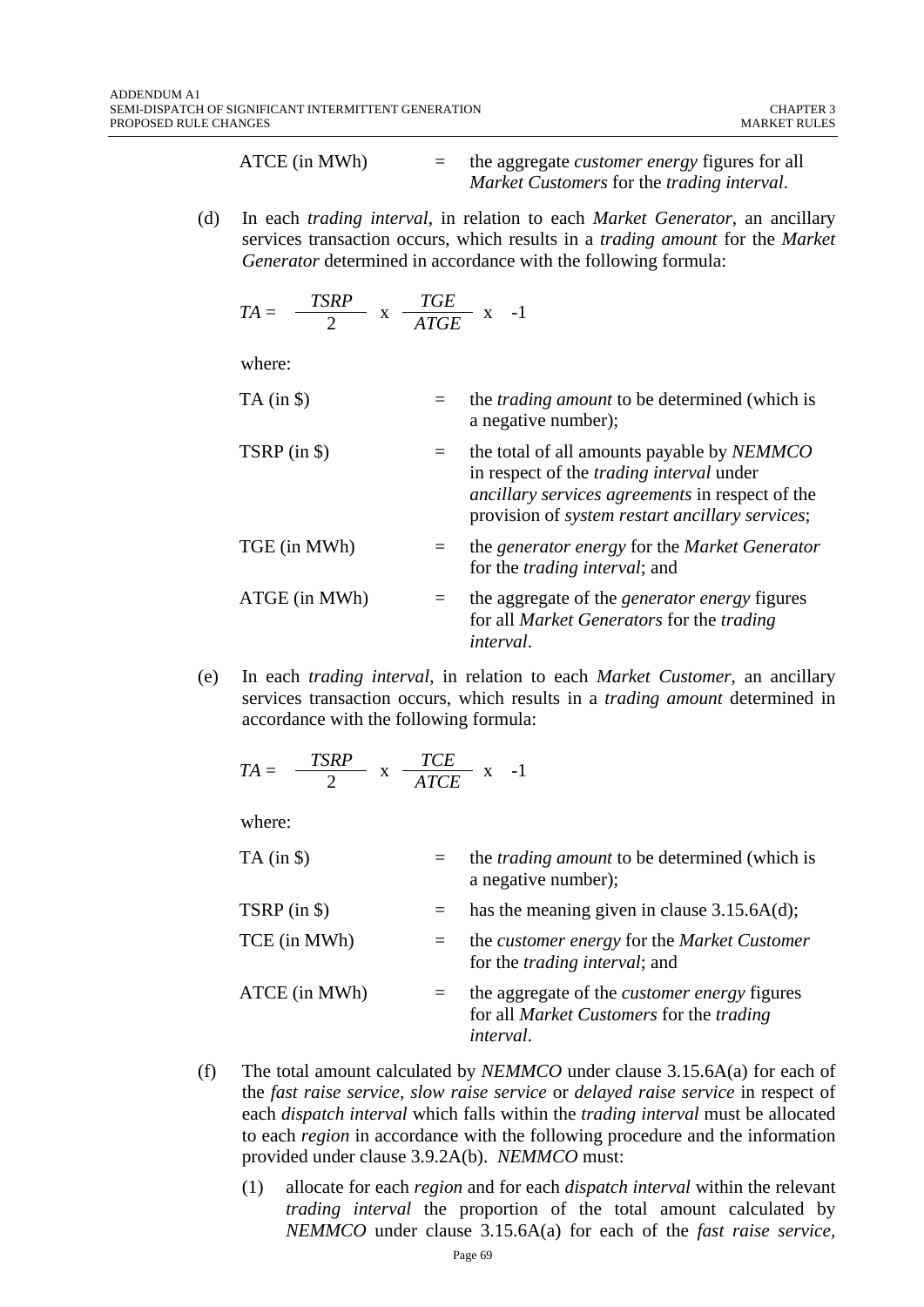*slow raise service* or *delayed raise service* between *global market ancillary services requirements* and *local requirements* pro-rata to the respective marginal prices for each such service;

- (2) calculate for each relevant *dispatch interval* the sum of the costs of acquiring the *global market ancillary service requirements* for all *regions* and the sum of the costs of acquiring each *local ancillary service requirement* for all *regions*, as determined pursuant to clause  $3.15.6A(f)(1)$ ; and
- (3) allocate for each relevant *dispatch interval* the sum of the costs of the *global market ancillary service requirement* and each *local ancillary service requirement* calculated in clause 3.15.6A(f)(2) to each *region* as relevant to that requirement pro-rata to the aggregate of the *generator energy* for the *Market Generators* in each *region* during the *trading interval*.

For the purpose of this clause 3.15.6A(f) *RTCRSP* is the sum of:

- (i) the *global market ancillary service requirement* cost for that *region*, for all *dispatch intervals* in the relevant *trading interval*, as determined pursuant to clause 3.15.6A(f)(3)*;* and
- (ii) all *local market ancillary service requirement* costs for that *region*, for all *dispatch intervals* in the relevant *trading interval*, as determined pursuant to clause  $3.15.6A(f)(3)$ .

In each *trading interval*, in relation to each *Market Generator* in a given *region*, an ancillary services transaction occurs, which results in a *trading amount* for that *Market Generator* determined in accordance with the following formula:

$$
TA = RTCRSP \times \frac{TGE}{RATGE} \times -1
$$

| $TA$ (in $\$ )     | the <i>trading amount</i> to be determined (which is<br>a negative number);                                                                                                                                                                                                                                                                               |
|--------------------|-----------------------------------------------------------------------------------------------------------------------------------------------------------------------------------------------------------------------------------------------------------------------------------------------------------------------------------------------------------|
| $RTCRSP$ (in $\$ ) | the total of all amounts calculated by<br><i>NEMMCO</i> as appropriate to recover from the<br>given <i>region</i> as calculated in this clause<br>$3.15.6A(f)$ for the <i>fast raise service</i> , <i>slow raise</i><br>service or delayed raise service in respect of<br><i>dispatch intervals</i> which fall in the <i>trading</i><br><i>interval</i> ; |
| TGE (in MWh)       | the <i>generator</i> energy figures for the <i>Market</i><br>Generator in that region for the trading<br><i>interval</i> ; and                                                                                                                                                                                                                            |
| RATGE (in MWh)     | the aggregate of the <i>generator energy</i> figures<br>for all <i>Market Generators</i> in that <i>region</i> for the<br><i>trading interval.</i>                                                                                                                                                                                                        |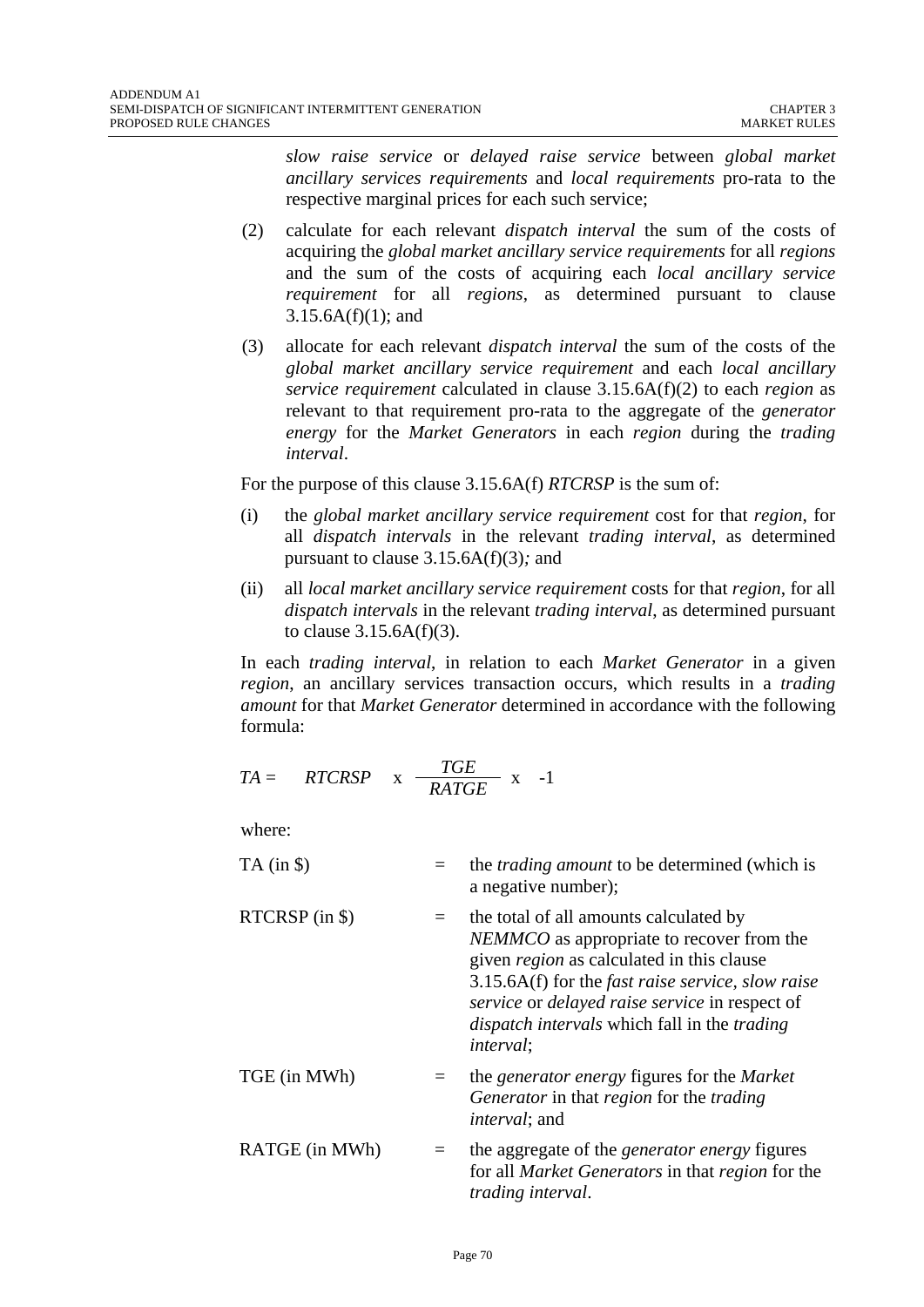- (g) The total amount calculated by *NEMMCO* under clause 3.15.6A(a) for each of the *fast lower service*, *slow lower service* or *delayed lower service* in respect of each *dispatch interval* which falls within the *trading interval* must be allocated to each *region* in accordance with the following procedure and the information provided under clause 3.9.2A(b). *NEMMCO* must:
	- (1) allocate for each *region* and for each *dispatch interval* within the relevant *trading interval* the proportion of the total amount calculated by *NEMMCO* under clause 3.15.6A(a) for each of the *fast lower service*, *slow lower service* or *delayed lower service* between *global market ancillary service requirements* and *local requirements* pro rata to the respective marginal prices of each such service;
	- (2) calculate for each relevant *dispatch interval* the sum of the costs of acquiring the *global market ancillary service requirements* for all *regions* and the sum of the costs of acquiring each *local ancillary service requirement* for all *regions*, as determined pursuant to clause  $3.15.6A(g)(1)$ ; and
	- (3) allocate for each relevant *dispatch interval* the sum of the costs of the *global market ancillary service requirement* and each *local ancillary service requirement* calculated in clause 3.15.6A(g)(2) to each *region* as relevant to that requirement pro-rata to the aggregate of the *customer energy* figures for all *Market Customers* in each *region* during the *trading interval*.

For the purpose of this clause 3.15.6A(g) *RTCLSP* is the sum of:

- (i) the *global market ancillary service requirement* cost for that *region*, for all *dispatch intervals* in the relevant *trading interval*, as determined pursuant to clause  $3.15.6A(g)(3)$ ; and
- (ii) all *local market ancillary service requirement* costs for that *region*, for all *dispatch intervals* in the relevant *trading interval*, as determined pursuant to clause  $3.15.6A(g)(3)$ .

In each *trading interval*, in relation to each *Market Customer* in a given *region,* an ancillary services transaction occurs, which results in a *trading amount* for that *Market Customer* determined in accordance with the following formula:

$$
TA = RTCLSP \times \frac{TCE}{RATCE} \times -1
$$

- TA (in \$) = the *trading amount* to be determined (which is a negative number);
- RTCLSP (in  $\$$ )  $=$  the total of all amounts calculated by *NEMMCO* as appropriate to recover from the given *region* as calculated in this clause 3.15.6A(g) for the *fast lower service, slow lower service* or *delayed lower service* in respect of *dispatch intervals* which fall in the *trading interval*;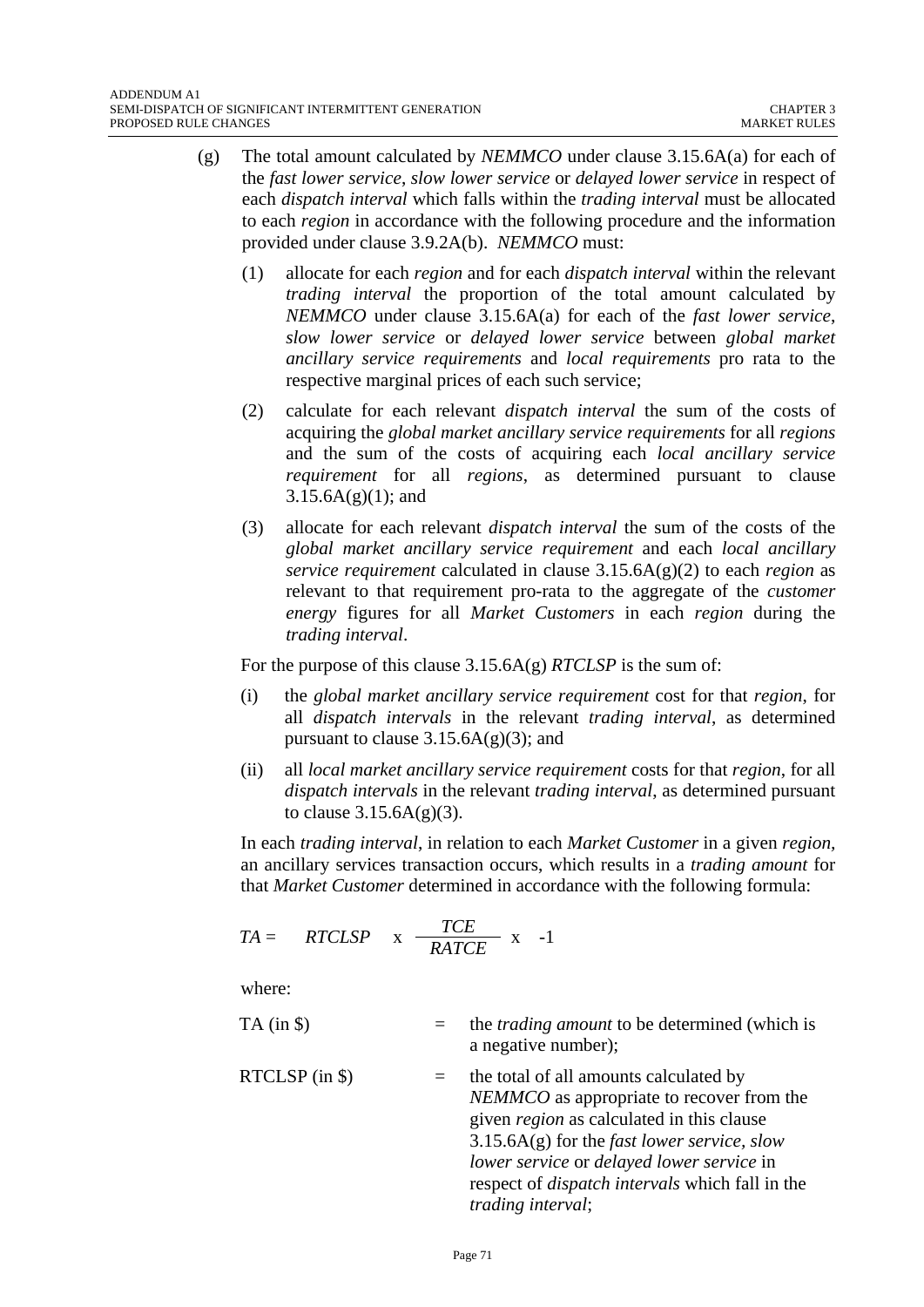| TCE (in MWh)   | the <i>customer</i> energy for the <i>Market Customer</i><br>in that <i>region</i> for the <i>trading interval</i> ; and                         |
|----------------|--------------------------------------------------------------------------------------------------------------------------------------------------|
| RATCE (in MWh) | the aggregate of the <i>customer energy</i> figures<br>for all <i>Market Customers</i> in that <i>region</i> for the<br><i>trading interval.</i> |

(h) In each *trading interval*, in relation to each *Market Generator* or *Market Customer* which has *metering* to allow their individual contribution to the aggregate deviation in *frequency* of the *power system* to be assessed*,* an ancillary services transaction occurs, which results in a *trading amount* for that *Market Generator* or *Market Customer* determined in accordance with the following formula:

$$
TA = PTA \times -1
$$

and

$$
PTA = \text{the aggregate of } (TSFCAS \times \frac{MPF}{AMPF}) \text{ for each}
$$

*dispatch interval* in the *trading interval*

where:

| $TA$ (in $\$\$ ) | $=$ | the <i>trading amount</i> to be determined (which is<br>a negative number);                                                                                                                                |
|------------------|-----|------------------------------------------------------------------------------------------------------------------------------------------------------------------------------------------------------------|
| TSFCAS (in \$)   | $=$ | the total of all amounts calculated by<br><i>NEMMCO</i> under clause $3.15.6A(a)$ for the<br>regulating raise service or the regulating<br><i>lower service</i> in respect of a <i>dispatch interval</i> ; |
| MPF (a number)   | $=$ | the factor last set by <i>NEMMCO</i> for the<br>Market Generator or Market Customer, as the<br>case may be, under clause $3.15.6A(i)$ ; and                                                                |
| AMPF (a number)  | $=$ | the aggregate of the MPF figures for all<br>Market Participants for the dispatch interval.                                                                                                                 |

(i) In each *trading interval*, in relation to each *Market Customer* for whom the *trading amount* is not calculated in accordance with the formula in clause 3.15.6A(h)*,* an ancillary services transaction occurs, which results in a *trading amount* for that *Market Customer* determined in accordance with the following formula:

$$
TA = \qquad PTA \qquad x \quad \frac{TCE}{ATCE} \quad x \quad -1
$$

and

$$
PTA = \text{the aggregate of } (TSFCAS \times \frac{MPF}{AMPF}) \text{ for each}
$$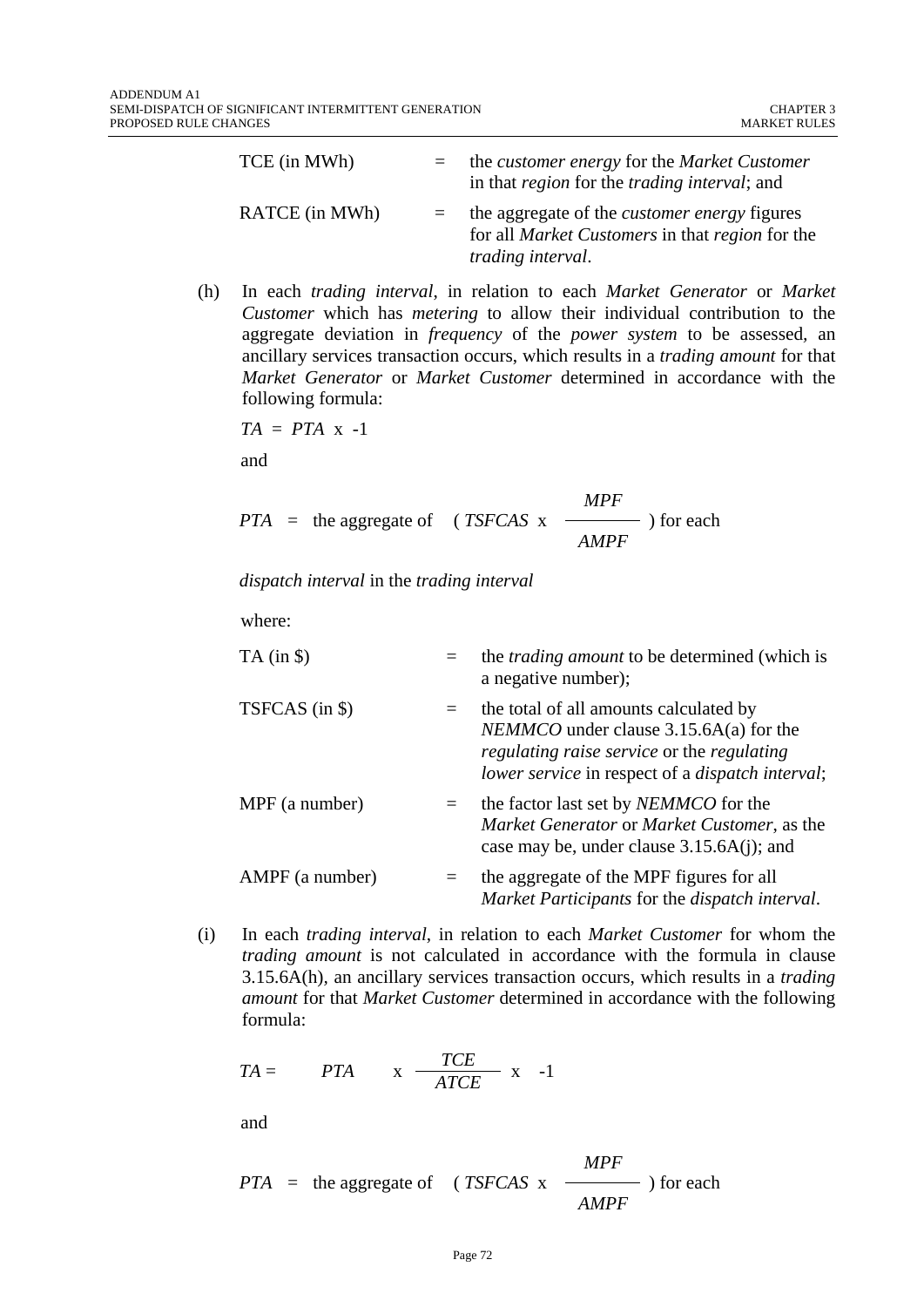*dispatch interval* in the *trading interval*

| $\equiv$ | the <i>trading amount</i> to be determined (which is a<br>negative number);                                                                                                                                                                 |
|----------|---------------------------------------------------------------------------------------------------------------------------------------------------------------------------------------------------------------------------------------------|
| $\equiv$ | has the meaning given in clause $3.15.6A(h)$ ;                                                                                                                                                                                              |
| $=$      | the aggregate of the factor set by <i>NEMMCO</i><br>under clause 3.15.6A(j) for <i>Market Customers</i> ,<br>for whom the <i>trading amount</i> is not calculated in<br>accordance with the formula in clause<br>3.15.6A(h);                |
| $=$      | the aggregate of the MPF figures for all <i>Market</i><br>Participants for the dispatch interval;                                                                                                                                           |
| $=$      | the <i>customer energy</i> for the <i>Market Customer</i> for<br>the <i>trading interval</i> ; and                                                                                                                                          |
| $=$      | the aggregate of the <i>customer energy</i> figures for<br>all Market Customers, for whom the trading<br><i>amount</i> is not calculated in accordance with the<br>formula in clause 3.15.6A(h), for the <i>trading</i><br><i>interval.</i> |
|          |                                                                                                                                                                                                                                             |

- (j) *NEMMCO* must determine a factor for each *Market Participant* for the purposes of clauses 3.15.6A(h) and (i) in accordance with the procedure contemplated by clause 3.15.6A(k).
- (k) *NEMMCO* must prepare a procedure for determining contribution factors for use in clause 3.15.6A(j) taking into account the following principles:
	- (1) the contribution factor for a *Market Participant* should reflect the extent to which the *Market Participant* contributed to the need for *regulation services*;
	- (2) the contribution factor for all *Market Customers* that do not have *metering* to allow their individual contribution to the aggregate need for *regulation services* to be assessed must be equal;
	- (3) the individual *Market Participant's* contribution to the aggregate need for *regulation services* will be determined over a period of time to be determined by *NEMMCO*; and
	- (4) a *Registered Participant* which has classified a *scheduled generating unit*, *scheduled load, ancillary service generating unit* or *ancillary service load* (called a 'Scheduled Participant') will not be assessed as contributing to the deviation in the *frequency* of the *power system* if within a *dispatch interval:* 
		- (a) the Scheduled Participant achieves its *dispatch* target at a uniform rate;
		- (b) the Scheduled Participant is *enabled* to provide a *market ancillary service* and responds to a control signal from *NEMMCO* to *NEMMCO's* satisfaction; or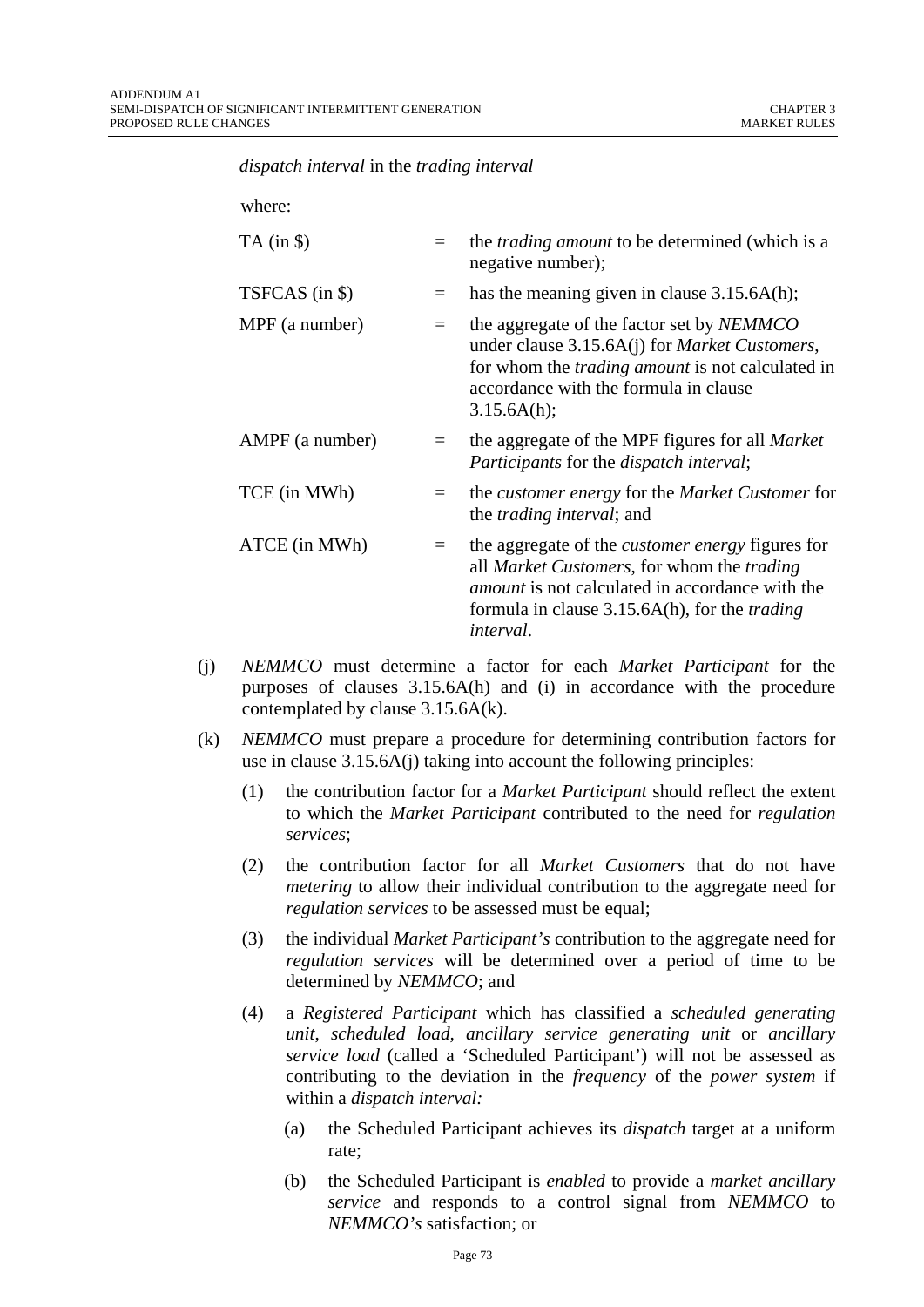- (c) the Scheduled Participant is not *enabled* to provide a *market ancillary service*, but responds to a need for *regulation services* in a way that tends to reduce the aggregate deviation.
- (5) a *Semi-Scheduled Generator* will not be assessed as contributing to the deviation in the *frequency* of the *power system* if within a *dispatch interval*, the *semi-scheduled generating unit*:
	- (i) ramps its actual *generation* at a uniform rate over a *semi-dispatch interval* to the *dispatch cap*;
	- (ii) ramps its actual *generation* at a uniform rate over a *non-semidispatch interval*;
	- (iii) is *enabled* to provide a *market ancillary service* and responds to a control signal from *NEMMCO* to *NEMMCO's* satisfaction; or
	- (iv) is not *enabled* to provide a *market ancillary service*, but responds to a need for *regulation services* in a way that tends to reduce the aggregate deviation.
- (l) *NEMMCO* may amend the procedure referred to in clause 3.15.6A(j) from time to time.
- (m) *NEMMCO* must comply with the *Rules consultation procedures* when making or amending the procedure referred to in clause 3.15.6A(j).
- (n) *NEMMCO* must *publish*, in accordance with the *timetable*, the historical data used in determining a factor for each *Market Participant* for the purposes of clauses 3.15.6A(h) and (i) in accordance with the procedure contemplated by clause 3.15.6A(k).
- (na) Notwithstanding any other provisions of the *Rules*, *NEMMCO* must *publish* the factors determined in accordance with clause 3.15.6A(j) at least 10 *business days* prior to the application of those factors in accordance with clauses 3.15.6A(h) and 3.15.6A(i).
- (o) In this clause 3.15.6A:
	- (1) '*generator energy*' in respect of a *Market Generator* for a *trading interval* means the sum of the *adjusted gross energy* figures calculated for that *trading interval* in respect of that *Market Generator's applicable connection points*, provided that, if the sum of those figures is negative, then the *Market Generator's generator energy* for that *trading interval* is zero;
	- (2) a *connection point* is an *applicable connection point* of a *Market Generator* if:
		- (A) the *Market Generator* is *financially responsible* for the *connection point*; and
		- (B) the *connection point connects* a market *generating unit* to the *national grid*;
	- (3) '*customer energy'* in respect of a *Market Customer* for a *trading interval* means the sum of the *adjusted gross energy* figures calculated for that *trading interval* in respect of that *Market Customer's relevant connection points*; and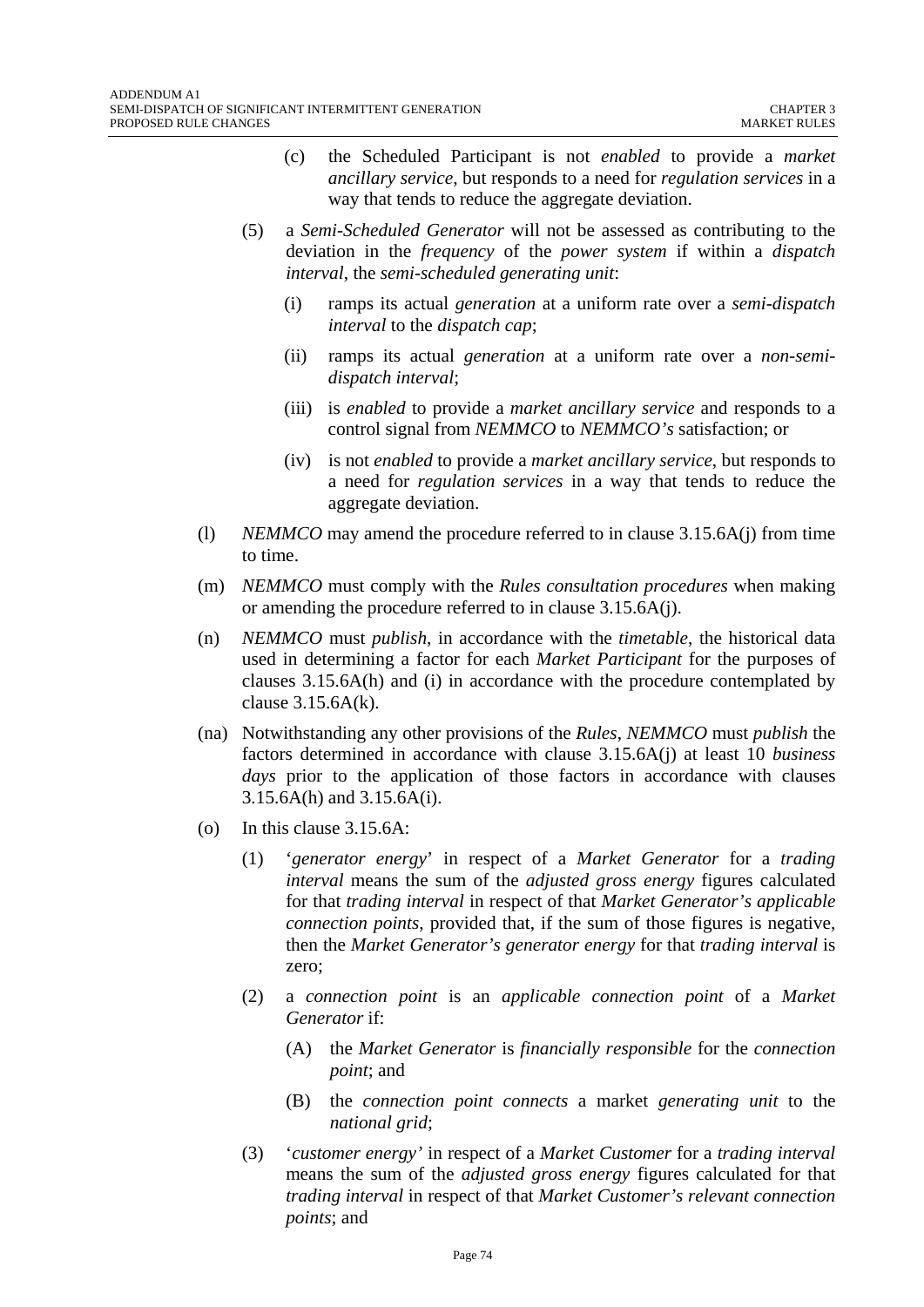- (4) a *connection point* is a *relevant connection point* of a *Market Customer* if:
	- (A) the *Market Customer* is *financially responsible* for the *connection point*; and
	- (B) the *load* at that *connection point* has been classified (or is deemed to be classified) as a *market load*.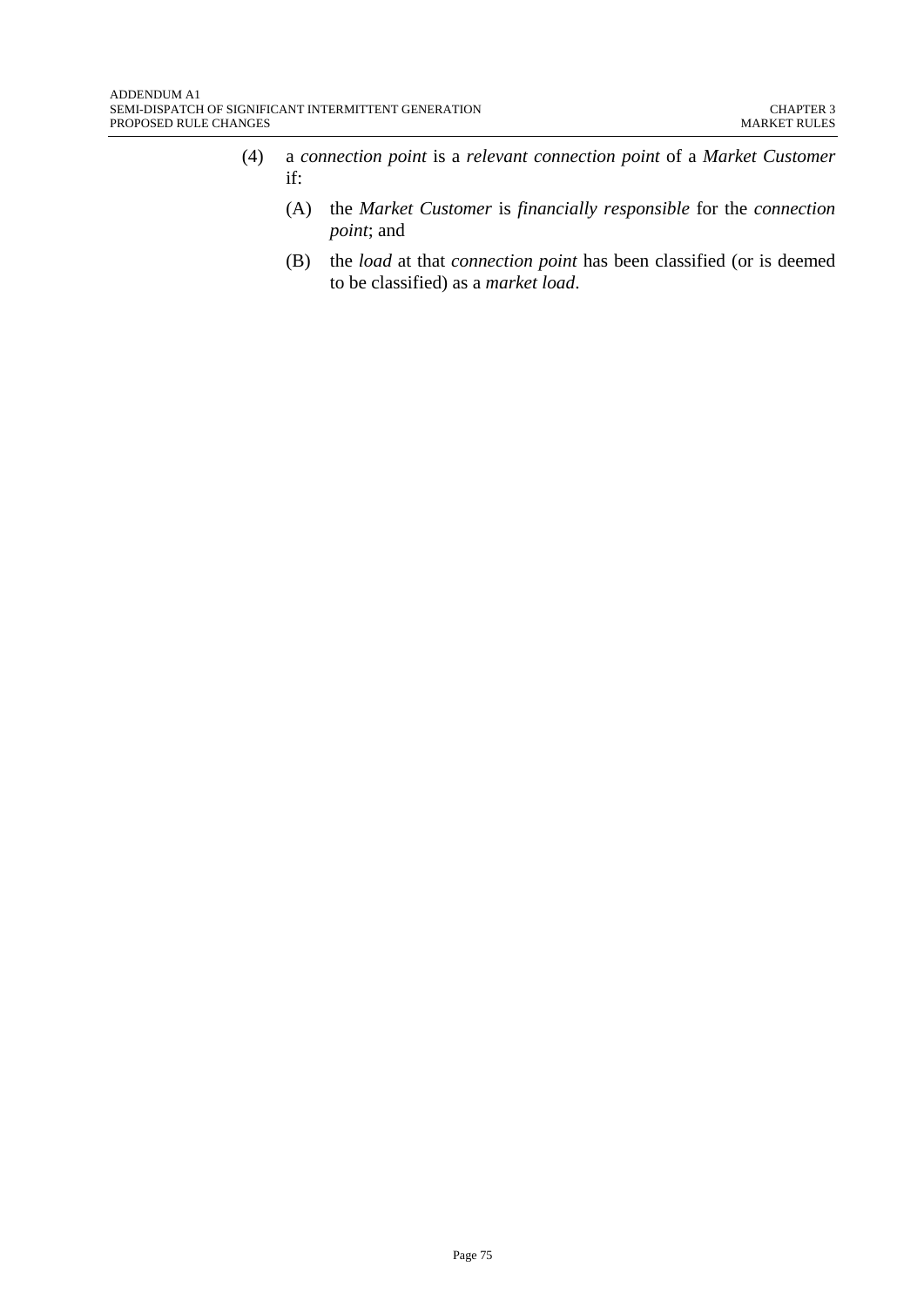#### **3.15.7 Payment to Directed Participants**

- (a) Subject to clause 3.15.7(b), *NEMMCO* must pay compensation to *Directed Participants* calculated in accordance with clauses 3.15.7, 3.15.7A and 3.15.7B, as the case may be, for any service which the *Directed Participant*  was required to provide in order to comply with the *direction*.
- (b) For the purpose of clause 3.15.8 and 3.15.10C the amount of compensation due to a *Directed Participant* pursuant to clause 3.15.7(a) must include interest on the sum of that amount less any payment made in accordance with clause 3.15.10C(a), computed at the average *bank bill rate* for the period beginning on the day on which payment was required to be made under clauses 3.15.16 and 3.15.17 in respect of the *final statement* for the *billing period* in which the *direction* was issued and ending on the day on which payment is required to be made pursuant to clause 3.15.10C.
- (c) Subject to clause 3.15.17(d) and clause 3.15.7B, the compensation payable to each *Directed Participant* for the provision of *energy* or *market ancillary services* pursuant to a *direction* is to be determined in accordance with the formula set out below:

$$
DCP = AMP \times DQ
$$

where:

- DCP = the amount of compensation the *Directed Participant* is entitled to receive;
- AMP = the price below which are 90% of the *spot prices* or *market ancillary service prices* (as the case may be) for the relevant service provided by *Scheduled Generators*, *Semi-Scheduled Generators*, *Scheduled Network Service Providers* or *Market Customers* in the *region* to which the *direction* relates, for the 12 months immediately preceding the *trading day* in which the *direction* was issued; and
- $DQ = i s$  either:
	- (A) the difference between the total *adjusted gross energy* delivered or consumed by the *Directed Participant* and the total *adjusted gross energy* that would have been delivered or consumed by the *Directed Participant* had the *direction* not been issued; or
	- (B) the amount of the relevant *market ancillary service* which the *Directed Participant* has been *enabled* to provide in response to the *direction.*
- (d) If at the time *NEMMCO* issues a *direction*, the *Directed Participant* had submitted a valid *dispatch bid*, *dispatch offer* or *rebid* for *dispatch* of the service that is to be *dispatched* in accordance with the *direction*, the *Directed Participant* is entitled to receive compensation for the provision of that service at a price equal to the *price* in that *dispatch bid, dispatch offer* or *rebid* as appropriate.
- (e) *NEMMCO* must, in accordance with the *intervention settlement timetable*, advise each *Directed Participant* in writing of the amount the *Directed*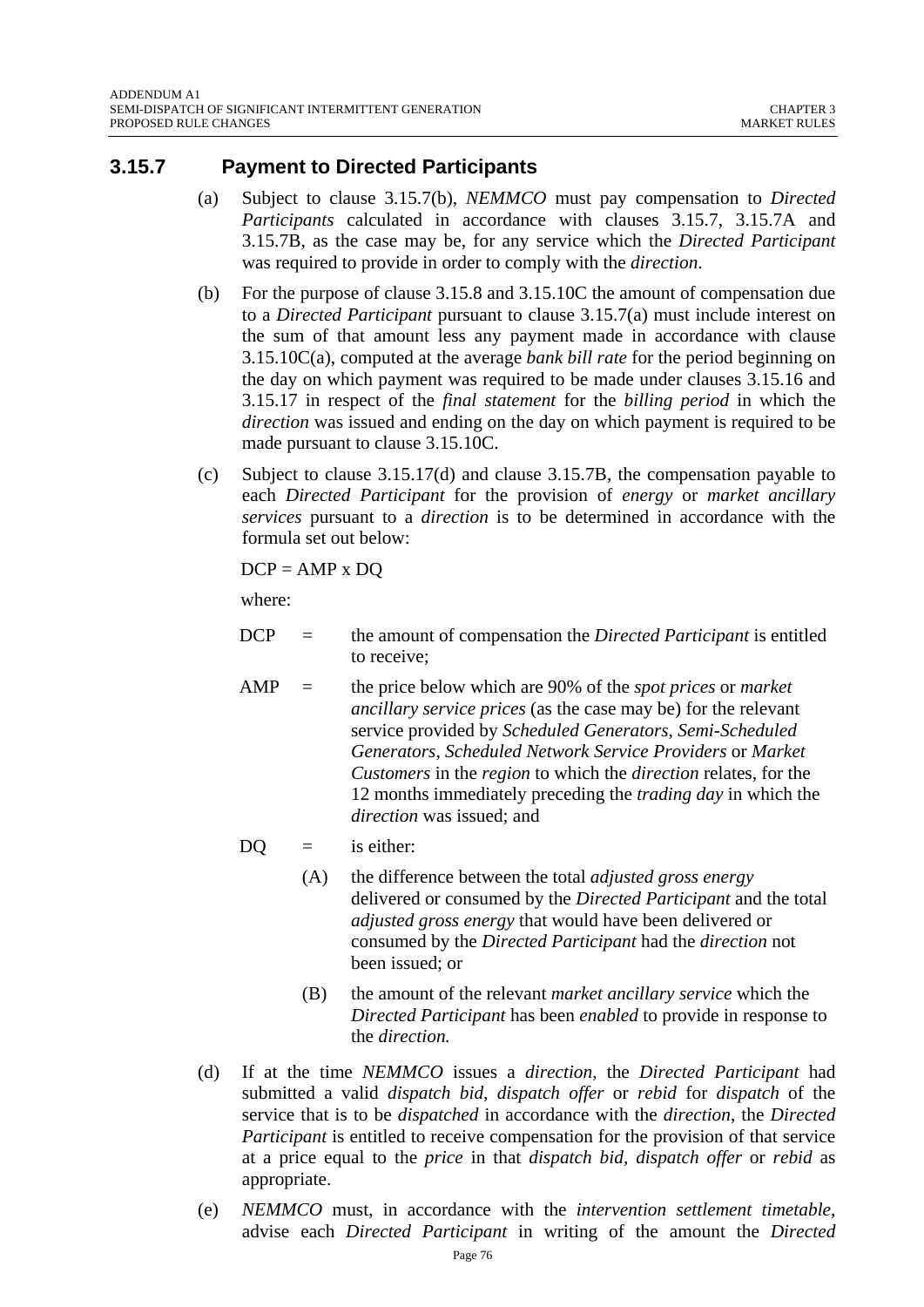*Participant* is entitled to receive pursuant to clause 3.15.7(c) or clause  $3.15.7(d)$ .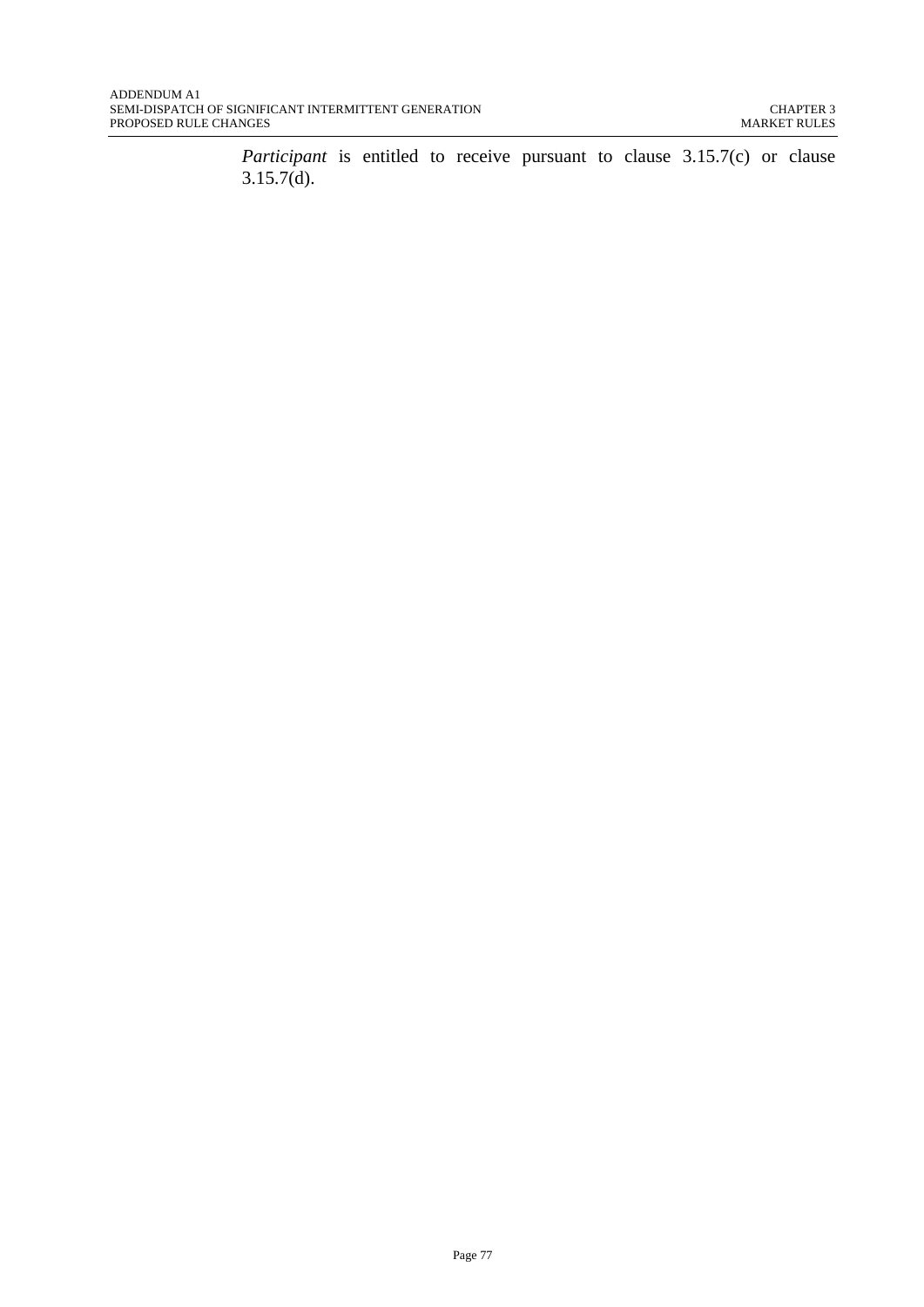## **3.15.7A Payment to Directed Participants for services other than energy and market ancillary services**

- (a) Subject to clause 3.15.7(d) and clause 3.15.7B, *NEMMCO* must compensate each *Directed Participant* for the provision of services pursuant to a *direction* other than *energy* and *market ancillary services*, at the fair payment price of the services determined in accordance with this clause 3.15.7A.
- (b) Subject to clause 3.15.7A(e) and clause 3.15.7A(e1), *NEMMCO* must, in accordance with the *intervention settlement timetable* and any guidelines developed by *NEMMCO* in accordance with the *Rules consultation procedures*, determine if in *NEMMCO*'s reasonable opinion, an independent expert could reasonably be expected to determine a fair payment price for the services provided pursuant to the *direction* within a reasonable time period.
- (b1) If *NEMMCO* determines pursuant to clause 3.15.7A(b) that an independent expert could reasonably be expected to determine a fair payment price for the services provided pursuant to the *direction* within a reasonable time period it must as soon as reasonably practicable after making such determination *publish* its determination and, subject to clause 3.15.7A(e1), appoint an independent expert, in accordance with the *intervention settlement timetable*, to determine the fair payment price for the services provided pursuant to the *direction*.
- (c) *NEMMCO* must include as part of the terms of appointment of an independent expert the following requirements:
	- (1) that the independent expert must, in determining the fair payment price of the relevant service for the purposes of clause 3.15.7A, take into account:
		- (i) other relevant pricing methodologies in Australia and overseas, including but not limited to:
			- (A) other electricity markets;
			- (B) other markets in which the relevant service may be utilised; and
			- (C) relevant contractual arrangements which specify a price for the relevant service;
		- (ii) the following principles:
			- (A) the disinclination of *Scheduled Generators*, *Semi-Scheduled Generators, Market Generators, Scheduled Network Service Providers* or *Market Customers* to provide the service the subject of the *direction* must be disregarded;
			- (B) the urgency of the need for the service the subject of the *direction* must be disregarded;
			- (C) the *Directed Participant* is to be treated as willing to supply at the market price that would otherwise prevail for the directed services the subject of the *direction* in similar demand and supply conditions; and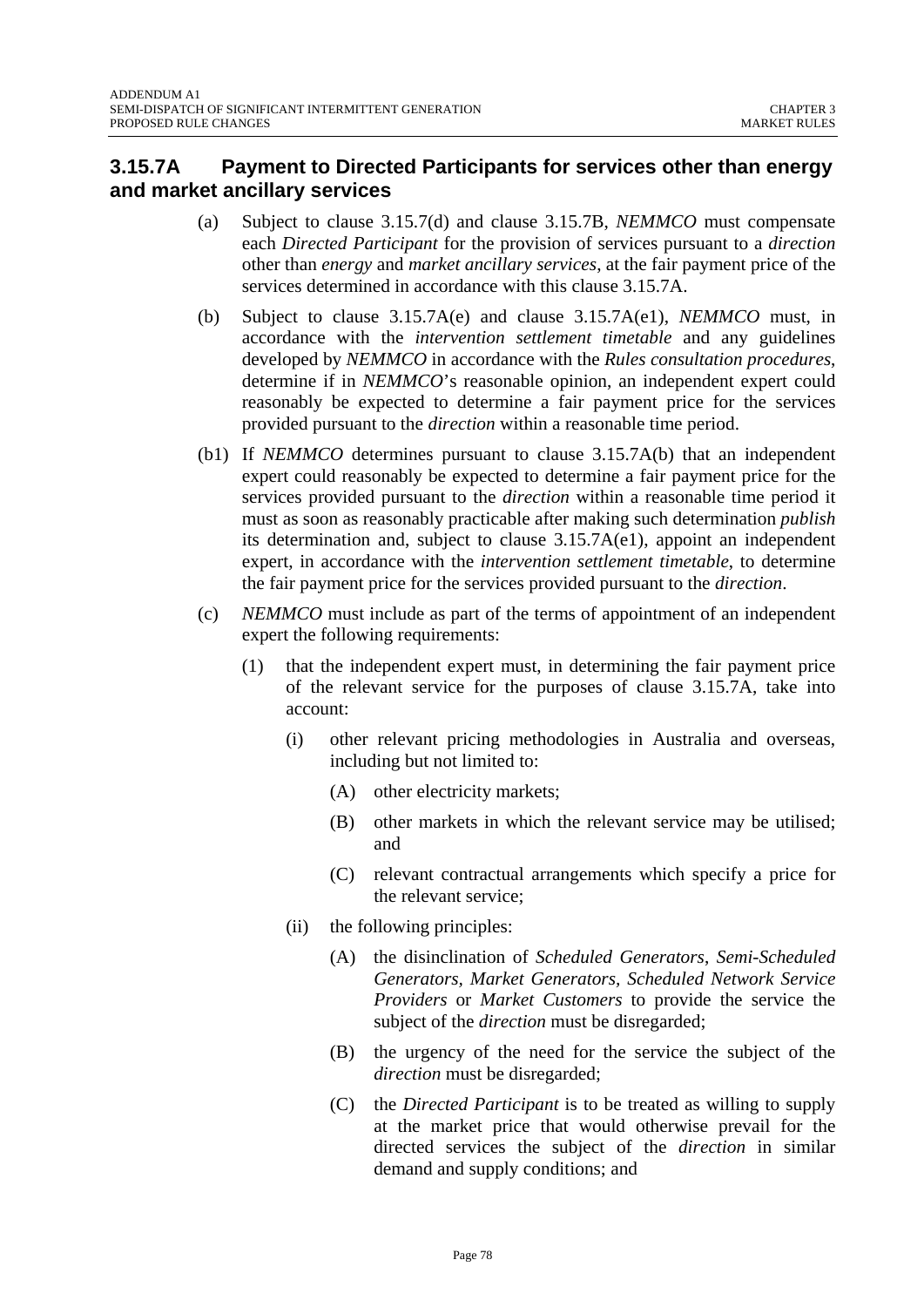- (D) the fair payment price is the market price for the directed services the subject of the *direction* that would otherwise prevail in similar demand and supply conditions;
- (2) that the independent expert must determine and *publish* a draft report, in accordance with the *intervention settlement timetable*, setting out:
	- (i) a description of the services provided in response to the *direction*;
	- (ii) the independent expert's draft determination of each fair payment price for the services provided;
	- (iii) the methodology and assumptions used by the independent expert in making the draft determination of the fair payment price; and
	- (iv) a request for submissions from interested parties on the matters set out in the draft report;
- (3) that the independent expert must, in accordance with the *intervention settlement timetable*, determine the fair payment price for the services provided, taking into account the submissions received, and must prepare and *publish* a final report setting out:
	- (i) the description of the services provided in response to the *direction*;
	- (ii) the independent expert's determination of the fair payment price for the services provided;
	- (iii) the methodology and assumptions used by the independent expert in making the determination of each fair payment price; and
	- (iv) summaries of the submissions made by interested parties;
- (4) that the independent expert must deliver to *NEMMCO* a final tax invoice for the services rendered at the time he or she *publishes* the final report; and
- (5) that a report *published* by the independent expert pursuant to clause 3.15.7A(c) must not disclose *confidential information* or the identity of a *Directed Participant*.
- (d) In accordance with the *intervention settlement timetable*, *NEMMCO* must calculate the compensation payable to the *Directed Participant* using the fair payment price *published* by the independent expert under clause 3.15.7A(c)(3).
- (e) The fair payment price determined in accordance with clause  $3.15.7A(c)(3)$  is to be the fair payment price for that service to be applied in all future occurrences where there is a *direction* for that service at any time within a period of 12 calendar months from the date on which the determination of that price was published.
- (e1) *NEMMCO* must not appoint an independent expert under clause 3.15.7A(b1) in respect of a *direction* for a service in respect of which:
	- (1) there is a determination of an independent expert in place in accordance with clause 3.15.7A(e) in relation to that service; or
	- (2) *NEMMCO* has appointed an independent expert to determine the fair payment price for that service under clause 3.15.7A and the independent expert has not yet made a determination of the fair payment price.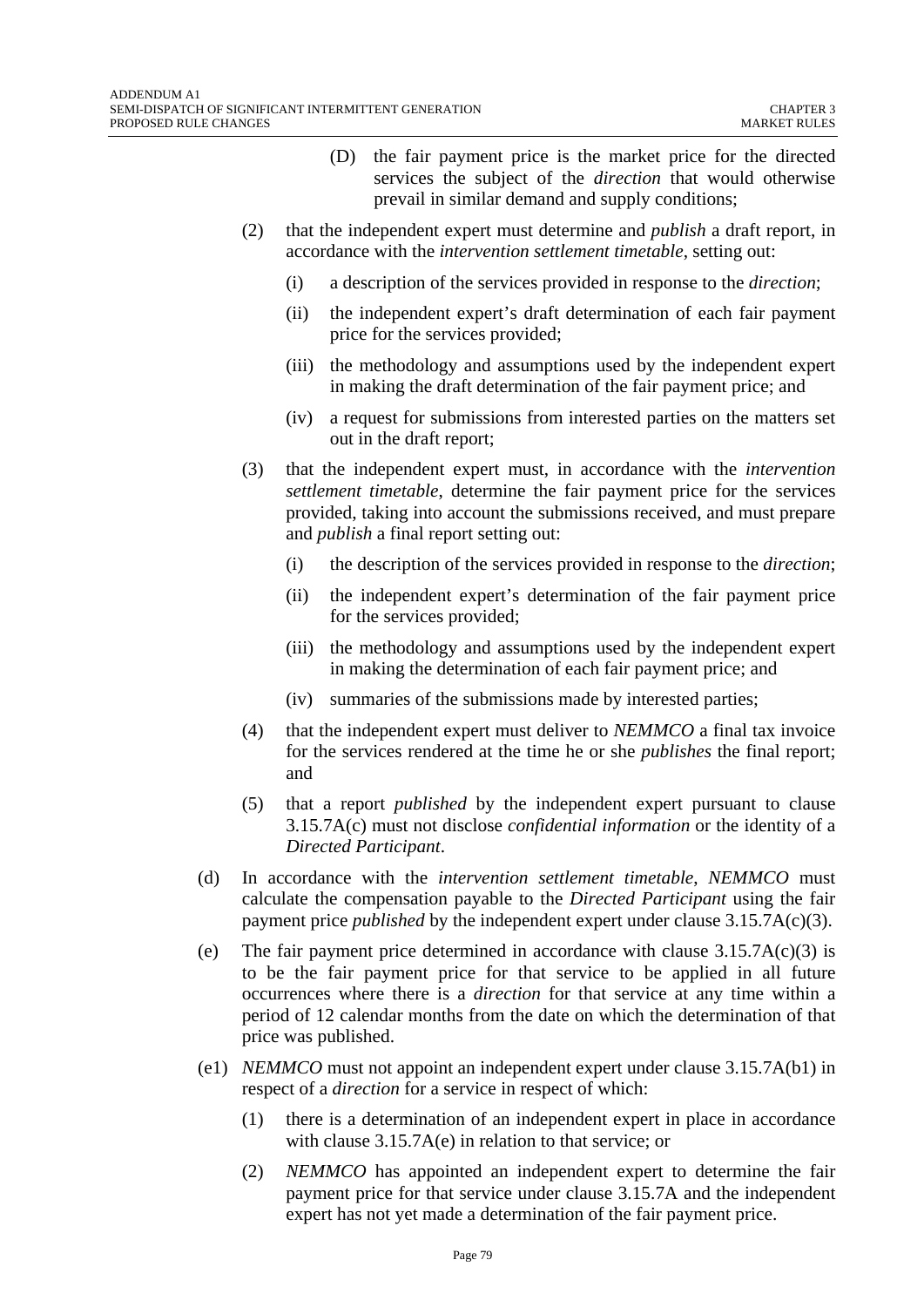In these circumstances, *NEMMCO* must apply to the subsequent *direction* the fair payment price for that service determined, or to be determined, by the independent expert.

- (f) Within 1 *business day* of calculating the compensation payable pursuant to clause  $3.15.7A(a)$  by application of clause  $3.15.7A(e)$  or pursuant to clause 3.15.7A(d), *NEMMCO* must advise the relevant *Directed Participant* in writing of the amount of compensation.
- (g) The determination of a fair payment price pursuant to clause  $3.15.7A(c)(1)$  and the calculation of compensation payable to *Directed Participants* pursuant to clause 3.15.7A(d) is final and binding.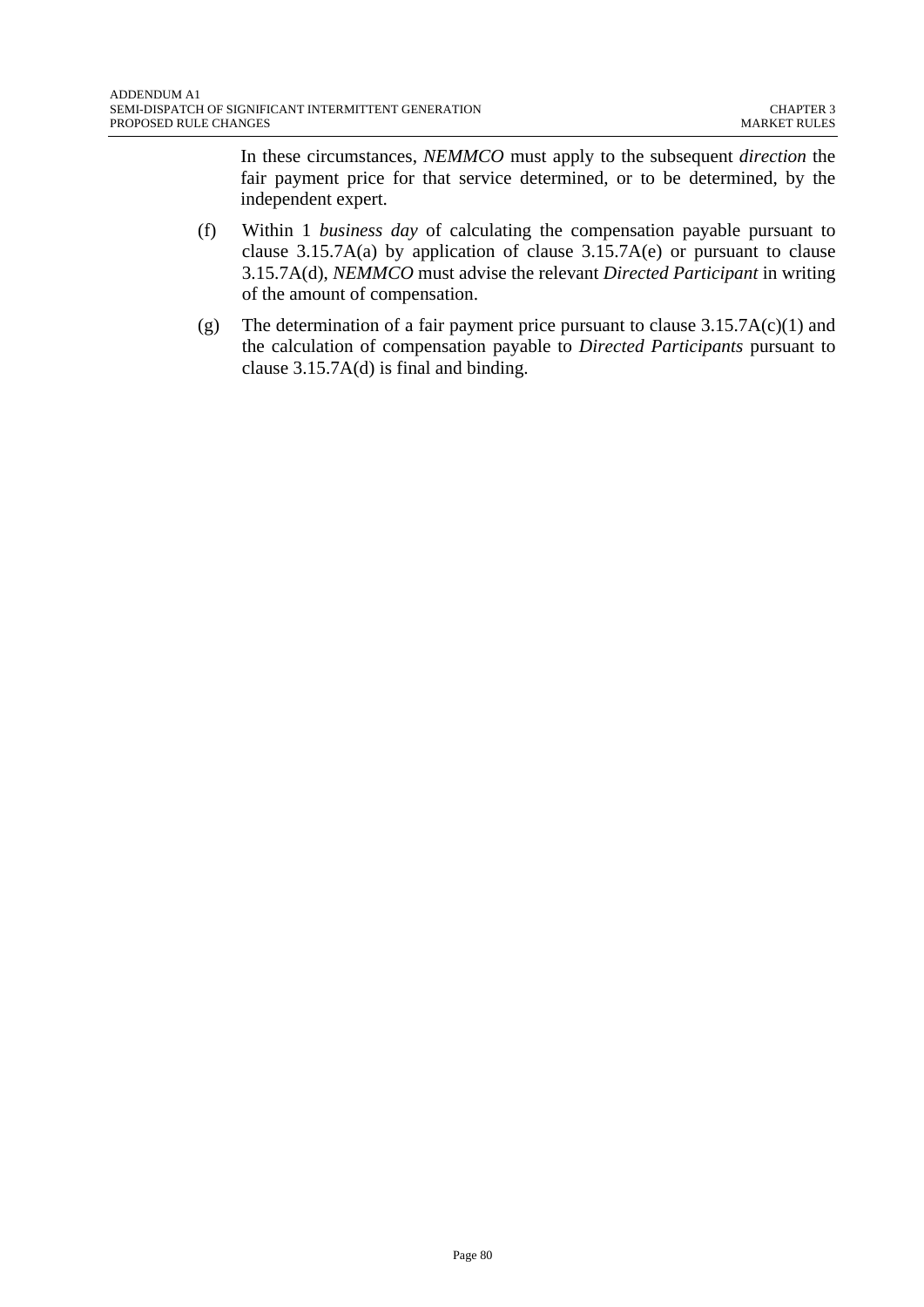#### **3.15.7B Claim for additional compensation by Directed Participants**

- (a) Subject to clauses 3.15.7B(a1) and 3.15.7B(a4), a *Directed Participant* entitled to compensation pursuant to clause 3.15.7 or clause 3.15.7A may, in accordance with the *intervention settlement timetable,* make a written submission to *NEMMCO* claiming an amount equal to the sum of:
	- (1) the aggregate of the loss of revenue and additional net direct costs incurred by the *Directed Participant* in respect of a *scheduled generating unit*, *semi-scheduled generating unit* or *scheduled network services*, as the case may be, as a result of the provision of the service under *direction*; less
	- (2) the amount notified to that *Directed Participant* pursuant to clause 3.15.7(c) or clause 3.15.7A(f); less
	- (3) the aggregate amount the *Directed Participant* is entitled to receive in accordance with clause 3.15.6(c) for the provision of a service rendered as a result of the *direction.*
- (a1) Subject to clause 3.15.7B(a4), if *NEMMCO* determines pursuant to clause 3.15.7A(a) that an independent expert could not reasonably be expected to determine within a reasonable period of time the relevant fair payment price, a *Directed Participant* may, in accordance with the *intervention settlement timetable*, make a written submission to *NEMMCO* claiming compensation from *NEMMCO* for the provision of services under the *direction* equal to:
	- (1) loss of revenue and additional net direct costs which the *Directed Participant* incurred as a result of the provision of services under the *direction*; and
	- (2) a reasonable rate of return on the capital employed in the provision of the service determined by reference as far as reasonably practicable to rates of return for the provision of similar services by similar providers of such services.
- (a2) Subject to clause 3.15.7B(a4), if a *Directed Participant* entitled to compensation pursuant to clause 3.15.7(d) considers that the amount notified pursuant to clauses 3.15.7(e) is less than the amount it is entitled to receive pursuant to that clause, the *Directed Participant* may, in accordance with the *intervention settlement timetable*, make a written submission to *NEMMCO* requesting compensation from *NEMMCO* for that difference.
- (a3) For the purposes of the calculation of additional net direct costs pursuant to clause  $3.15.7B(a)(1)$  and clause  $3.15.7B(a)(1)$ , the additional net direct costs incurred by the *Directed Participant* in respect of that *scheduled generating unit*, *semi-scheduled generating unit* or *scheduled network services,* as the case may be, includes without limitation:
	- (1) fuel costs in connection with the *scheduled generating unit*, *semischeduled generating unit* or *scheduled network services*;
	- (2) incremental maintenance costs in connection with the *scheduled generating unit*, *semi-scheduled generating unit* or *scheduled network services*;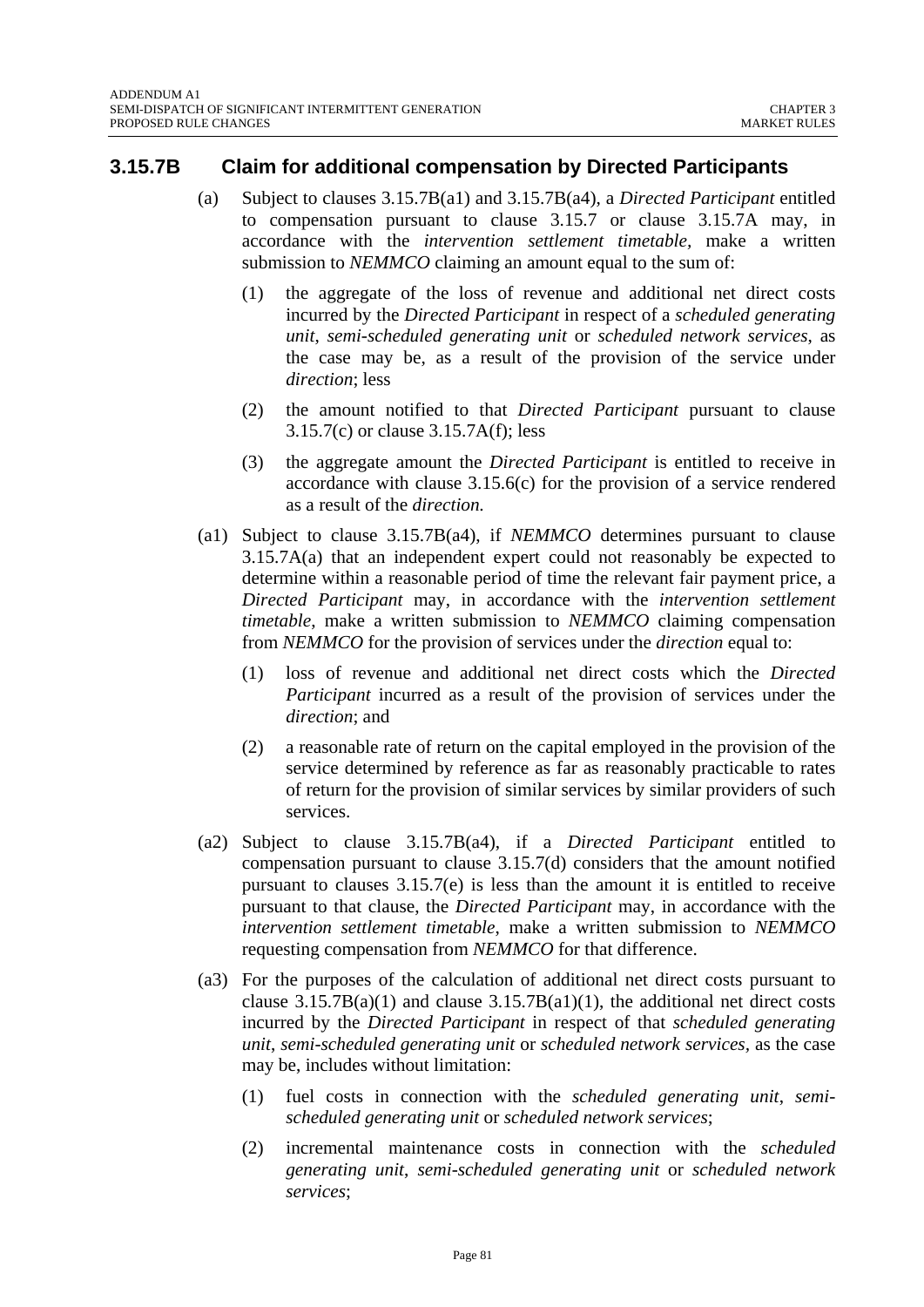- (3) incremental manning costs in connection with the *scheduled generating unit*, *semi-scheduled generating unit* or *scheduled network services*;
- (4) acceleration costs of maintenance work in connection with the *scheduled generating unit*, *semi-scheduled generating unit* or *scheduled network services,* where such acceleration costs are incurred to enable the *scheduled generating unit*, *semi-scheduled generating unit* or *scheduled network services* to comply with the *direction*;
- (5) delay costs for maintenance work in connection with the *scheduled generating unit*, *semi-scheduled generating unit* or *scheduled network service*, where such delay costs are incurred to enable the *scheduled generating unit*, *semi-scheduled generating unit* or *scheduled network service* to comply with the *direction*;
- (6) other costs incurred in connection with the *scheduled generating unit*, *semi-scheduled generating unit* or *scheduled network services*, where such costs are incurred to enable the *scheduled generating unit*, *semischeduled generating unit* or *scheduled network service* to comply with the *direction*; and
- (7) any compensation which the *Directed Participant* receives or could have obtained by taking reasonable steps in connection with the *scheduled generating unit*, *semi-scheduled generating unit* or *scheduled network services* being available.
- (a4) In respect of a single *intervention price trading interval,* a *Directed Participant* may only make a claim pursuant to clauses  $3.15.7B(a)$ ,  $3.15.7B(a1)$  or 3.15.7B(a2) if the amount of the claim in respect of that *intervention price trading interval* is greater than \$5,000.
- (b) The submissions pursuant to clauses  $3.15.7B(a)$ ,  $3.15.7B(a1)$  and  $3.15.7B(a2)$ must:
	- (1) itemise each component of a claim;
	- (2) contain sufficient data and information to substantiate each component of a claim for loss of revenue and additional direct costs incurred and the reasonable rate of return, as the case may be; and
	- (3) be signed by an authorised officer of the applicant certifying that the written submission is true and correct.
- (c) *NEMMCO* must, in accordance with the *intervention settlement timetable*:
	- (1) refer an *affected participant's adjustment claim or market customer's additional claim* to an independent expert to determine such claim in accordance with clause 3.12.11A if the claim is equal to or greater than \$20,000 and the *additional intervention claim* that includes that claim is equal to or greater than \$100,000; and
	- (2) determine in its sole discretion if all other claims by a *Directed Participant* in respect of that *direction* pursuant to clauses 3.15.7B(a),  $3.15.7B(a1)$  and  $3.15.7B(a2)$  are reasonable and if so pay the amount claimed in accordance with clause 3.15.10C.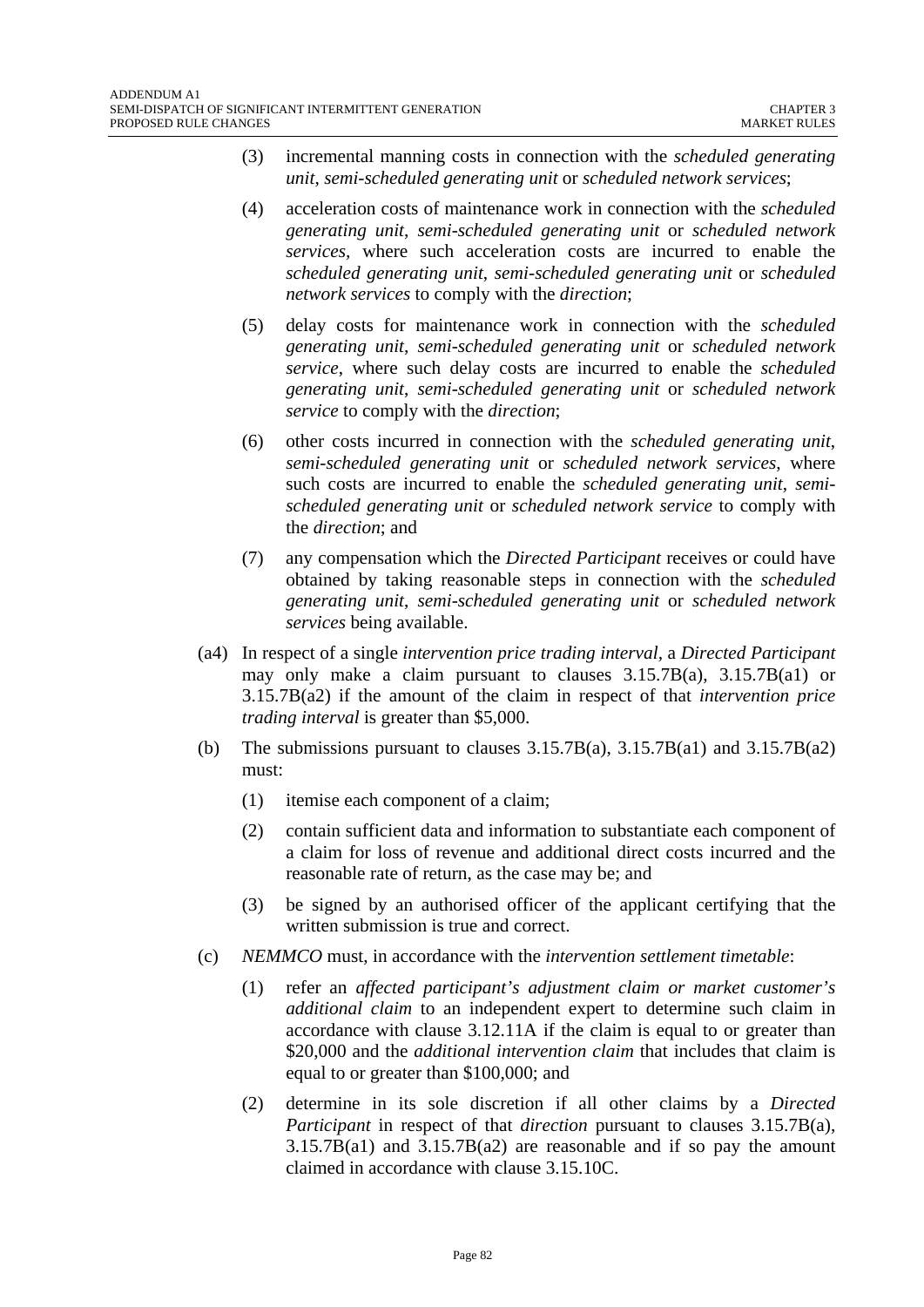- (d) If *NEMMCO* considers that a claim by a *Directed Participant* under clause  $3.15.7B(a)$  or  $3.15.7B(a1)$  or  $3.15.7B(a2)$  is unreasonable, it must, in accordance with the *intervention settlement timetable*:
	- (1) advise the *Directed Participant* of its determination in writing, setting out its reasons; and
	- (2) refer the matter to an independent expert to determine the claim for compensation in accordance with clause 3.12.11A.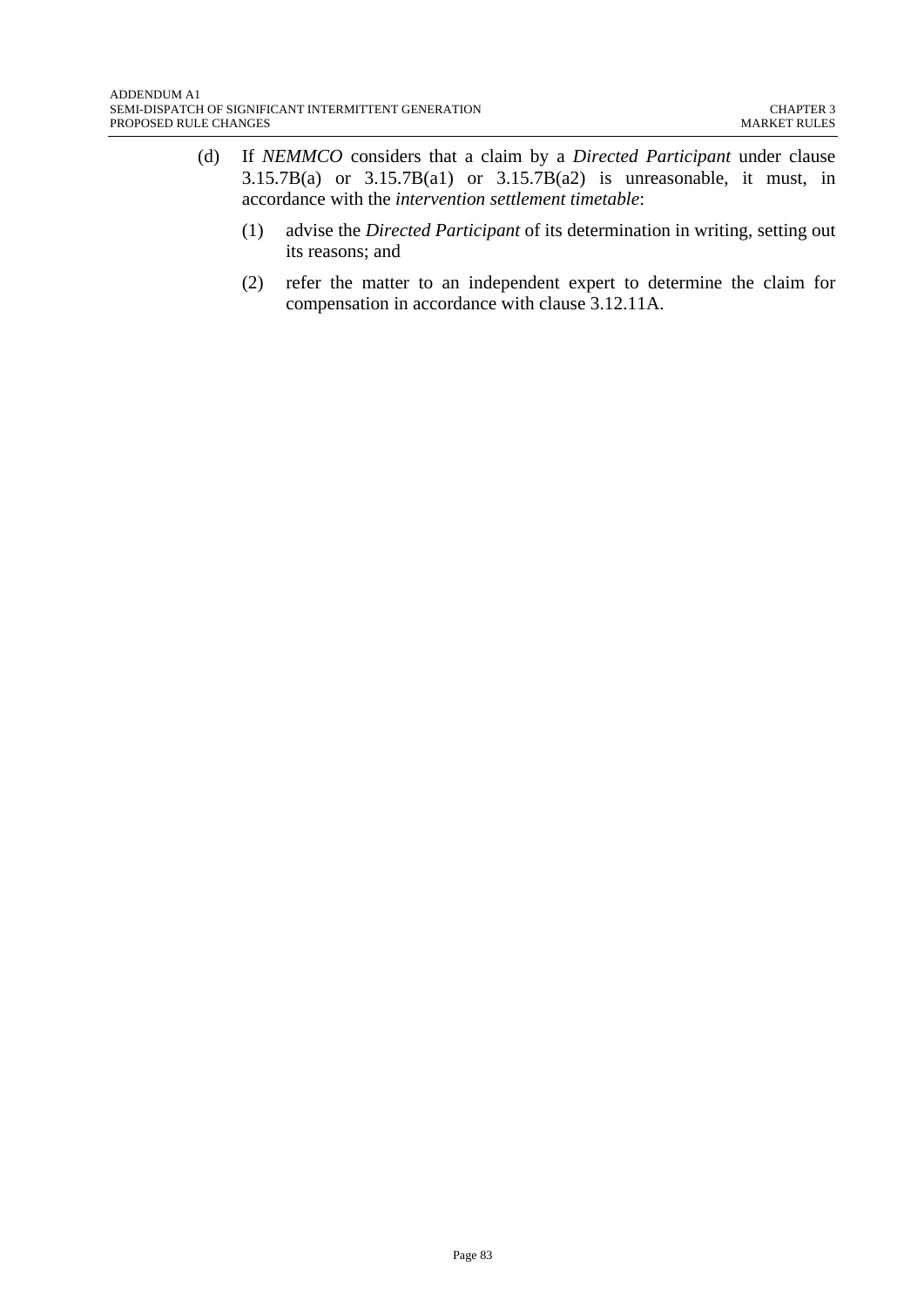## **3.15.10 Administered price, VoLL or market floor price compensation payments**

- (a) In the event that the *AEMC* awards compensation to a *Scheduled Generator, Semi-Scheduled Generator, Market Participant* which submitted a *dispatch bid* or *Scheduled Network Service Provider* in accordance with clause 3.14.6, then *NEMMCO* must determine an amount which shall be payable by all *Market Customers* who purchased electricity from the *spot market* in a region in which the *regional reference price* was affected by the imposition of an *administered price* or *VoLL*, or *market floor price* in the *trading interval* or *trading intervals* in respect of which such compensation has been awarded.
- (b) *NEMMCO* shall determine the amounts payable for each relevant *trading interval* by each of the affected *Market Customers* under clause 3.15.10(a) as follows:

APC x Ei

ΣEi

where

- APC is the total amount of any compensation payments awarded by the *AEMC* to *Scheduled Generators, Semi-Scheduled Generators, Market Participants* which submitted *dispatch bids* or *Scheduled Network Service Providers* in respect of that *trading interval* in accordance with clause 3.14.6.
- Ei is the sum of all of the *Market Customer's adjusted gross energy* amounts, determined in accordance with clauses 3.15.4 and 3.15.5, in respect of each *trading interval* in the *billing period* and each *connection point* for which the *Market Customer* is *financially responsible* in any *region* or *regions* affected by the imposition of an *administered price* or *VoLL* or *market floor price*.
- $\Sigma E_i$  is the sum of all amounts determined as " $E_i$ " in accordance with this clause 3.15.10 for all *Market Customers* in all *regions* affected by the imposition of an *administered price* or *VoLL* or *market floor price* in that *trading interval.*
- (c) Within 15 *business days* of being notified by the AEMC that compensation is to be paid to a *Scheduled Generator, Semi-Scheduled Generator, Market Participant* which submitted a *dispatch bid* or *Scheduled Network Service Providers* in accordance with clause 3.14.6, *NEMMCO* shall include in statements provided under clauses 3.15.14 and 3.15.15 separate details of any amounts payable by or to *Market Participants* as determined in accordance with this clause 3.15.10.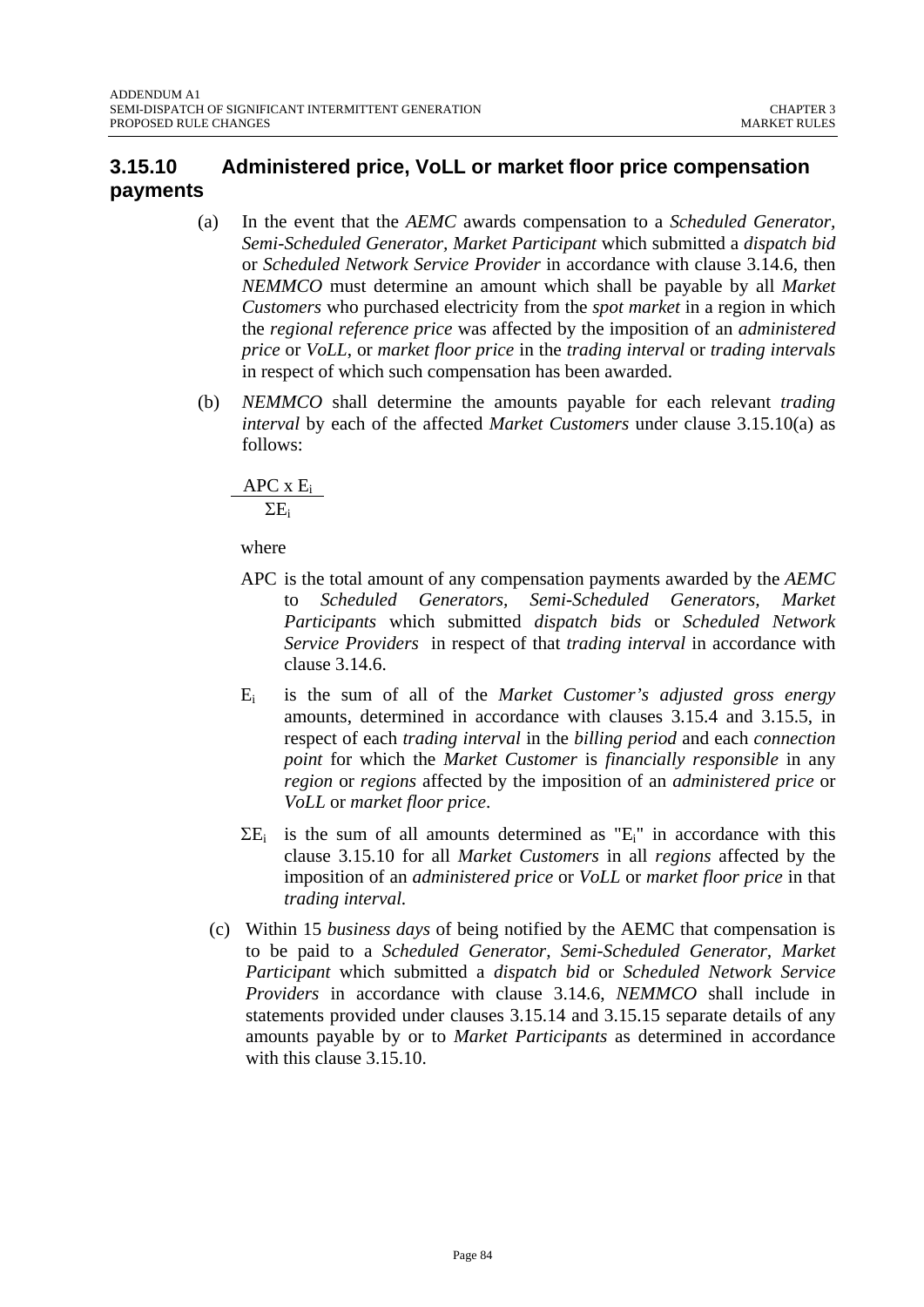#### **3.15.10B Restriction contract amounts**

- (a) If clause 3.12A.7(g) applies then *NEMMCO* must include in the next statement provided under clauses 3.15.14 and 3.15.15 immediately after the end of the relevant *mandatory restriction period* separate details of amounts payable:
	- (1) by *Market Customers* in the relevant *region* in which the *mandatory restrictions* apply an amount equal to:

$$
EMCP = RSA \qquad x \quad \frac{(AGE)}{(AAGE)}
$$

Where:

EMCP is the payment to be made by *Market Customers* to *NEMMC*O.

RSA is the *restriction shortfall amount*.

AGE is the *adjusted gross energy* of a *Market Customer* in that *region* for the *mandatory restriction period* expressed in MWh.

AAGE is the aggregate of the *adjusted gross energy* of all *Market Customers* in that *region* for the *mandatory restriction period* expressed in MWh;

- (2) by *Scheduled Generators*, *Semi-Scheduled Generators* and *Scheduled Network Service Providers* to *NEMMCO* in accordance with clause 3.12A.7(a); and
- (3) the amounts payable by *NEMMCO* to the *Scheduled Generators*, *Semi-Scheduled Generators* or *Scheduled Network Service Provide*rs pursuant to *accepted restriction offer*s.
- (b) Immediately upon the later of the publication of the independent expert's final report in accordance with clause 3.12A.7(i)(8) and the determination of a *dispute resolution panel* pursuant to clause 3.12A.7(m), if any, *NEMMCO* must include in the next statements provided under clauses 3.15.14 and 3.15.15 separate details of any amounts payable:
	- (i) by a *Market Customer* equal to the amount as determined in accordance with clause  $3.12A.7(g)(i)$  less the amount determined in accordance with clause  $3.15.10B(a)(1)$ , if such number is positive together with interest on such amount calculated by applying the *bank bill rate* on the date of this statement for the period from the date of the statement referred to in clause 3.15.10B(a) to the date of this statement under clause 3.15.10B(b); and
	- (ii) to a *Market Customer* equal to the amount determined in accordance with clause 3.15.10B(a)(1) less the amount determined in accordance with clause  $3.12A.7(g)(i)$ , if such number is positive together with interest on such amount calculated by applying the *bank bill rate* on the date of this statement for the period from the date of the statement referred to in clause 3.15.10B(a) to the date of this statement under clause 3.15.10B(b).
- (c) If clauses 3.12A.7(f) or 3.12A.7(h) apply then *NEMMCO* must include in the next statement provided under clauses 3.15.14 and 3.15.15 immediately after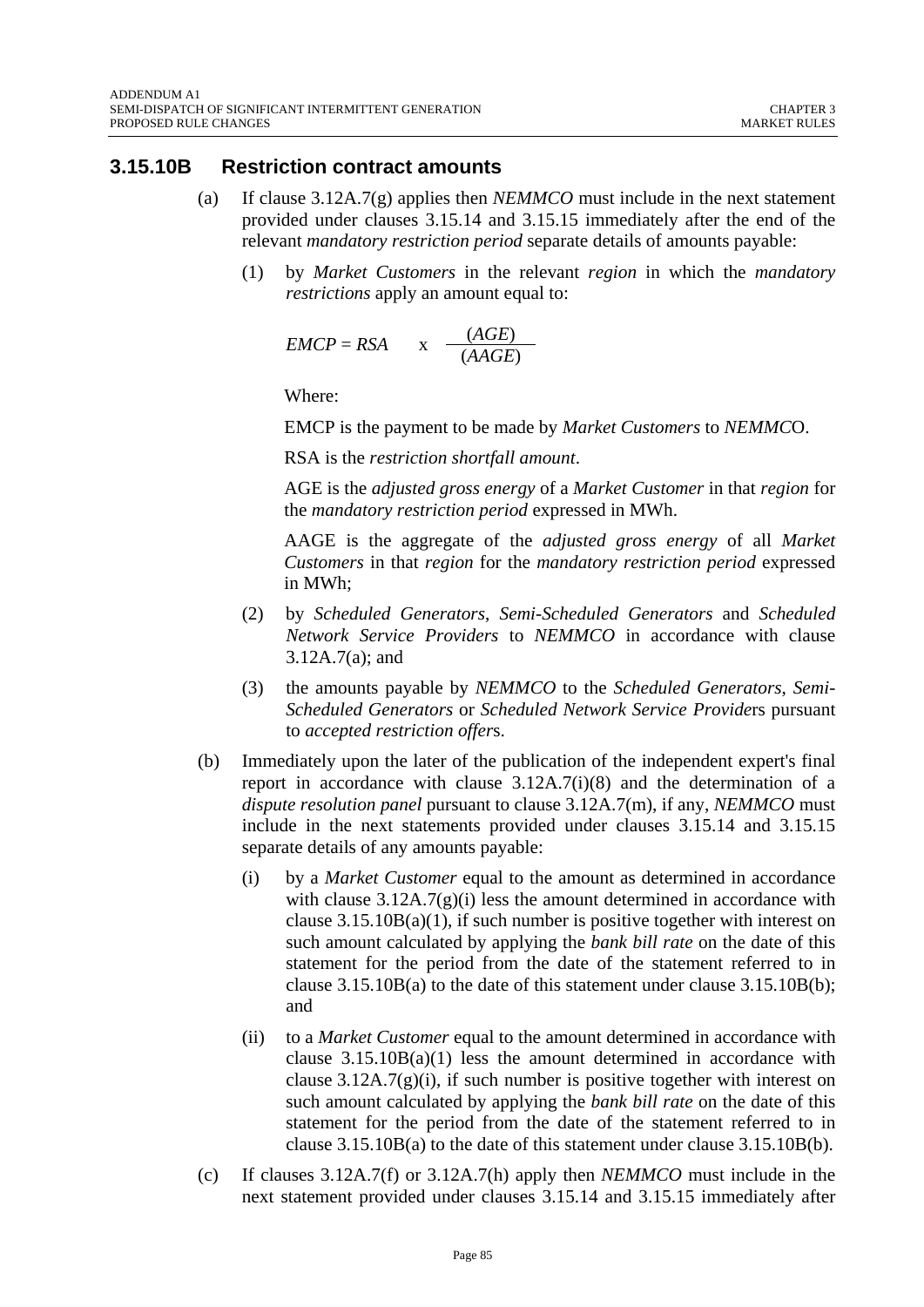the end of the relevant *mandatory restriction period* separate details of any amounts payable:

- (i) by or to *Market Customers* as determined in accordance with clauses 3.12A.7(e) or 3.12A.7(h) respectively;
- (ii) by *Scheduled Generators*, *Semi-Scheduled Generators* and *Scheduled Network Service Providers* to *NEMMCO* in accordance with clause 3.12A.7(a); and
- (iii) the amounts payable by *NEMMCO* to the *Scheduled Generators*, *Semi-Scheduled Generators* or *Scheduled Network Service Provide*rs pursuant to all *accepted restriction offer*s.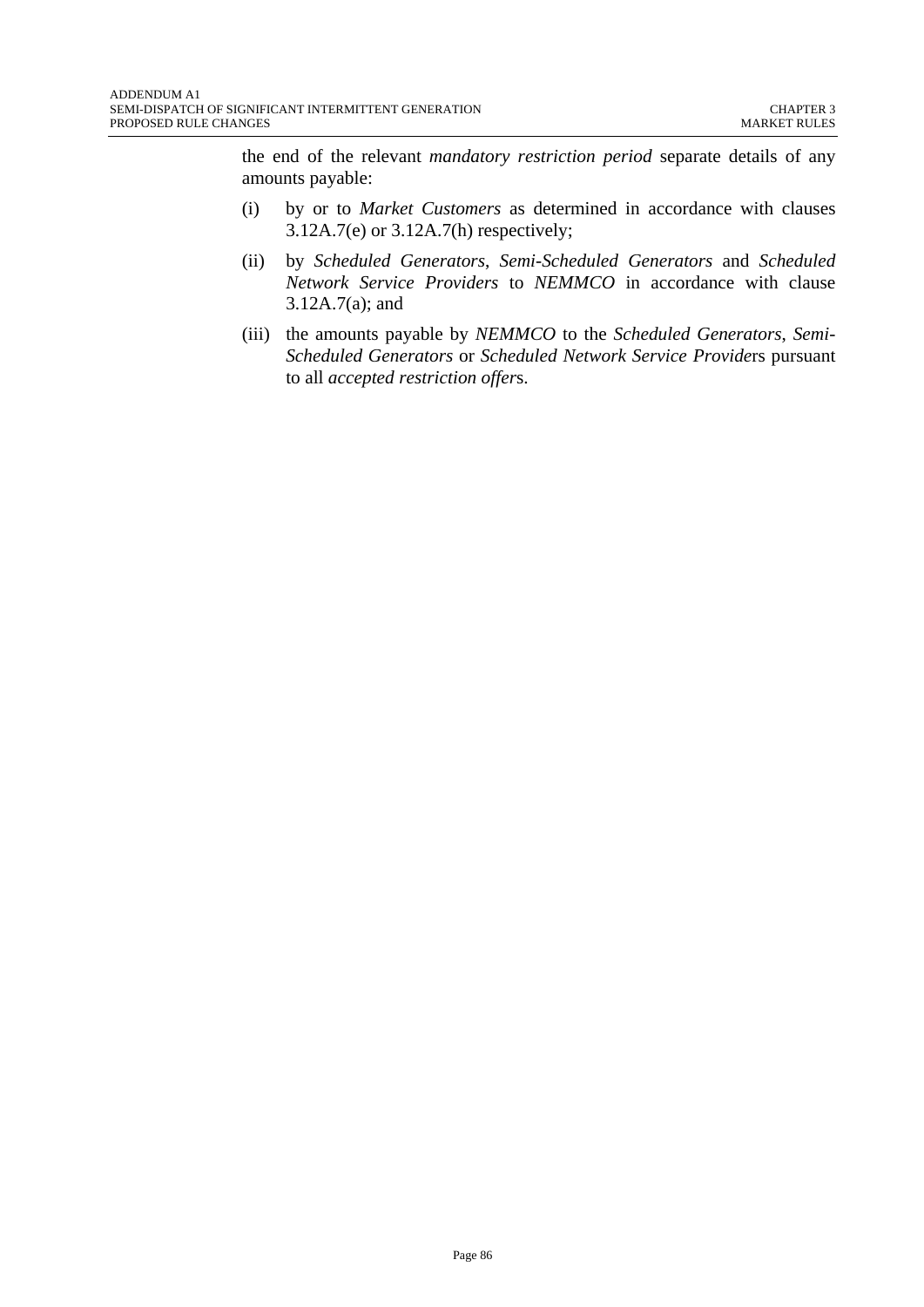# *3.16 Participant compensation fund*

#### **3.16.1 Establishment of Participant compensation fund**

- (a) *NEMMCO* must continue to maintain, in the books of the corporation, a fund called the *Participant compensation fund* for the purpose of paying compensation to *Scheduled Generators, Semi-Scheduled Generators* and *Scheduled Network Service Providers* as determined by the *dispute resolution panel* for *scheduling errors* under this Chapter 3.
- (b) *NEMMCO* must pay to the *Participant compensation fund* that component of *Participant fees* under clause 2.11 attributable to the *Participant compensation fund*.
- (c) The funding requirement for the *Participant compensation fund* for each *financial year* is the lesser of:
	- (1) \$1,000,000; and
	- (2) \$5,000,000 minus the amount which *NEMMCO* reasonably estimates will be the balance of the *Participant compensation fund* at the end of the relevant *financial year*.
- (d) The *Participant compensation fund* is to be maintained by *NEMMCO* and is the property of *NEMMCO*.
- (e) Any interest paid on money held in the *Participant compensation fund* will accrue to and form part of the *Participant compensation fund*.
- (f) *NEMMCO* must pay from the *Participant compensation fund* all income tax on interest earned by the *Participant compensation fund* and must pay from the *Participant compensation fund* all bank account debit tax, financial institutions duty and bank fees in relation to the *Participant compensation fund*.
- (g) Upon ceasing to be a *Scheduled Generator*, a *Scheduled Generator* is not entitled to a refund of any contributions made to the *Participant compensation fund*.
- (g1) Upon ceasing to be a *Semi-Scheduled Generator*, a *Semi-Scheduled Generator*  is not entitled to a refund of any contributions made to the *Participant compensation fund*.
- (h) Upon ceasing to be a *Scheduled Network Service Provider*, a *Scheduled Network Service Provider* is not entitled to a refund of any contributions made to the *Participant compensation fund*.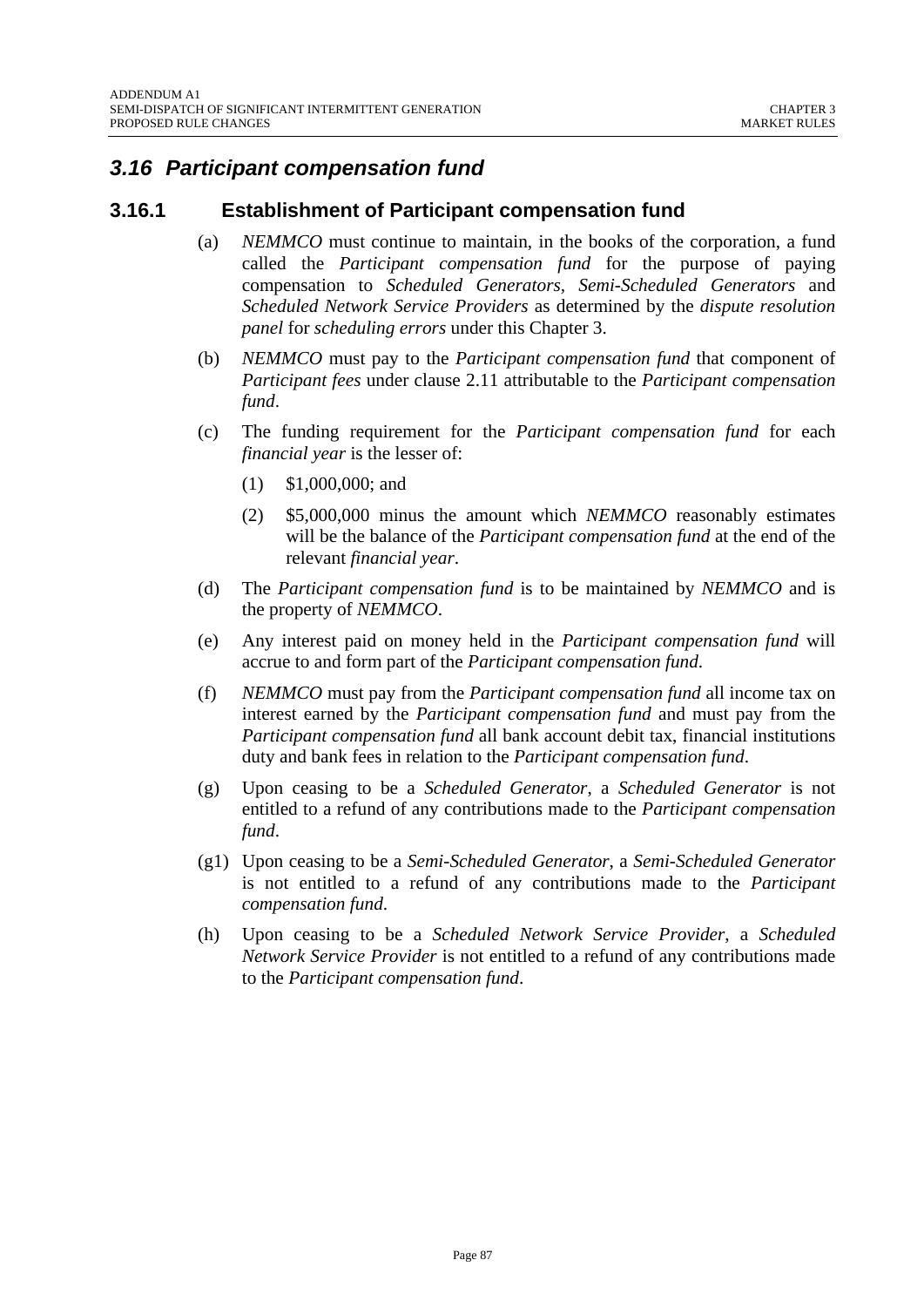#### **3.16.2 Dispute resolution panel to determine compensation**

- (a) Where a *scheduling error* occurs, a *Market Participant* may apply to the *dispute resolution panel* for a determination as to compensation under this clause 3.16.2.
- (b) Where a *scheduling error* occurs, the *dispute resolution panel* may determine that compensation is payable to *Market Participants* and the amount of any such compensation payable from the *Participant compensation fund*.
- (c) A determination by the *dispute resolution panel* as to compensation must be consistent with this clause 3.16.2.
- (d) A *Scheduled Generator* who receives an instruction in respect of a *scheduled generating unit* to operate at a lower level than the level at which it would have been instructed to operate had the *scheduling error* not occurred, will be entitled to receive in compensation an amount determined by the *dispute resolution panel*.
- (d1) A *Semi-Scheduled Generator* who receives an instruction in respect of a *semischeduled generating unit* to operate at a lower level than the level at which it would have been instructed to operate had the *scheduling error* not occurred, will be entitled to receive in compensation an amount determined by the *dispute resolution panel*.
- (e) A *Scheduled Network Service Provider* who receives an instruction in respect of its *scheduled network services* to transfer less *power* on the *scheduled network service* than it would have been instructed to transfer had the *scheduling error* not occurred, will be entitled to receive in compensation an amount determined by the *dispute resolution panel*.
- (f) A *Scheduled Generator* who receives a *dispatch instruction* in respect of a *scheduled generating unit* to operate at a level consistent with a *dispatch offer price* (with reference to the relevant *regional reference node*) which is higher than the *dispatch price*, due to the operation of clause 3.9.2B, is entitled to receive in compensation an amount determined by the *dispute resolution panel*.
- (f1) A *Semi-Scheduled Generator* who receives a *dispatch instruction* in respect of a *semi-scheduled generating unit* to operate at a level consistent with a *dispatch offer price* (with reference to the relevant *regional reference node*) which is higher than the *dispatch price*, due to the operation of clause 3.9.2B, is entitled to receive in compensation an amount determined by the *dispute resolution panel*.
- (g) A *Scheduled Network Service Provider* who receives an instruction in respect of its *scheduled network services* to transfer *power* on the *scheduled network service* consistent with a *network dispatch offer price* but receives less net revenue than would be expected under clause 3.8.6A(f) due to adjustment of the *spot price* for a trading interval under clause 3.9.2B, is entitled to receive in compensation an amount determined by the *dispute resolution panel*.
- (h) In determining the level of compensation to which *Market Participants* are entitled in relation to a *scheduling error*, the *dispute resolution panel* must:
	- (1) Where the entitlement to compensation arises under clauses 3.16.2(f) or 3.16.2(f1), determine compensation on the basis of the actual loading level and not the *dispatch instruction* applicable to the relevant *scheduled*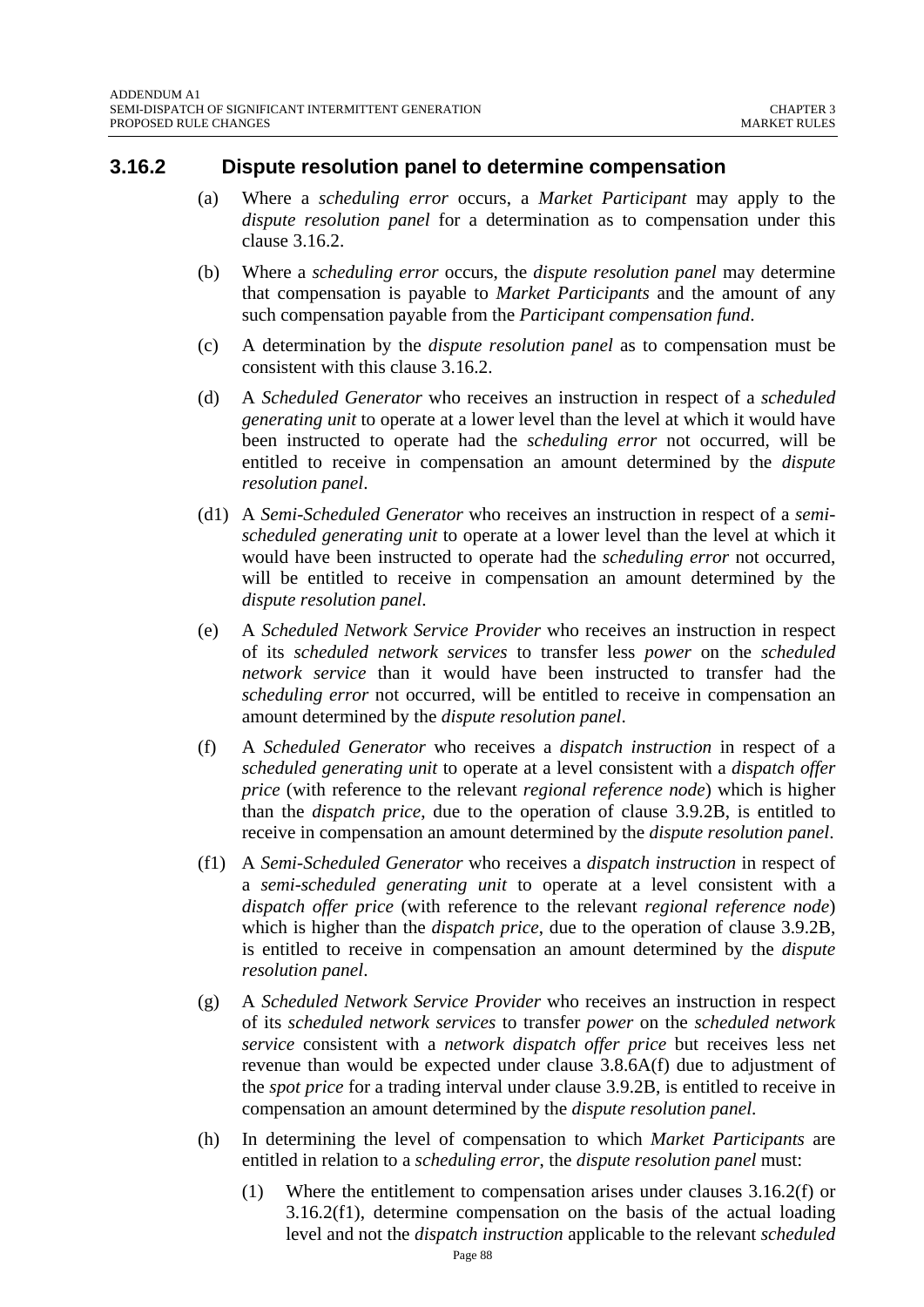*generating unit* or *semi-scheduled generating unit* for that *dispatch interval*;

- (2) Where the entitlement to compensation arises under clause  $3.16.2(g)$ , determine compensation on the basis of the actual loading level and not the *dispatch instruction* applicable to the relevant *scheduled network service* for that *dispatch interval*;
- (3) Use the *spot price* as determined under clause 3.9, including any *spot prices* that have been adjusted in accordance with clause 3.9.2B;
- (4) Take into account the current balance of the *Participant compensation fund* and the potential for further liabilities to arise during the year;
- (5) Recognise that the aggregate liability in any year in respect of *scheduling errors* cannot exceed the balance of the *Participant compensation fund* that would have been available at the end of that year if no compensation payments for *scheduling errors* had been made during that year.
- (i) The manner and timing of payments from the *Participant compensation fund* are to be determined by the *dispute resolution panel*.
- (j) To the maximum extent permitted by law, *NEMMCO* is not liable in respect of a *scheduling error* except out of the *Participant compensation fund* as contemplated in this clause 3.16.2.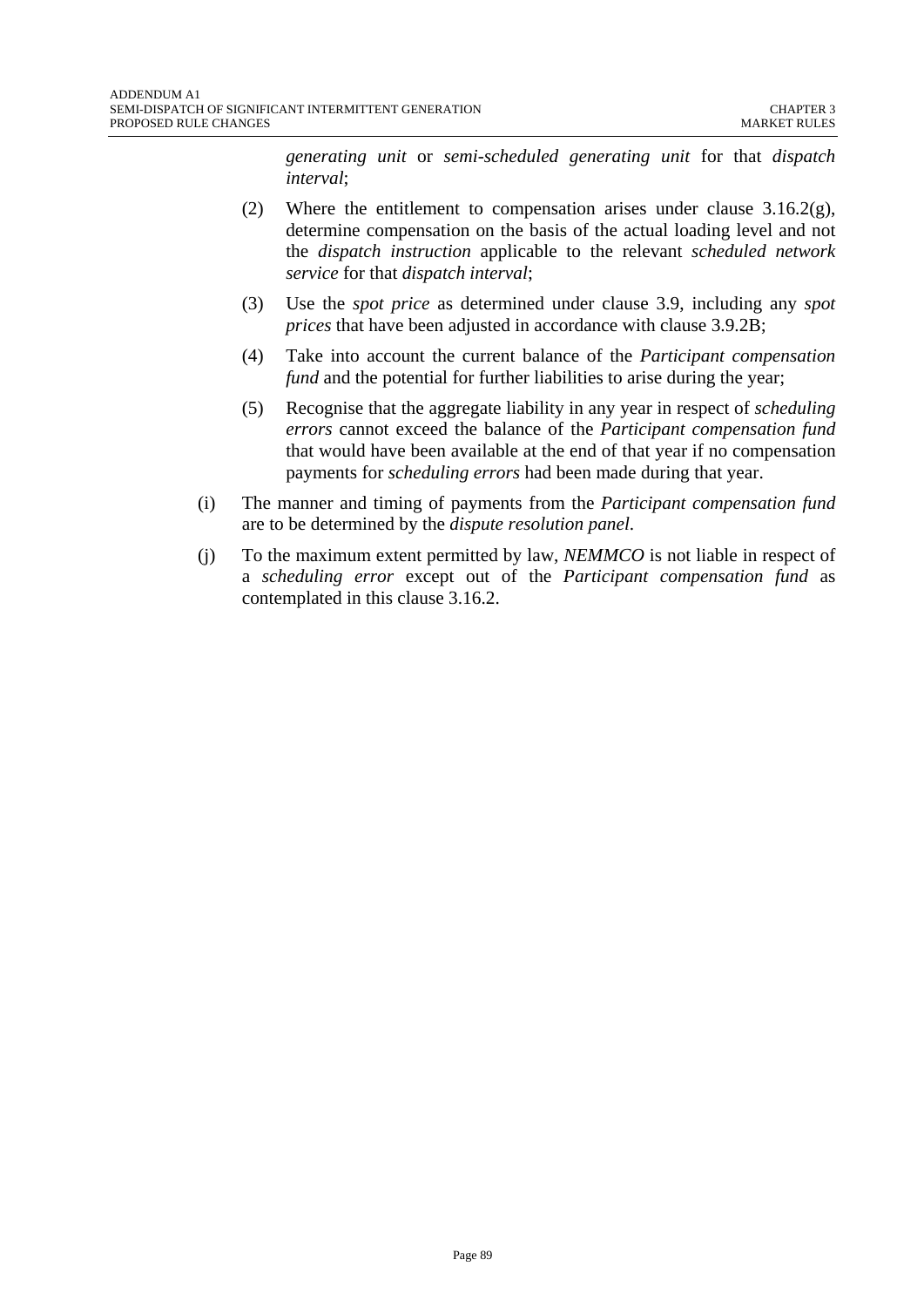# *Schedule 3.1 - Registered Bid and Offer Data*

The *registered bid and offer data* are the standard data requirements for verification and compilation of *dispatch bids* and *dispatch offers* on the *trading day* schedule. All *Scheduled Generators*, *Semi-Scheduled Generators* and *Market Participants* must notify *NEMMCO* of their *registered bid and offer data* in accordance with this schedule 3.1 in respect of each of their *scheduled loads*, *scheduled generating units* and *semi-scheduled generating units* at least six weeks prior to commencing participation in the *market*.

*Scheduled Generators*, *Semi-Scheduled Generators* and *Market Participants* must review their *registered bid and offer data* annually in accordance with the *timetable* advised by *NEMMCO* and provide details of any *changes* to *NEMMCO.* 

*Registered bid and offer data* may be updated by a *Scheduled Generator*, *Semi-Scheduled Generator* or *Market Participant* at any time but may be subject to audit at *NEMMCO's* request.

A copy of all *changes* to the data must be returned to each *Scheduled Generator*, *Semi-Scheduled Generator* and *Market Participant* for verification and resubmission by the *Scheduled Generator* or *Market Participant* as necessary.

*Registered bid and offer data* may include tolerance levels.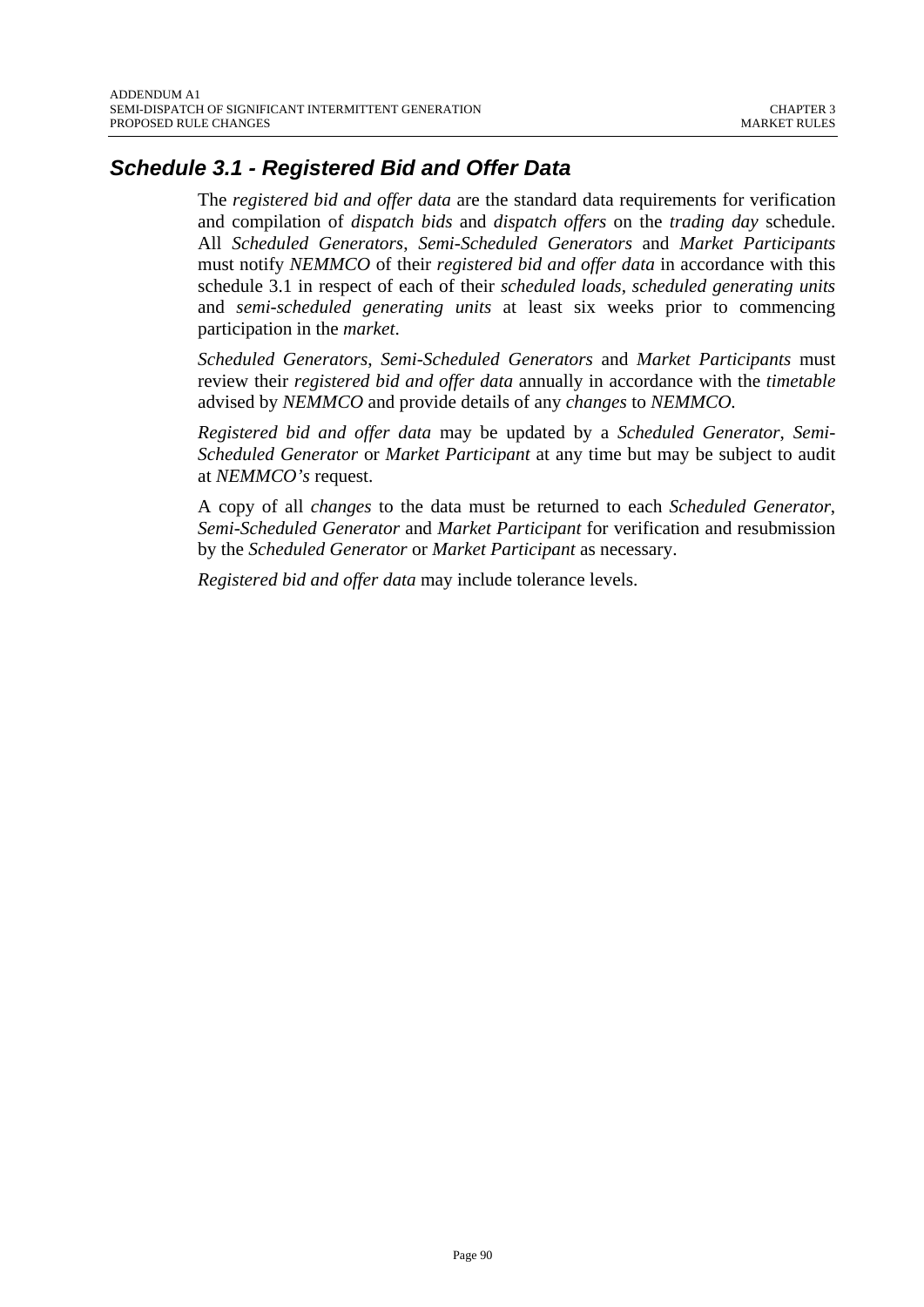# *Scheduled Generating Unit Data:*

| Data                                                                | <b>Units of Measurement</b>    |  |  |
|---------------------------------------------------------------------|--------------------------------|--|--|
| <b>Power station information:</b>                                   |                                |  |  |
| node number/identifier                                              |                                |  |  |
| total station registered capacity                                   | <b>MW</b>                      |  |  |
| total station sent out capacity at registered<br>capacity           | <b>MW</b>                      |  |  |
| daily energy constraint, if applicable                              | MWh per day                    |  |  |
| Generating unit information:                                        |                                |  |  |
| full load                                                           | MW (generated and sent<br>out) |  |  |
| normal or technical minimum load                                    | MW (generated and sent<br>out) |  |  |
| additional emergency <i>generation</i> above<br>registered capacity | <b>MW</b>                      |  |  |
| normal and maximum ramp rates                                       | MW/minute                      |  |  |
| response time to full <i>load</i> from cold standby                 | <b>Minutes</b>                 |  |  |
| aggregation data                                                    |                                |  |  |
| capability chart                                                    |                                |  |  |
| notice to <i>synchronise</i>                                        | minutes                        |  |  |
| minimum shutdown time                                               | minutes                        |  |  |
| maximum shutdowns per day                                           |                                |  |  |

# *Semi-Scheduled Generating Unit Data:*

| Data                                                             | <b>Units of Measurement</b>          |  |
|------------------------------------------------------------------|--------------------------------------|--|
| <i>Power station</i> information:                                |                                      |  |
| node number/identifier                                           |                                      |  |
| total station registered capacity                                | <b>MW</b>                            |  |
| total station <i>sent out</i> capacity at registered<br>capacity | <b>MW</b>                            |  |
| daily energy constraint, if applicable                           | MWh per day                          |  |
| Generating unit information:                                     |                                      |  |
| full load                                                        | MW (generated and sent<br>out)       |  |
| normal or technical minimum load                                 | MW (generated and sent<br><i>out</i> |  |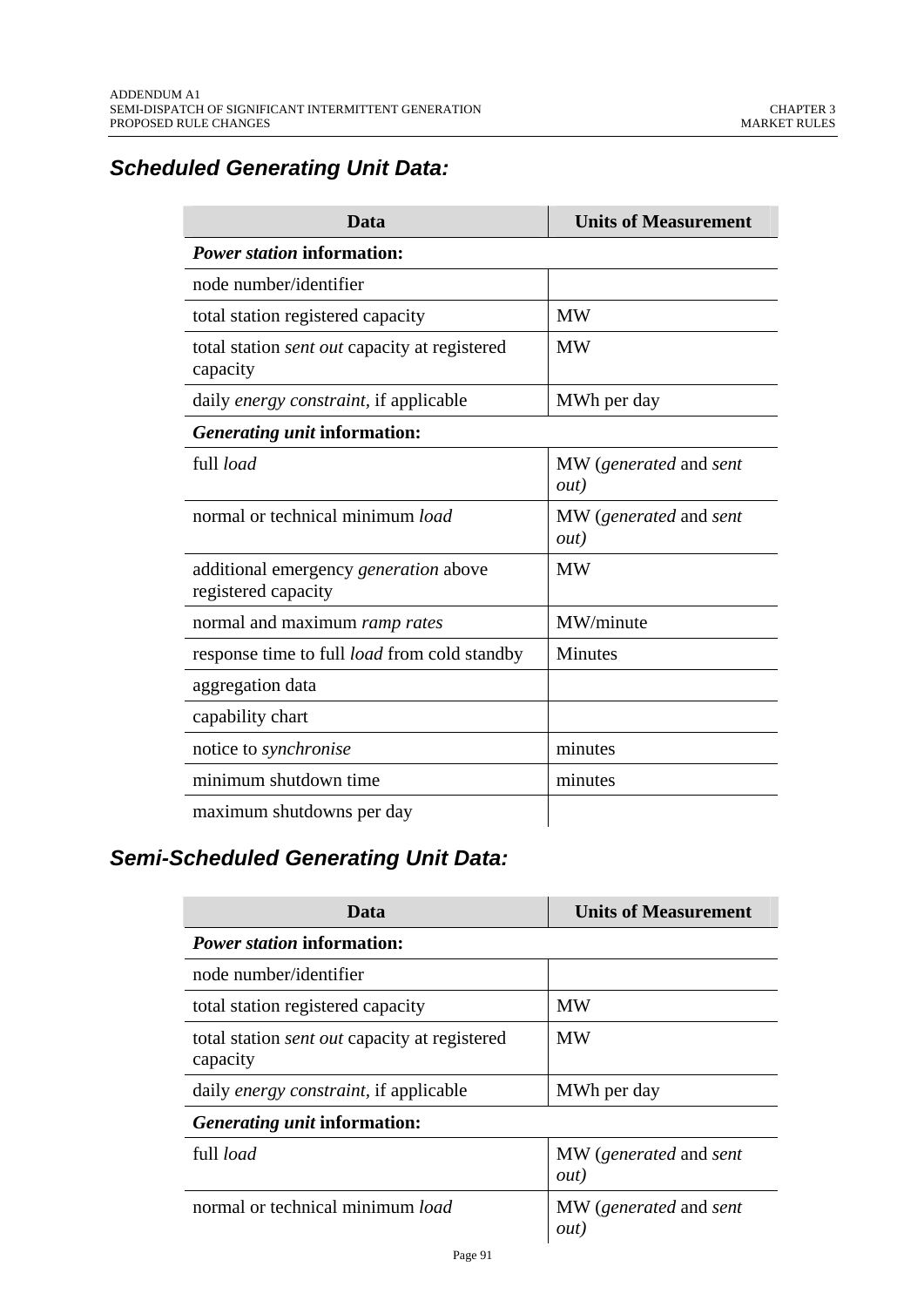| additional emergency generation above<br>registered capacity | <b>MW</b> |
|--------------------------------------------------------------|-----------|
| normal and maximum ramp rates                                | MW/minute |
| response time to full <i>load</i> from cold standby          | minutes   |
| aggregation data                                             |           |
| capability chart                                             |           |
| notice to <i>synchronise</i>                                 | minutes   |
| minimum shutdown time                                        | minutes   |
| maximum shutdowns per day                                    |           |

Page 92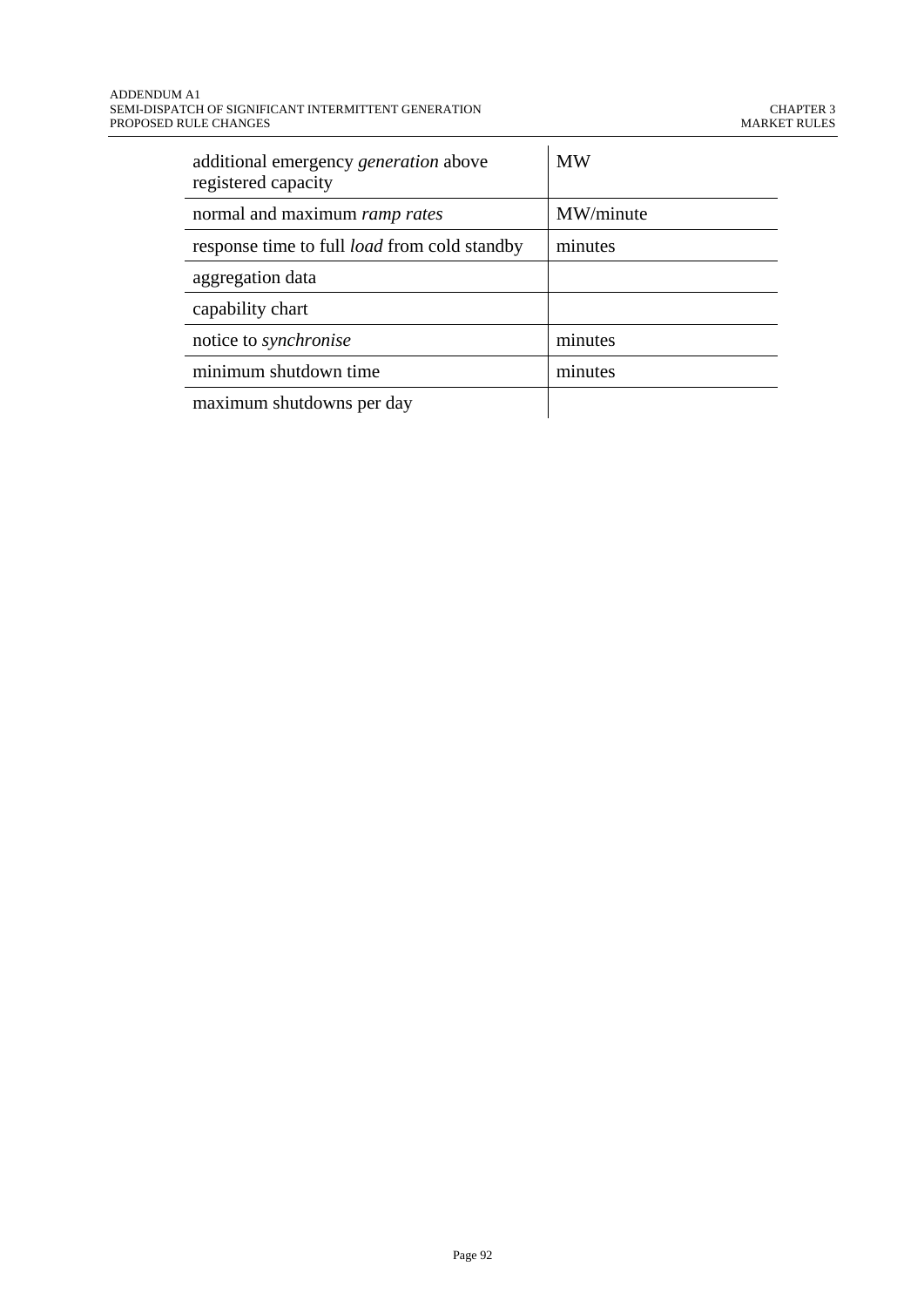# *Scheduled Load Data:*

| Data                                         | <b>Units of Measurement</b> |
|----------------------------------------------|-----------------------------|
| node number/identifier                       |                             |
| normally on or normally off                  |                             |
| maximum load                                 | <b>MW</b>                   |
| daily <i>energy constraint</i> if applicable | MWh per day                 |
| normal and maximum ramp rates                | MW/min                      |
| aggregation data                             |                             |

# *Scheduled Network Service Data:*

| Data                                                                                                                                                                                               | <b>Units of Measurement</b> |
|----------------------------------------------------------------------------------------------------------------------------------------------------------------------------------------------------|-----------------------------|
| node number/identifier for <i>connection points</i><br>A and B                                                                                                                                     |                             |
| Registered <i>power transfer capability</i> to node<br>1 (may be seasonal etc)                                                                                                                     | <b>MW</b>                   |
| Registered <i>power transfer capability</i> to node<br>2 (may be seasonal etc).                                                                                                                    | <b>MW</b>                   |
| Additional transient <i>power transfer capability</i><br>in each direction                                                                                                                         | <b>MW</b>                   |
| Normal and maximum transfer <i>ramp rates</i> (if<br>applicable)                                                                                                                                   | MW/min                      |
| Loss vs flow as piecewise linear relationships<br>for each direction which, taken together, are<br>convex over the entire range of <i>power</i><br><i>transfer capabilities</i> in both directions |                             |
| Aggregation data                                                                                                                                                                                   |                             |

# *Dispatch Inflexibility Profile*

| Data                                                                                                                    | <b>Units of Measurement</b> |
|-------------------------------------------------------------------------------------------------------------------------|-----------------------------|
| Time for response from receipt of <i>dispatch</i><br>instruction from zero <i>load</i> , T1 (see clause<br>3.8.19(e)(1) | minutes                     |
| Time after T1 required to reach minimum<br>loading level (see clause $3.8.19(e)(2)$ )                                   | minutes                     |
| Time after T2 for which <i>plant</i> must operate at                                                                    | minutes                     |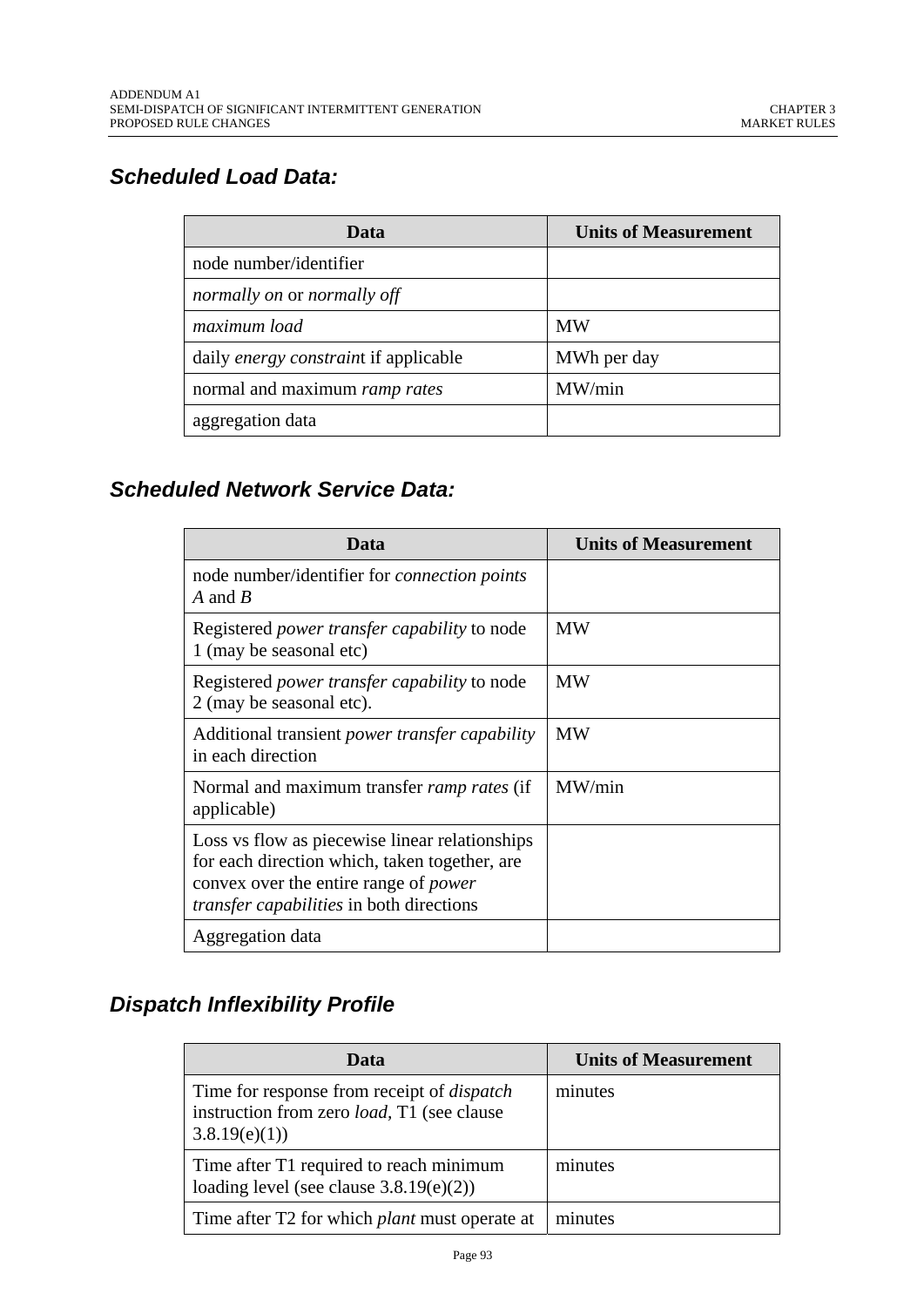| or above the minimum <i>loading level</i> (see<br>clause $3.8.19(e)(3)$                                              |           |
|----------------------------------------------------------------------------------------------------------------------|-----------|
| Time required by <i>plant</i> to reduce from its<br>minimum <i>loading level</i> to zero (see clause<br>3.8.19(e)(4) | minutes   |
| minimum <i>loading level</i> (see clauses)<br>3.8.19(e)(2),(3),(4)                                                   | <b>MW</b> |

# *Aggregation Data*

Where *dispatch bids* or *dispatch offers* are submitted for aggregated *generating units*, *market network services* or *loads* as approved by *NEMMCO* under clause 3.8.3 then, unless otherwise exempted by *NEMMCO*, each *Scheduled Generator*, *Semi-Scheduled Generator* and *Market Participant* must provide the information required in accordance with this schedule 3.1 for each *generating unit*, *market network service* or *load* included in those *dispatch bids* or *dispatch offers* both separately and in aggregated form.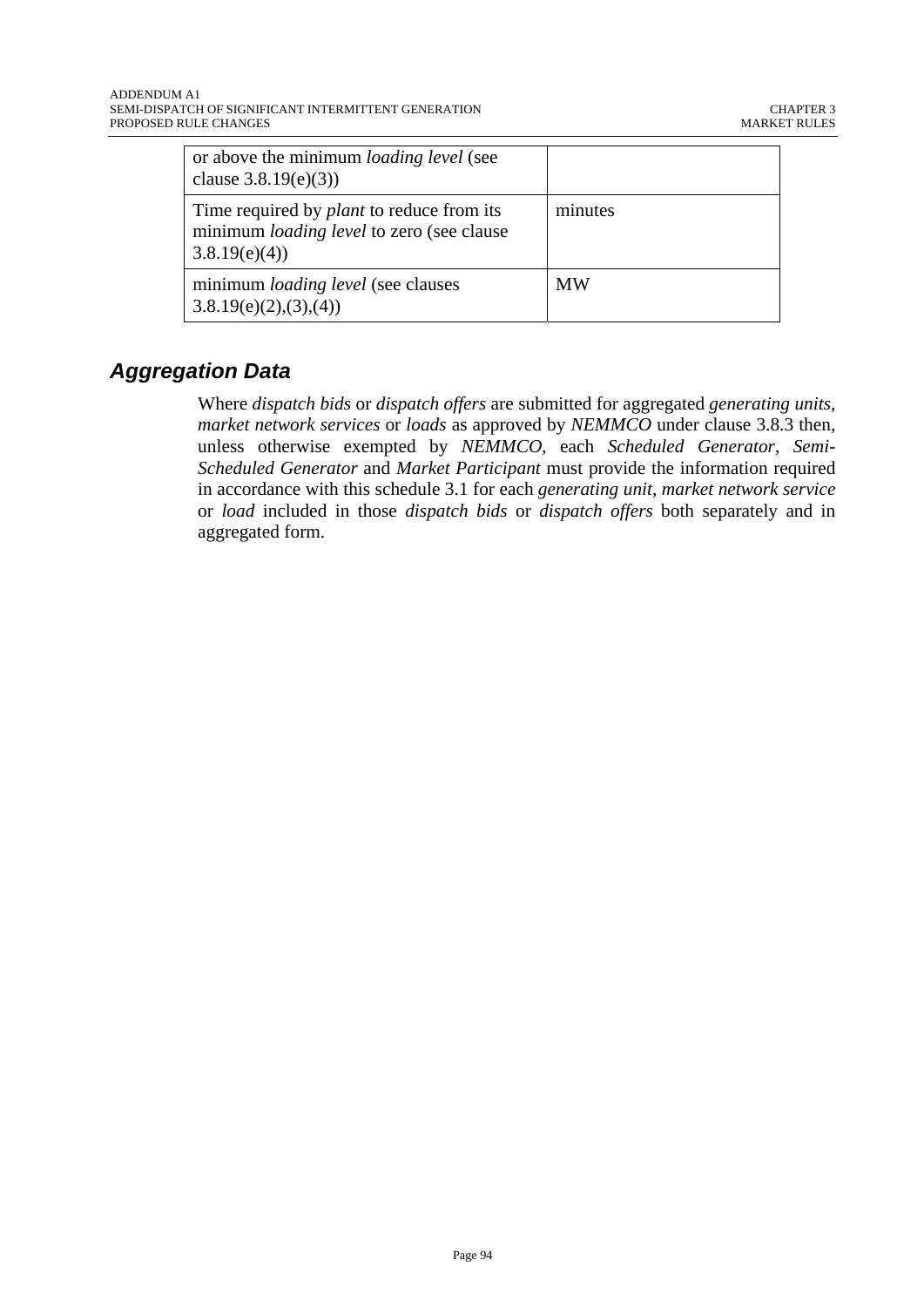### **CHAPTER 4**

# **4. Power System Security**

# *4.1 Introduction*

#### **4.1.1 Purpose**

- (a) This Chapter:
	- (1) provides the framework for achieving and maintaining a secure *power system*;
	- (2) provides the conditions under which *NEMMCO* can intervene in the processes of the *spot market* and issue *directions* to *Registered Participants* so as to maintain or re-establish a secure and reliable *power system*;
	- (3) has the following aims:
		- (i) to detail the principles and guidelines for achieving and maintaining *power system security*;
		- (ii) to establish the processes for the assessment of the adequacy of *power system* reserves;
		- (iii) to establish processes to enable *NEMMCO* to plan and conduct operations within the *power system* to achieve and maintain *power system security*; and
		- (iv) to establish processes for the actual *dispatch* of *scheduled generating units, semi-scheduled generating units, scheduled loads, scheduled network services* and *ancillary services* by *NEMMCO*.
- (b) By virtue of this Chapter and the *National Electricity Law*, *NEMMCO* has responsibility to maintain and improve *power system security*. This Chapter also requires the *Jurisdictional System Security Coordinator* for each *participating jurisdiction* to advise *NEMMCO* of the requirements of the *participating jurisdiction* regarding *sensitive loads* and priority of *load shedding* and requires *NEMMCO* to provide copies of the relevant *load shedding procedures* to the *Jurisdictional System Security Coordinator*.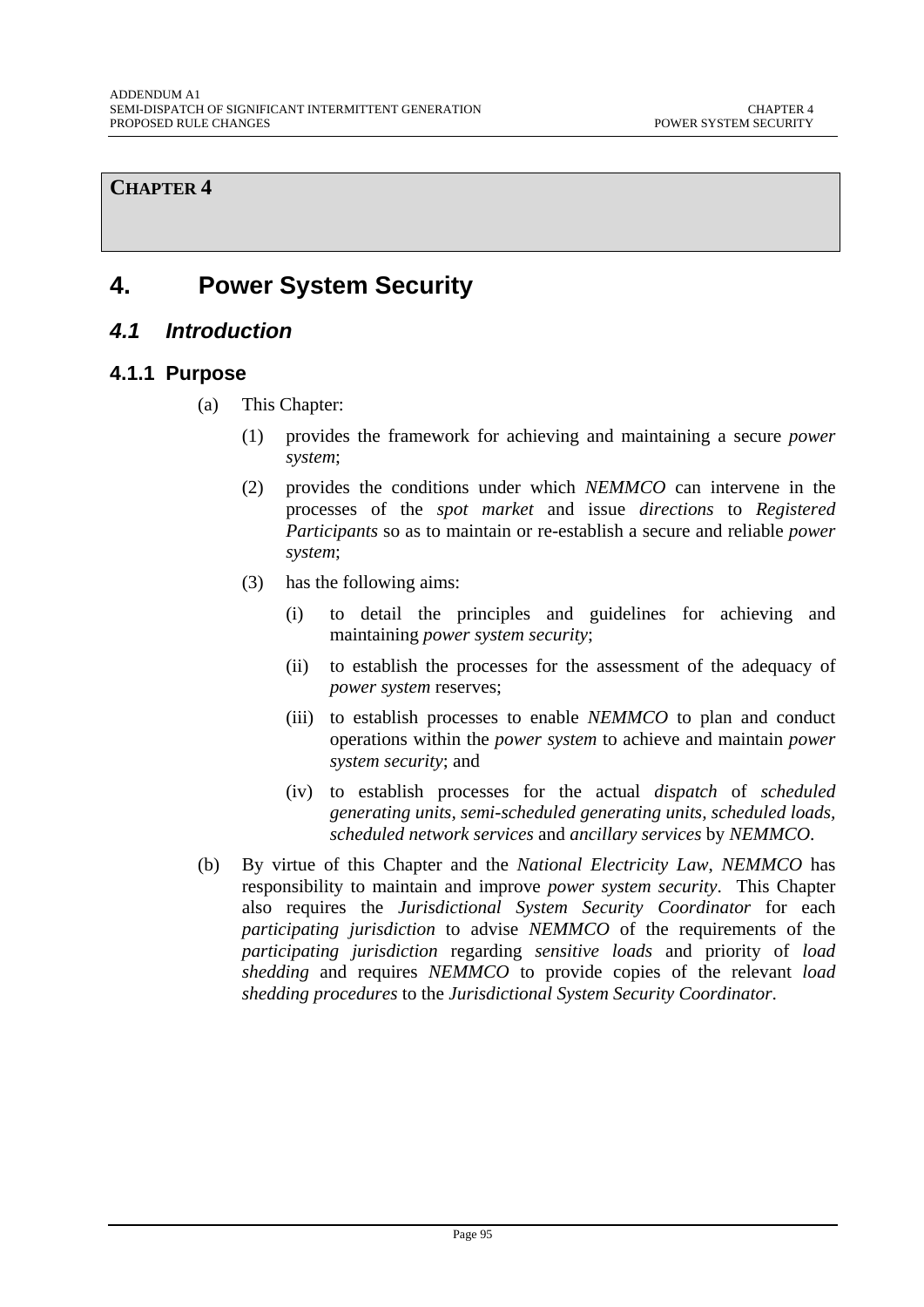# *4.3 Power System Security Responsibilities and Obligations*

## **4.3.1 Responsibility of NEMMCO for power system security**

The *NEMMCO power system security responsibilities* are:

- (a) to maintain *power system security*;
- (b) to monitor the operating status of the *power system*;
- (c) to co-ordinate the *System Operators* in undertaking certain of its activities and operations and monitoring activities of the *power system*;
- (d) to ensure that *high voltage* switching procedures and arrangements are utilised by *Network Service Providers* to provide adequate protection of the *power system*;
- (e) to assess potential infringement of the *technical envelope* or *power system operating procedures* which could affect the security of the *power system*;
- (f) to ensure that the *power system* is operated within the limits of the *technical envelope*;
- (g) to ensure that all *plant* and equipment under its control or co-ordination is operated within the appropriate operational or emergency limits which are advised to *NEMMCO* by the respective *Network Service Providers* or *Registered Participants*;
- (h) to assess the impacts of technical and any operational *plant* on the operation of the *power system*;
- (i) to arrange the *dispatch* of *scheduled generating units, semi-scheduled generating units*, *scheduled loads*, *scheduled network services* and *ancillary services* (including *dispatch* by remote control actions or specific directions) in accordance with the *Rules*, allowing for the dynamic nature of the *technical envelope*;
- (j) to determine any potential *constraint* on the *dispatch* of *generating units, loads, market network services* and *ancillary services* and to assess the effect of this *constraint* on the maintenance of *power system security*;
- (k) to assess the availability and adequacy, including the dynamic response, of *contingency capacity reserves* and *reactive power reserves* in accordance with the *power system security and reliability standards* and to ensure that appropriate levels of *contingency capacity reserves* and *reactive power reserves* are available:
	- (1) to ensure the *power system* is, and is maintained, in a *satisfactory operating state*; and
	- (2) to arrest the impacts of a range of significant multiple *contingency events* (affecting up to 60% of the total *power system load*) to allow a prompt restoration or recovery of *power system security*, taking into account under-*frequency* initiated *load shedding* capability provided under *connection agreements* or otherwise;
- (l) to determine the required levels of *short term capacity reserves* and *medium term capacity reserves* in accordance with the *power system security and*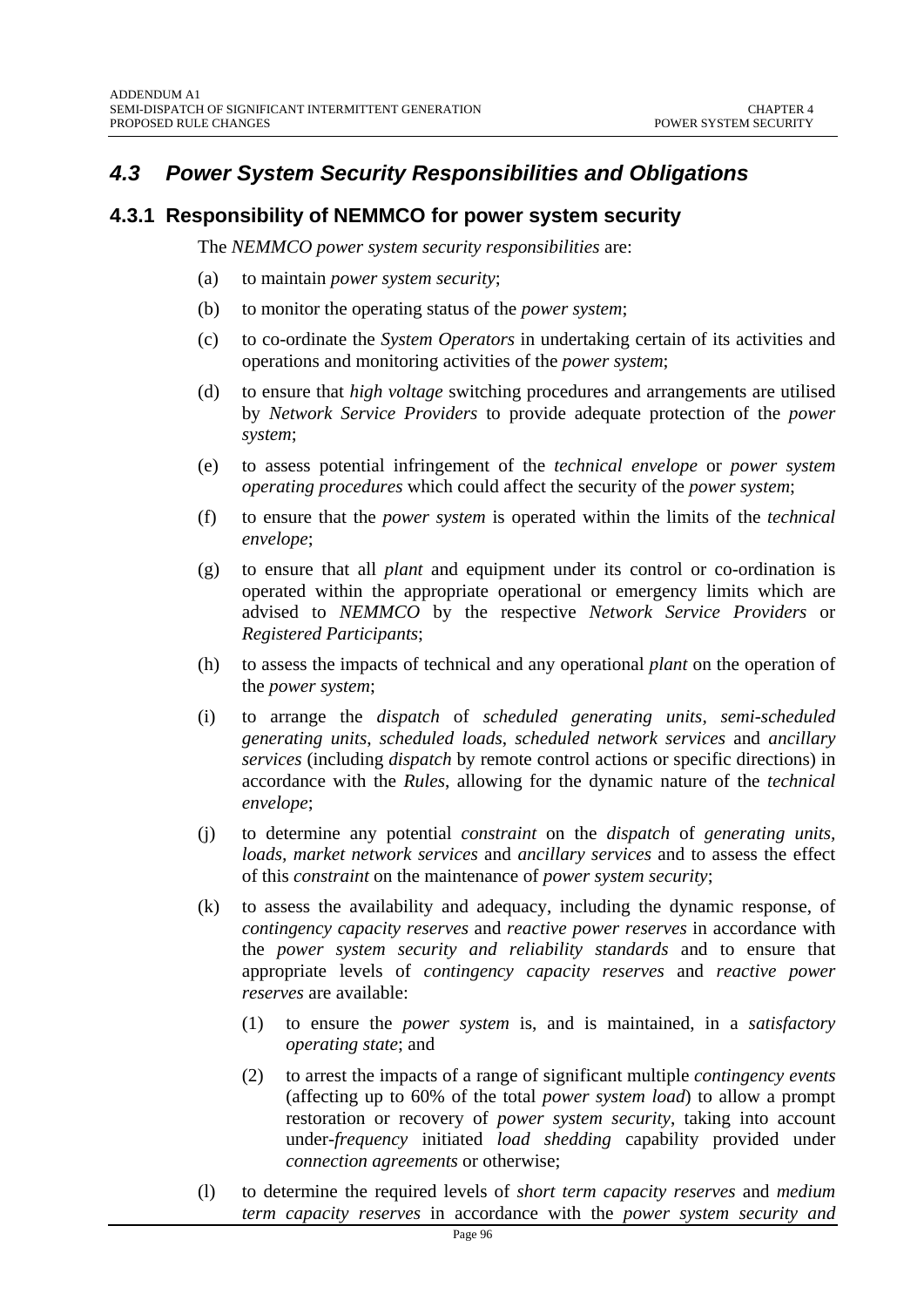*reliability standards*, and to assess the availability of the actual *short term capacity reserve* and actual *medium term capacity reserve* in accordance with the *projected assessment of system adequacy* (PASA), described in Chapter 3, which would be available to supplement utilised *contingency capacity reserves* and, if necessary, initiate action in relation to the trading in *reserves* in accordance with Chapter 3;

- (m) to make available to *Registered Participants* as appropriate, information about the potential for, or the occurrence of, a situation which could significantly impact, or is significantly impacting, on *power system security*, and advise of any *low reserve* condition for the relevant periods where the *short term capacity reserve* and/or *medium term capacity reserve* is assessed as being less than that determined in accordance with the *short term capacity reserve standard* or *medium term capacity reserve standard* respectively;
- (n) to refer to *Registered Participants*, as *NEMMCO* deems appropriate, information of which *NEMMCO* becomes aware in relation to significant risks to the *power system* where actions to achieve a resolution of those risks are outside the responsibility or control of *NEMMCO*;
- (o) to utilise resources and services provided or procured as *ancillary services* or otherwise to maintain or restore the *satisfactory operating state* of the *power system*;
- (p) to procure adequate *system restart ancillary services* in accordance with clause 3.11.4A to enable *NEMMCO* to co-ordinate a response to a *major supply disruption*;
- (q) to interrupt, subject to clause 4.3.2(l), *Registered Participant connections* as necessary during emergency situations to facilitate the re-establishment of the *satisfactory operating state* of the *power system*;
- (r) to issue a *direction* or *clause 4.8.9 instruction* (as necessary) to any *Registered Participant*;
- (s) to co-ordinate and direct any rotation of widespread interruption of demand in the event of a major *supply* shortfall or disruption;
- (t) to liaise with *participating jurisdictions* should there be a need to manage an extensive disruption, including the use of emergency services powers in a *participating jurisdiction*;
- (u) to determine the extent to which the levels of *contingency capacity reserves* and *reactive power reserves* are or were appropriate through appropriate testing, auditing and simulation studies;
- (v) to investigate and review all major *power system* operational incidents and to initiate action plans to manage any abnormal situations or significant deficiencies which could reasonably threaten *power system security*. Such situations or deficiencies include without limitation:
	- (1) *power system frequencies* outside those specified in the definition of *satisfactory operating state*;
	- (2) *power system voltages* outside those specified in the definition of *satisfactory operating state*;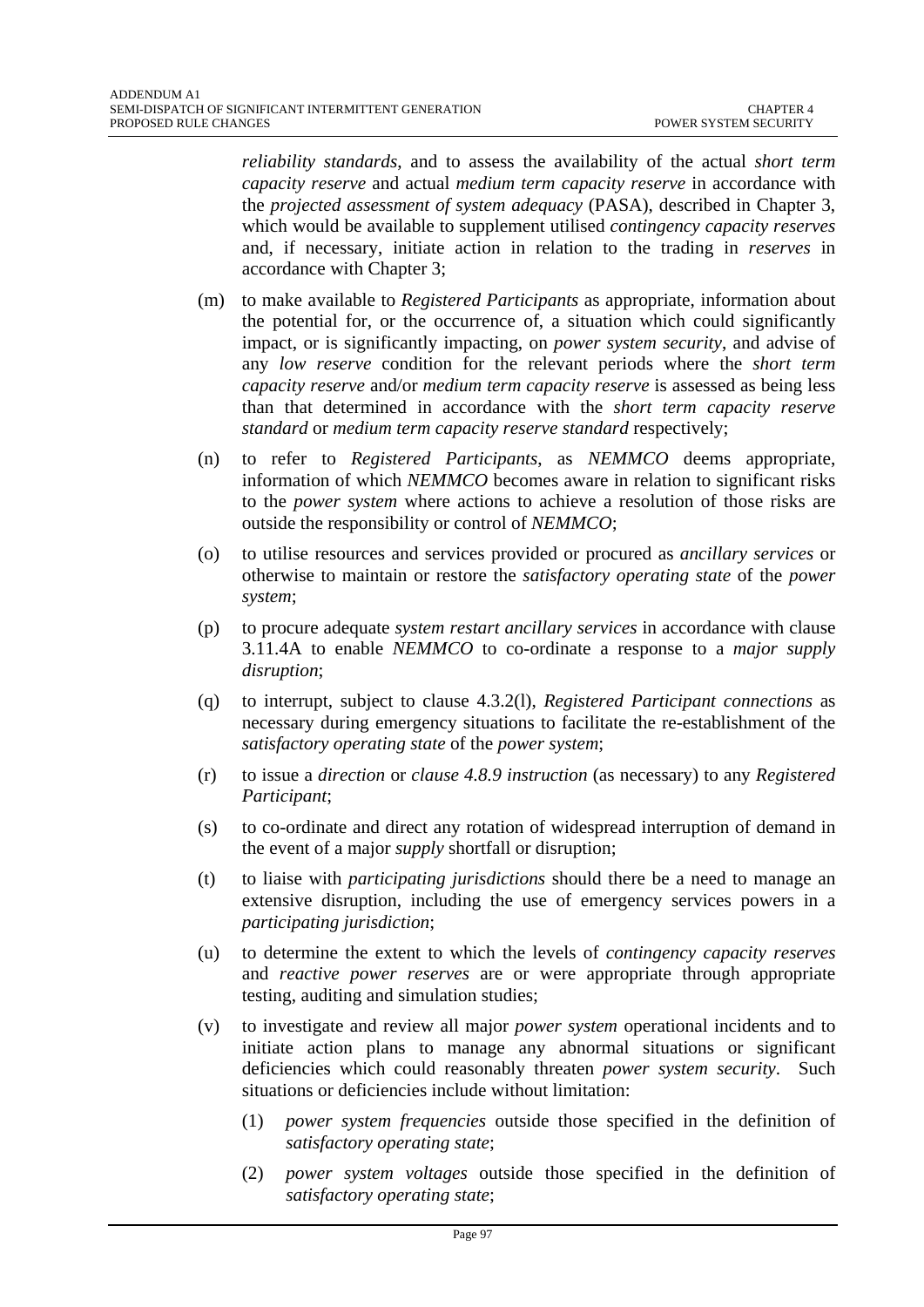- (3) actual or potential *power system* instability; and
- (4) unplanned/unexpected operation of major *power system* equipment; and
- (w) to ensure that each *System Operator* satisfactorily interacts with *NEMMCO*, other *System Operators* and *Distribution System Operators* for both *transmission* and *distribution network* activities and operations, so that *power system security* is not jeopardised by operations on the *connected transmission networks* and *distribution networks*.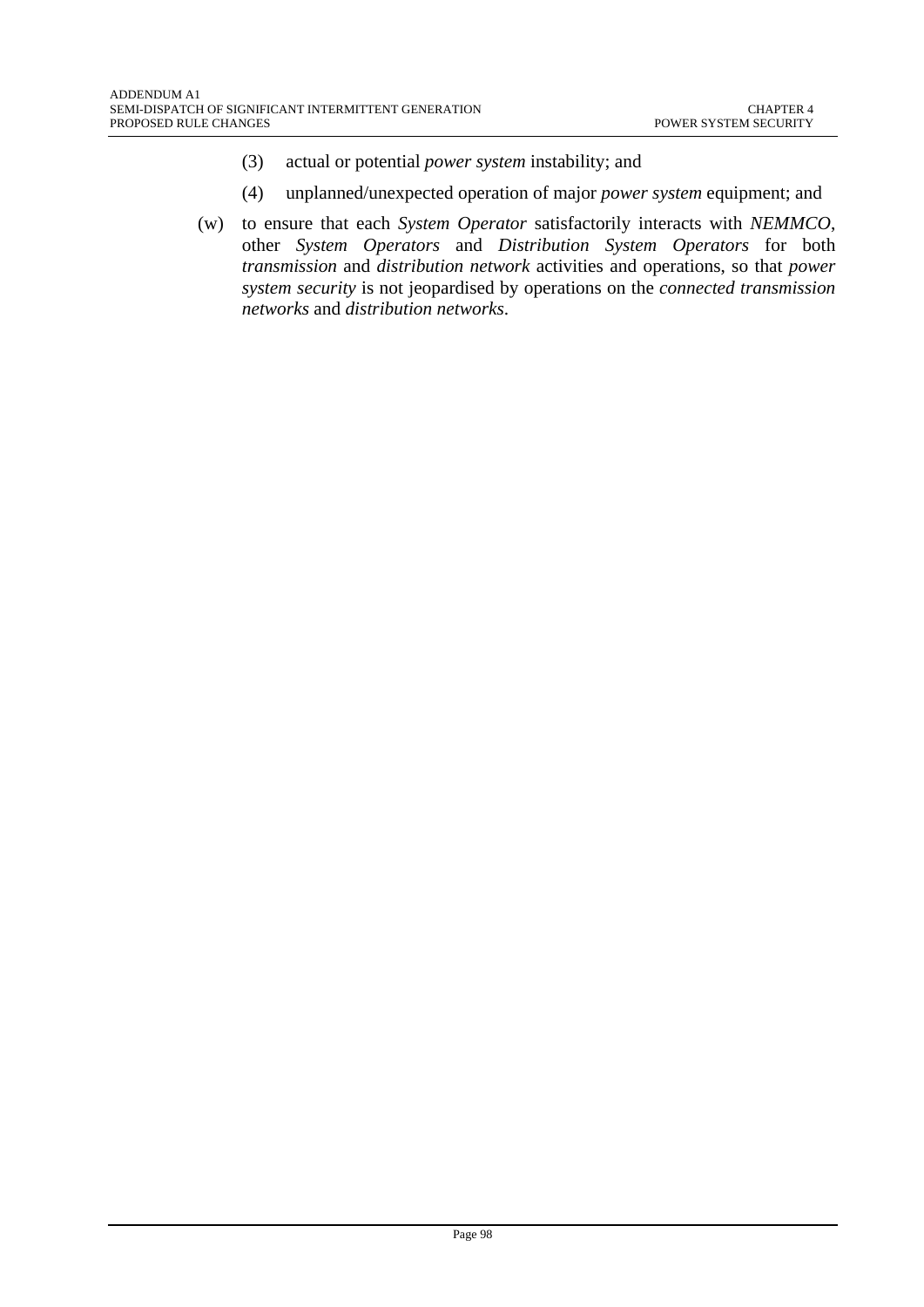# *4.4 Power System Frequency Control*

## **4.4.2 Operational frequency control requirements**

To assist in the effective control of *power system frequency* by *NEMMCO* the following provisions apply:

- (a) *NEMMCO* may give *dispatch instructions* in respect of *scheduled generating units, semi-scheduled generating units*, *scheduled loads, scheduled network services* and *market ancillary services* pursuant to clause 4.9.
- (b) Each *Generator* must ensure that all of its *generating units* have responsive speed *governor systems* in accordance with the requirements of schedule 5.2, so as to automatically share in changes in *power system demand* or loss of *generation* as it occurs through response to the resulting excursion in *power system frequency*.
- (c) *NEMMCO* must use its reasonable endeavours to arrange to be available and specifically allocated to *regulating duty* such *generating plant* as *NEMMCO* considers appropriate which can be automatically controlled or directed by *NEMMCO* to ensure that all normal *load* variations do not result in *frequency* deviations outside the limitations specified in clause 4.2.2(a).
- (d) **[Deleted]**
- (e) *NEMMCO* must use its reasonable endeavours to ensure that adequate *facilities* are available and are under the direction of *NEMMCO* to allow the managed recovery of the *satisfactory operating state* of the *power system*.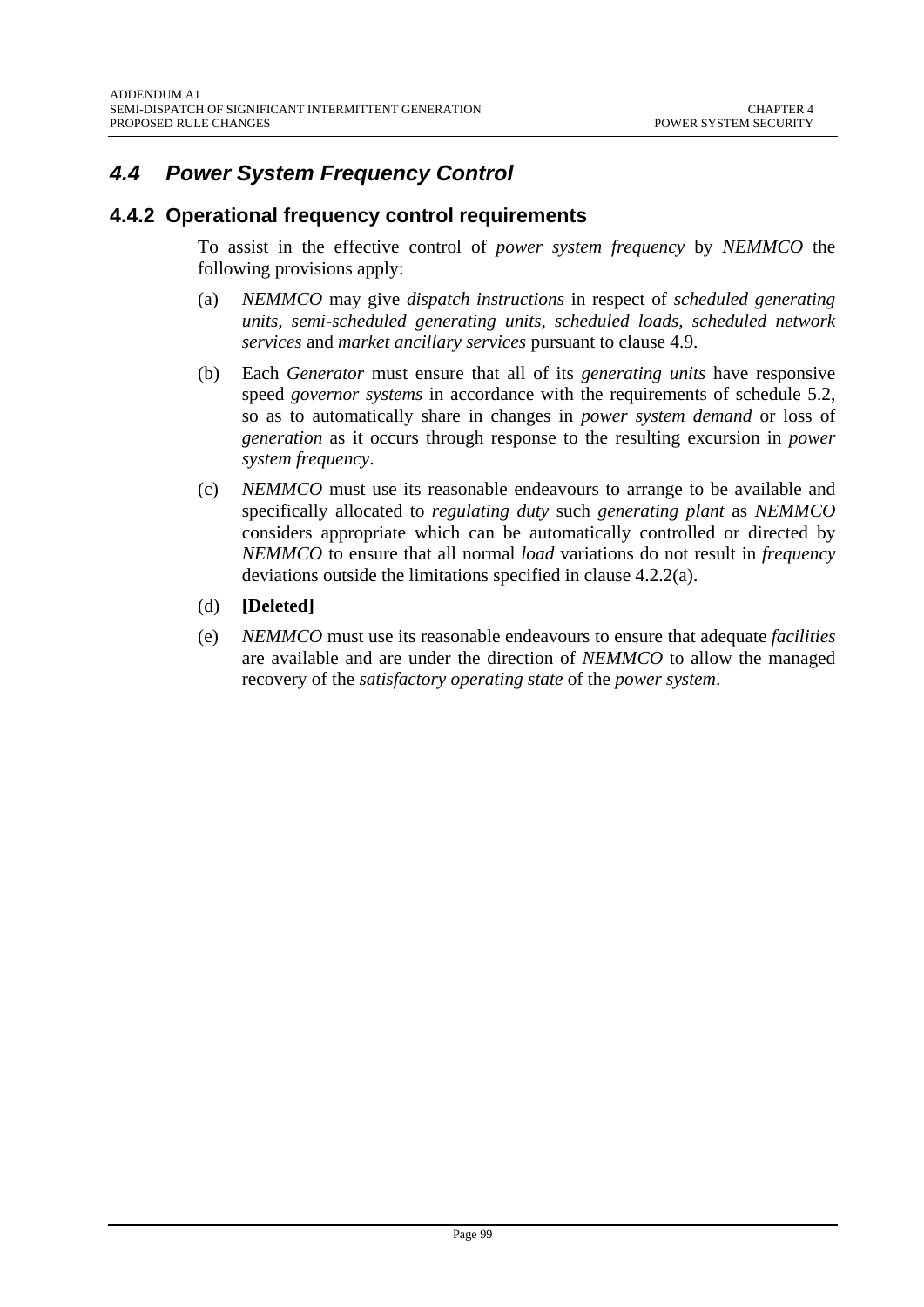# *4.8 Power System Security Operations*

## **4.8.5 Managing declarations of conditions**

- (a) *NEMMCO* must as soon as reasonably practicable *publish* any declaration under clause 4.8.4.
- (a1) The *publication* of any such declaration must, to the extent reasonably practicable, include the following:
	- (1) the nature and extent of the *low reserve* or *lack of reserve* condition; and
	- (2) the time period over which the *low reserve* or *lack of reserve* condition applies.
- (b) If *NEMMCO* makes a declaration under clause 4.8.4, *NEMMCO* must use its reasonable endeavours to follow the processes set out in clauses 4.8.5A and 4.8.5B.
- (c) Following a declaration under clause 4.8.4, *NEMMCO* must as soon as reasonably practicable *publish* notice of:
	- (1) any cancellation of that declaration; or
	- (2) any significant change in the *low reserve* or *lack of reserve* condition due to changed positions of *Scheduled Network Service Providers*, *Market Customers*, *Scheduled Generators* and *Semi-Scheduled Generators* or due to other reasons.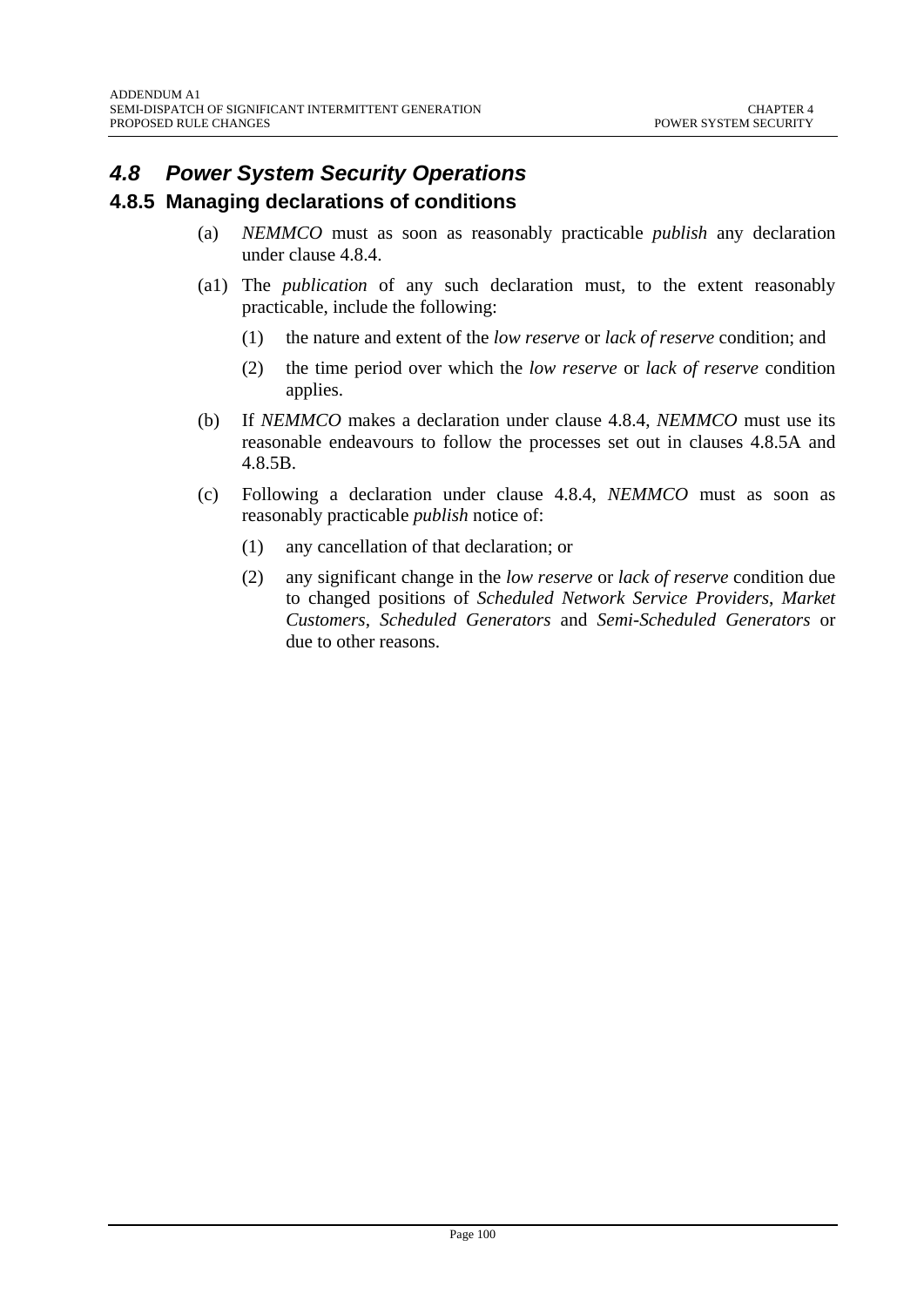# **4.8.5A Determination of the latest time for intervention by direction or dispatch of reserve contract**

- (a) *NEMMCO* must immediately *publish* a notice of any foreseeable circumstances that may require *NEMMCO* to issue a *direction* or *dispatch reserves* it has available under *reserve contracts* under clause 4.8.6.
- (a1) Any such notice must include the forecast circumstances creating the need to issue a *direction* or *dispatch reserves*.
- (b) *NEMMCO* must, as soon as reasonably practicable after the *publication* of a notice pursuant to clause 4.8.5A(a), estimate and *publish* the latest time at which it would need to intervene to issue a *direction* under clause 4.8.9, or *dispatch reserves* it has available under *reserve contracts* under clause 4.8.6, should the response from the *market* not be such as to obviate the need to issue a *direction* or *dispatch reserves*.
- (c) In order to estimate the time referred to in clause 4.8.5A(b), *NEMMCO* may request information from a *Scheduled Network Service Provider, Scheduled Generator*, *Semi-Scheduled Generator* or *Market Customer* and may specify the time within which that information is to be provided. Such information may include, but is not limited to:
	- (1) *plant* status;
	- (2) any expected or planned *plant outages* and the MW capacity affected by the *outage*, proposed start date and time and expected end date and time associated with the *outage* and an indication of the possibility of deferring the *outage*;
	- (3) estimates of the relevant costs to be incurred by the *Scheduled Network Service Provider, Scheduled Generator*, *Semi-Scheduled Generator* or *Market Customer* should it be the subject of a *direction*, but only if *NEMMCO* considers it reasonably likely that such *Scheduled Network Service Provider, Scheduled Generator*, *Semi-Scheduled Generator* or *Market Customer* will be subject to a *direction*.
- (d) A *Scheduled Network Service Provider, Scheduled Generator*, *Semi-Scheduled Generator* or *Market Customer* must use reasonable endeavours:
	- (1) to comply with a request for information pursuant to clause  $4.8.5A(c)$ ; and
	- (2) to provide *NEMMCO* with the information required in the time specified by *NEMMCO*.
- (e) *NEMMCO* must regularly review its estimate of the latest time at which it would need to intervene to issue a *direction* under clause 4.8.9 or to *dispatch reserves* it has available under *reserve contracts* under clause 4.8.6 and must *publish* any revisions to the estimate.
- (f) *NEMMCO* must treat any information provided in response to a request under clause 4.8.5A(c) as *confidential information* and use it for the sole purpose of assessing to which *Scheduled Network Service Provider, Market Customer*, *Scheduled Generator* or *Semi-Scheduled Generator* it should issue *directions*.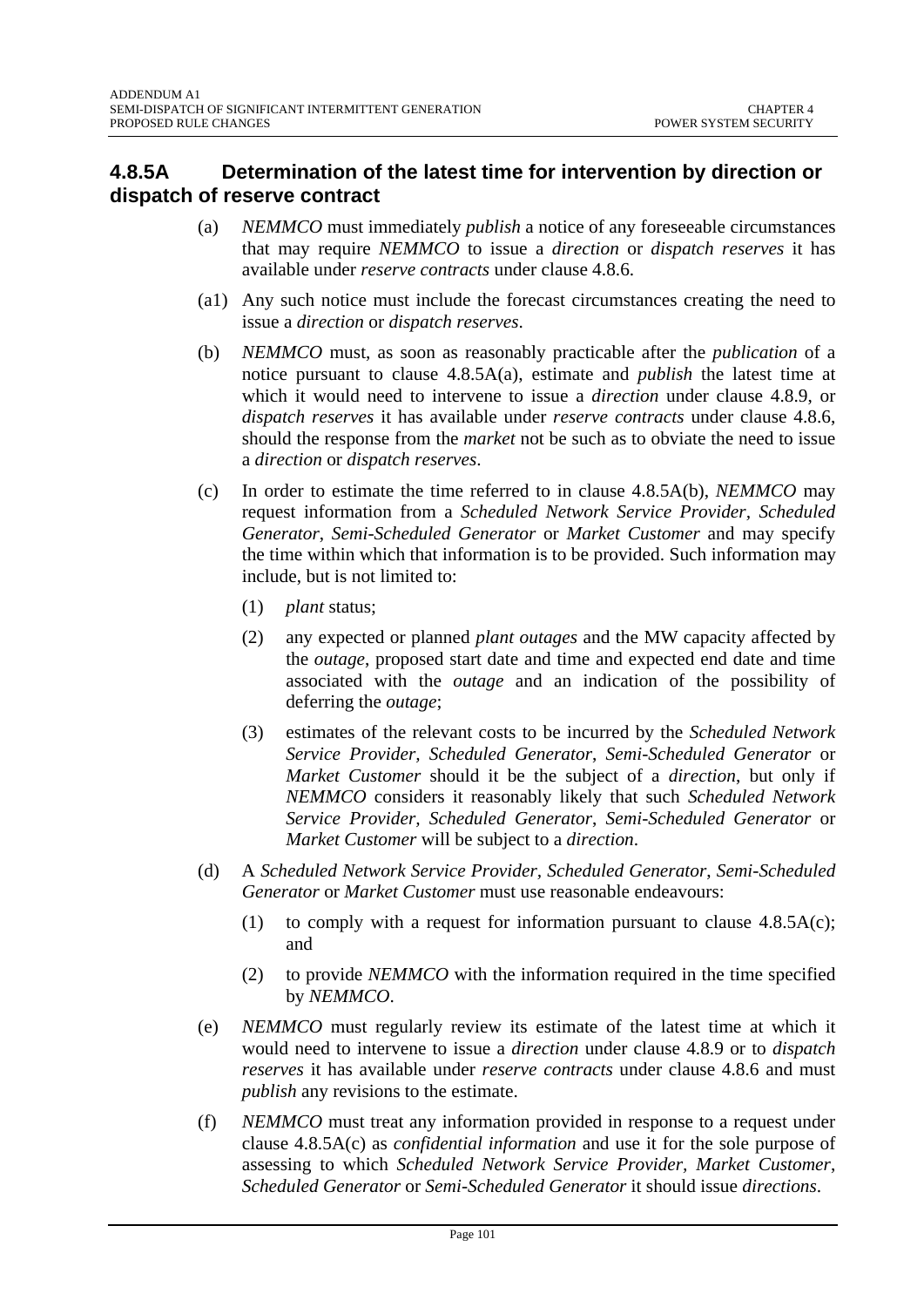# *4.9 Power System Security Related Market Operations*

### **4.9.2 Instructions to Generators**

- (a) To implement *central dispatch* or, where *NEMMCO* has the power to direct or to instruct a *Scheduled Generator* either under Chapter 3 or this Chapter, for the purpose of giving effect to that direction or instruction, *NEMMCO* may at any time give an instruction to a *Scheduled Generator* in relation to its *scheduled generating units* (a *dispatch instruction*), in accordance with clause 4.9.5, nominating:
	- (1) whether the facilities for *generation* remote control by *NEMMCO*, if available, must be in service; and
	- (2) the level or schedule of power to be supplied by the *generating unit* over the specified period.
- (a1) To implement *central dispatch* or, where *NEMMCO* has the power to direct or to instruct a *Semi-Scheduled Generator* either under Chapter 3 or this Chapter, for the purpose of giving effect to that direction or instruction, *NEMMCO* may at any time give an instruction to a *Semi-Scheduled Generator* in relation to its *semi-scheduled generating units* (a *dispatch instruction*), in accordance with clause 4.9.5, nominating:
	- (1) whether the facilities for *generation* remote control by *NEMMCO*, if available, must be in service; and
	- (2) the maximum level of power to be supplied by the *generating unit*.
- (b) Subject to paragraph (c), *NEMMCO* may at any time give an instruction to a *Generator* in relation to its *generating units* with a *nameplate rating* of 30MW or more*,* or its *generating systems* of combined *nameplate rating* of 30 MW or more, nominating that:
	- (1) the *generating unit* or *generating system* transformer is to be set to a nominated tap position (if it has on-load tap changing capability);
	- (2) the *generating unit's* or *generating system's voltage control system* setpoint is to be set to give a nominated *voltage*; or
	- (3) the *generating unit* or *generating system* is to be operated to supply or absorb a nominated level of *reactive power* at its *connection point*.
- (c) Unless otherwise provided under an *ancillary services agreement* or a *connection agreement, NEMMCO* must not give an instruction under paragraph (b) that requires a *generating unit* or *generating system* to supply or absorb *reactive power* at a level outside the *plant's* relevant *performance standard*.
- (d) A *Scheduled Generator* or *Semi-Scheduled Generator* must with respect to its *scheduled generating units* or *semi-scheduled generating units* that have an availability offer of greater than 0 MW (whether *synchronised* or not), ensure that appropriate personnel are available at all times to receive and immediately act upon *dispatch instructions* issued by *NEMMCO* to the *Scheduled Generator* or *Semi-Scheduled Generator*.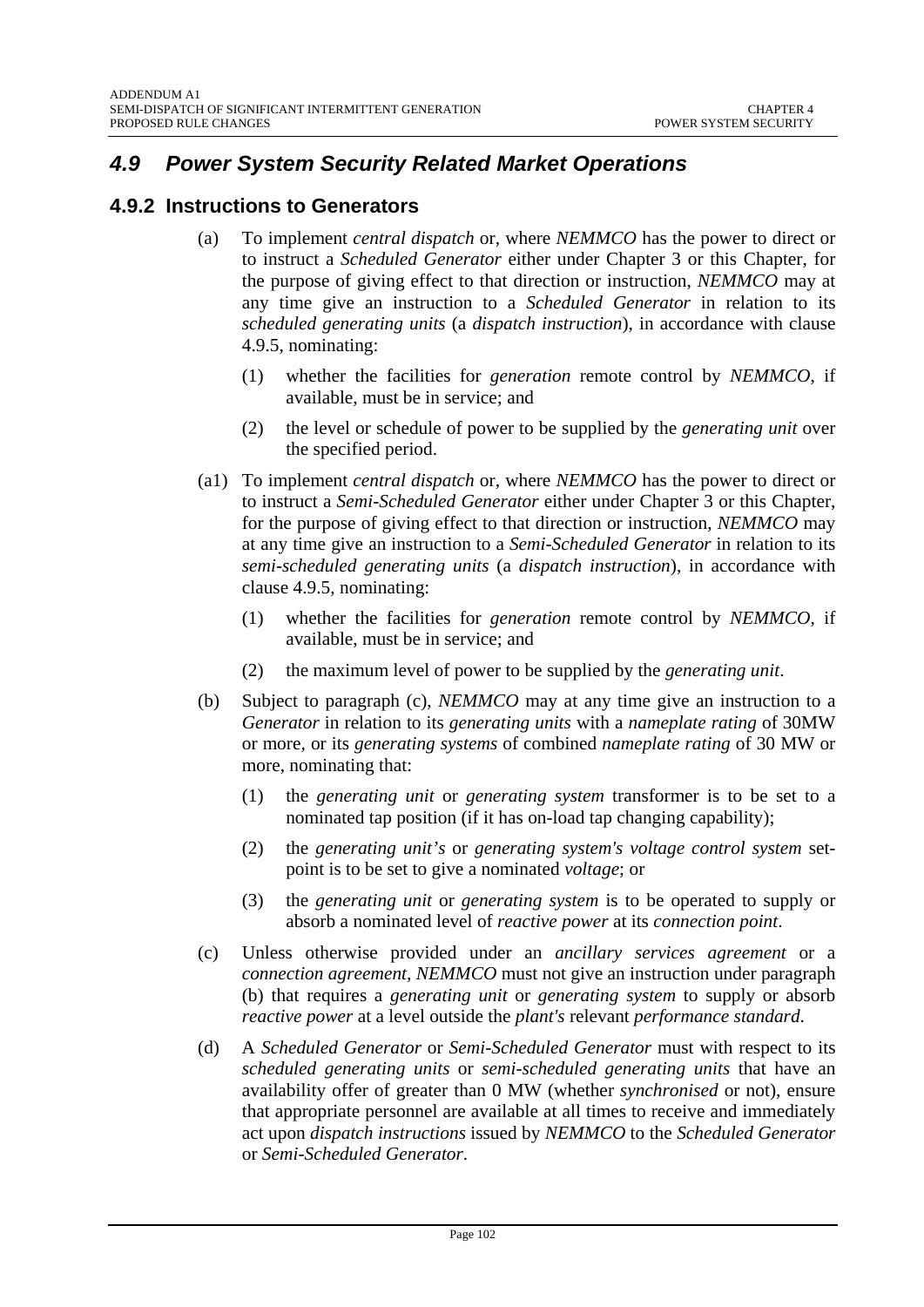# **4.9.2A Dispatch Instructions to Scheduled Network Service Providers**

- (a) Where *NEMMCO* has the power to direct or to instruct a *Scheduled Network Service Provider* either under Chapter 3 or this Chapter, for the purpose of giving effect to that direction or instruction, *NEMMCO* may at any time give an instruction to a *Scheduled Network Service Provider* in relation to its *scheduled network services (*a *dispatch instruction)*, in accordance with clause 4.9.5, nominating:
	- (1) whether the facilities for remote control by *NEMMCO,* if available, must be in service; and
	- (2) the level or schedule of power to be transferred by the *scheduled network service* over the specified period.
- (b) **[Deleted]**
- (c) A *Scheduled Network Service Provider* must, with respect to its *scheduled network services* that have an availability offer of greater than 0 MW, ensure that appropriate personnel are available at all times to receive and immediately act upon *dispatch instructions* issued to the *Scheduled Network Service Provider* by *NEMMCO*.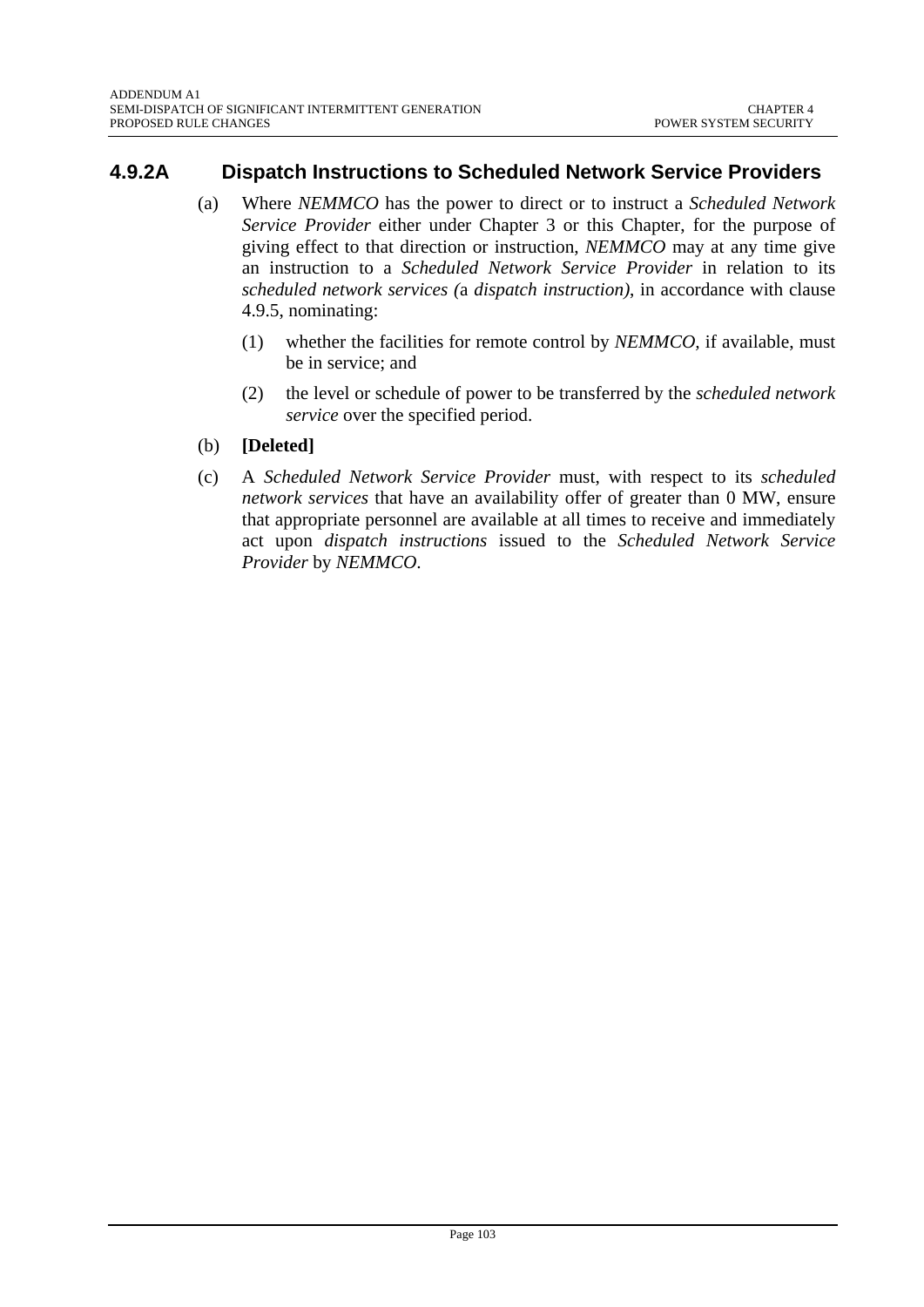# **4.9.3 Instructions to Registered Participants**

- (a) *NEMMCO* may, at any time, give instructions to *Registered Participants* to reduce their *load* for electricity consistent with *dispatch bids* made in accordance with Chapter 3 ("*dispatch instructions*").
- (b) **[Deleted]**
- (c) **[Deleted]**
- (d) A *Market Customer* must, with respect to *scheduled loads* in relation to which a *dispatch bid* has been submitted for a particular *trading interval*, ensure that appropriate personnel or electronic facilities are available at all times to receive and immediately act upon *dispatch instructions* issued to the *Market Customer* by *NEMMCO*.
- (e) **[Deleted]**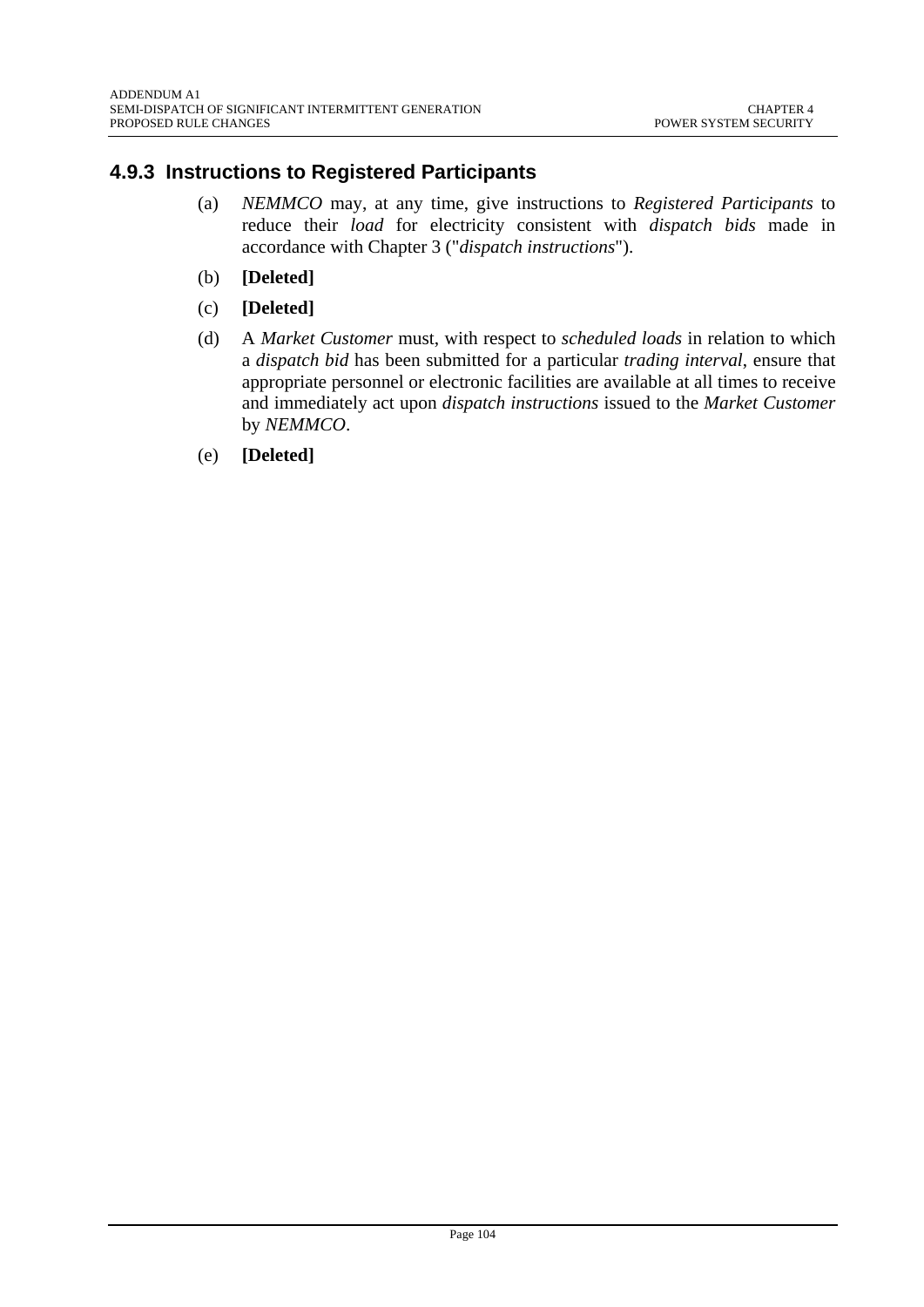## **4.9.4 Dispatch related limitations on Scheduled Generators and Semi-Scheduled Generators**

A *Generator* must not, unless in the *Generator's* reasonable opinion public safety would otherwise be threatened or there would be a material risk of damaging equipment or the environment:

- (a) send out any *energy* from a *scheduled generating unit* or *semi-scheduled generating unit*, except:
	- (1) in accordance with the *self-commitment* procedures specified in clause 4.9.6;
	- (2) in accordance with a *dispatch instruction*;
	- (3) as a consequence of operation of the *generating unit's* automatic *frequency response mode* to *power system* conditions;
	- (4) in response to remote control signals given by *NEMMCO* or its agent; or
	- (5) in connection with a test conducted in accordance with the requirements of this Chapter or Chapter 5;
- (b) adjust the *transformer tap position* or *excitation control system voltage* set-point of a *scheduled generating unit* or *semi-scheduled generating unit* except:
	- (1) in accordance with a *dispatch instruction*;
	- (2) in response to remote control signals given by *NEMMCO* or its agent;
	- (3) if, in the *Generator's* reasonable opinion, the adjustment is urgently required to prevent material damage to the *Generator's plant* or associated equipment, or in the interests of safety; or
	- (4) in connection with a test conducted in accordance with the requirements of clause 5.7;
- (c) *energise* a *connection point* in relation to a *scheduled generating unit* or *semischeduled generating unit* without obtaining prior approval from *NEMMCO*  immediately prior to *energisation*;
- (d) *synchronise* to, or *de-synchronise* from, the *power system* a *generating unit* with a *nameplate rating* of 30MW or more that is classified as a *scheduled generating unit* or a *semi-scheduled generating unit* without prior approval from *NEMMCO* or other than in response to a *dispatch instruction* except *de-synchronisation* as a consequence of the operation of automatic protection equipment or where such action is urgently required to prevent material damage to *plant* or equipment or in the interests of safety;
- (e) change the *frequency response mode* of a *scheduled generating unit* or *semischeduled generating unit* without the prior approval of *NEMMCO*; or
- (f) remove from service or interfere with the operation of any *power system* stabilising equipment installed on a *scheduled generating unit* or *semischeduled generating unit*.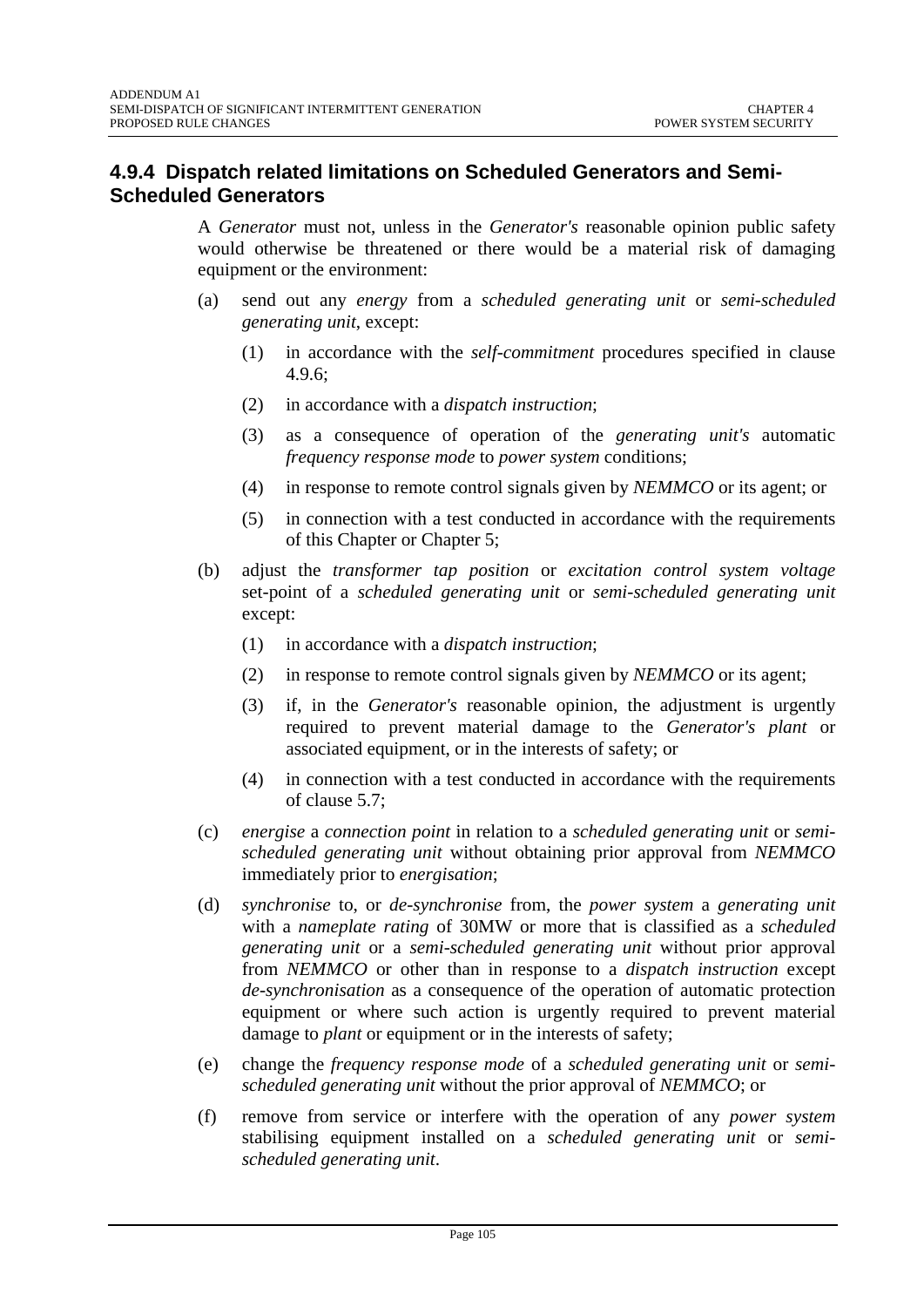# **4.9.5 Form of dispatch instructions**

- (a) A *dispatch instruction* for a *scheduled generating unit,* a *dispatch instruction* for a *semi-scheduled generating unit*, a *dispatch instruction* for a *scheduled network service* and a *dispatch instruction* for a *scheduled load* must include the following:
	- (1) specific reference to the *scheduled generating unit*, *semi-scheduled generating unit*, *scheduled network service* or *scheduled load* or other *facility* to which the *dispatch instruction* applies;
	- (2) the desired outcome of the *dispatch instruction* such as *active power*, *reactive power*, *transformer* tap or other outcome;
	- (3) in the case of a *dispatch instruction* under clause 4.9.2, the *ramp rate* (if applicable) which is to be followed by the *generating unit* or a specific target time to reach the outcome specified in the *dispatch instruction*;
	- (4) the time the *dispatch instruction* is issued;
	- (5) if the time at which the *dispatch instruction* is to take effect is different from the time the *dispatch instruction* is issued, the start time; and
	- (6) in the case of a *dispatch instruction* for a *semi-scheduled generating unit*:
		- (i) a notification as to whether the *dispatch interval* to which the *dispatch instruction* relates is a *semi-dispatch interval* or a *nonsemi-dispatch interval*; and
		- (ii) the *dispatch cap*.
- (a1) A *dispatch instruction* for an *ancillary service* must include:
	- (1) specific reference to the *generating unit* or *load* to which the *dispatch instruction* applies;
	- (2) the desired outcome of the *dispatch instruction*;
	- (3) the time the *dispatch instruction* is issued; and
	- (4) if the time at which the *dispatch instruction* is to take effect is different from the time the *dispatch instruction* is issued, the start time.
- (b) The *dispatch instruction* must be provided as provided in clause 3.8.21.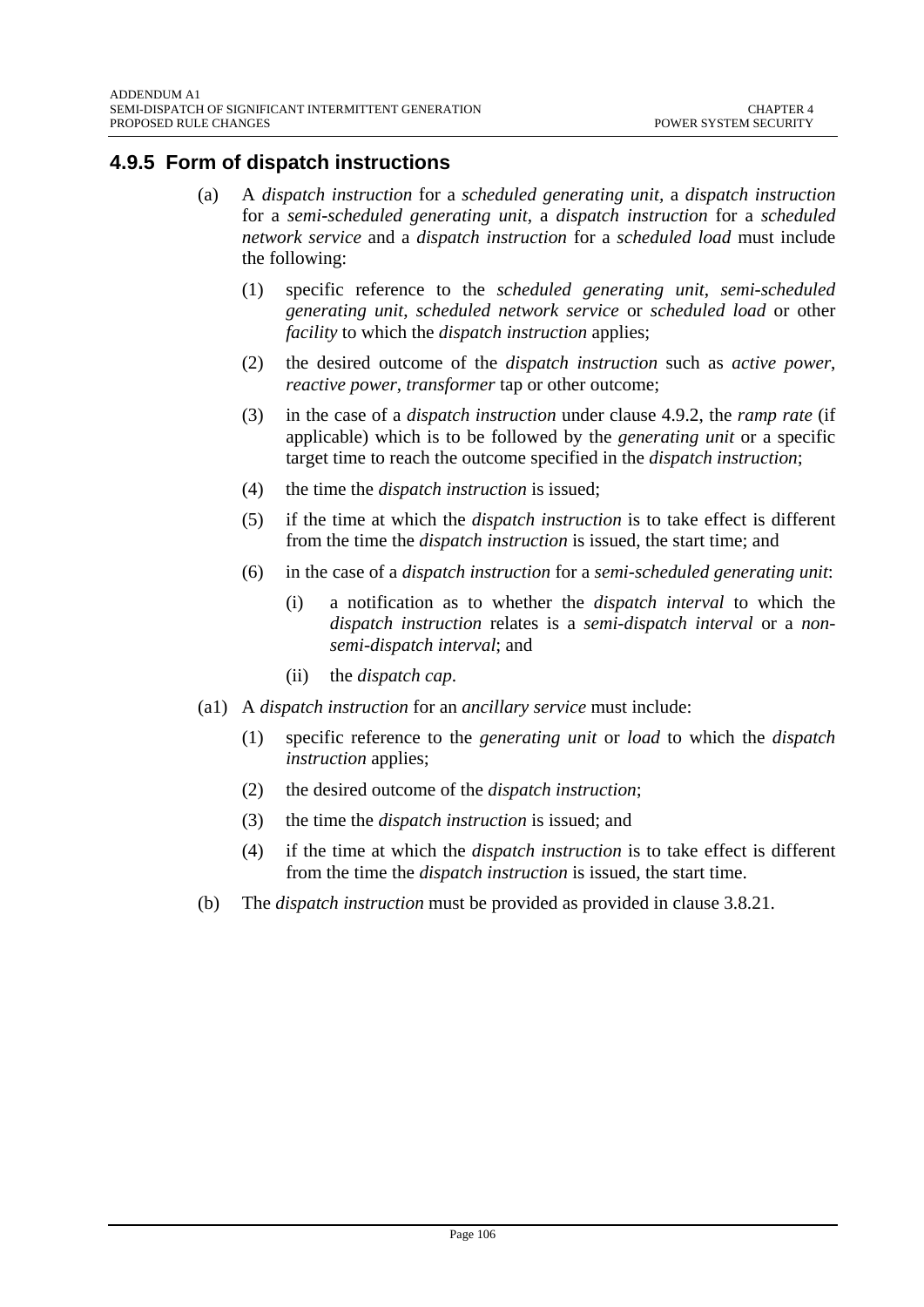# **4.9.6 Commitment of scheduled generating units and semi-scheduled generating units**

(a) Self-commitment

In relation to a *generating unit* of *nameplate rating* of 30 MW or more that is classified as a *scheduled generating unit* or a *semi-scheduled generating unit*:

- (1) The *Generator* must confirm with *NEMMCO,* in accordance with clause 3.8.17(e), the expected *synchronising* time at least one hour before the expected actual *synchronising* time, and update this advice 5 minutes before *synchronising* unless otherwise agreed with *NEMMCO*. *NEMMCO* may require further notification immediately before *synchronisation*.
- (2) *NEMMCO* may require the *Generator* to advise *NEMMCO* when a *scheduled generating unit* or *semi-scheduled generating unit* reaches the *self-dispatch level* (being a *self-dispatch level* that is greater than zero MW) and must not increase output above that level unless instructed otherwise by *NEMMCO* to increase output or unless the increase in output results from the *generating unit* being placed under remote control to be loaded in accordance with Chapter 3.
- (b) Instructions by *NEMMCO* to commit a *generating unit* for service
	- (1) A *dispatch instruction* for a *scheduled generating unit* or *semi-scheduled generating unit* to commit given by *NEMMCO* in response to a *dispatch offer* must be consistent with the start-up time specified in the latest *dispatch offer* in relation to the *generating unit*.
	- (2) When *NEMMCO* issues a *dispatch instruction* for a *scheduled generating unit* or *semi-scheduled generating unit* to commit, *NEMMCO* must nominate the time at which the *generating unit* is to be *synchronised*.
	- (3) After a *dispatch instruction* for *commitment* of a *scheduled generating unit* or *semi-scheduled generating unit* has been issued, the relevant *Generator* must promptly advise *NEMMCO* of any inability to meet the nominated time to *synchronise*.
	- (4) Unless instructed otherwise by *NEMMCO*, at the time a *dispatch instruction* to commit takes effect, the relevant *scheduled generating unit* or *semi-scheduled generating unit* must remain on *self-dispatch level* until *NEMMCO* issues a further *dispatch instruction*.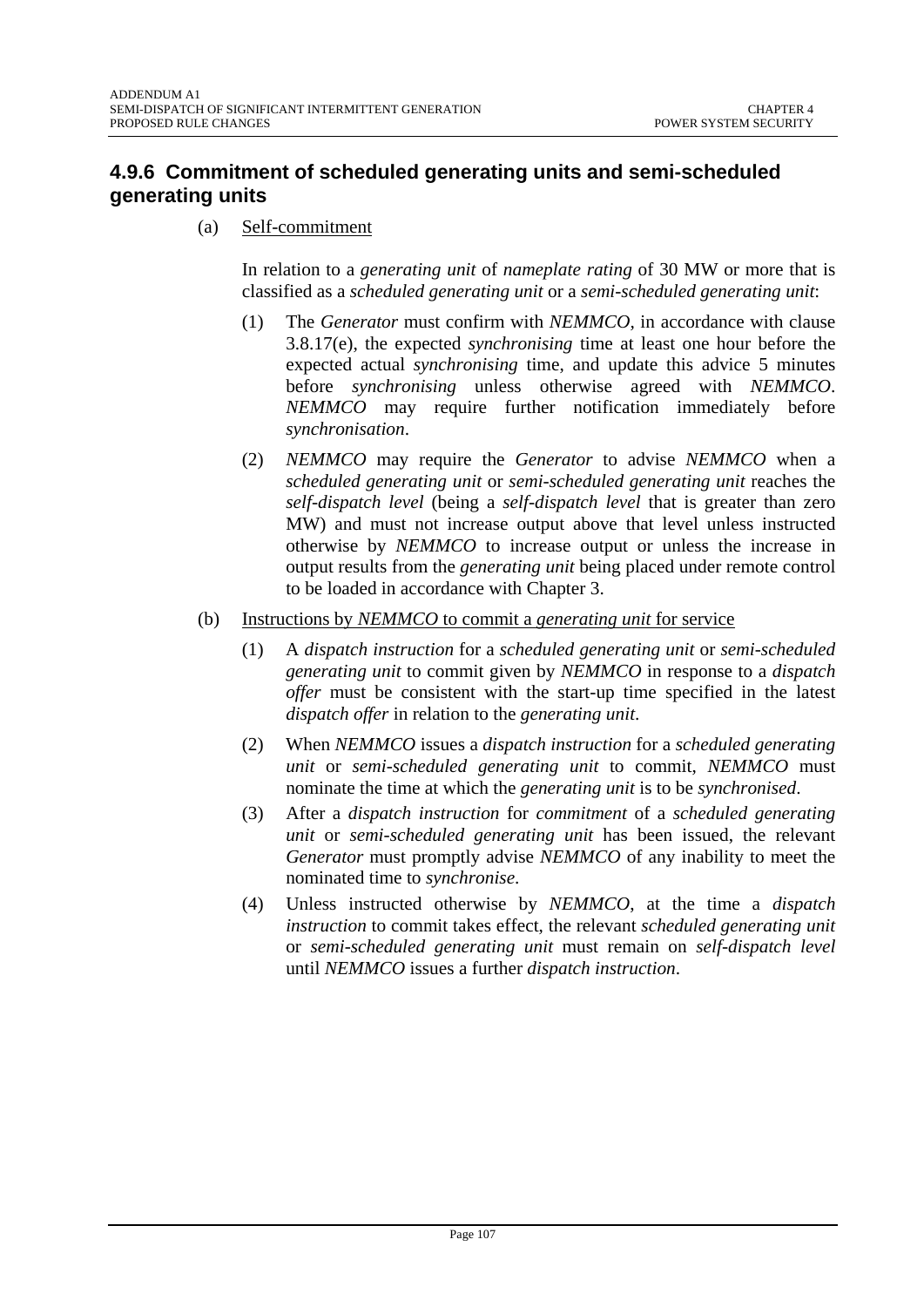# **4.9.7 Decommitment, or output reduction, by Scheduled Generators and Semi-Scheduled Generators**

- (a) In relation to a *generating unit* of *nameplate rating* of 30 MW or more that is classified as a *scheduled generating unit* or a *semi-scheduled generating unit*, the *Generator* must confirm with *NEMMCO*, in accordance with clause 3.8.18(b1), the expected *de-synchronising* time at least one hour before the expected actual *de-synchronising* time, and update this advice 5 minutes before *de-synchronising* unless otherwise agreed with *NEMMCO*. *NEMMCO* may require further notification immediately before *de-synchronisation*.
- (b) The *Scheduled Generator* or *Semi-Scheduled Generator* must not *decommit* a *generating unit* with a *nameplate rating* of 30 MW or more unless it has confirmed with *NEMMCO*:
	- (1) the time to commence decreasing the output of the *generating unit*;
	- (2) the *ramp rate* to decrease the output of the *generating unit*;
	- (3) the time to *de-synchronise* the *generating unit*; and
	- (4) the output from which the *generating unit* is to be *de-synchronised*.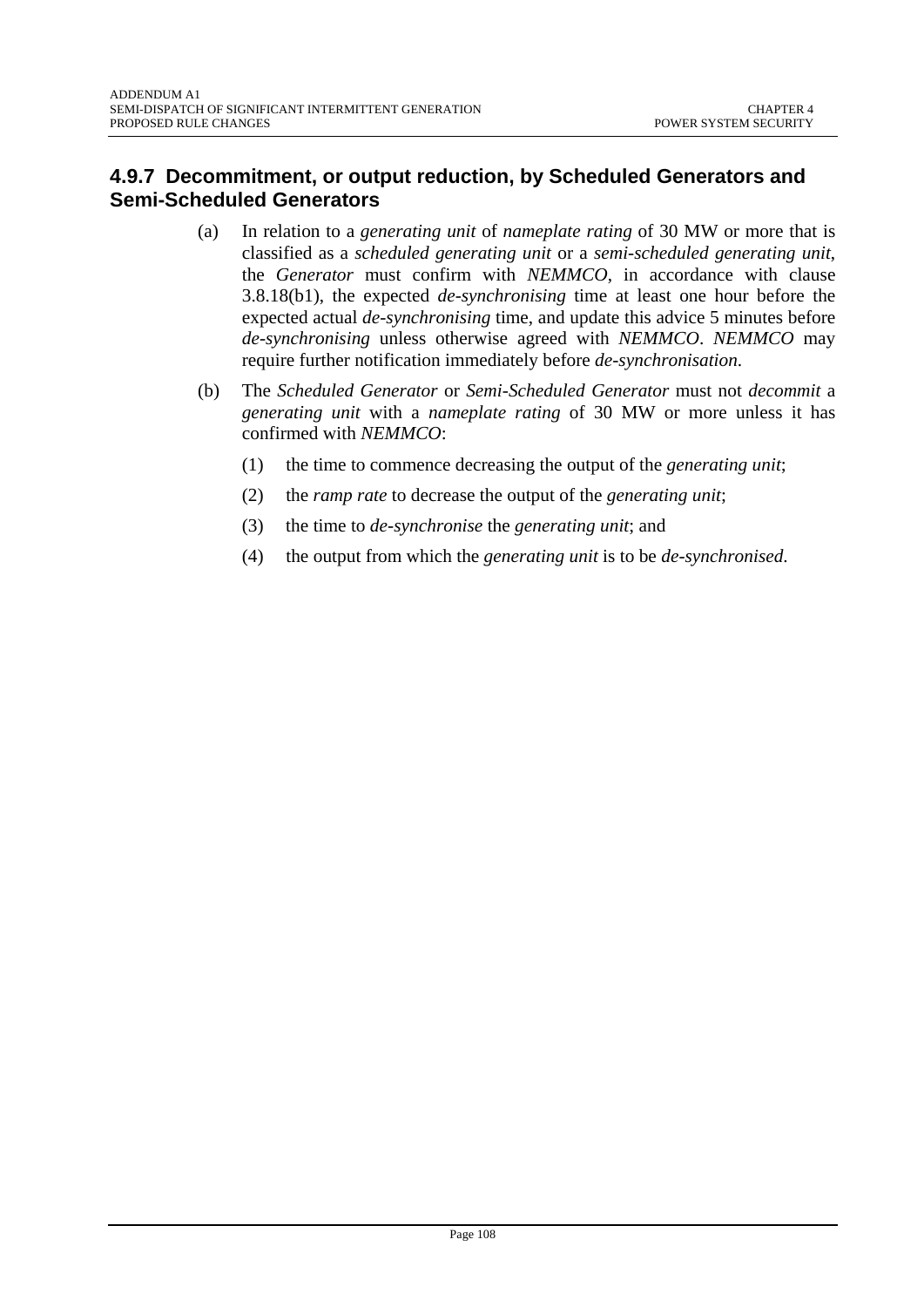## **4.9.8 General responsibilities of Registered Participants**

- (a) A *Registered Participant* must comply with a *dispatch instruction* given to it by *NEMMCO* unless to do so would, in the *Registered Participant's* reasonable opinion, be a hazard to public safety or materially risk damaging equipment.
- (b) A *Scheduled Generator* must ensure that each of its *scheduled generating units* is at all times able to comply with its latest *generation dispatch offer*.
- (b1) A *Scheduled Network Service Provider* must ensure that each of its *scheduled network services* is at all times able to comply with its latest *network dispatch offer.*
- (b2) A *Semi-Scheduled Generator* must ensure that each of its *semi-scheduled generating units* is at all times able to comply with its latest *generation dispatch offer*.
- (c) A *Registered Participant* must ensure that each of its *facilities* is at all times able to comply with its relevant *dispatch bid* (as adjusted by any subsequent restatement of that bid under Chapter 3).
- (d) A *Market Participant* which has classified a *generating unit* or *load* as an *ancillary service generating unit* or an *ancillary service load*, as the case may be, must ensure that the *ancillary service generating unit* or *ancillary service load* is at all times able to comply with the latest *market ancillary service offer* for the relevant *trading interval*.

### **4.9.9 Scheduled Generator plant changes**

A *Scheduled Generator* must notify *NEMMCO* without delay of any event that has changed or is likely to change the operational availability of any of its *scheduled generating units*, whether the relevant *generating unit* is *synchronised* or not, as soon as the *Scheduled Generator* becomes aware of the event.

### **4.9.9A Scheduled Network Service Provider plant changes**

*A Scheduled Network Service Provider* must notify *NEMMCO* without delay of any event that has changed or is likely to change the operational availability of any of its *scheduled network services* as soon as the *Scheduled Network Service Provider* becomes aware of the event.

### **4.9.9B Ancillary service plant changes**

*A Market Participant* that has classified a *generating unit* or *load* as an *ancillary service generating unit* or an *ancillary service load* must notify *NEMMCO* without delay of any event that has changed or is likely to change the availability of a *market ancillary service*, or the capability of the *generating unit* or *load* to respond in the manner contemplated by the *market ancillary service specification*, as soon as the *Market Participant* becomes aware of the event.

### **4.9.9C Semi-Scheduled Generator plant changes**

A *Semi-Scheduled Generator* must notify *NEMMCO* without delay of any event that has changed or is likely to change the operational availability of any of its *semischeduled generating units*, whether the relevant *generating unit* is *synchronised* or not, as soon as the *Semi-Scheduled Generator* becomes aware of the event.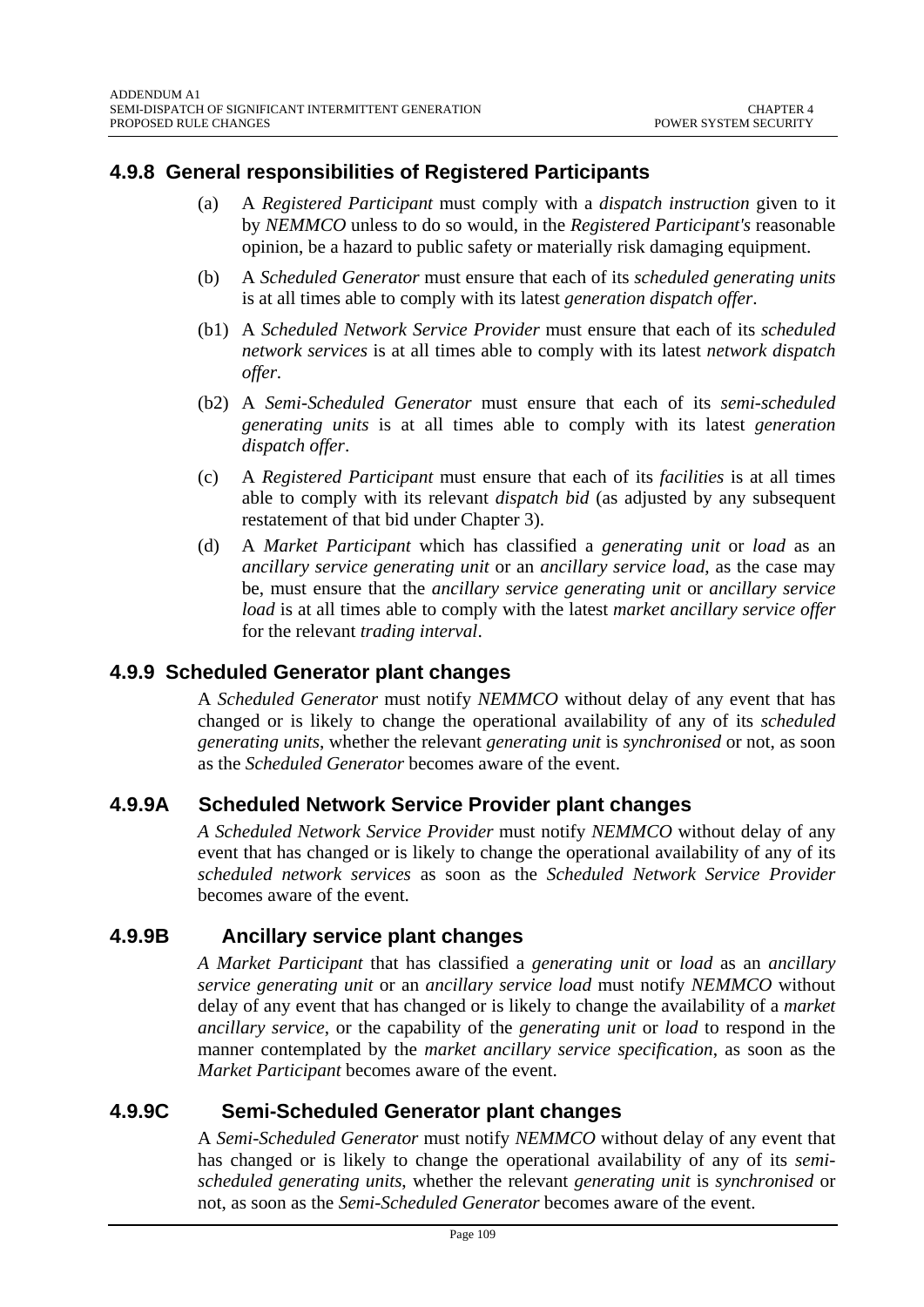## *4.11 Power System Security Support*

### **4.11.1 Remote control and monitoring devices**

- (a) All remote control, operational *metering* and monitoring devices and local circuits as described in schedules 5.2, 5.3 and 5.3a, must be installed and maintained in accordance with the standards and protocols determined and advised by *NEMMCO* (for use in the *control centres*) for each:
	- (1) *scheduled generating unit* and *semi-scheduled generating unit connected* to the *transmission* or *distribution network*; and
	- (2) *substation* connected to the *network.*
- (b) The provider of any *ancillary services* must arrange the installation and maintenance of all *remote control equipment* and *remote monitoring equipment* in accordance with the standards and protocols determined and advised by *NEMMCO* for use in the relevant *control centre*.
- (c) The control and monitoring devices must include provision for indication of *active power* and *reactive power* output, provision for signalling the status and any associated alarm condition relevant to achieving adequate control of the *transmission network*, and provision for indication of *generating plant* active and reactive output.
- (d) Where reasonably necessary to allow *NEMMCO* to discharge its *market* and *power system security* functions *NEMMCO* may, by notice in writing, require a *Network Service Provider*, a *Generator* or a *Market Network Service Provider* to:
	- (1) install *remote monitoring equipment* which, in *NEMMCO's* reasonable opinion, is adequate to enable *NEMMCO* to remotely monitor the performance of a *transmission system* or *distribution system*, *generating unit* (including its *dynamic performance*) or a *market network service facility* as appropriate; and
	- (2) upgrade, modify or replace any *remote monitoring equipment* already installed in a *facility* provided that the existing *remote monitoring equipment* is, in the reasonable opinion of *NEMMCO*, no longer fit for the intended purpose.
- (e) A *Network Service Provider*, *Generator* or *Market Network Service Provider*  who receives a notice in accordance with clause 4.11.1(d), must comply with the notice within 120 *business days* or such further period that *NEMMCO* requires.
- (f) **[Deleted]**
- (g) A *Generator* or *Market Network Service Provider* wishing to receive *dispatch instructions* electronically from *NEMMCO's automatic generation control system* under clause 3.8.21(d) must comply with *NEMMCO's* reasonable requirements in respect of how the remote control signals are issued by the *automatic generation control system* and transmitted to the *facility*.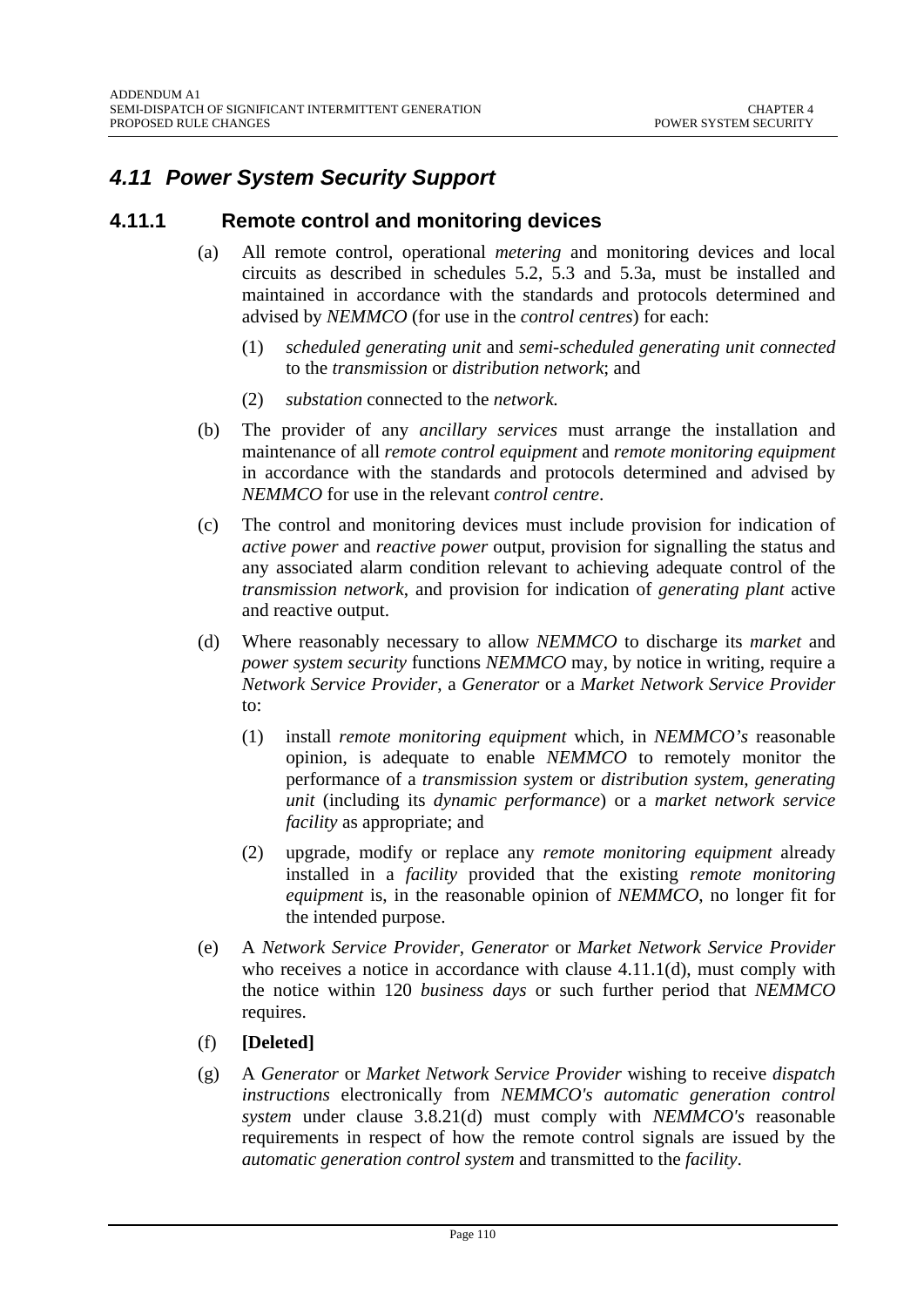# **5. Network Connection**

## *5.7 Inspection and Testing*

## **5.7.7 Inter-network power system tests**

(a) For each kind of development or activity described in the first column of chart 1 below, the *Proponent* is as set out in the second column and the *Relevant Transmission Network Service Provider* ("*Relevant TNSP*") is as set out in the third column, respectively, opposite the description of the development or activity.

### **Chart 1**

| No. | Kind of development or<br>activity                                                                                                                                                                                                                                                      | <b>Proponent</b>                                                                                               | <b>Relevant TNSP</b>                                                                                                                                                        |
|-----|-----------------------------------------------------------------------------------------------------------------------------------------------------------------------------------------------------------------------------------------------------------------------------------------|----------------------------------------------------------------------------------------------------------------|-----------------------------------------------------------------------------------------------------------------------------------------------------------------------------|
|     | column 1                                                                                                                                                                                                                                                                                | column 2                                                                                                       | column 3                                                                                                                                                                    |
| 1.  | between two <i>networks</i> , or<br>within<br>a<br><i>network</i> , that is anticipated<br>to have a <i>material</i> inter-<br>network impact<br><i>is</i><br>commissioned.                                                                                                             | A new transmission line Network Service Provider<br>in respect of the new<br>transmission   transmission line. | Proponent<br>and<br>the<br><i>Transmission</i><br><i>Network</i><br>Service Provider in respect<br>of any network to which<br>the <i>transmission</i> line is<br>connected. |
| 2.  | line<br>between<br>two<br><i>networks</i> , or within a <i>augmentation</i><br><i>transmission network</i> , that   modification of<br>is anticipated to have a <i>transmission line</i> .<br>material inter-network<br><i>impact</i> is <i>augmented</i> or<br>substantially modified. | An existing <i>transmission</i> Network Service Provider<br>in<br>of<br>the<br>respect<br><sub>or</sub><br>the | Proponent<br>and<br>the<br>Transmission<br><b>Network</b><br>Service Provider in respect<br>of any <i>network</i> to which<br>the <i>transmission</i> line is<br>connected. |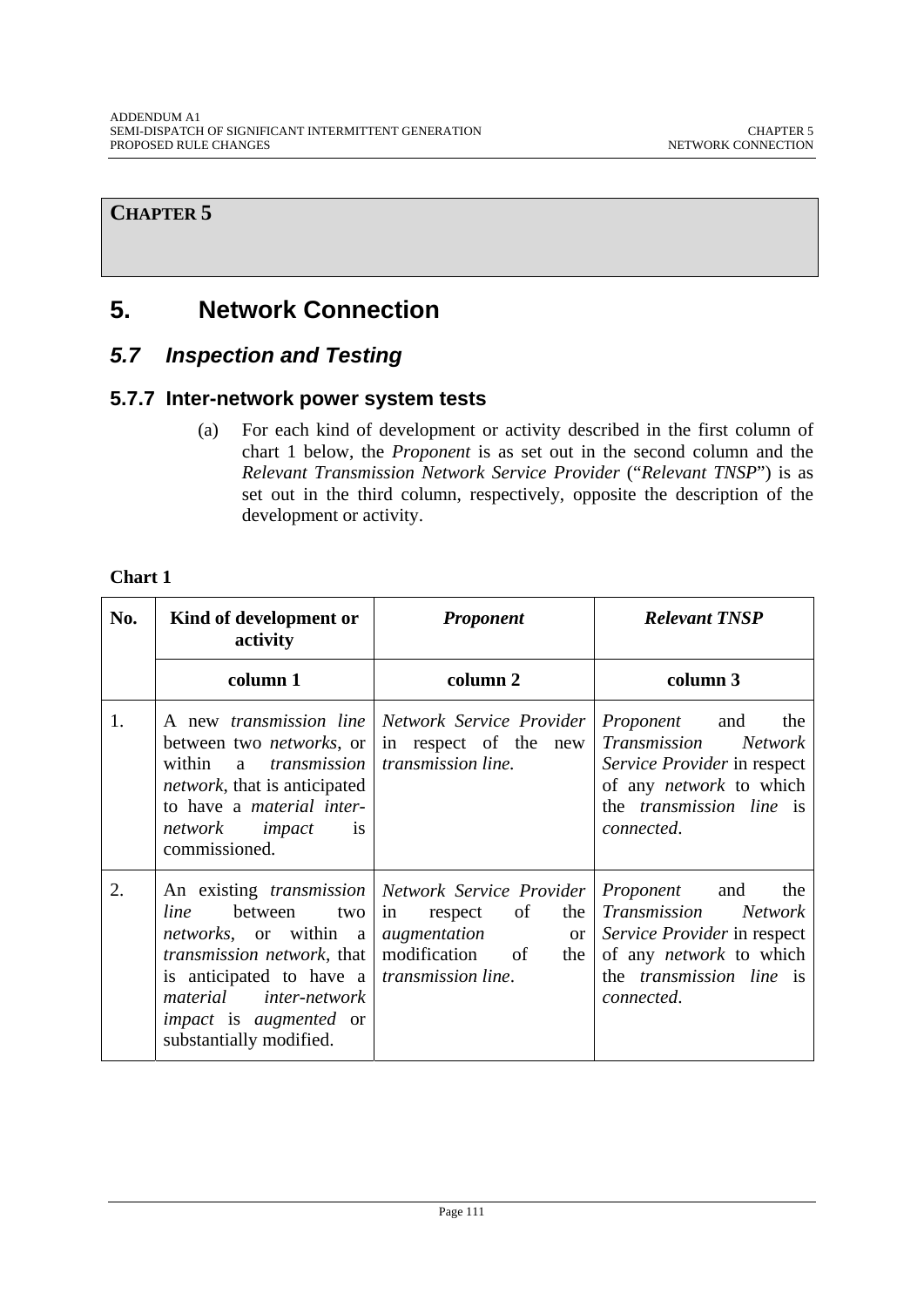| No. | Kind of development or<br>activity                                                                                                                                                                                              | Proponent                                                                                                                                                                                                                                                         | <b>Relevant TNSP</b>                                                                                                                                                                                                                                                    |
|-----|---------------------------------------------------------------------------------------------------------------------------------------------------------------------------------------------------------------------------------|-------------------------------------------------------------------------------------------------------------------------------------------------------------------------------------------------------------------------------------------------------------------|-------------------------------------------------------------------------------------------------------------------------------------------------------------------------------------------------------------------------------------------------------------------------|
|     | column 1                                                                                                                                                                                                                        | column <sub>2</sub>                                                                                                                                                                                                                                               | column 3                                                                                                                                                                                                                                                                |
| 3.  | A new <i>generating unit</i> or<br><i>facility</i> of a <i>Customer</i> or a<br>network development<br>is<br>commissioned<br>that<br>is<br>anticipated<br>have<br>to<br>a<br>material<br><i>inter-network</i><br><i>impact.</i> | <i>Generator</i> in respect of the<br>generating<br>unit<br>and<br>associated<br>connection<br>assets.<br>Customer in respect of the<br>and<br>facility<br>associated<br>connection assets.<br>Network Service Provider<br>in respect of the relevant<br>network. | Transmission<br><b>Network</b><br>Service Provider in respect<br>of any <i>network</i> to which<br>the generating unit, facility<br>or <i>network</i> development is<br>and, if<br>connected<br><sub>a</sub><br><i>network</i> development, then<br>also the Proponent. |
| 4.  | Setting changes are made<br>any <i>power</i><br>system<br>to<br>stabilisers as a result of a<br>generating unit, facility of<br>a Customer or network<br>development<br>being<br>commissioned,<br>modified<br>or replaced.      | Generator in respect of the<br>generating unit.<br>Customer in respect of the<br><i>facility.</i><br>Network Service Provider<br>in respect of the relevant<br>network.                                                                                           | Transmission<br><b>Network</b><br>Service Provider in respect<br>of<br>transmission<br>any<br>network to<br>which<br>the<br>generating unit, facility or<br>network development is<br>connected.                                                                        |
| 5.  | Setting changes are made<br>any power system<br>to<br>stabilisers as a result of a<br>decision by the <i>Inter-</i><br>regional<br>Planning<br>Committee or NEMMCO,<br>which are not covered by<br>item 4 in this chart.        | NEMMCO.                                                                                                                                                                                                                                                           | None.                                                                                                                                                                                                                                                                   |
| 6.  | <i>NEMMCO</i> determines that<br>a test is required to verify<br>the performance of the<br>power system in light of<br>the results of planning<br>studies or simulations or<br>system<br>one<br><b>or</b><br>more<br>incidents. | NEMMCO.                                                                                                                                                                                                                                                           | None.                                                                                                                                                                                                                                                                   |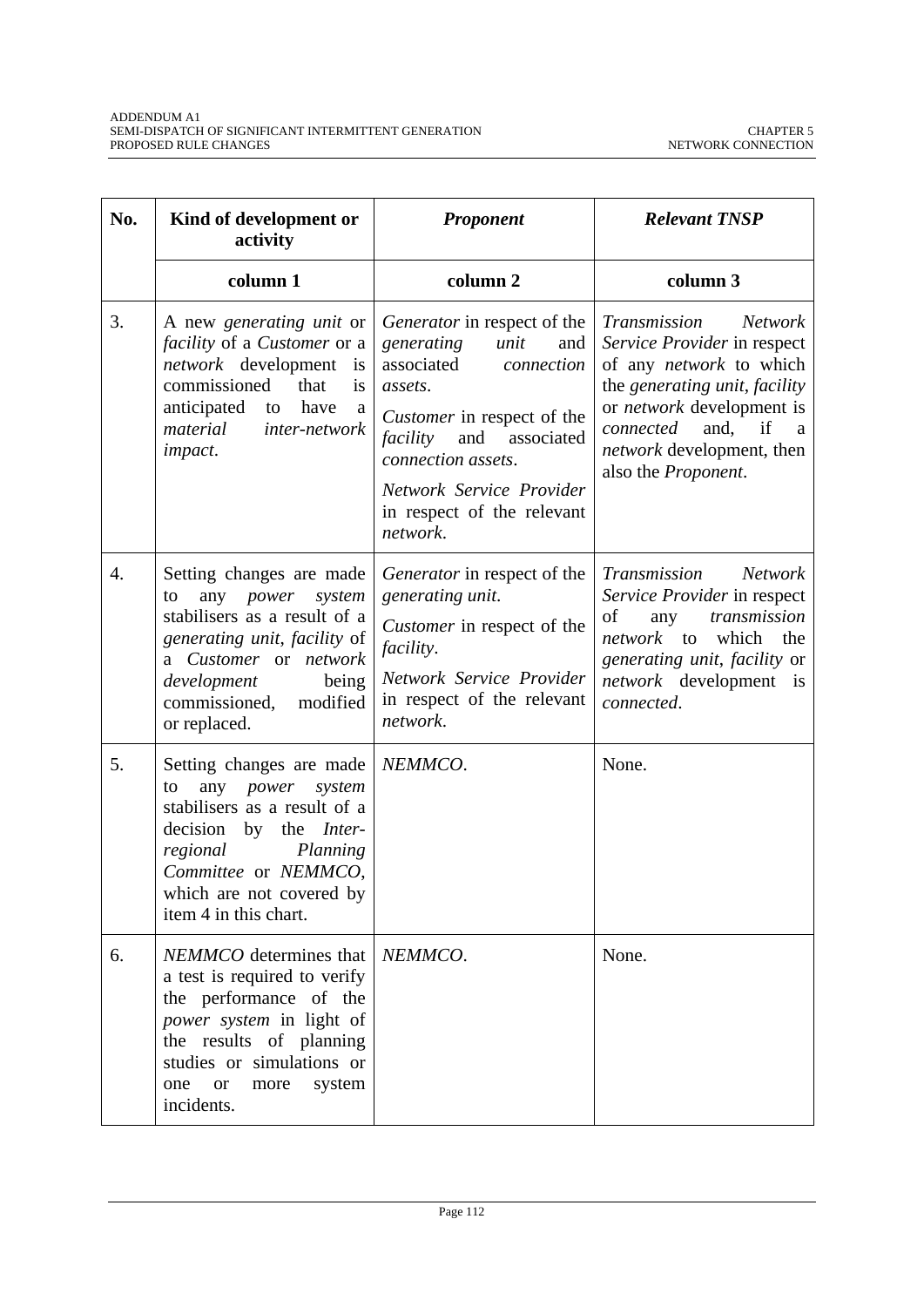- (b) A *Registered Participant*, not being a *Transmission Network Service Provider*, determined in accordance with clause 5.7.7(a) to be a *Proponent* for a development or activity detailed in chart 1, may require the *Relevant TNSP* corresponding to that development or activity to undertake on their behalf their obligations as the *Proponent* and, where the *Relevant TNSP* receives a written request to undertake those obligations, the *Relevant TNSP* must do so.
- (c) Where, in this clause 5.7.7, there is a reference to a *Proponent* that reference includes a *Relevant TNSP* required in accordance with clause 5.7.7(b) to undertake the obligations of another *Registered Participant*.
- (d) If a *Relevant TNSP* is required by a *Registered Participant* in respect of a *scheduled generating unit*, a *semi-scheduled generating unit*, a *scheduled load* or a *market network service*, any of which have a *nameplate rating* in excess of 30 MW, to act as a *Proponent* in accordance with clause 5.7.7(b), that *Relevant TNSP* is entitled to recover all reasonable costs incurred from the *Registered Participant* that required the *Relevant TNSP* to act as the *Proponent*.
- (e) A *Registered Participant* wishing to undertake a development or conduct an activity listed in item 1, 2, 3 or 4 of chart 1 must notify *NEMMCO* not less than 80 *business days* before the *transmission line*, *generating unit*, *facility* or *network* development is planned to be commissioned, modified or replaced, giving details of the development or activity.
- (f) If *NEMMCO* receives a notice under clause 5.7.7(e), then it must provide a copy of the notice to each member of the *Inter-regional Planning Committee* and consult with the *Inter-regional Planning Committee* about the potential impact of the development or activity.
- (g) *NEMMCO* or the *Relevant TNSP* in respect of a development or activity may notify the *Proponent* of the development or activity that *NEMMCO* or the *Relevant-TNSP* believes that an *inter-network test* is required in relation to that development or activity.
- (h) *NEMMCO* or the *Relevant TNSP* may only give a notice under clause 5.7.7(g) if *NEMMCO* or the *Relevant TNSP* considers that:
	- (1) the development or activity may have a material impact on the magnitude of the *power transfer capability* of more than one *transmission network* and, in the circumstances, an *inter-network test* is required; or
	- (2) if the *Inter-regional Planning Committee* has *published* guidelines under clause 5.7.7(k), an *inter-network test* is required having regard to those guidelines and the surrounding circumstances.
- (i) If *NEMMCO* or the *Relevant TNSP* gives a notice under clause 5.7.7(g), then they must also promptly give a copy of the notice to each member of the *Inter-regional Planning Committee*.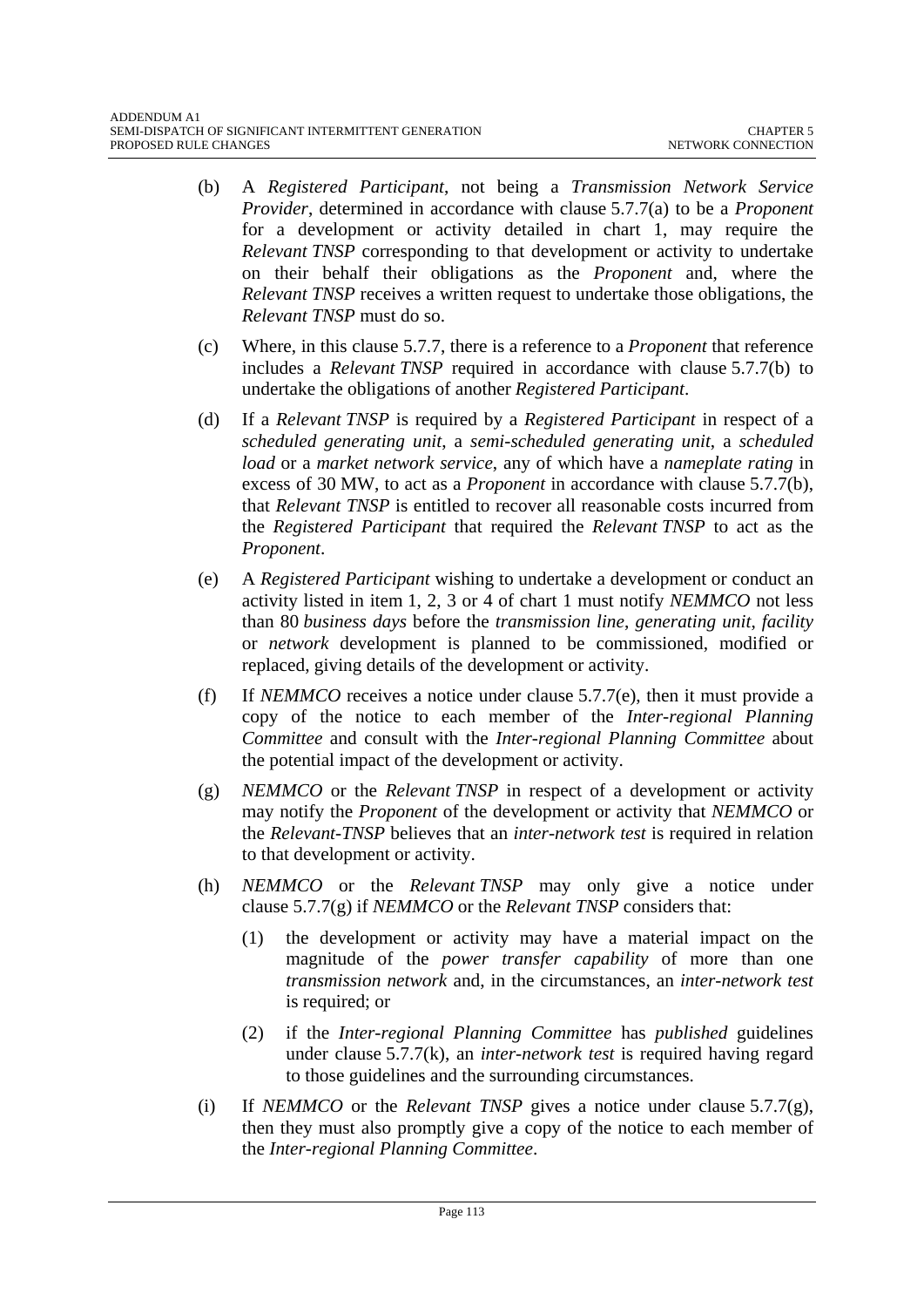- (j) A *Registered Participant* undertaking a development or activity listed in chart 1 must provide such information to *NEMMCO* or the *Relevant TNSP* in respect of the development or activity as *NEMMCO* or the *Relevant TNSP* reasonably requests in order to make an assessment under this clause 5.7.7.
- (k) The *Inter-regional Planning Committee* may develop, *publish* and amend from time to time, in accordance with the *Rules consultation procedures*, a set of guidelines to assist *Registered Participants* to determine when an *inter-network test* may be required.
- (l) If the *Inter-regional Planning Committee* has *published* guidelines in accordance with clause 5.7.7(k), then *NEMMCO* and the *Relevant TNSP* must consider those guidelines in determining whether an *inter-network test* is required under clause  $5.7.7(g)$  or  $5.7.7(n)$ .
- (m) If *NEMMCO* or the *Relevant TNSP* gives notice under clause 5.7.7(g), then the *Proponent* must, in consultation with *NEMMCO*, prepare a draft *test program* for the *inter-network test* and submit it to each member of the *Inter-regional Planning Committee* and the *Relevant TNSP* (if the *Relevant TNSP* gave the notice given under clause 5.7.7(g)).
- (n) If *NEMMCO* determines that an *inter-network test* is required for a reason contemplated in item 5 or 6 of chart 1, then it must prepare a draft *test program* for the *inter-network test* and submit it to each member of the *Inter-regional Planning Committee* at least 40 *business days* prior to the proposed test.
- (o) The *Inter-regional Planning Committee* must:
	- (1) meet within 15 *business days* of the members receiving a draft *test program* under clauses 5.7.7(m) or (n); and
	- (2) within a period of not more than 10 *business days* make a recommendation to *NEMMCO* on the draft *test program* that identifies changes the *Inter-regional Planning Committee* proposes to the *test program*.
- (p) *NEMMCO* must:
	- (1) *publish* a copy of the draft *test program* and any relevant changes recommended by the *Inter-regional Planning Committee* and invite interested *Registered Participants* to make written submissions;
	- (2) only accept as valid submissions received not later than the date specified in the notice *publishing* the copy of the draft *test program* (not to be less than 14 *days* after the date of *publication*); and
	- (3) provide the *Inter-regional Planning Committee* with copies of all valid submissions and seek its final recommendation.
- (q) The *Inter-regional Planning Committee* must consider and take into account all valid submissions received and may amend its recommendation.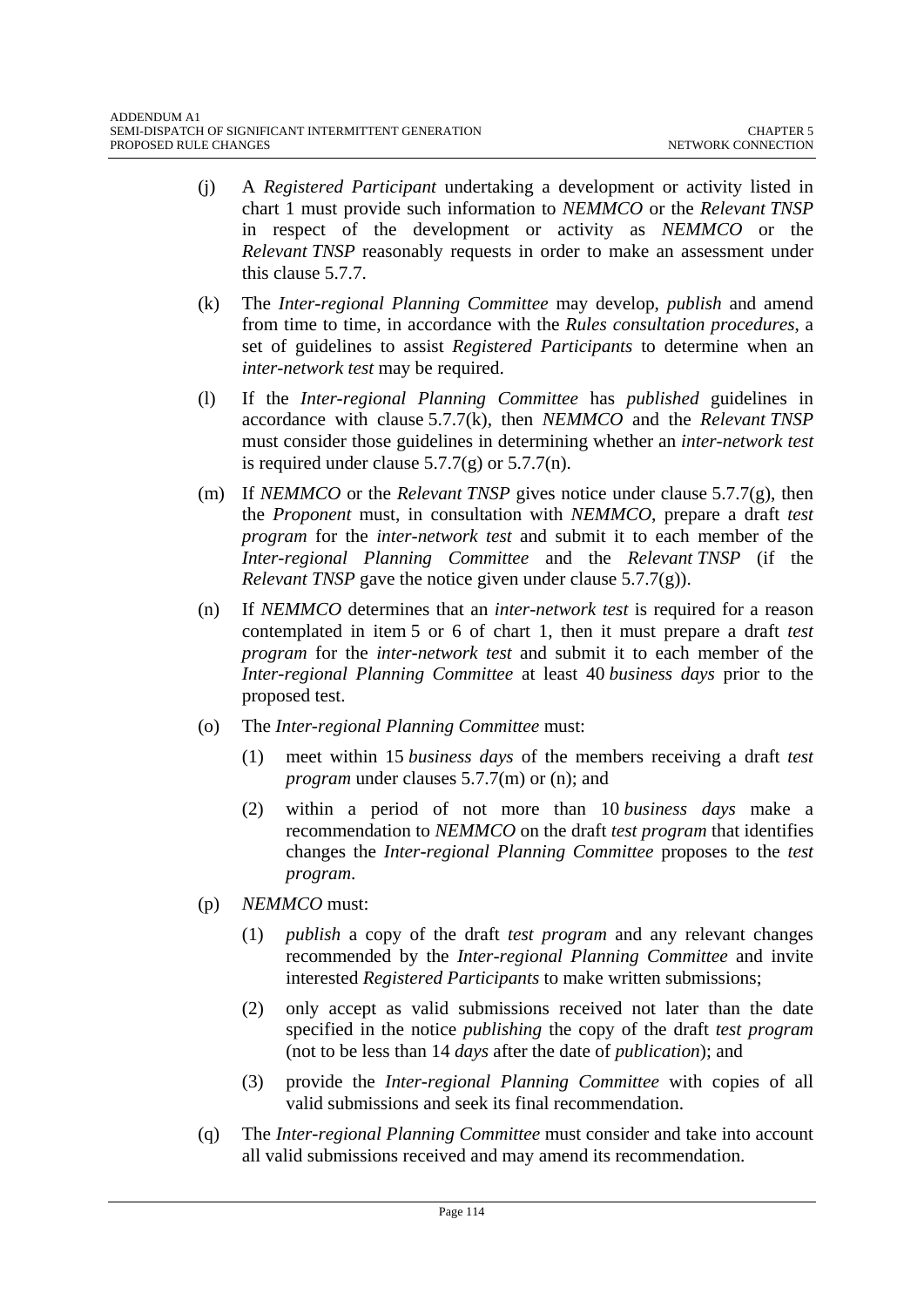- (r) *NEMMCO* must determine and *publish* in accordance with clause 3.13.13 the *test program* for an *inter-network test* after taking into account the draft *test program* submitted to the *Inter-regional Planning Committee*, the *Inter-regional Planning Committee's* recommendation and any valid submissions received from *Registered Participants*.
- (s) In making a recommendation under clause  $5.7.7(0)$  and in determining the *test program*, the *Inter-regional Planning Committee* and *NEMMCO* must so far as practicable have regard to the following principles:
	- (1) *power system security* must be maintained in accordance with Chapter 4;
	- (2) the variation from the *central dispatch* outcomes that would otherwise occur if there was no *inter-network test* should be minimised;
	- (3) the duration of the tests should be as short as possible consistent with test requirements and *power system security*; and
	- (4) subject to clauses  $5.7.7(s)(1)$ , (2) and (3), the test facilitation costs borne or payable under clause 5.7.7 (aa) by the *Proponent* should be minimised.
- (t) An *inter-regional test* must not be conducted within 20 *business days* after *NEMMCO publishes* the *test program* for the *inter-network test* determined by *NEMMCO* under clause 5.7.7(r).
- (u) The *Proponent* in respect of an *inter-network test* must seek to enter into agreements with other *Registered Participants* to provide the test facilitation services identified in the *test program* in order to ensure that the *power system* conditions required by the *test program* are achieved.
- (v) If the *Proponent* approaches another *Registered Participant* seeking to enter into an agreement under clause 5.7.7(u) then the *Proponent* and the *Registered Participant* must negotiate in good faith concerning the provision of the relevant test facilitation service.
- $(w)$  If:
	- (1) a *Proponent* approaches another *Registered Participant* as described in clause  $5.7.7(v)$ ; and
	- (2) the *Proponent* and the other *Registered Participant* have not agreed the terms and conditions to be included in the agreement under which the *Registered Participant* will provide the test facilitation service requested within 15 *business days* of the approach,

then those terms and conditions must be determined in accordance with clause 8.2 and a dispute of this type is deemed to fall within clause 8.2.5(c)(2).

(x) If the dispute concerns the price which the *Proponent* is to pay for a test facilitation service, then it must be resolved applying the following principles: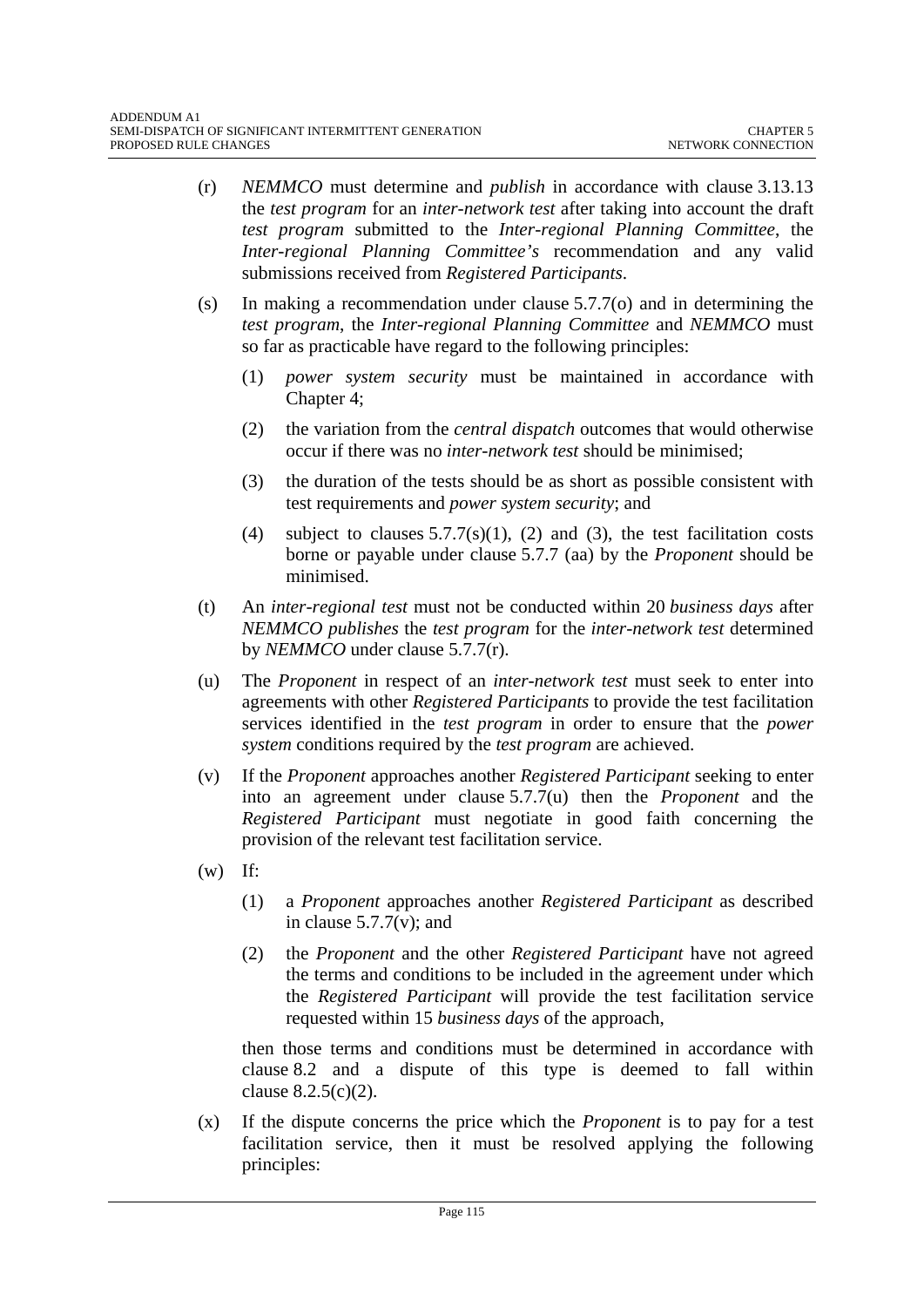- (1) the other *Registered Participant* is entitled to recover the costs it incurs, and a reasonable rate of return on the capital it employs, in providing the test facilitation service, determined taking into account the additional costs associated with:
	- (i) maintaining the equipment necessary to provide the test facilitation service;
	- (ii) any labour required to operate and maintain the equipment used to provide the test facilitation service; and
	- (iii) any materials consumed when the test facilitation service is utilised; and
- (2) the other *Registered Participant* is entitled to be compensated for any commercial opportunities foregone by providing the test facilitation service.
- (y) When the terms and conditions are determined in accordance with clause 8.2 under this clause 5.7.7, then the *Proponent* and the other *Registered Participant* must enter into an agreement setting out those terms and conditions.
- (z) If *NEMMCO* is not the *Proponent* in respect of an *inter-network test*, the *Proponent* must:
	- (1) prior to the scheduled date of the *inter-network test*, confirm to *NEMMCO* that the test facilitation services identified in the *test program* will be available to be utilised, who will be providing them and the operational arrangements for utilising them;
	- (2) provide sufficient information to enable *NEMMCO* to utilise the test facilitation services in conducting the *inter-network test*; and
	- (3) respond promptly to any queries *NEMMCO* raises with the *Proponent* concerning the availability of the test facilitation services and *NEMMCO's* ability to utilise those services in conducting the *inter-network tests*.
- (aa) The *Proponent* in respect of an *inter-network test* must bear all of the following costs associated with that *inter-network test*:
	- (1) any amounts payable under an agreement under which test facilitation services are provided;
	- (2) the *Proponent's* own costs associated with the *inter-network test* and in negotiating and administering the agreements referred to in clause  $5.7.7(u)$ ; and
	- (3) if the *Proponent* is not *NEMMCO* and the amount of *settlements residue* on any *directional interconnector* for a *trading interval* during which there is an impact on *central dispatch* outcomes as a result of the *inter-network test* is negative, then the *Proponent* must enter into an agreement with *NEMMCO* to pay that amount to *NEMMCO*.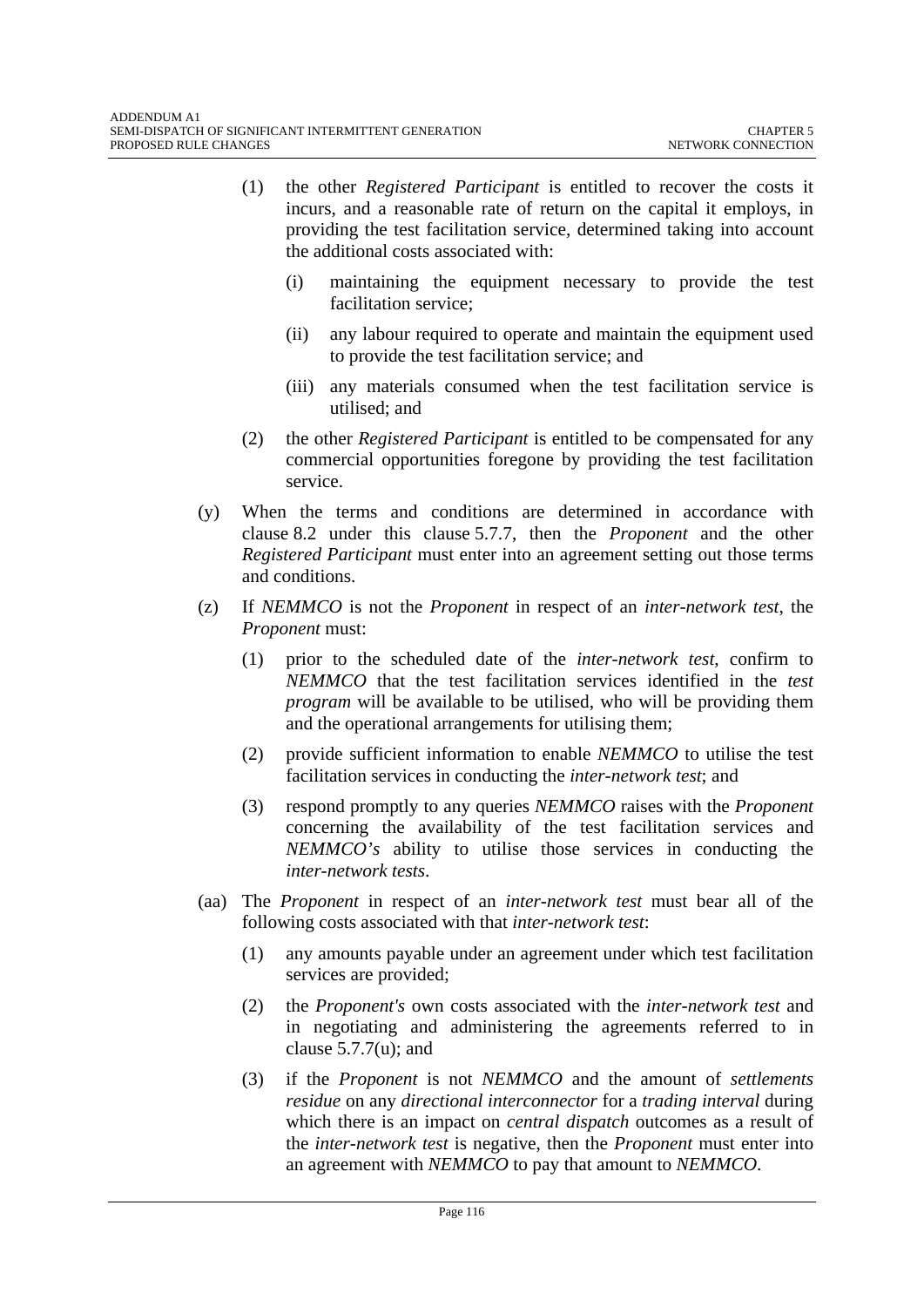- (ab) If the *Proponent* is *NEMMCO* and the amount of *settlements residue* on any *directional interconnector* for a *trading interval* during which there is an impact on *central dispatch* outcomes as a result of the *inter-network test* is negative, then *NEMMCO* must adjust that residue to be zero and must recover the amount as provided for in clause 2.11.3(b)(2A).
- (ac) *NEMMCO* must establish operational conditions to achieve the particular *power transfer* levels for each stage of the *inter-network test* as contemplated by the *test program*:
	- (1) utilizing where practicable and economic to do so the test facilitation services identified in the *test program*; and
	- (2) otherwise, by applying to the minimum extent necessary to fulfil the test requirements, *inter-network testing constraints*.
- (ad) An *inter-network test* must be coordinated by an officer nominated by the *Inter-regional Planning Committee* who has authority to stop the test or any part of it or vary the procedure within pre-approved guidelines determined by the *Inter-regional Planning Committee* if that officer considers any of these actions to be reasonably necessary.
- (ae) Each *Registered Participant* must:
	- (1) cooperate with *NEMMCO* in planning, preparing for and conducting *inter-regional tests*;
	- (2) act in good faith in respect of, and not unreasonably delay, an *inter-network test*; and
	- (3) comply with any instructions given to it by *NEMMCO* under clause 5.7.7(af).
- (af) *NEMMCO* may utilise test facilitation services under agreements entered into by the *Proponent* under this clause 5.7.7 during an *inter-network test* in order to achieve operational conditions on the *power system* which are reasonably required to achieve valid test results.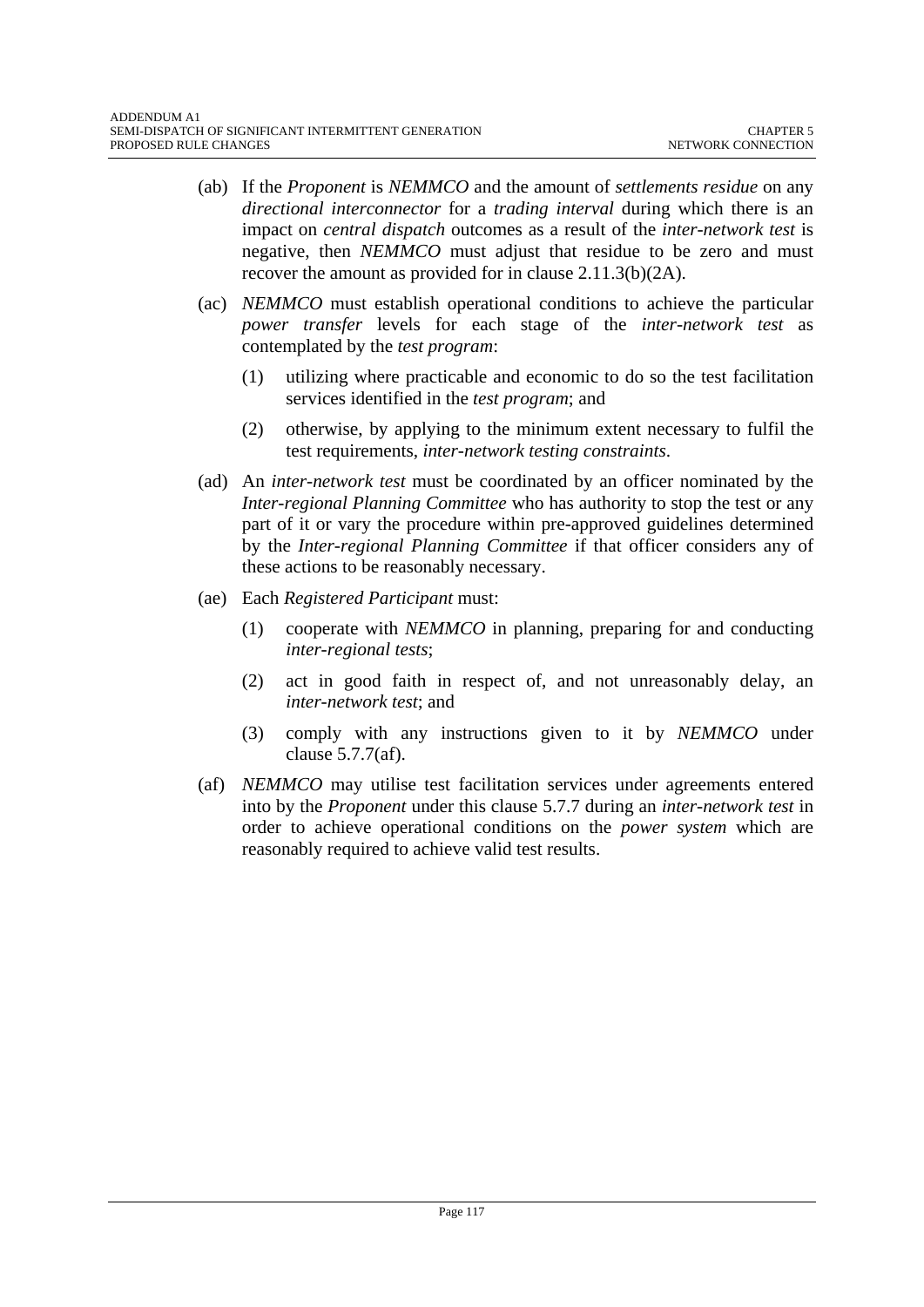## *Schedule 5.2 - Conditions for Connection of Generators*

## **S5.2.5 Technical requirements**

### **S5.2.5.11 Frequency control**

(a) For the purpose of this clause S5.2.5.11:

**maximum operating level** means in relation to:

- (1) a *non-scheduled generating unit*, the maximum *sent out generation*  consistent with its *nameplate rating*;
- (2) a *scheduled generating unit*, the maximum *sent out generation* (but not emergency *generation)* consistent with its *registered bid and offer data*;
- (3) a *non-scheduled generating system*, the combined maximum *sent out generation* consistent with the *nameplate ratings* of its in-service *generating units*;
- (4) a *scheduled generating system*, the combined maximum *sent out generation* (but not emergency *generation*) of its in-service *generating units*, consistent with its *registered bid and offer data*;
- (5) a *semi-scheduled generating unit*, the maximum *sent out generation* (but not emergency *generation)* consistent with its *registered bid and offer data*; and
- (6) a *semi-scheduled generating system*, the combined maximum *sent out generation* (but not emergency *generation*) of its in-service *generating units,* consistent with its *registered bid and offer data*.

### **minimum operating level** means in relation to:

- (1) a *non-scheduled generating unit*, its minimum *sent out generation* for continuous stable operation;
- (2) a *scheduled generating unit*, its minimum *sent out generation* for continuous stable operation consistent with its *registered bid and offer data*;
- (3) a *non-scheduled generating system*, the combined *minimum operating level* of its in-service *generating units*;
- (4) a *scheduled generating system*, the combined minimum *sent out generation* of its in-service *generating units*, consistent with its *registered bid and offer data*;
- (5) a *semi-scheduled generating unit*, the minimum *sent out generation* for continuous stable operation consistent with its *registered bid and offer data*; and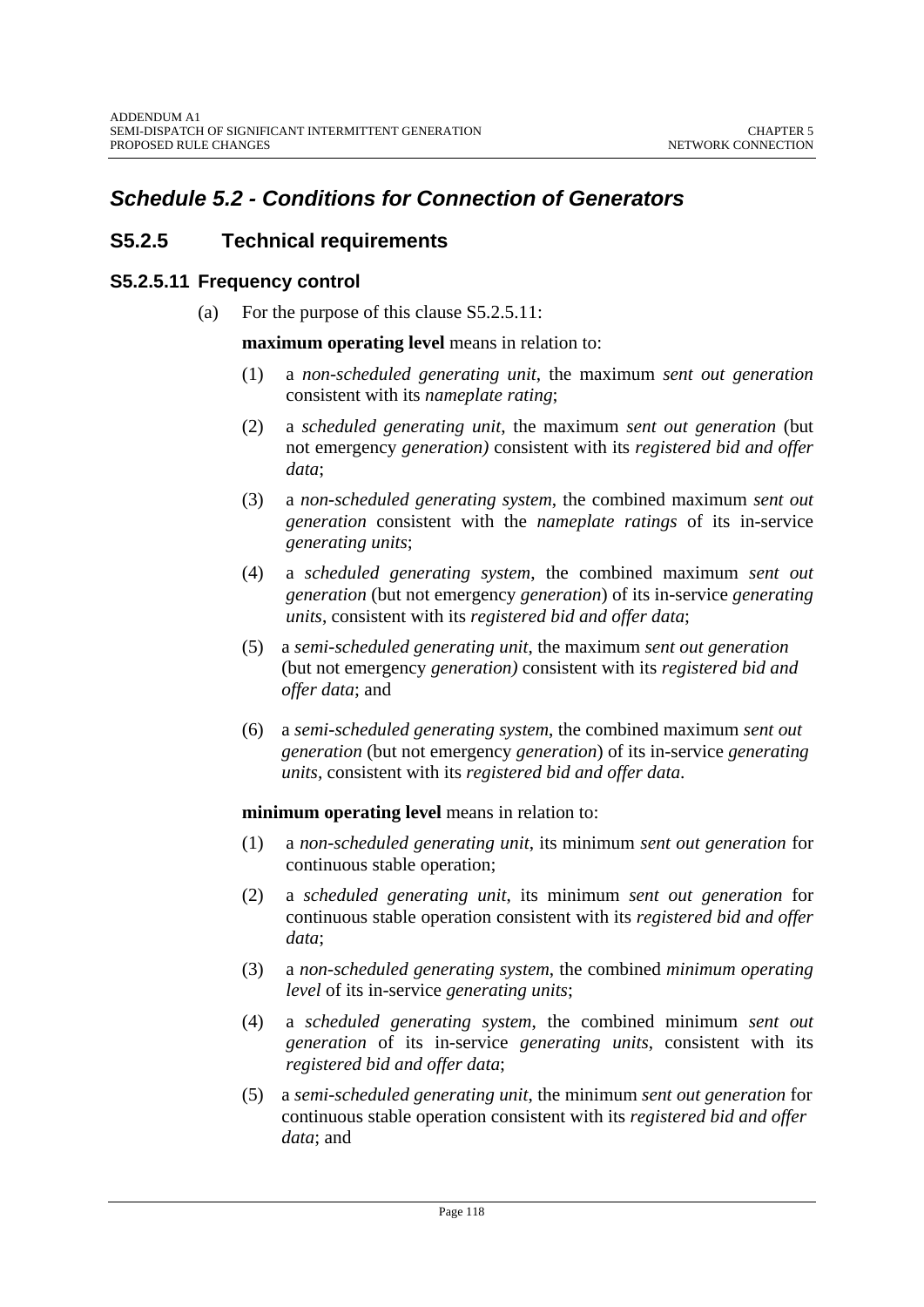(6) a *semi-scheduled generating system*, the combined minimum *sent out generation* of its in-service *generating units,* consistent with its *registered bid and offer data*.

**pre-disturbance level** means in relation to a *generating unit* and a *frequency* disturbance, the *generating unit's* level of output just before the system frequency first exceeds the upper or lower limit of the *normal operating frequency band* during the *frequency* disturbance.

**system frequency** means the *frequency* of the *transmission system* or *distribution system* to which the *generating unit* or *generating system* is *connected*.

#### **Automatic access standard**

- (b) The *automatic access standard* is:
	- (1) a *generating system's active power* transfer to the *power system* must not:
		- (i) increase in response to a rise in system frequency; or
		- (ii) decrease in response to a fall in system frequency;
	- (2) a *generating system* must be capable of automatically reducing its *active power* transfer to the *power system*:
		- (i) whenever the system frequency exceeds the upper limit of the *normal operating frequency band*;
		- (ii) by an amount that equals or exceeds the least of:
			- (A) 20% of its maximum operating level times the *frequency*  difference between system frequency and the upper limit of the *normal operating frequency band*;
			- (B) 10% of its maximum operating level; and
			- (C) the difference between the *generating unit's* predisturbance level and minimum operating level, but zero if the difference is negative; and
		- (iii) sufficiently rapidly for the *Generator* to be in a position to offer measurable amounts of lower services to the *spot market* for *market ancillary services*; and
	- (3) a *generating system* must be capable of automatically increasing its *active power* transfer to the *power system*:
		- (i) whenever the system frequency falls below the lower limit of the *normal operating frequency band*;
		- (ii) by the amount that is equals or exceeds the least of:
			- (A) 20% of its maximum operating level times the percentage *frequency* difference between the lower limit of the *normal operating frequency band* and system frequency;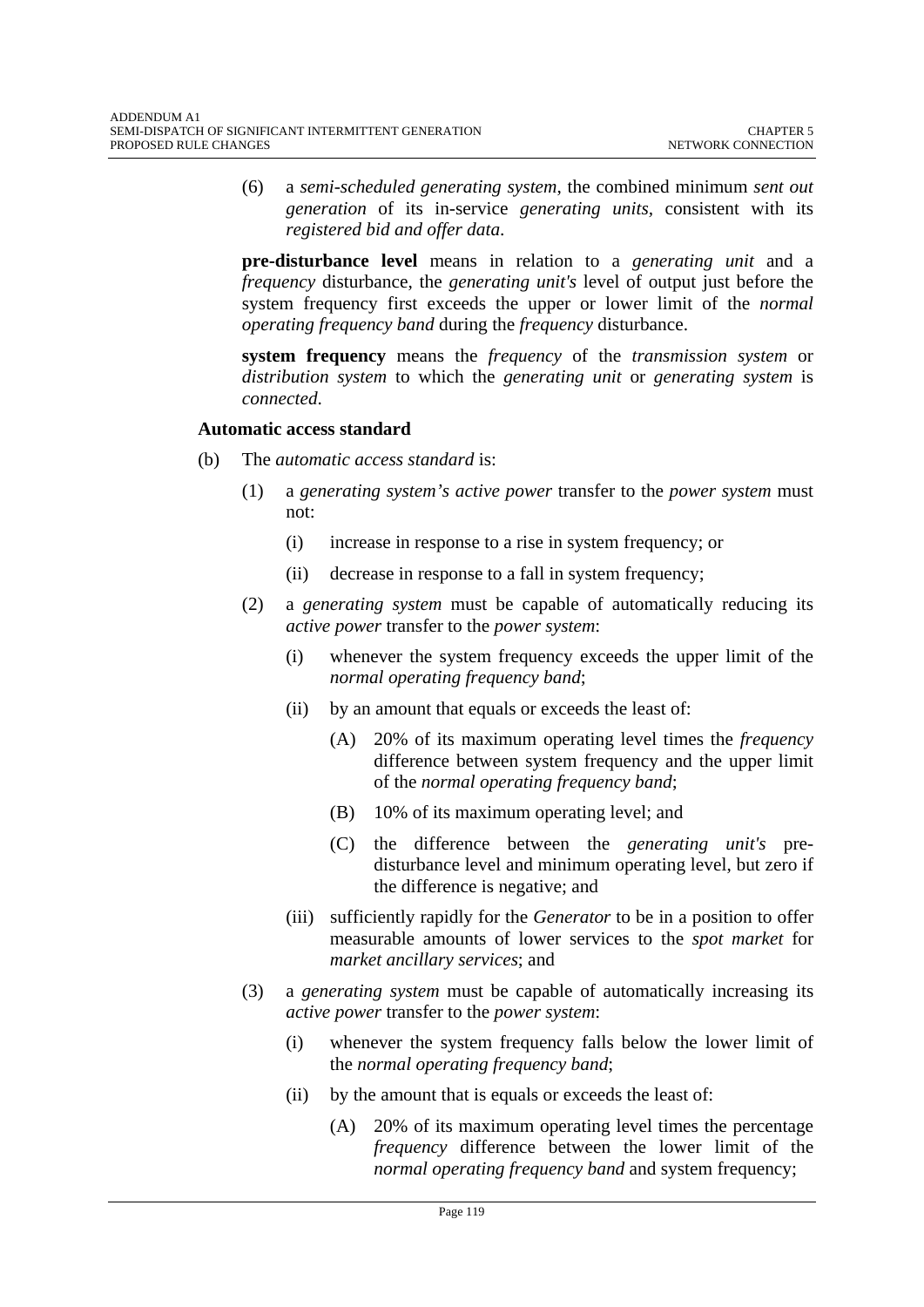- (B) 5% of its maximum operating level; and
- (C) one third of the difference between the *generating unit's*  maximum operating level and pre-disturbance level, but zero if the difference is negative; and
- (iii) sufficiently rapidly for the *Generator* to be in a position to offer measurable amounts of raise services to the *spot market* for *market ancillary services*.

#### **Minimum access standard**

- (c) The *minimum access standard* is a *generating system* under relatively stable input energy, *active power* transfer to the *power system* must not:
	- (1) increase in response to a rise in system frequency; and
	- (2) decrease more than 2% per Hz in response to a fall in system frequency.

#### **Negotiated access standard**

- (d) A *Generator* proposing a *negotiated access standard* in respect of paragraph (c)(2) must demonstrate to *NEMMCO* that the proposed increase and decrease in *active power* transfer to the *power system* are as close as practicable to the *automatic access standard* for that *plant*.
- (e) The *negotiated access standard* must record the agreed values for maximum operating level and minimum operating level, and where relevant the method of determining the values such that those values for a *generating system* must take into account its in-service *generating units*.
- (f) *NEMMCO* must advise on matters relating to *negotiated access standards*  under this clause S5.2.5.11.

### **General requirements**

- (g) Each *control system* used to satisfy this clause S5.2.5.11 must be *adequately damped*.
- (h) The amount of a relevant *market ancillary service* for which the *plant* may be registered must not exceed the amount that would be consistent with the *performance standard* registered in respect of this requirement.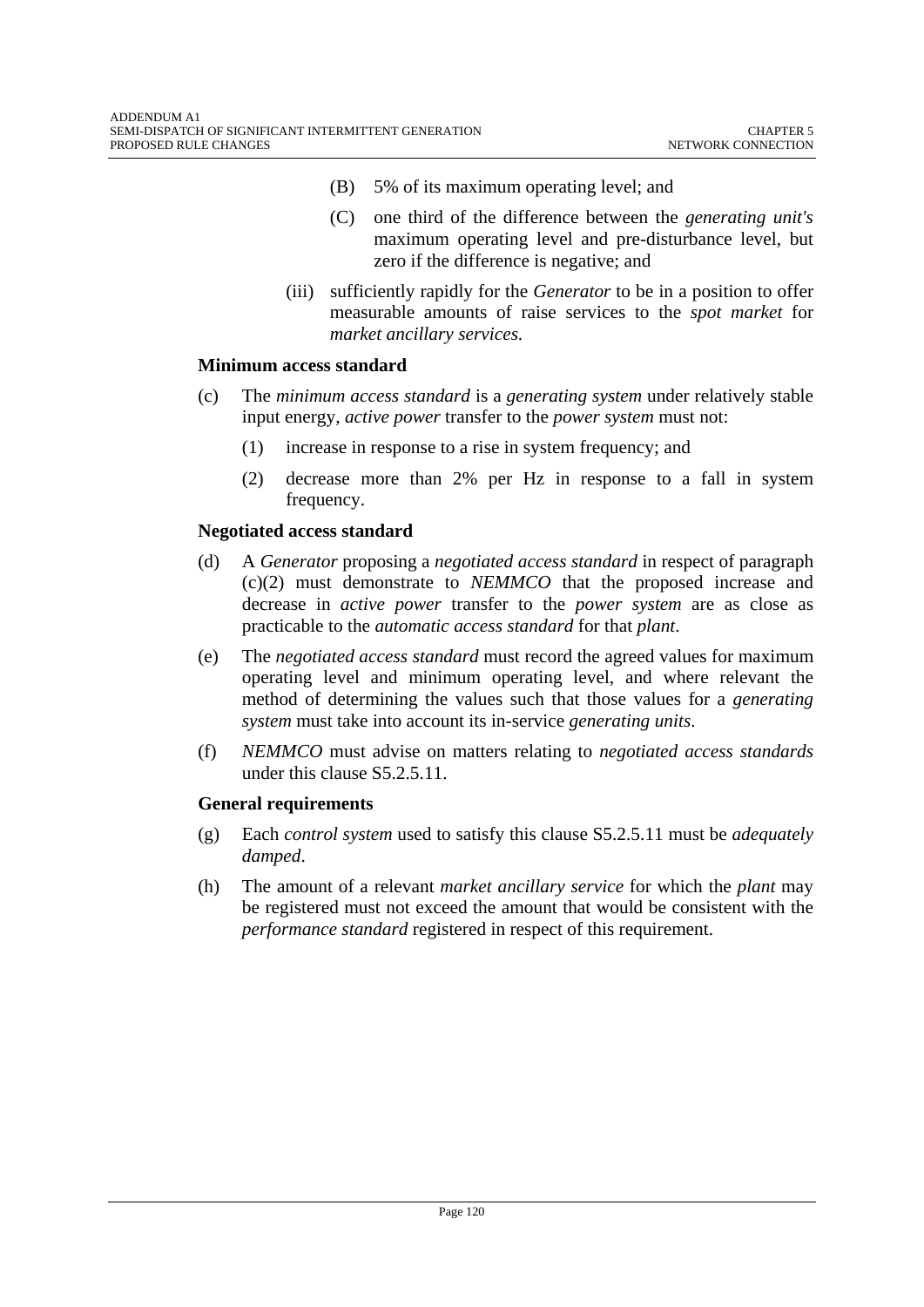### **S5.2.5.14 Active power control**

- (a) The *automatic access standard* is a *generating system* comprised of *generating units* with a combined *nameplate rating* of 30 MW or more must have an *active power control system* capable of:
	- (1) for a *scheduled generating unit* or, if subject to aggregation approved by *NEMMCO* under clause 3.8.3, an aggregated *scheduled generating system*:
		- (i) maintaining and changing its *active power* output in accordance with its *dispatch instructions*; and
		- (ii) ramping its *active power* output linearly from one *dispatch* level to another; and
	- (2) subject to energy source availability, for a *non-scheduled generating unit* or *non-scheduled generating system*:
		- (i) automatically reducing or increasing its *active power* output within 5 minutes, at a constant rate, to or below the level specified in an instruction electronically issued by a *control centre*, subject to subparagraph (iii),
		- (ii) automatically limiting its *active power* output, to below the level specified in subparagraph (i); and
		- (iii) not changing its a*ctive power* output within 5 minutes by more than the raise and lower amounts specified in an instruction electronically issued by a *control centre*.
	- (3) subject to energy source availability, for a *semi-scheduled generating unit* or, if subject to aggregation approved by *NEMMCO* under clause 3.8.3, an aggregated *semi-scheduled generating system*:
		- (i) automatically reducing or increasing its *active power* output within five minutes, at a constant rate, to or below the level specified in an instruction electronically issued by a *control centre*, subject to subparagraph(iii),
		- (ii) automatically limiting its *active power* output, to or below the level specified in subparagraph (i);
		- (iii) not changing its *active power* output within five minutes by more than the raise and lower amounts specified in an instruction electronically issued by a *control centre*; and
		- (iv) ramping its *active power* output linearly from one *dispatch* level to another.

#### **Minimum access standard**

(b) The *minimum access standard* is a *generating system* comprised of *generating unit*s with a combined *nameplate rating* of 30 MW or more must have an *active power control system* capable of: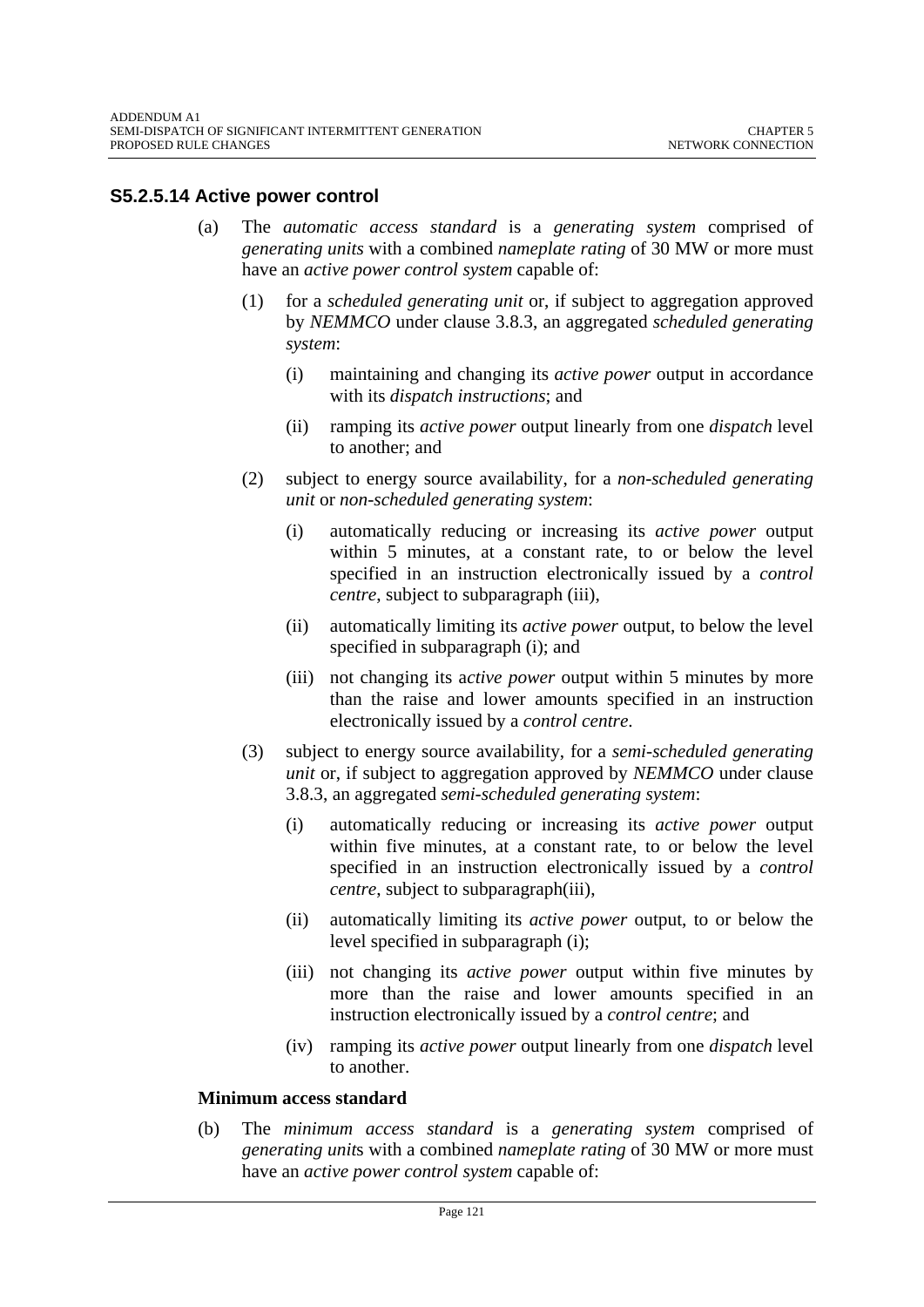- (1) for a *scheduled generating unit* or, if subject to aggregation approved by *NEMMCO* under clause 3.8.3, an aggregated *scheduled generating system,* maintaining and changing its *active power* output in accordance with its *dispatch instructions*; and
- (2) for a *non-scheduled generating system*:
	- (i) reducing its *active power* output, within 5 minutes, to or below the level required to manage *network* flows that is specified in a verbal instruction issued by the *control centre*;
	- (ii) limiting its *active power* output to or below the level specified in subparagraph (i);
	- (iii) subject to energy source availability, ensuring that the change of *active power* output in a 5 minute period does not exceed a value specified in a verbal instruction issued by the *control centre*; and
	- (iv) being upgraded to receive electronic instructions from the *control centre* and fully implement them within 5 minutes.
- (3) subject to energy source availability, for a *semi-scheduled generating unit* or, if subject to aggregation approved by *NEMMCO* under clause 3.8.3, an aggregated *semi-scheduled generating system*:
	- (i) automatically reducing or increasing its *active power* output within five minutes, at a constant rate, to or below the level specified in an instruction electronically issued by a *control centre*, subject to subparagraph(iii),
	- (ii) automatically limiting its *active power* output, to or below the level specified in subparagraph (i); and
	- (iii) not changing its *active power* output within five minutes by more than the raise and lower amounts specified in an instruction electronically issued by a *control centre*.

#### **Negotiated access standard**

- (c) A *negotiated access standard* may provide that if the number or frequency of verbal instructions becomes difficult for a *control centre* to manage, *NEMMCO* may require the *Generator* to upgrade its *facilities* to receive electronic instructions and fully implement them within 5 minutes.
- (d) The *negotiated access standard* must document to *NEMMCO's* satisfaction any operational arrangements necessary to manage *network* flows that may include a requirement for the *generating system* to be operated in a manner that prevents its output changing within 5 minutes by more than an amount specified by a *control centre*.
- (e) *NEMMCO* must advise on matters relating to *negotiated access standards*  under this clause S5.2.5.14.

#### **General requirements**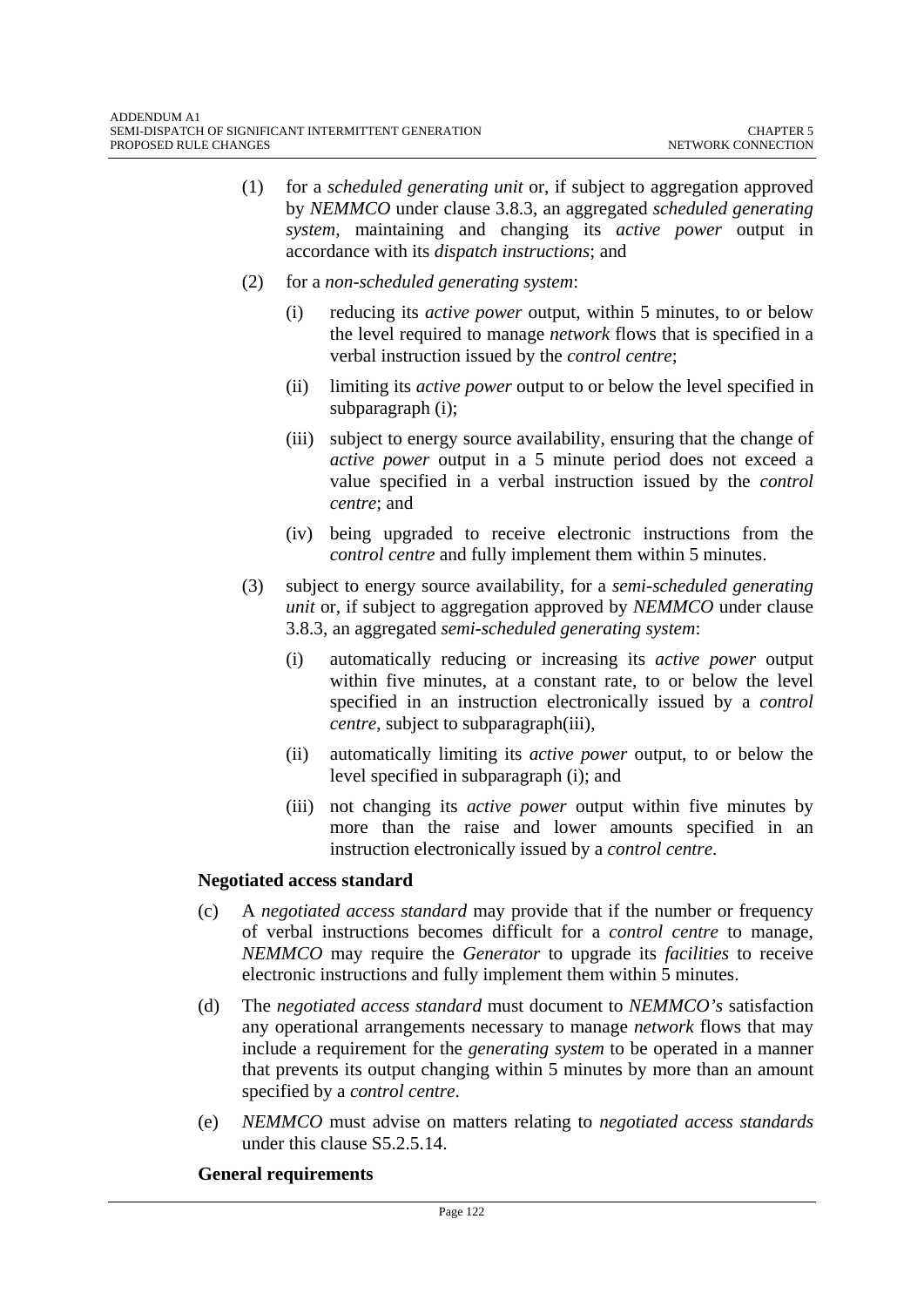(f) Each *control system* used to satisfy the requirements of paragraphs (a) and (b) must be *adequately damped*.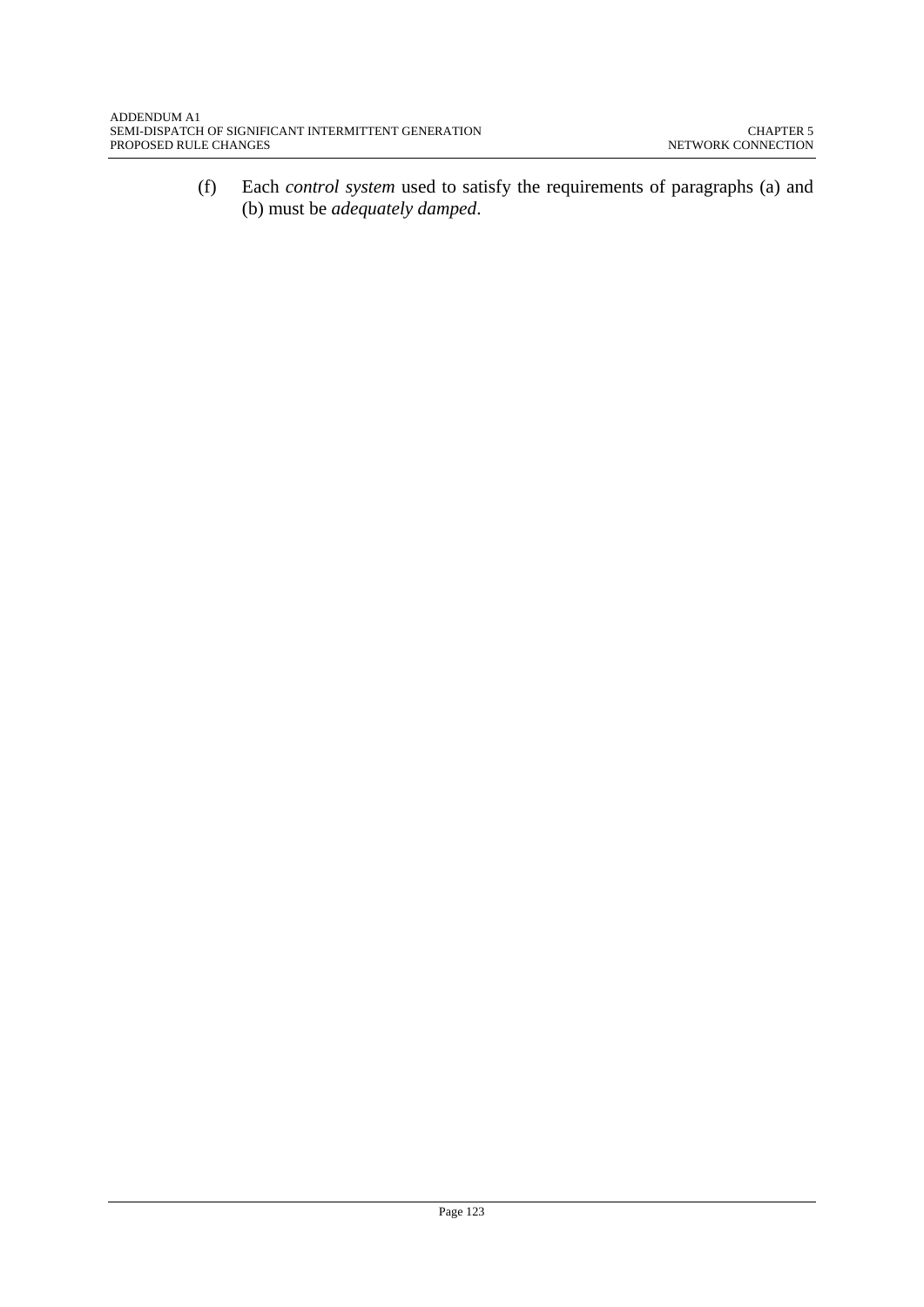## **S5.2.6 Monitoring and control requirements**

### **S5.2.6.1 Remote monitoring**

#### **Automatic access standard**

- (a) The *automatic access standard* is a:
	- (1) *scheduled generating unit;*
	- (2) *non-scheduled generating unit* with a *nameplate rating* of 30 MW or more;
	- (3) *non-scheduled generating system* with a combined *nameplate rating*  of 30 MW or more;
	- (4) *semi-scheduled generating unit*; or
	- (5) *generating system* that is an aggregate approved by *NEMMCO* under clause 3.8.3*,*

must have *remote monitoring equipment* to transmit to *NEMMCO's control centres* in real time in accordance with clause 4.11, the quantities that *NEMMCO* reasonably requires to discharge its *market* and *power system security* functions set out in Chapters 3 and 4.

- (b) The quantities referred to under paragraph (a) that *NEMMCO* may request include:
	- (1) in respect of a *generating unit* with a *nameplate rating* of 30 MW or more, and a *scheduled generating unit or semi-scheduled generating unit* not part of an aggregate approved by *NEMMCO* under clause 3.8.3:
		- (i) current, *voltage*, *active power* and *reactive power* in respect of *generating unit* stators or power conversion systems (as applicable);
		- (ii) the status of all switching devices that carry the *generation*; and
		- (iii) *tap-changing transformer* tap position;
	- (2) in respect of a *non-scheduled generating system* that includes a *generating unit* with a *nameplate rating* of less than 30 MW, or a *generating system* that is an aggregate approved by *NEMMCO* under clause 3.8.3:
		- (i) its connected status, *tap-changing transformer* tap position and *voltages*;
		- (ii) *active power* and *reactive power* aggregated for groups of identical *generating units*;
		- (iii) either the numbers of identical *generating units* operating or the operating status of each non-identical *generating unit*; and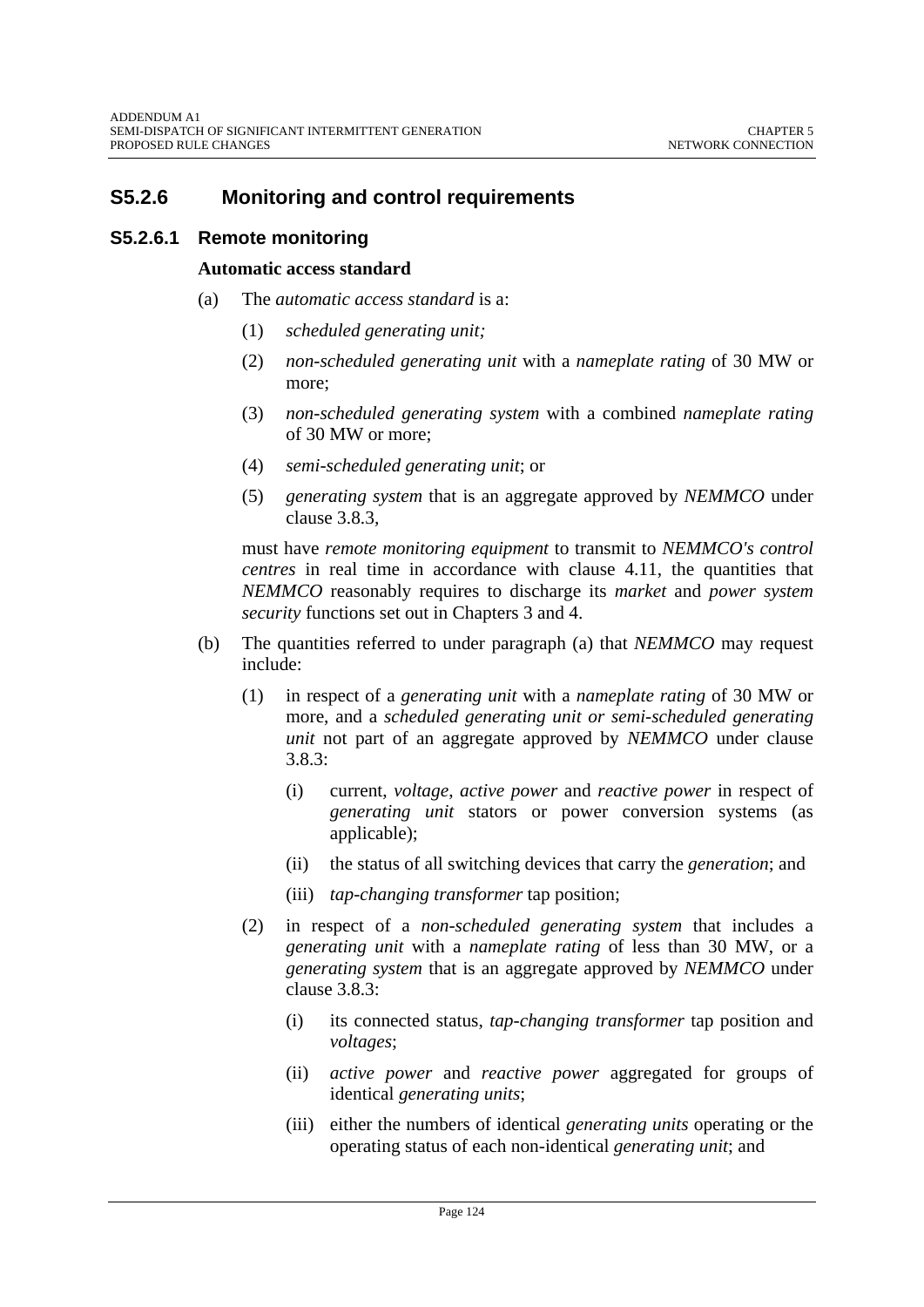- (iv) aggregate *active power* and *reactive power* for an aggregated *generating system* approved by *NEMMCO* under clause 3.8.3;
- (3) in respect of an auxiliary supply system with a capacity of 30 MW or more associated with a *generating unit* or *generating system*, *active power* and *reactive power*;
- (4) in respect of *reactive power* equipment that is part of a *generating system* but not part of a particular *generating unit*, its *reactive power*;
- (5) in respect of a wind farm type of *generating system*:
	- (i) wind speed;
	- (ii) wind direction; and
	- (iii) ambient temperature; and
- (6) any other quantity that *NEMMCO* reasonably requires to discharge its *market* and *power system security* functions as set out in Chapters 3 and 4.

#### **Minimum access standard**

- (c) The *minimum access standard* is a:
	- (1) *scheduled generating unit*;
	- (2) *generating system* that is an aggregate approved by *NEMMCO* under clause 3.8.3;
	- (3) *non-scheduled generating system* with a combined *nameplate rating*  of 30 MW or more; or

(4) *semi-scheduled generating unit*;must have *remote monitoring equipment* to transmit to *NEMMCO's control centres* in real time:

- (5) the *active power* output of the *scheduled generating unit*, *semischeduled generating unit,* aggregated *generating system* or *nonscheduled generating system* (as applicable);
- (6) if *connected* to a *transmission system*, the *reactive power* output of the *scheduled generating unit*, *semi-scheduled generating unit,* aggregated *generating system* or *non-scheduled generating system* (as applicable); and
- (7) if a wind farm type of *generating system*:
	- (i) number of units operating;
	- (ii) wind speed; and
	- (iii) wind direction,

in accordance with clause 4.11.

#### **Negotiated access standard**

(d) *NEMMCO* may advise on matters relating to *negotiated access standards*  under this clause S5.2.6.1.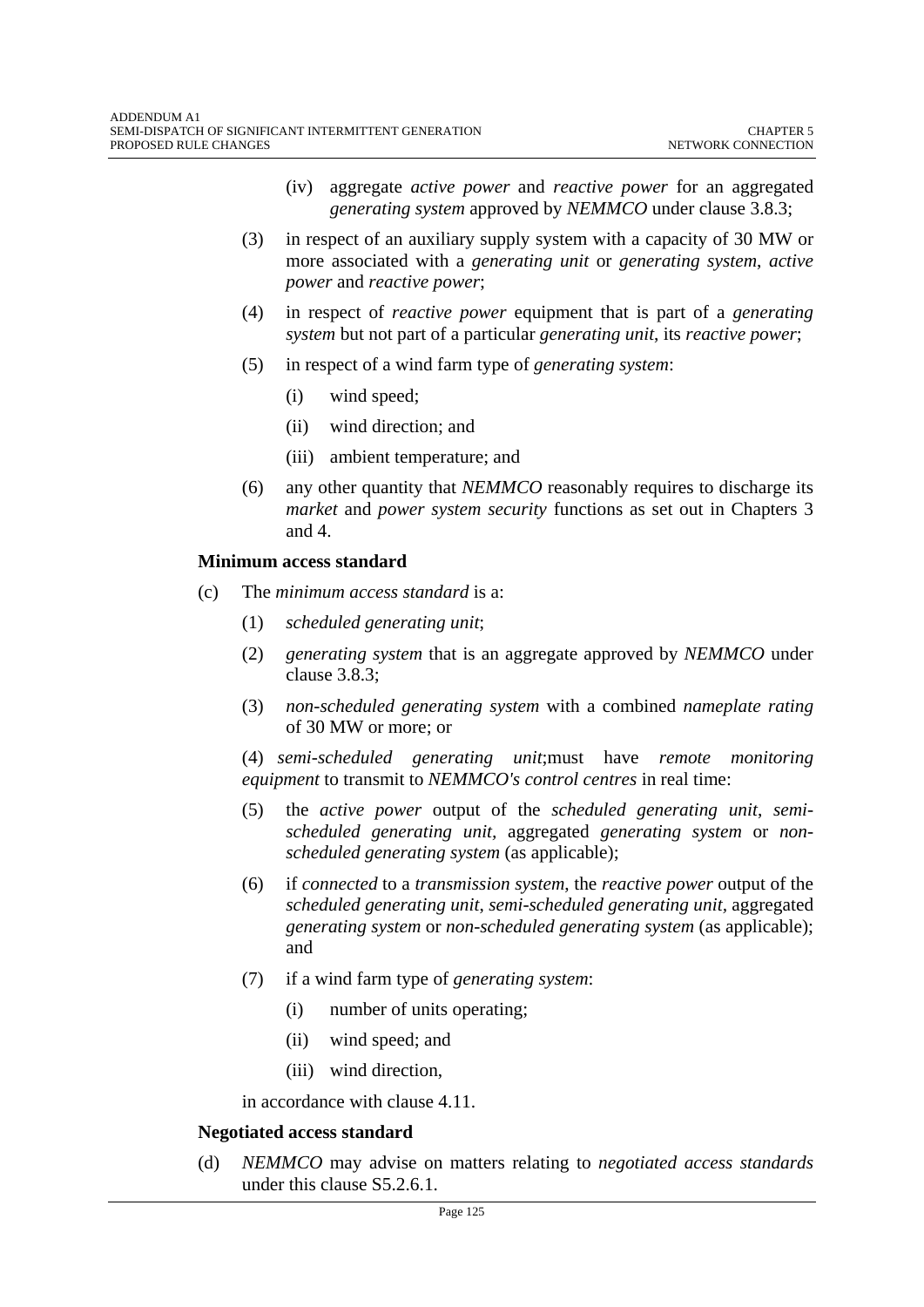# **8. Administrative Functions**

## *8.2 Dispute Resolution*

## **8.2.1 Application and guiding principles**

- (a) This clause 8.2 applies to any dispute which may arise between two or more *Registered Participants* about:
	- (1) the application or interpretation of the *Rules*;
	- (2) the failure of any *Registered Participants* to reach agreement on a matter where the *Rules* require agreement or require the *Registered Participants* to negotiate in good faith with a view to reaching agreement;
	- (3) **[Deleted]**
	- (4) the proposed access arrangements or *connection agreements* of an *Intending Participant* or a *Connection Applicant*;
	- (5) the payment of moneys under or concerning any obligation under the *Rules*;
	- (6) any other matter relating to or arising out of the *Rules* to which a contract between two or more *Registered Participants* provides that the dispute resolution procedures under the *Rules* are to apply;
	- (7) any other matter relating to or arising out of the *Rules* in respect of which two or more *Registered Participants* have agreed in writing that this clause 8.2 should apply; or
	- (8) any other matter that the *Rules* provide may or must be dealt with under this clause 8.2,

but does not apply to those disputes described in clause 8.2.1(h).

- (a1) For the purposes of this clause 8.2 only, "*Registered Participant*" is deemed to include not just *Registered Participants* but also *NEMMCO* and *Connection Applicants* who are not otherwise *Registered Participants*, except that this will not be the case where the term "Registered Participant":
	- (1) is used in clauses 8.2.2(b)(4), 8.2.2(d), 8.2.3(a), 8.2.3(b)(5) and 8.2.5(e);
	- (2) first occurs in clauses 8.2.3(b), (b)(3), (b)(4) or (c); or
	- (3) last occurs in clauses  $8.2.4(a)$  or  $8.2.9(c)$ .
- (b) **[Deleted]**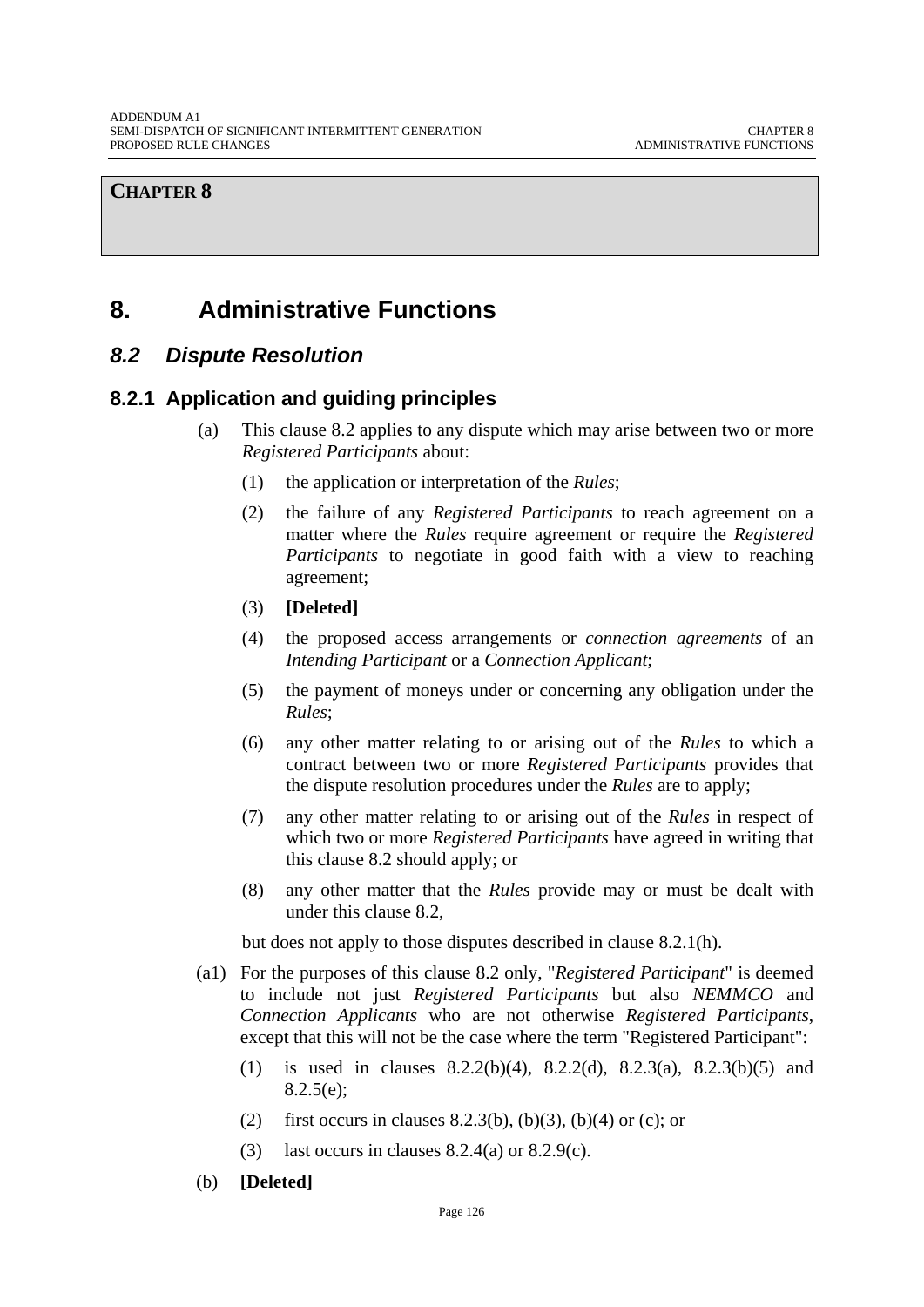### (c) **[Deleted]**

- (d) The dispute resolution regime in this clause 8.2 provides procedures to resolve disputes between parties, not sanctions for breach of the *Rules*. The dispute resolution processes may indicate that a breach of the *Rules* has occurred and the resolution or determination of the dispute may take account of the damage thereby caused to a party. Any action for breach of the *Rules* may only be taken by the *AER* acting in accordance with the *National Electricity Law*.
- (e) It is intended that the dispute resolution regime set out in or implemented in compliance with the *Rules* and described in detail in this clause 8.2 should to the extent possible:
	- (1) be guided by the *market objective*;
	- (2) be simple, quick and inexpensive;
	- (3) preserve or enhance the relationship between the parties to the dispute;
	- (4) take account of the skills and knowledge that are required for the relevant procedure;
	- (5) observe the rules of natural justice;
	- (6) place emphasis on conflict avoidance; and
	- (7) encourage resolution of disputes without formal legal representation or reliance on legal procedures.
- (f) Except as provided in the *National Electricity Law* and clause 8.2.1(g), where any dispute of a kind set out in clause  $8.2.1(a)$  arises, the parties concerned must comply with the procedures set out in clauses 8.2.4 to 8.2.10 and 8.2.12 and, where the dispute is referred to a *DRP*, a determination of the *DRP* is final and binding on the parties.
- (g) Notwithstanding clause 8.2.1(f), a party may seek an urgent interlocutory injunction from a court of competent jurisdiction.
- (h) Clause 8.2 does not apply to:
	- (1) a decision by *NEMMCO* regarding an exemption under clause  $2.2.1(c);$
	- (2) a decision by *NEMMCO* under clause 2.2.2 not to approve the classification of a *generating unit* as a *scheduled generating unit*;
	- (2A) a decision by *NEMMCO* under clause 2.2.2A not to approve the classification of a *generating unit* as a *semi-scheduled generating unit*;
	- (3) a decision by *NEMMCO* under clause 2.2.3 not to approve the classification of a *generating unit* as a *non-scheduled generating unit*;
	- (4) a decision by *NEMMCO* under clause 2.9.2(c);
	- (5) a decision by *NEMMCO* to reject a notice from a *Market Customer* under clause 2.10.1(d);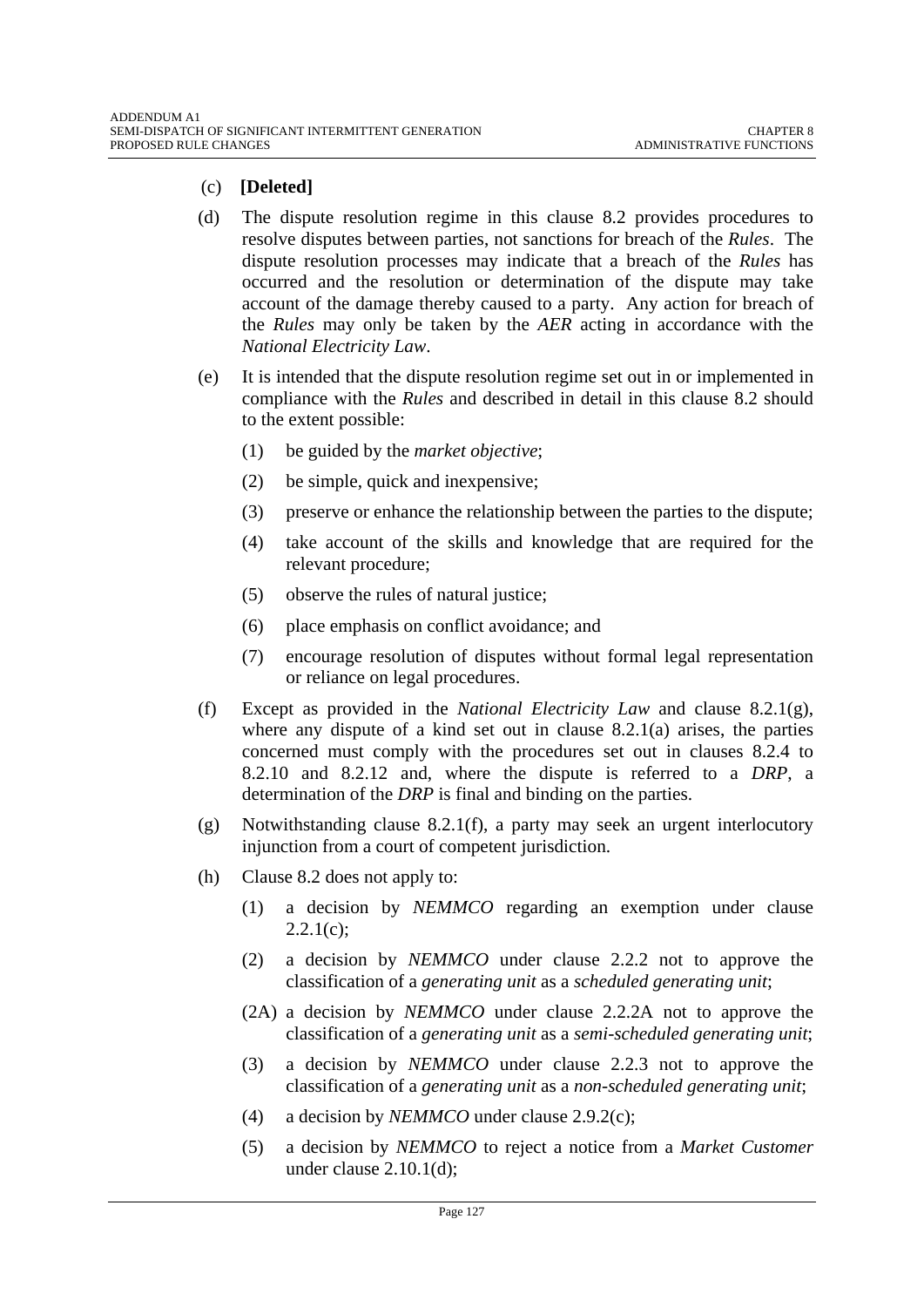- (6) a determination by *NEMMCO* under clause 3.3.8 of the *maximum credit limit* for a *Market Participant*;
- (7) a decision by *NEMMCO* under clause 3.8.3 to refuse an application for aggregation;
- (8) a decision by *NEMMCO* under clause 3.15.11 to reject a *reallocation request*;
- (9) a decision by *NEMMCO* to issue a notice under clause 4.11.1(d);
- (10) a decision by *NEMMCO* under clause 7.1.4(b) to refuse to permit a *Market Participant* to participate in the *market* in respect of a *connection point*;
- (11) a decision by *NEMMCO* whether or not to deregister a *Metering Provider* under clause 7.4.3(a), (aa) or (b), to suspend a *Metering Provider* from a category of registration under clause 7.4.3(aa) or to impose agreed constraints on the continued operation of a *Metering Provider*;
- (12) A dispute concerning the price of a *SRAS* agreement or a tender conducted by *NEMMCO* for the acquisition of *system restart ancillary services* under clause 3.11.5;
- (13) a dispute of a kind referred to in clause 5.6.6; or
- (14) a *transmission services access dispute* to which Part K of Chapter 6A applies.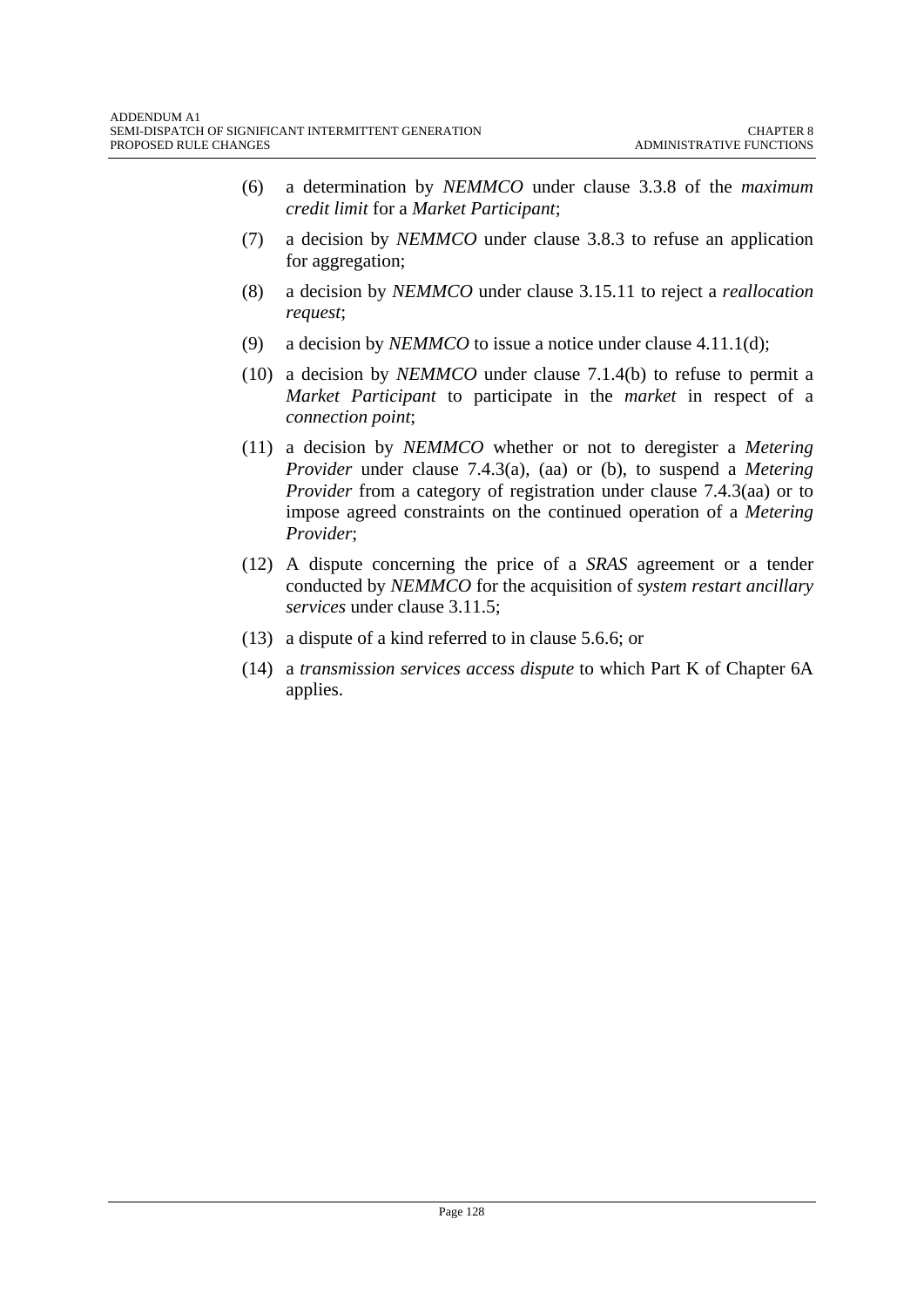# **10. GLOSSARY**

#### **available capacity**

The total MW capacity available for *dispatch* by a *scheduled generating unit*, *semischeduled generating unit* or *scheduled load* (i.e. maximum plant availability) or, in relation to a specified *price band*, the MW capacity within that *price band* available for dispatch (i.e. availability at each price band).

#### **central dispatch**

The process managed by *NEMMCO* for the *dispatch* of *scheduled generating units, semi-scheduled generating units, scheduled loads, scheduled network services* and *market ancillary services* in accordance with clause 3.8.

#### **Directed Participant**

A *Scheduled Generator*, *Semi-Scheduled Generator, Market Generator*, *Scheduled Network Service Provider* or *Market Customer* the subject of a *direction*.

#### **dispatch**

The act of initiating or enabling all or part of the response specified in a *dispatch bid*, *dispatch offer* or *market ancillary service offer* in respect of a *scheduled generating unit, semi-scheduled generating unit,* a *scheduled load,* a *scheduled network service*, an *ancillary service generating unit* or an *ancillary service load* in accordance with clause 3.8, or a *direction* or operation of capacity the subject of a *reserve contract* as appropriate.

#### **dispatch cap**

The amount of electricity specified in a *dispatch instruction* as the *semi-scheduled generating unit's* maximum permissible *generation* at the target time specified in that *dispatch instruction*.

#### **dispatch inflexibility profile**

Data which may be provided to *NEMMCO* by *Market Participants,* in accordance with clause 3.8.19, to specify *dispatch inflexibilities* in respect of *scheduled loads, scheduled generating units* or *semi-scheduled generating units* which are not *slow start generating units*.

#### **dispatch offer price**

The price submitted by a *Scheduled Generator*, *Semi-Scheduled Generator* or a *Scheduled Network Service Provider* for a *price band* and a *trading interval* in a *dispatch offer*.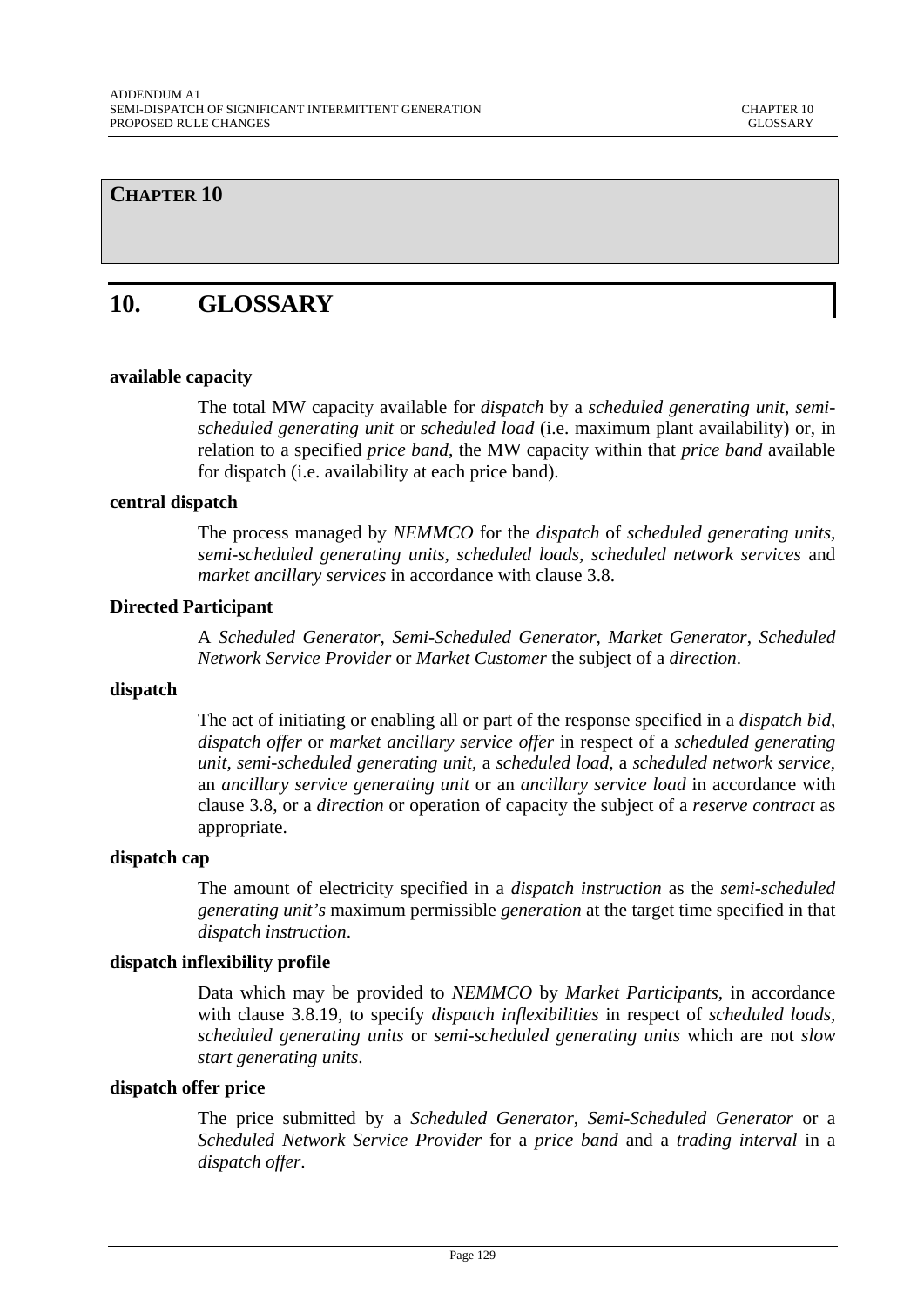#### **dispatched generating unit**

A *scheduled generating unit* which has received instructions from *NEMMCO* in accordance with a *dispatch* schedule.

#### **energy constrained semi-scheduled generating unit**

A *semi-scheduled generating unit* in respect of which the amount of electricity it is capable of *supplying* on a *trading day* is less than the amount of electricity it would *supply* on that *trading day* if it were *dispatched* to its full nominated availability for the whole *trading day*.

#### **generation dispatch offer**

A notice submitted by a *Scheduled Generator* to *NEMMCO* relating to the *dispatch* of a *scheduled generating unit* or a *semi-scheduled generating unit* in accordance with clause 3.8.6.

#### **inflexible, inflexibility**

- (a) In respect of a *scheduled generating unit, scheduled load* or *scheduled network service* for a *trading interval* means that the *scheduled generating unit, scheduled load* or *scheduled network service* is only able to be *dispatched* in the *trading interval* at a fixed *loading level* specified in accordance with clause 3.8.19(a).
- (b) In respect of a *semi-scheduled generating unit* for a *trading interval* means that the *semi-scheduled generating unit* is only able to be *dispatched* in the *trading interval* at or below a maximum *loading level* specified in accordance with clause 3.8.19(a1).

#### **loading price**

The price specified for a *price band* and a *trading interval* in a *dispatch offer,* in accordance with clause 3.8.6, for the *dispatch* of a *scheduled generating unit* or a *semi-scheduled generating unit* at a level above its *self-dispatch level.* 

#### **non-semi-dispatch interval**

For a *semi-scheduled generating unit*, a *dispatch interval* other than a *semi-dispatch interval*.

#### **off-loading price**

The price specified for a *price band* and a *trading interval* in a *dispatch offer,* in accordance with clause 3.8.6, for the *off-loading* of a *scheduled generating unit* or a *semi-scheduled generating unit* below its *self-dispatch level.* 

#### **PASA availability**

The *physical plant capability* of a *scheduled generating unit*, *semi-scheduled generating unit, scheduled load* or *scheduled network service*, including any capability that can be made available within 24 hours.

#### **registered bid and offer data**

Data submitted by *Scheduled Generators*, *Semi-Scheduled Generators* and *Market Participants* to *NEMMCO* in relation to their *scheduled loads, scheduled generating units, semi-scheduled generating units* and *scheduled market network services* in accordance with schedule 3.1.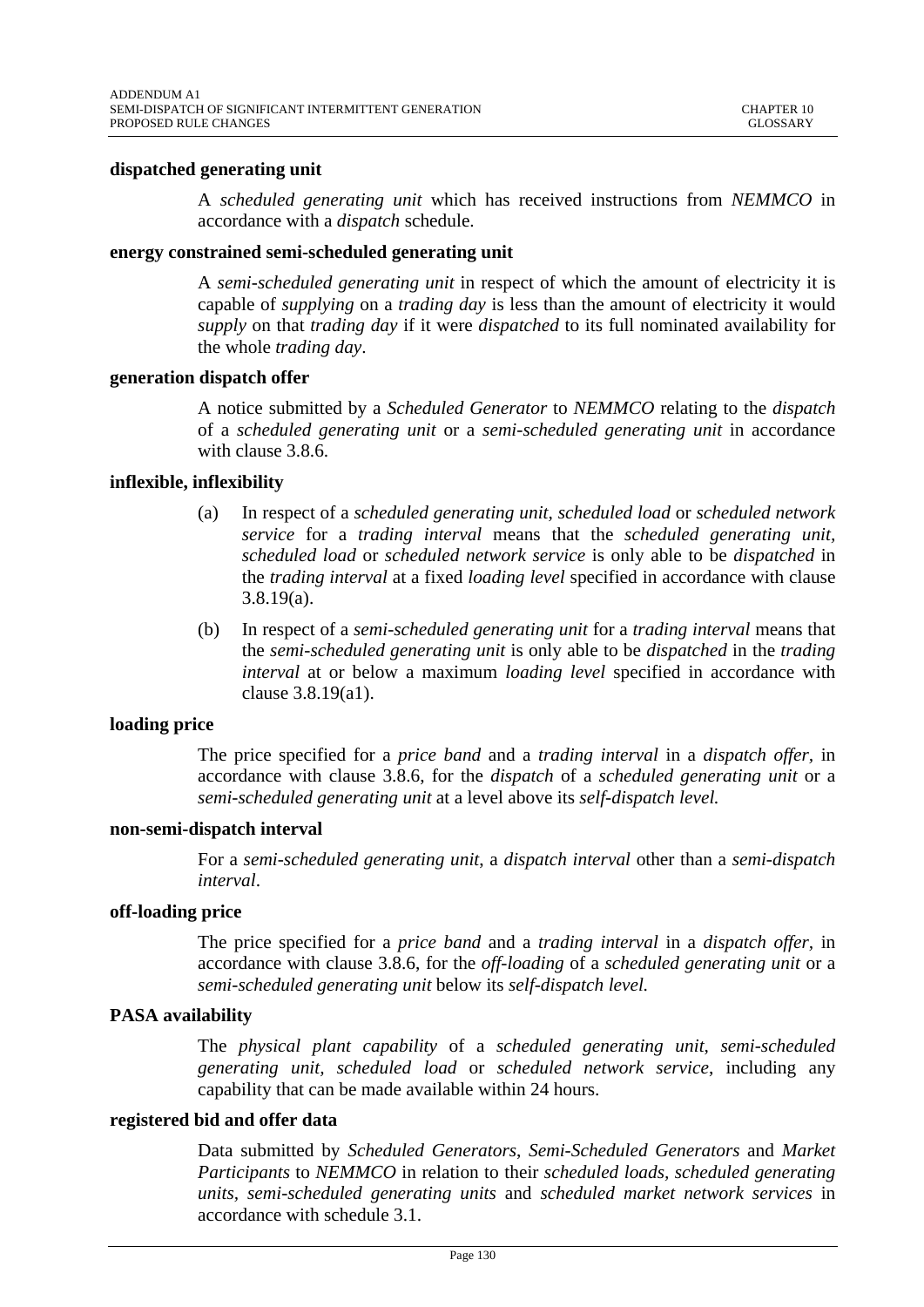#### **restriction offer**

An offer by a *Scheduled Generator*, *Semi-Scheduled Generator* or a *Scheduled Network Service Provider* to provide capacity to *NEMMCO* for all or part of a *mandatory restriction period* made in accordance with the *restriction offer procedures.* 

#### **scheduled plant**

In respect of a *Registered Participant,* a *scheduled generating unit*, a *semi-scheduled generating unit*, a *scheduled network service* or a *scheduled load* classified by or in respect to that *Registered Participant* in accordance with Chapter 2.

#### **semi-dispatch interval**

For a *semi-scheduled generating unit*, a *dispatch interval* for which either:

- (a) a *network constraint* would be violated if the *semi-scheduled generating unit's generation* were to exceed the *dispatch cap* specified in the related *dispatch instruction* at the target time; or
- (b) the *dispatch cap* specified in that *dispatch instruction* is less than the *unconstrained intermittent generation forecast* for the target time,

and which is notified by *NEMMCO* in that *dispatch instruction* to be a *semi-dispatch interval*.

#### **semi-scheduled generating system**

A *generating system* comprising *semi-scheduled generating units*

#### **semi-scheduled generating unit**

A *generating unit* so classified in accordance with Chapter 2.

#### **Semi-Scheduled Generator**

A *Generator* in respect of which any *generating unit* is classified as a *semi-scheduled generating unit* in accordance with Chapter 2.

#### **statement of opportunities**

A statement prepared by *NEMMCO* to provide information to assist *Scheduled Generators*, *Semi-Scheduled Generators*, *Transmission Network Service Providers*  and *Market Participants* in making an assessment of the future need for electricity generating or demand management capacity or augmentation of the *power system*.

#### **unconstrained intermittent generation forecast**

The forecast prepared by *NEMMCO* of a *semi-scheduled generating unit's generation* for the relevant time, determined:

- (a) from forecasts of the energy available for input to that *generating unit's* electrical power conversion process; and
- (b) on the assumption that there are no *network constraints* otherwise affecting the *generation* from that *generating unit*.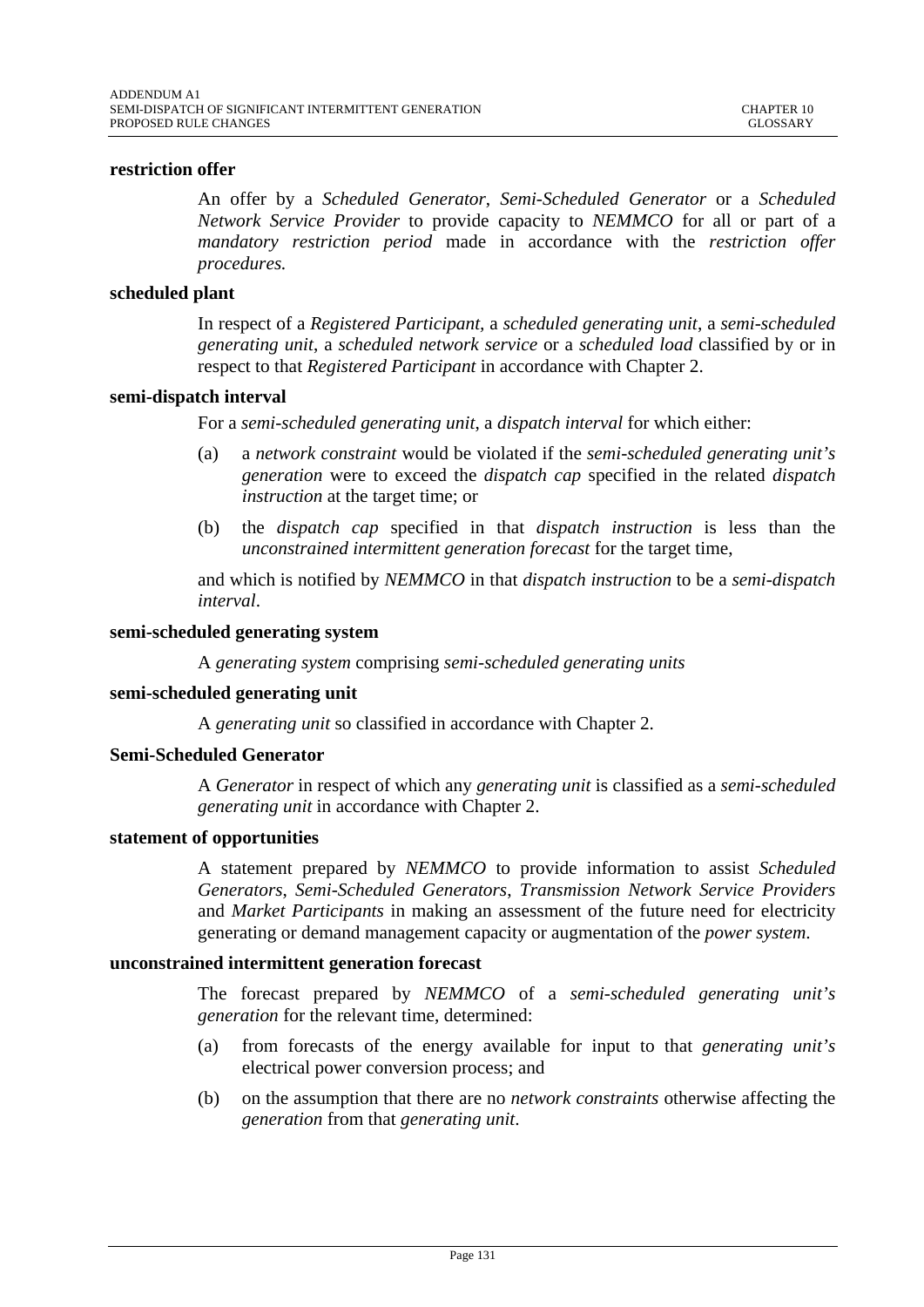# **11. Savings and Transitional Rules**

## *11.11 Rules consequent on making the National Electricity Amendment (Semi-Dispatch of Significant Intermittent Generation) Rule 2007*

### **11.11.1 Definitions**

In rule 11.11:

**Amending Rule** means the National Electricity Amendment (Semi-Dispatch of Significant Intermittent Generation) Rule 2007.

**classified generating unit** means a *generating unit* for which *NEMMCO* approved a classification under clause 2.2.2 or clause 2.2.3 before the *commencement date*.

**commencement date** means the date on which the *Amending Rule* commences operation.

**existing generating unit** means a *classified generating unit* or a *generating unit* for which there is a *connection agreement* that was executed by all parties to the *connection agreement* before the *commencement date* and that is in force at the time *NEMMCO* is to approve its classification.

### **11.11.2 Classification of existing generating unit**

- (a) *NEMMCO* must approve the classification of an *existing generating unit* as a *non-scheduled generating unit* if it is satisfied that:
	- (1) the primary purpose for which the *existing generating unit* operates is local use and the aggregate *sent out generation* at its *connection point* rarely, if ever, exceeds 30 MW;
	- (2) the physical and technical attributes of the *existing generating unit* are such that it is not practicable for it to participate in *central dispatch*; or
	- (3) the output of the *existing generating unit* is *intermittent*.
- (b) If, by the operation of clause 11.11.2(a), *NEMMCO* must approve the classification of an *existing generating unit* as a *non-scheduled generating unit*, clause 2.2.3(c) applies in respect of that classification as the clause would have applied immediately before the *commencement date*.